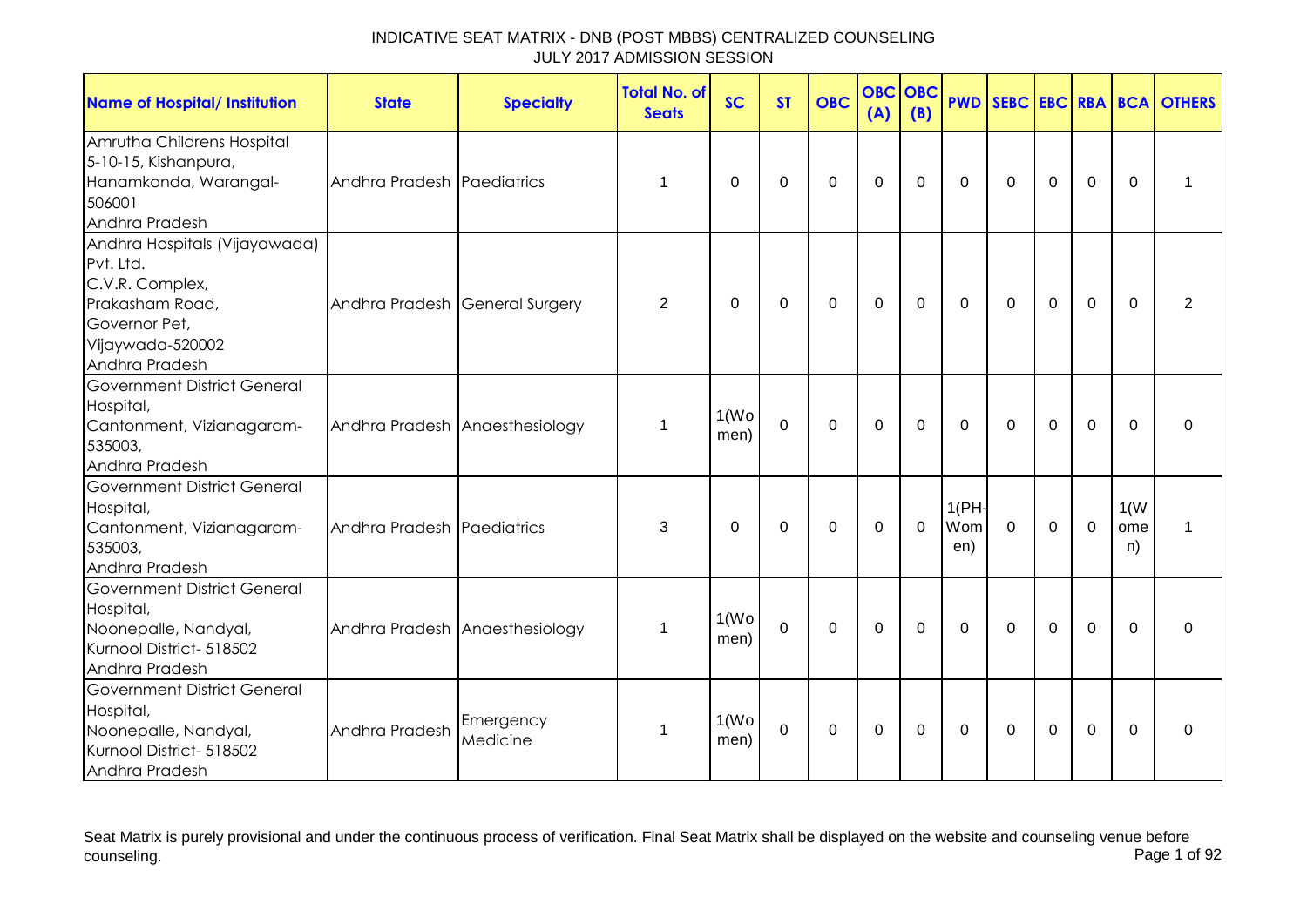| <b>Name of Hospital/ Institution</b>                                                                                                 | <b>State</b>                   | <b>Specialty</b>               | <b>Total No. of</b><br><b>Seats</b> | <b>SC</b>                  | <b>ST</b>   | <b>OBC</b>     | <b>OBC</b><br>(A) | <b>OBC</b><br>(B) | <b>PWD</b>   |              |             |             |                   | <b>SEBC EBC RBA BCA OTHERS</b> |
|--------------------------------------------------------------------------------------------------------------------------------------|--------------------------------|--------------------------------|-------------------------------------|----------------------------|-------------|----------------|-------------------|-------------------|--------------|--------------|-------------|-------------|-------------------|--------------------------------|
| <b>Government District General</b><br>Hospital,<br>Noonepalle, Nandyal,<br>Kurnool District- 518502<br>Andhra Pradesh                | Andhra Pradesh Family Medicine |                                | $\overline{2}$                      | 0                          | 0           | 0              | 0                 | 0                 | $\Omega$     | $\mathbf{0}$ | 0           | $\mathbf 0$ | 1(W)<br>ome<br>n) | 1                              |
| <b>Government District General</b><br>Hospital,<br>Noonepalle, Nandyal,<br>Kurnool District- 518502<br>Andhra Pradesh                | Andhra Pradesh                 | Obstetrics and<br>Gynecology   | 1                                   | 1(W <sub>O</sub> )<br>men) | $\mathbf 0$ | $\overline{0}$ | $\mathbf{0}$      | $\Omega$          | $\Omega$     | $\mathbf{0}$ | $\Omega$    | 0           | $\Omega$          | $\Omega$                       |
| <b>Government District General</b><br>Hospital,<br>Ramachandraraopet,<br>Eluru, West Godavari District-<br>534006,<br>Andhra Pradesh |                                | Andhra Pradesh Anaesthesiology | 1                                   | 0                          | 0           | 0              | $\mathbf 0$       | 0                 | 0            | $\mathbf{0}$ | $\mathbf 0$ | $\mathbf 0$ | $\Omega$          |                                |
| <b>Government District General</b><br>Hospital,<br>Ramachandraraopet,<br>Eluru, West Godavari District-<br>534006,<br>Andhra Pradesh | Andhra Pradesh                 | Emergency<br>Medicine          | 1                                   | $\Omega$                   | 0           | $\mathbf 0$    | $\mathbf 0$       | 0                 | $\mathbf{0}$ | $\mathbf{0}$ | $\mathbf 0$ | $\mathbf 0$ | $\Omega$          |                                |
| <b>Government District General</b><br>Hospital,<br>Ramachandraraopet,<br>Eluru, West Godavari District-<br>534006,<br>Andhra Pradesh | Andhra Pradesh                 | Obstetrics and<br>Gynecology   | 2                                   | $\Omega$                   | 0           | $\mathbf 0$    | 0                 | 0                 | 0            | $\mathbf{0}$ | $\mathbf 0$ | $\mathbf 0$ | 1(W)<br>ome<br>n) | 1                              |

Seat Matrix is purely provisional and under the continuous process of verification. Final Seat Matrix shall be displayed on the website and counseling venue before<br>Page 2 of 92 counseling. Page 2 of 92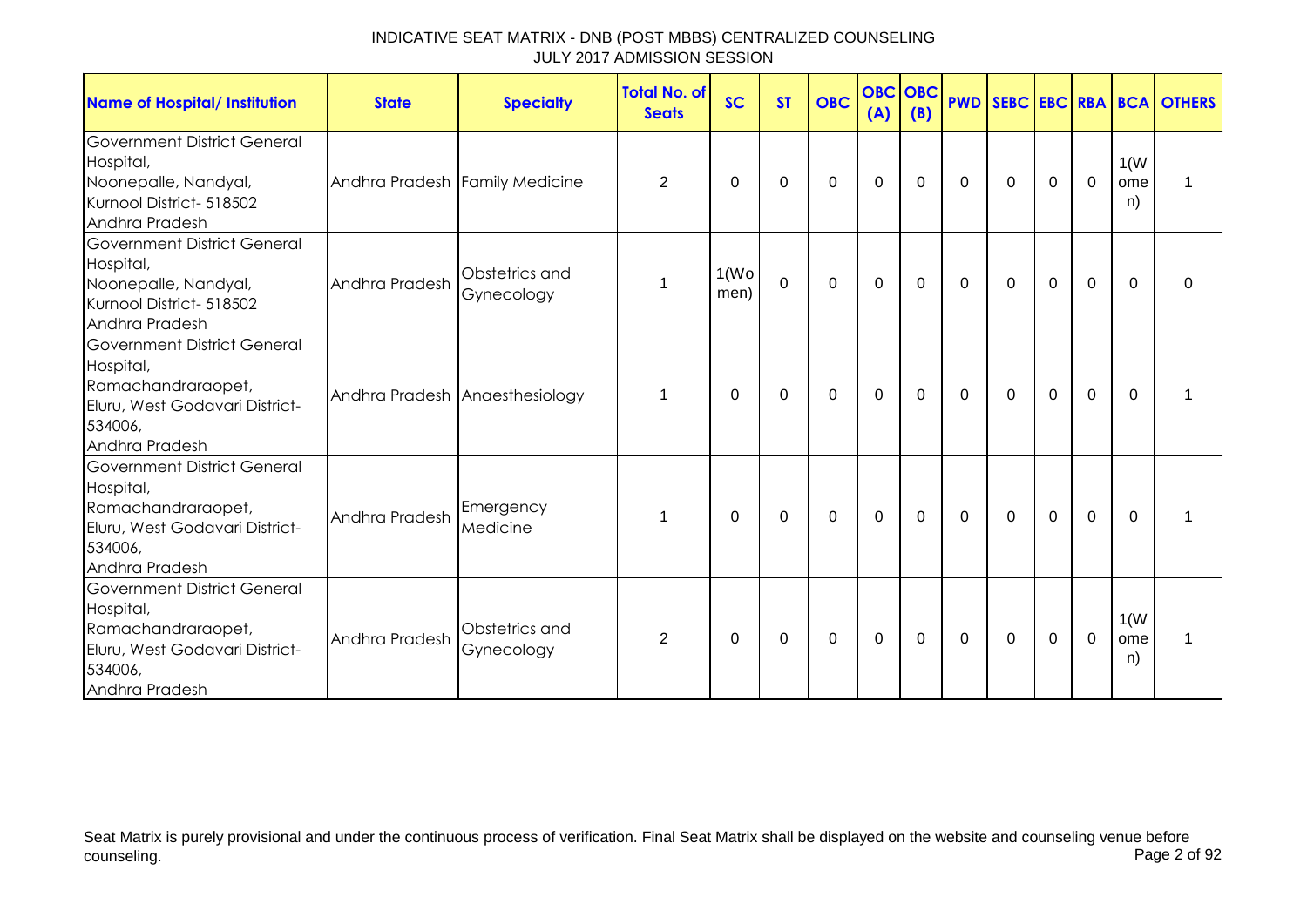| <b>Name of Hospital/ Institution</b>                                                                                                                                                   | <b>State</b>                 | <b>Specialty</b>                | <b>Total No. of</b><br><b>Seats</b> | <b>SC</b> | <b>ST</b>   | <b>OBC</b>  | <b>OBC</b><br>(A) | OBC<br>(B) |              |              |                |                |          | <b>PWD SEBC EBC RBA BCA OTHERS</b> |
|----------------------------------------------------------------------------------------------------------------------------------------------------------------------------------------|------------------------------|---------------------------------|-------------------------------------|-----------|-------------|-------------|-------------------|------------|--------------|--------------|----------------|----------------|----------|------------------------------------|
| Rainbow Institute of Medical<br>Sciences Pvt. Ltd.,<br>48-10-12/2A, Opp. NTR<br>University Health Sciences.<br>Vijayawada Currency Nagar,<br>Krishna District-520008<br>Andhra Pradesh | Andhra Pradesh Paediatrics   |                                 | $\overline{2}$                      | $\Omega$  | $\Omega$    | $\Omega$    | $\mathbf{0}$      | $\Omega$   | $\Omega$     | $\mathbf{0}$ | $\Omega$       | $\Omega$       | $\Omega$ | 2                                  |
| <b>Rich Hospital</b><br>$16 - 11 - 131$<br>Kasthuri Devi Nagar,<br>Poga Thota,<br>Nellore-524001<br>Andhra Pradesh                                                                     | Andhra Pradesh Paediatrics   |                                 | 1                                   | $\Omega$  | $\mathbf 0$ | $\mathbf 0$ | $\mathbf 0$       | 0          | $\mathbf 0$  | $\mathbf 0$  | $\mathbf 0$    | $\mathbf{0}$   | $\Omega$ | 1                                  |
| Rohini Medicare<br>House No. 2-5-742, Subedari,<br>Hanamkonda<br>Warangal - 506001<br>Andhra Pradesh                                                                                   |                              | Andhra Pradesh General Medicine | 2                                   | $\Omega$  | $\Omega$    | $\Omega$    | $\Omega$          | $\Omega$   | $\mathbf{0}$ | $\Omega$     | $\Omega$       | $\Omega$       | $\Omega$ | 2                                  |
| <b>Rural Development Trust</b><br>Hospital<br>Kadiri Road, Bathalapalli,<br><b>ANANTAPUR - 515661</b>                                                                                  | Andhra Pradesh Paediatrics   |                                 | $\overline{2}$                      | $\Omega$  | $\mathbf 0$ | $\mathbf 0$ | $\mathbf 0$       | $\Omega$   | $\mathbf 0$  | $\Omega$     | $\mathbf 0$    | $\mathbf 0$    | $\Omega$ | 2                                  |
| Sankara Eye Hospital<br>Pedakakani<br>Guntur - 35,<br>Andhra pradesh                                                                                                                   | Andhra Pradesh Ophthalmology |                                 | 4                                   | $\Omega$  | 0           | 0           | $\mathbf 0$       | $\Omega$   | $\mathbf{0}$ | $\Omega$     | $\Omega$       | $\overline{0}$ | $\Omega$ | 4                                  |
| Seven Hills Hospital<br>D.No-11-4-4/A, Rockdale<br>Layout,<br>Visakhapatnam-530002<br>Andhra Pradesh                                                                                   |                              | Andhra Pradesh Anaesthesiology  | 1                                   | $\Omega$  | $\Omega$    | $\mathbf 0$ | $\mathbf 0$       | $\Omega$   | $\mathbf{0}$ | $\mathbf{0}$ | $\overline{0}$ | $\mathbf 0$    | $\Omega$ |                                    |

Seat Matrix is purely provisional and under the continuous process of verification. Final Seat Matrix shall be displayed on the website and counseling venue before<br>Page 3 of 92 counseling. Page 3 of 92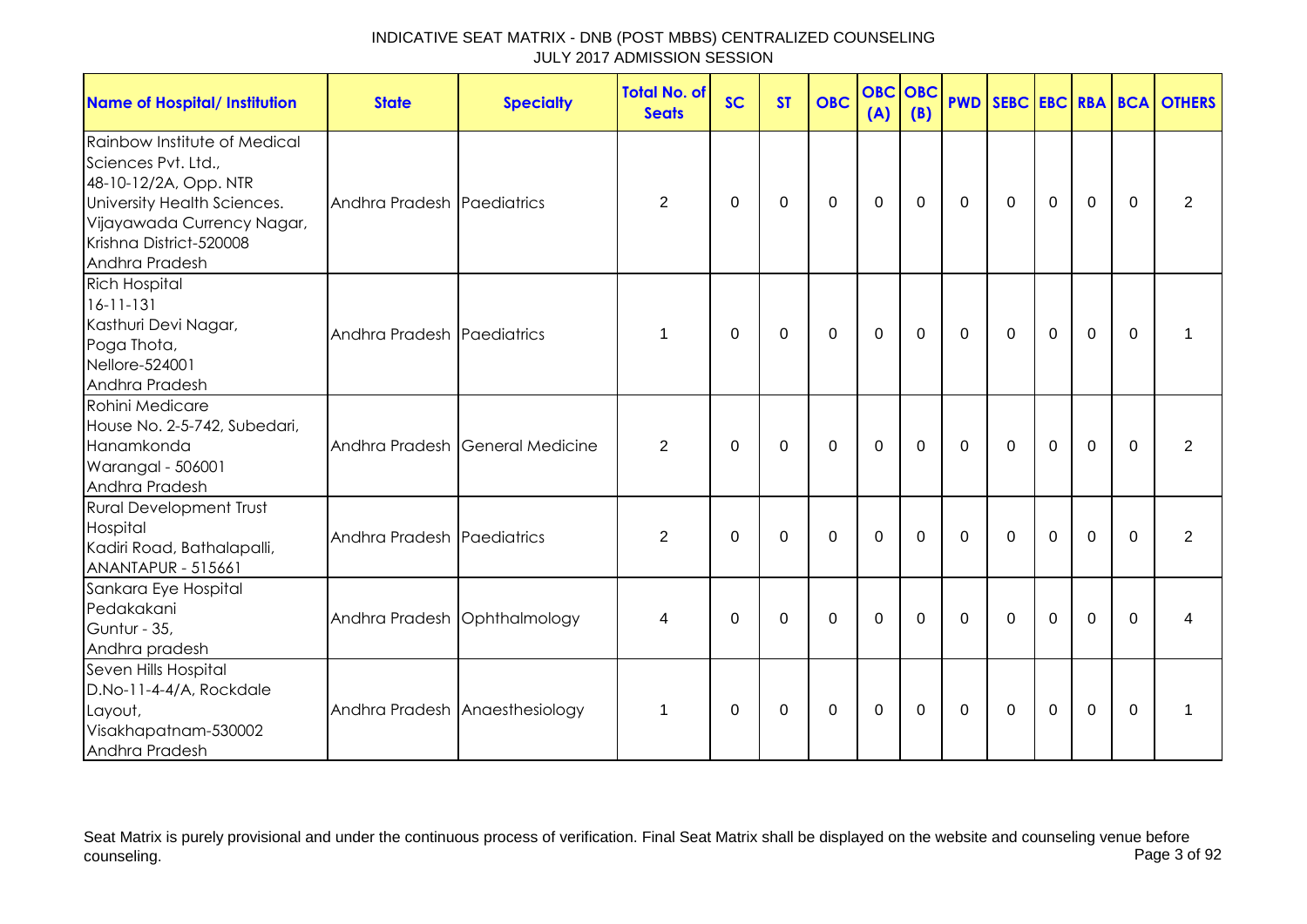| <b>Name of Hospital/ Institution</b>                                                                                                                                              | <b>State</b>                   | <b>Specialty</b>                  | <b>Total No. of</b><br><b>Seats</b> | <b>SC</b>   | <b>ST</b> | <b>OBC</b>   | <b>OBC OBC</b><br>(A) | (B)         |                  |             |                |             |          | <b>PWD SEBC EBC RBA BCA OTHERS</b> |
|-----------------------------------------------------------------------------------------------------------------------------------------------------------------------------------|--------------------------------|-----------------------------------|-------------------------------------|-------------|-----------|--------------|-----------------------|-------------|------------------|-------------|----------------|-------------|----------|------------------------------------|
| Sri kiran Institute of<br>Ophthalmology,<br>Penumarthy Road,<br>APSP Camp Post,<br>Kakinada-533005<br>Andhra Pradesh                                                              | Andhra Pradesh Ophthalmology   |                                   | 1                                   | 0           | 0         | $\mathbf{0}$ | $\mathbf 0$           | $\Omega$    | 0                | $\mathbf 0$ | 0              | $\mathbf 0$ | $\Omega$ |                                    |
| Sri Sathya Sai Instt. of Higher<br>Medical Scs.<br>Prasantha Gram,<br>ANANTHPUR-515134<br>Andhra Pradesh                                                                          | Andhra Pradesh Anaesthesiology |                                   | $2^*$                               | 0           | 0         | $\mathbf 0$  | $\mathbf{0}$          | $\mathbf 0$ | $\mathbf 0$      | $\mathbf 0$ | $\mathbf 0$    | $\mathbf 0$ | $\Omega$ | $\overline{2}$                     |
| Sri Sathya Sai Instt. of Higher<br>Medical Scs.<br>Prasantha Gram,<br>ANANTHPUR-515134<br>Andhra Pradesh                                                                          | Andhra Pradesh Ophthalmology   |                                   | 2                                   | 0           | 0         | $\mathbf{0}$ | $\mathbf 0$           | $\Omega$    | $\mathbf{0}$     | $\Omega$    | $\mathbf{0}$   | $\mathbf 0$ | $\Omega$ | 2                                  |
| Tirumala Hospital<br>Vizianagaram,<br>Lower Tank Bund Road,<br>Opp. R T C Complex,<br>Vizianagaram - 535003<br>Andhra Pradesh                                                     |                                | Andhra Pradesh Orthopedic Surgery | $\mathbf 1$                         | $\mathbf 0$ | 0         | $\mathbf 0$  | $\mathbf 0$           | $\mathbf 0$ | $\boldsymbol{0}$ | $\mathbf 0$ | $\overline{0}$ | $\mathbf 0$ | $\Omega$ | 1                                  |
| Visakha Hospital and<br>Diagnostics (Care Hospital)<br>A.S. Raja Complex, Door No. 10-<br>$50 - 11/5$<br>Ramnagar, Waltair Main Road,<br>Visakhapatnam- 530002,<br>Andhra Pradesh |                                | Andhra Pradesh Anaesthesiology    | $\mathbf 1$                         | $\Omega$    | 0         | $\Omega$     | $\mathbf 0$           | $\mathbf 0$ | 0                | $\Omega$    | $\mathbf 0$    | $\mathbf 0$ | $\Omega$ |                                    |

Seat Matrix is purely provisional and under the continuous process of verification. Final Seat Matrix shall be displayed on the website and counseling venue before<br>Page 4 of 92 counseling. Page 4 of 92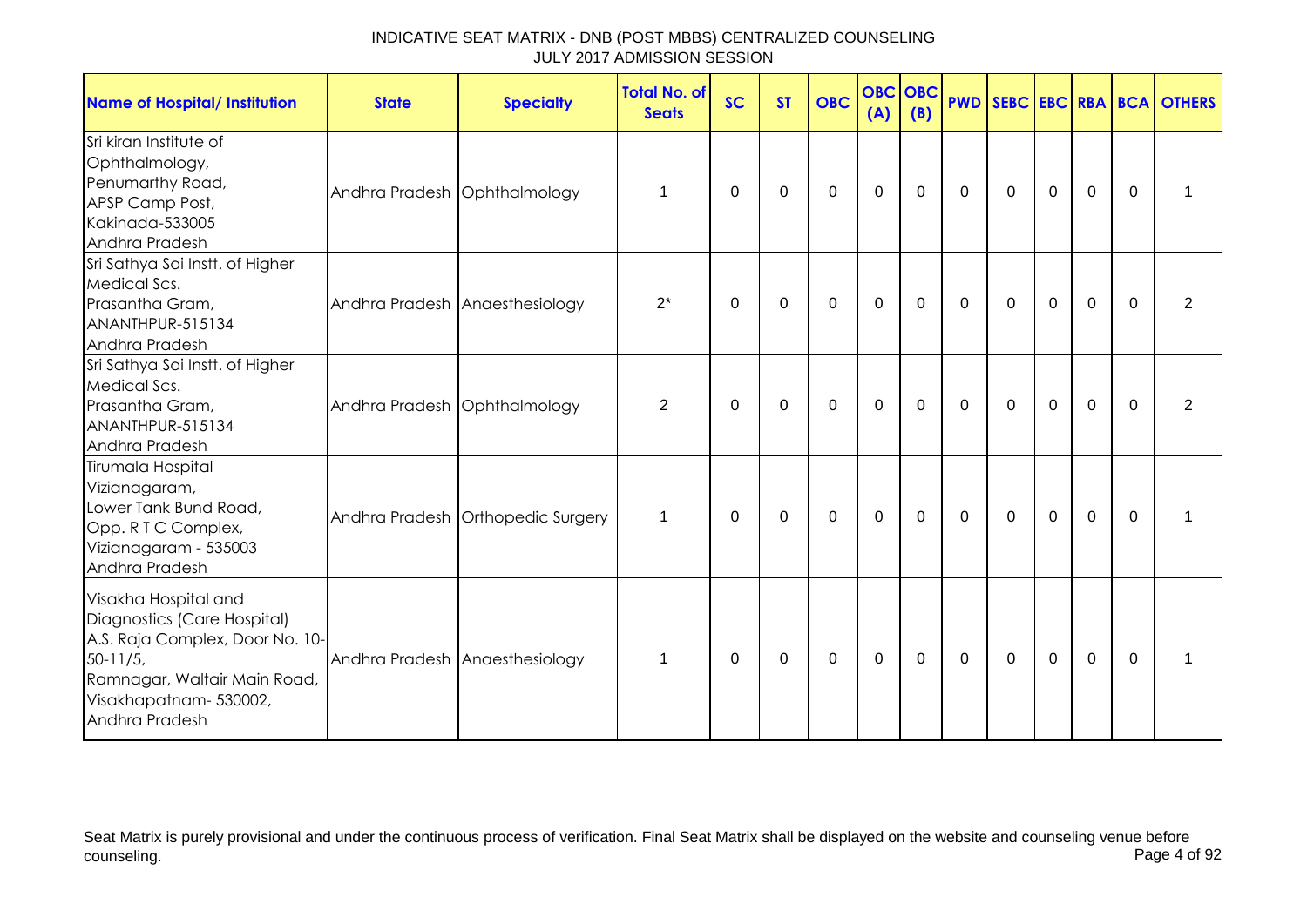| <b>Name of Hospital/ Institution</b>                                                                                                                                              | <b>State</b>   | <b>Specialty</b>             | <b>Total No. of</b><br><b>Seats</b> | <b>SC</b>    | <b>ST</b>   | <b>OBC</b>   | <b>OBC</b><br>(A) | <b>OBC</b><br>(B) |              |              |                |                |          | <b>PWD SEBC EBC RBA BCA OTHERS</b> |
|-----------------------------------------------------------------------------------------------------------------------------------------------------------------------------------|----------------|------------------------------|-------------------------------------|--------------|-------------|--------------|-------------------|-------------------|--------------|--------------|----------------|----------------|----------|------------------------------------|
| Visakha Hospital and<br>Diagnostics (Care Hospital)<br>A.S. Raja Complex, Door No. 10-<br>$50-11/5$ ,<br>Ramnagar, Waltair Main Road,<br>Visakhapatnam- 530002,<br>Andhra Pradesh | Andhra Pradesh | Emergency<br>Medicine        | $\mathbf 1$                         | $\mathbf{0}$ | $\mathbf 0$ | $\mathbf 0$  | $\mathbf 0$       | $\mathbf 0$       | $\mathbf{0}$ | $\mathbf 0$  | $\mathbf 0$    | $\overline{0}$ | $\Omega$ |                                    |
| <b>Dispur Hospital</b><br>Ganeshguri, Dispur,<br>Guwahati-6<br>Assam                                                                                                              | Assam          | Radio Diagnosis              | 1                                   | $\mathbf{0}$ | $\mathbf 0$ | $\mathbf 0$  | $\mathbf 0$       | $\Omega$          | $\mathbf{0}$ | $\mathbf{0}$ | $\mathbf 0$    | $\overline{0}$ | $\Omega$ | $\mathbf{1}$                       |
| Down Town Hospital<br>G S Road, Dispur,<br><b>GUWAHATI -781006</b><br>Assam                                                                                                       | Assam          | <b>ENT</b>                   | $\mathbf 1$                         | $\mathbf 0$  | $\mathbf 0$ | $\mathbf{0}$ | $\mathbf 0$       | $\overline{0}$    | $\Omega$     | $\Omega$     | $\overline{0}$ | $\overline{0}$ | $\Omega$ | $\mathbf 1$                        |
| Down Town Hospital<br>G S Road, Dispur,<br><b>GUWAHATI -781006</b><br>Assam                                                                                                       | Assam          | <b>Family Medicine</b>       | $\overline{2}$                      | $\mathbf 0$  | $\mathbf 0$ | $\mathbf 0$  | $\mathbf 0$       | 0                 | $\mathbf{0}$ | $\Omega$     | $\mathbf 0$    | $\mathbf 0$    | $\Omega$ | 2                                  |
| Down Town Hospital<br>G S Road, Dispur,<br><b>GUWAHATI -781006</b><br>Assam                                                                                                       | Assam          | <b>General Medicine</b>      | 3                                   | $\mathbf 0$  | $\mathbf 0$ | $\mathbf{0}$ | $\overline{0}$    | $\mathbf 0$       | $\mathbf 0$  | $\mathbf 0$  | $\mathbf 0$    | $\overline{0}$ | $\Omega$ | 3                                  |
| Indira Gandhi Institute of<br><b>Medical Sciences</b><br>Sheikhpura,<br>PATNA-14<br>Bihar                                                                                         | <b>Bihar</b>   | Ophthalmology                | 2                                   | $\mathbf 0$  | $\mathbf 0$ | $\mathbf{1}$ | $\mathbf 0$       | $\Omega$          | $\Omega$     | $\Omega$     | $\overline{0}$ | $\Omega$       | $\Omega$ | 1                                  |
| Kurji Holy Family Hospital<br>PO Sadaquat Ashram,<br>PATNA-10<br>Bihar                                                                                                            | <b>Bihar</b>   | Obstetrics and<br>Gynecology | 2                                   | 0            | 0           | $\mathbf 0$  | $\mathbf 0$       | 0                 | $\mathbf 0$  | $\Omega$     | $\Omega$       | $\mathbf 0$    | $\Omega$ | $\overline{2}$                     |

Seat Matrix is purely provisional and under the continuous process of verification. Final Seat Matrix shall be displayed on the website and counseling venue before<br>Page 5 of 92 counseling. Page 5 of 92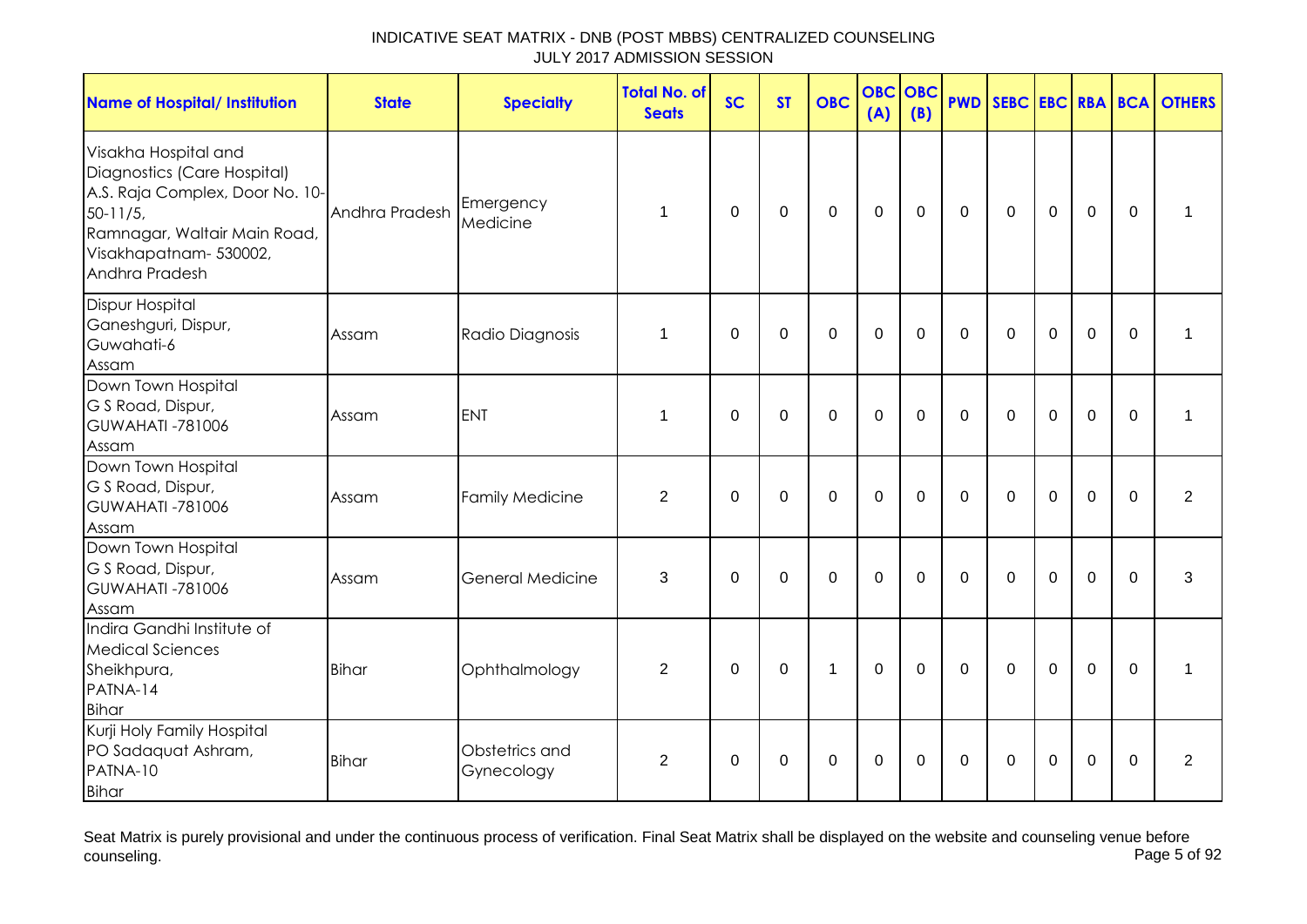| <b>Name of Hospital/ Institution</b>                                                                                                  | <b>State</b> | <b>Specialty</b>   | <b>Total No. of</b><br><b>Seats</b> | <b>SC</b> | <b>ST</b>   | <b>OBC</b>   | <b>OBC</b><br>(A) | OBC<br>(B)   | <b>PWD</b>   | SEBC EBC RBA BCA |             |             |             | <b>OTHERS</b>  |
|---------------------------------------------------------------------------------------------------------------------------------------|--------------|--------------------|-------------------------------------|-----------|-------------|--------------|-------------------|--------------|--------------|------------------|-------------|-------------|-------------|----------------|
| Mahavir Cancer Sansthan<br>Phulwari Sharif,<br>PATNA-801505<br><b>Bihar</b>                                                           | <b>Bihar</b> | Pathology          | $2^*$                               | 0         | 0           | $\Omega$     | $\mathbf 0$       | $\Omega$     | $\Omega$     | $\mathbf{0}$     | $\Omega$    | 0           | 0           | $\overline{2}$ |
| Mahavir Cancer Sansthan<br>Phulwari Sharif,<br>PATNA-801505<br><b>Bihar</b>                                                           | <b>Bihar</b> | Radio Therapy      | 1                                   | $\Omega$  | $\Omega$    | $\Omega$     | $\overline{0}$    | $\Omega$     | $\Omega$     | $\Omega$         | $\Omega$    | 0           | $\Omega$    | 1              |
| Paras HMRI Hospital<br>NH 30, Raja Bazar, Bailey Road, Bihar<br>Patna-800014<br><b>Bihar</b>                                          |              | Orthopedic Surgery | 1                                   | 0         | $\pmb{0}$   | $\mathbf 0$  | $\mathbf 0$       | $\Omega$     | $\mathbf 0$  | $\mathbf{0}$     | $\mathbf 0$ | $\mathbf 0$ | $\mathbf 0$ | 1              |
| Government Multi Specialty<br>Hospital<br>Sector - 16,<br><b>CHANDIGARH</b>                                                           | Chandigarh   | General Medicine   | $\overline{2}$                      | 0         | $\mathbf 0$ | $\mathbf{1}$ | $\mathbf 0$       | $\mathbf{0}$ | $\Omega$     | $\Omega$         | $\mathbf 0$ | $\mathbf 0$ | 0           | 1              |
| Government Multi Specialty<br>Hospital<br>Sector - 16,<br><b>CHANDIGARH</b>                                                           | Chandigarh   | Orthopedic Surgery | $\overline{2}$                      | 1         | $\Omega$    | $\Omega$     | $\mathbf 0$       | $\Omega$     | $\Omega$     | $\mathbf{0}$     | $\Omega$    | 0           | $\Omega$    | 1              |
| Apollo Hospitals,<br>Village Lingiadih,<br>Seepat Road,<br><b>Bilaspur: 495006</b><br>Chhattisgarh                                    | Chhattisgarh | Anaesthesiology    | $1^*$                               | 0         | $\mathbf 0$ | $\Omega$     | $\mathbf 0$       | $\Omega$     | $\Omega$     | $\Omega$         | $\mathbf 0$ | $\mathbf 0$ | $\Omega$    | 1              |
| Chandulal Chandrakar<br><b>Memorial Hospital</b><br>Nehru Nagar Chowk, G E Road, Chhattisgarh<br><b>Bhilai-490020</b><br>Chhattisgarh |              | General Medicine   | $2^*$                               | 0         | 0           | $\Omega$     | 0                 | $\Omega$     | $\mathbf{0}$ | $\mathbf{0}$     | $\Omega$    | 0           | $\Omega$    | $\overline{2}$ |

Seat Matrix is purely provisional and under the continuous process of verification. Final Seat Matrix shall be displayed on the website and counseling venue before<br>Page 6 of 92 counseling. Page 6 of 92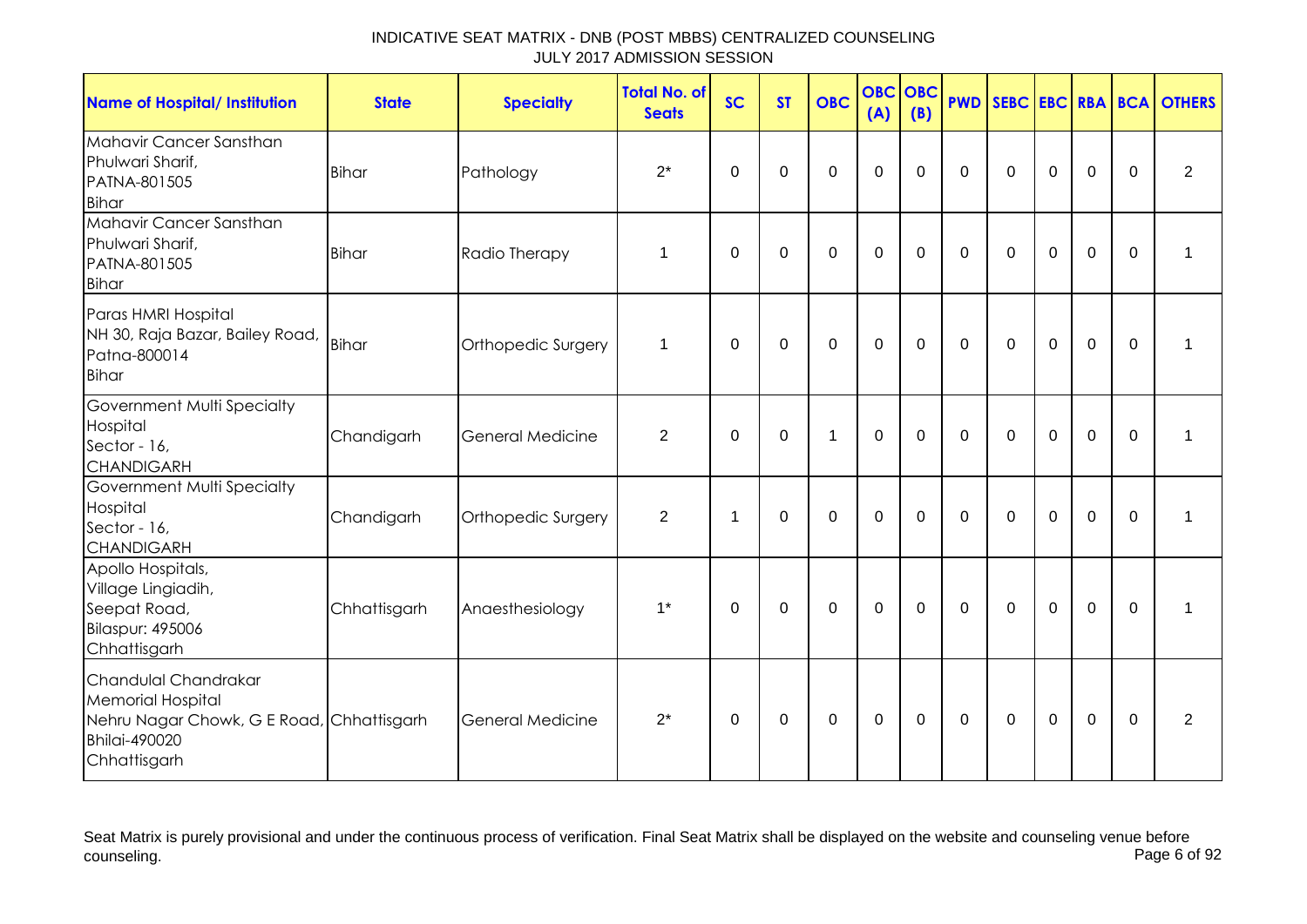| INDICATIVE SEAT MATRIX - DNB (POST MBBS) CENTRALIZED COUNSELING |  |
|-----------------------------------------------------------------|--|
| JULY 2017 ADMISSION SESSION                                     |  |

| <b>Name of Hospital/ Institution</b>                                                         | <b>State</b> | <b>Specialty</b>             | <b>Total No. of</b><br><b>Seats</b> | <b>SC</b>    | <b>ST</b>   | <b>OBC</b>  | <b>OBC</b> OBC<br>(A) | (B)         | <b>PWD</b>     |             |             |             |                | SEBC EBC RBA BCA OTHERS |
|----------------------------------------------------------------------------------------------|--------------|------------------------------|-------------------------------------|--------------|-------------|-------------|-----------------------|-------------|----------------|-------------|-------------|-------------|----------------|-------------------------|
| Ekta Institute of Child Health,<br>Shanti Nagar,<br>CG. 492001<br>Raipur - 1<br>Chhattisgarh | Chhattisgarh | Paediatrics                  | $2^*$                               | $\mathbf 0$  | $\mathbf 0$ | $\mathbf 0$ | $\mathbf 0$           | $\mathbf 0$ | $\overline{0}$ | $\mathbf 0$ | $\mathbf 0$ | $\mathbf 0$ | $\mathbf 0$    | $\overline{2}$          |
| J.L.N. Main Hosp. & Res. Centre<br><b>Bhilai Steel Plant,</b><br>BHILAI-01<br>Chhatisgarh    | Chhattisgarh | Anaesthesiology              | $\mathbf 1$                         | 0            | 0           | $\mathbf 0$ | $\mathbf 0$           | $\mathbf 0$ | $\mathbf 0$    | $\mathbf 0$ | $\mathbf 0$ | $\mathbf 0$ | $\mathbf 0$    | 1                       |
| J.L.N. Main Hosp. & Res. Centre<br><b>Bhilai Steel Plant,</b><br>BHILAI-01<br>Chhatisgarh    | Chhattisgarh | <b>ENT</b>                   | 1                                   | $\mathbf 0$  | 0           | $\mathbf 0$ | $\mathbf 0$           | $\mathbf 0$ | $\mathbf 0$    | $\mathbf 0$ | $\mathbf 0$ | $\mathbf 0$ | $\overline{0}$ | 1                       |
| J.L.N. Main Hosp. & Res. Centre<br><b>Bhilai Steel Plant,</b><br>BHILAI-01<br>Chhatisgarh    | Chhattisgarh | <b>General Surgery</b>       | 4                                   | $\Omega$     | $\Omega$    | $\Omega$    | $\mathbf 0$           | $\mathbf 0$ | $\mathbf{0}$   | $\Omega$    | $\Omega$    | $\Omega$    | $\Omega$       | 4                       |
| J.L.N. Main Hosp. & Res. Centre<br><b>Bhilai Steel Plant,</b><br>BHILAI-01<br>Chhatisgarh    | Chhattisgarh | Obstetrics and<br>Gynecology | $\overline{4}$                      | $\mathbf{0}$ | 0           | $\mathbf 0$ | $\mathbf 0$           | $\mathbf 0$ | $\Omega$       | $\mathbf 0$ | $\mathbf 0$ | $\Omega$    | $\Omega$       | 4                       |
| J.L.N. Main Hosp. & Res. Centre<br><b>Bhilai Steel Plant,</b><br>BHILAI-01<br>Chhatisgarh    | Chhattisgarh | Ophthalmology                | 2                                   | $\mathbf{0}$ | 0           | $\Omega$    | $\mathbf 0$           | $\mathbf 0$ | $\mathbf 0$    | $\mathbf 0$ | $\mathbf 0$ | $\Omega$    | $\mathbf 0$    | 2                       |

Seat Matrix is purely provisional and under the continuous process of verification. Final Seat Matrix shall be displayed on the website and counseling venue before counseling. Page 7 of 92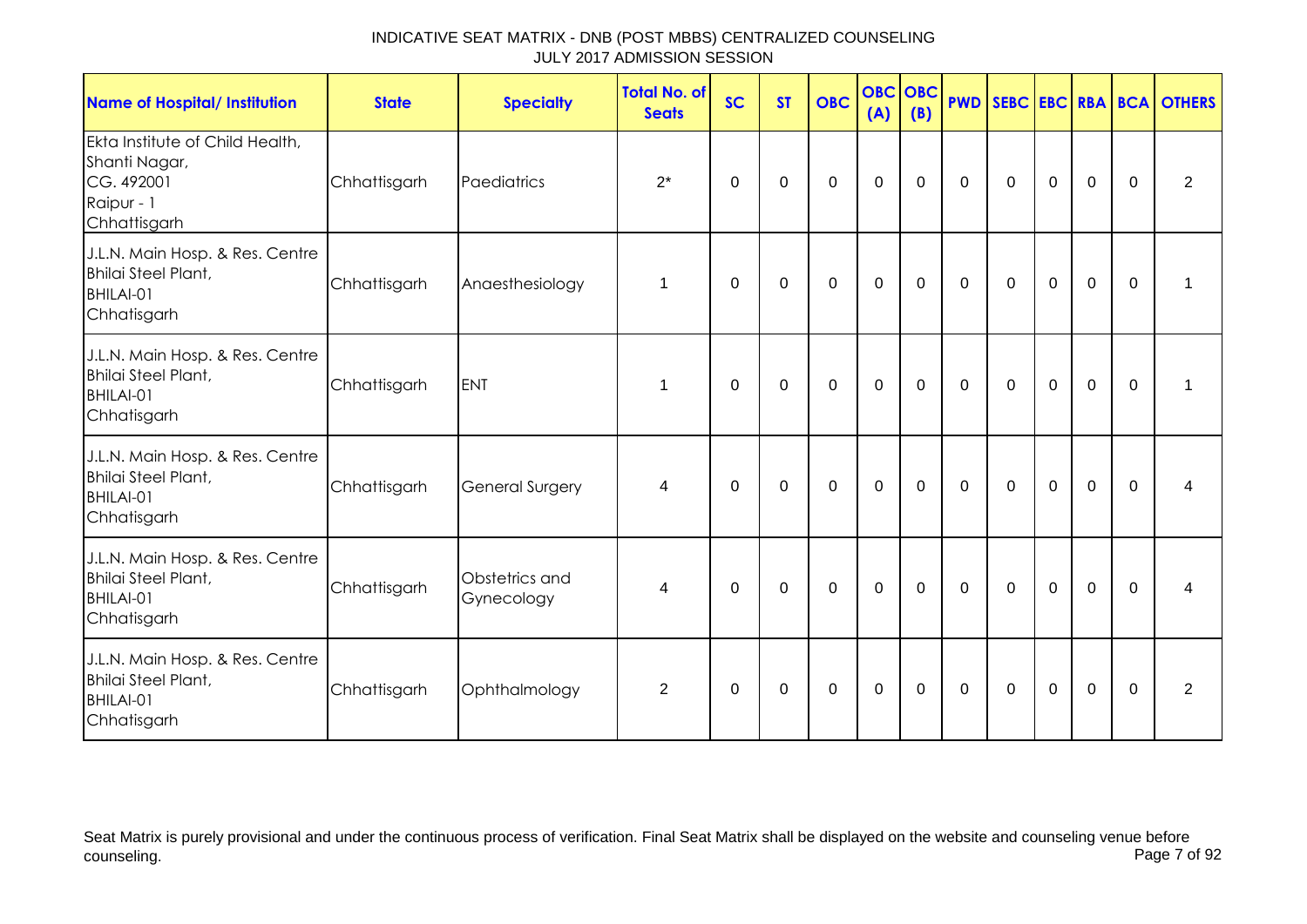| <b>Name of Hospital/ Institution</b>                                                                                           | <b>State</b> | <b>Specialty</b>            | <b>Total No. of</b><br><b>Seats</b> | <b>SC</b>    | <b>ST</b>   | <b>OBC</b>  | <b>OBC</b><br>(A) | <b>OBC</b><br>(B) |              |              |                |                |             | <b>PWD SEBC EBC RBA BCA OTHERS</b> |
|--------------------------------------------------------------------------------------------------------------------------------|--------------|-----------------------------|-------------------------------------|--------------|-------------|-------------|-------------------|-------------------|--------------|--------------|----------------|----------------|-------------|------------------------------------|
| J.L.N. Main Hosp. & Res. Centre<br><b>Bhilai Steel Plant,</b><br>BHILAI-01<br>Chhatisgarh                                      | Chhattisgarh | Paediatrics                 | 4                                   | $\Omega$     | $\mathbf 0$ | $\mathbf 0$ | $\mathbf 0$       | $\overline{0}$    | $\mathbf 0$  | $\mathbf 0$  | $\mathbf 0$    | $\overline{0}$ | $\Omega$    | 4                                  |
| J.L.N. Main Hosp. & Res. Centre<br><b>Bhilai Steel Plant,</b><br>BHILAI-01<br>Chhatisgarh                                      | Chhattisgarh | Radio Diagnosis             | $\overline{2}$                      | 0            | 0           | $\mathbf 0$ | $\mathbf 0$       | 0                 | $\mathbf 0$  | $\mathbf{0}$ | $\mathbf 0$    | $\overline{0}$ | $\Omega$    | $\overline{2}$                     |
| J.L.N. Main Hosp. & Res. Centre<br><b>Bhilai Steel Plant,</b><br>BHILAI-01<br>Chhatisgarh                                      | Chhattisgarh | <b>Respiratory Diseases</b> | $\mathbf 1$                         | 0            | 0           | $\mathbf 0$ | $\mathbf 0$       | $\mathbf 0$       | $\mathbf 0$  | $\mathbf 0$  | $\mathbf 0$    | $\mathbf 0$    | 0           | 1                                  |
| Ramkrishna Care Hospital<br>Aurobindo Enclave, Pachpedhi<br>Naka,<br>Dhamtari Road, N. H. 43,<br>Raipur-492001<br>Chhattisgarh | Chhattisgarh | <b>General Medicine</b>     | $\overline{2}$                      | $\mathbf 0$  | $\mathbf 0$ | $\mathsf 0$ | $\mathbf 0$       | $\mathbf 0$       | $\mathbf 0$  | $\mathbf 0$  | $\mathbf 0$    | $\mathbf 0$    | $\mathbf 0$ | 2                                  |
| Ramkrishna Care Hospital<br>Aurobindo Enclave, Pachpedhi<br>Naka,<br>Dhamtari Road, N. H. 43,<br>Raipur-492001<br>Chhattisgarh | Chhattisgarh | <b>General Surgery</b>      | $\overline{2}$                      | $\mathbf{0}$ | $\mathbf 0$ | $\mathbf 0$ | $\mathbf 0$       | $\mathbf 0$       | $\mathbf{0}$ | $\mathbf 0$  | $\overline{0}$ | $\mathbf 0$    | $\mathbf 0$ | $\overline{2}$                     |
| Ramkrishna Care Hospital<br>Aurobindo Enclave, Pachpedhi<br>Naka,<br>Dhamtari Road, N. H. 43,<br>Raipur-492001<br>Chhattisgarh | Chhattisgarh | Orthopedic Surgery          | $\mathbf 1$                         | 0            | 0           | $\mathbf 0$ | $\mathbf 0$       | 0                 | 0            | 0            | 0              | $\mathbf 0$    | $\Omega$    | 1                                  |

Seat Matrix is purely provisional and under the continuous process of verification. Final Seat Matrix shall be displayed on the website and counseling venue before<br>Page 8 of 92 counseling. Page 8 of 92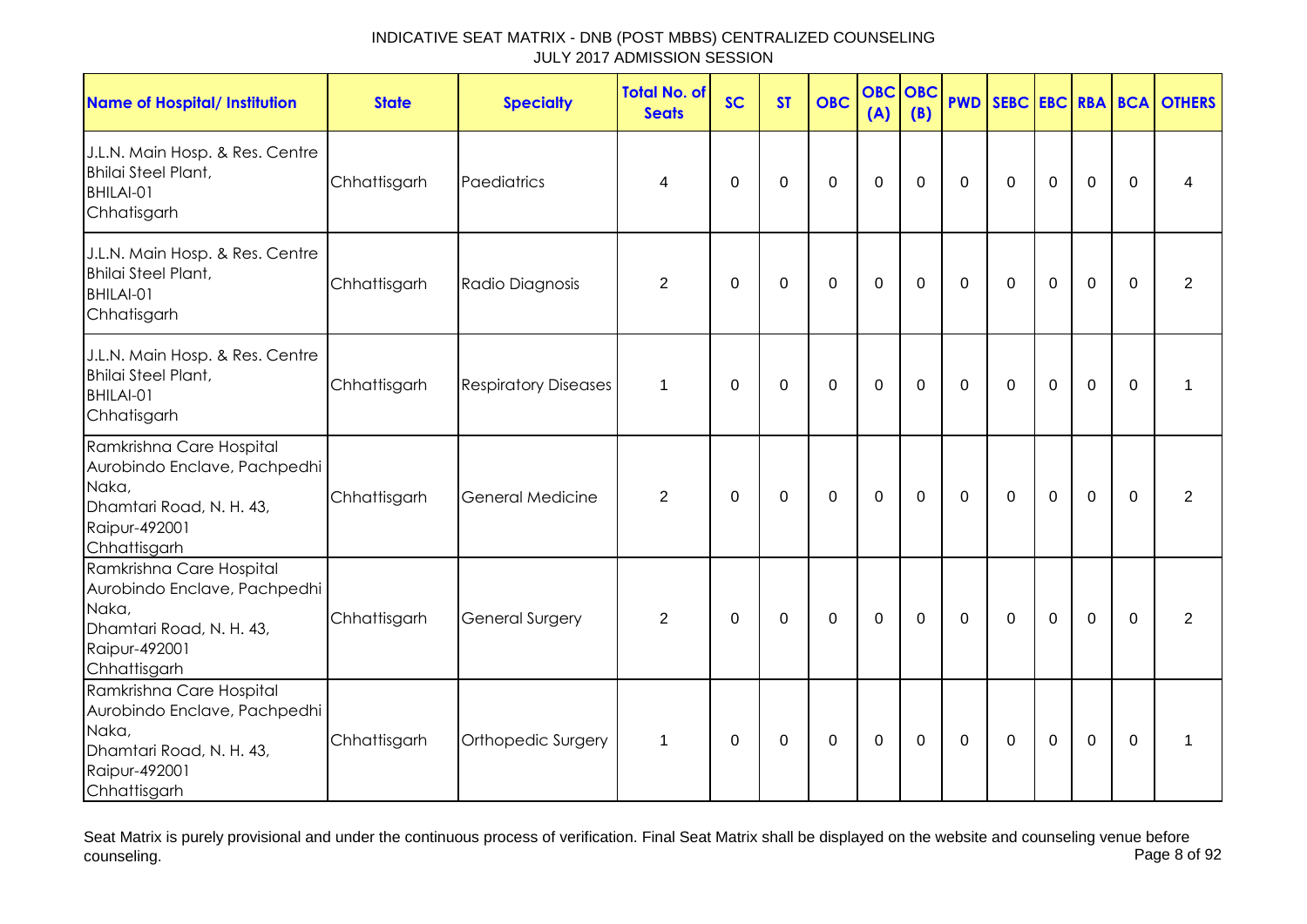| <b>Name of Hospital/ Institution</b>                                                                                                              | <b>State</b> | <b>Specialty</b>             | <b>Total No. of</b><br><b>Seats</b> | <b>SC</b>   | <b>ST</b>   | <b>OBC</b>   | <b>OBC</b><br>(A) | <b>OBC</b><br>(B) |             |             |             |             |              | <b>PWD SEBC EBC RBA BCA OTHERS</b> |
|---------------------------------------------------------------------------------------------------------------------------------------------------|--------------|------------------------------|-------------------------------------|-------------|-------------|--------------|-------------------|-------------------|-------------|-------------|-------------|-------------|--------------|------------------------------------|
| Shri Balaji Institute of Medical<br>Sceince<br>Ekta Chowk, Dubey Colony,<br>Mowa,<br>Raipur- 492001<br>Chhattisgarh                               | Chhattisgarh | <b>General Surgery</b>       | 1                                   | $\Omega$    | 0           | $\mathbf 0$  | $\mathbf 0$       | $\mathbf 0$       | $\mathbf 0$ | $\mathbf 0$ | $\mathbf 0$ | $\mathbf 0$ | $\Omega$     | $\mathbf 1$                        |
| Shri Balaji Institute of Medical<br>Sceince<br>Ekta Chowk, Dubey Colony,<br>Mowa,<br>Raipur- 492001<br>Chhattisgarh                               | Chhattisgarh | Obstetrics and<br>Gynecology | $\mathbf 1$                         | $\mathbf 0$ | $\mathbf 0$ | $\mathbf 0$  | $\mathbf 0$       | $\mathbf 0$       | $\mathbf 0$ | $\mathbf 0$ | $\mathbf 0$ | $\mathbf 0$ | $\mathbf 0$  | 1                                  |
| <b>Batra Hospital and Medical</b><br><b>Research Centre</b><br>1, Tuglakabad Institutional<br>Area,<br>Mehrauli Badarpu Road,<br>New Delhi-110062 | Delhi        | Anaesthesiology              | 1                                   | 0           | 0           | $\mathbf 0$  | $\mathbf 0$       | 0                 | $\mathbf 0$ | $\mathbf 0$ | $\mathbf 0$ | $\mathbf 0$ | $\mathbf{0}$ | 1                                  |
| <b>Batra Hospital and Medical</b><br><b>Research Centre</b><br>1, Tuglakabad Institutional<br>Area,<br>Mehrauli Badarpu Road,<br>New Delhi-110062 | Delhi        | <b>Family Medicine</b>       | $\overline{2}$                      | $\Omega$    | $\mathbf 0$ | $\mathbf 0$  | $\mathbf{0}$      | $\mathbf 0$       | $\mathbf 0$ | $\mathbf 0$ | $\mathbf 0$ | $\mathbf 0$ | $\Omega$     | 2                                  |
| Chacha Nehru Bal Chiktsalaya<br>Geeta Colony,<br>New Delhi-31                                                                                     | Delhi        | Paediatrics                  | $4^*$                               | -1          | $\Omega$    | $\mathbf{1}$ | $\mathbf 0$       | $\mathbf 0$       | $\Omega$    | $\Omega$    | $\Omega$    | $\mathbf 0$ | $\Omega$     | 2                                  |
| Deen Dayal Upadhyay Hospital<br>Hari Nagar,<br>New Delhi-64                                                                                       | Delhi        | <b>General Medicine</b>      | 4                                   | $\mathbf 1$ | 0           | $\mathbf{1}$ | $\mathbf 0$       | $\Omega$          | 0           | $\Omega$    | $\mathbf 0$ | $\mathbf 0$ | $\Omega$     | $\overline{2}$                     |

Seat Matrix is purely provisional and under the continuous process of verification. Final Seat Matrix shall be displayed on the website and counseling venue before<br>Page 9 of 92 counseling. Page 9 of 92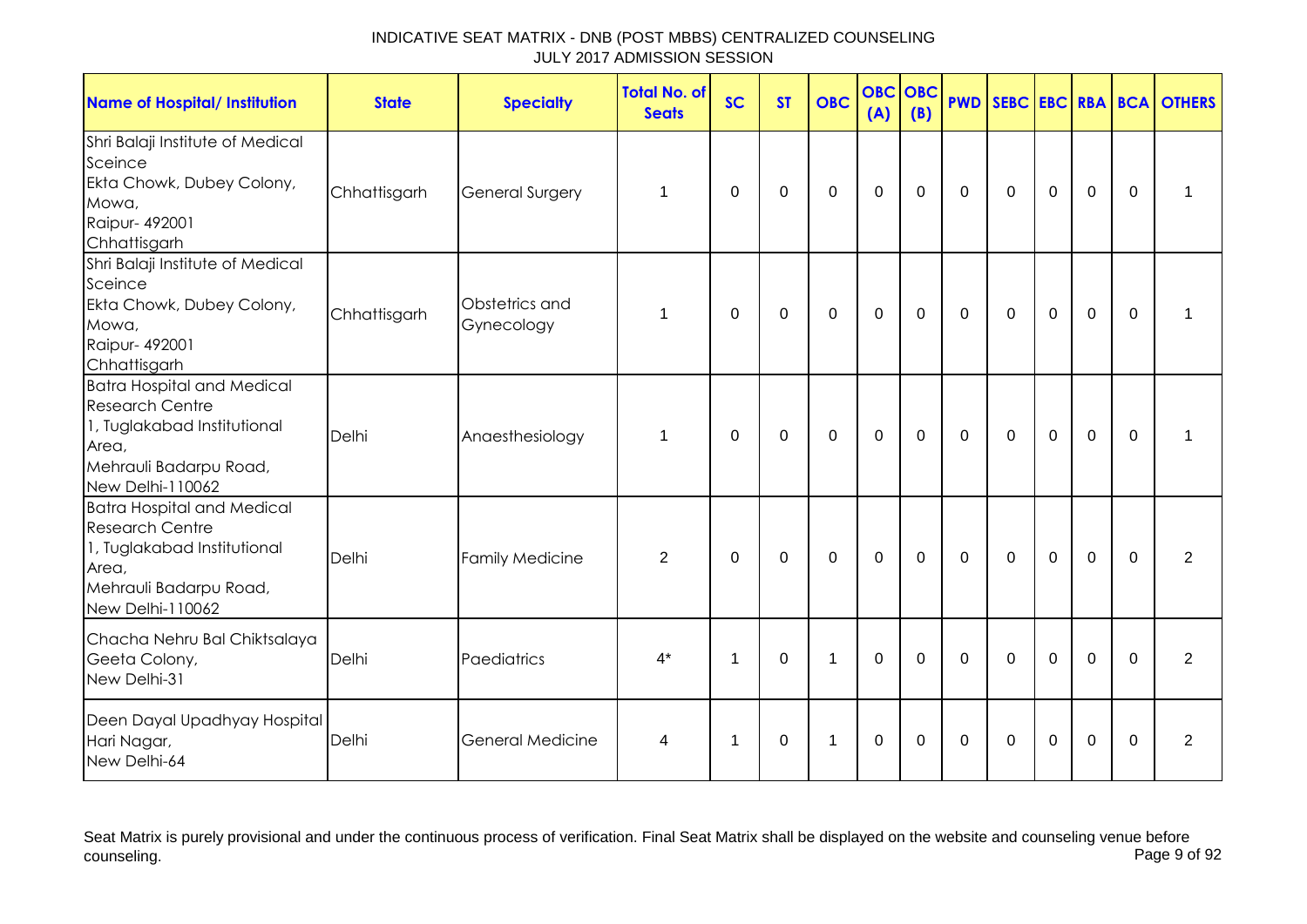| <b>Name of Hospital/ Institution</b>                                                                        | <b>State</b> | <b>Specialty</b>                                      | <b>Total No. of</b><br><b>Seats</b> | <b>SC</b>   | <b>ST</b>    | <b>OBC</b>     | <b>OBC</b><br>(A) | OBC<br>(B)   | <b>PWD</b>  |             |             |             |             | SEBC EBC RBA BCA OTHERS |
|-------------------------------------------------------------------------------------------------------------|--------------|-------------------------------------------------------|-------------------------------------|-------------|--------------|----------------|-------------------|--------------|-------------|-------------|-------------|-------------|-------------|-------------------------|
| Deen Dayal Upadhyay Hospital<br>Hari Nagar,<br>New Delhi-64                                                 | Delhi        | <b>General Surgery</b>                                | 1                                   | $\mathbf 0$ | 0            | $\mathbf 0$    | $\overline{0}$    | $\Omega$     | $\mathbf 0$ | $\mathbf 0$ | $\mathbf 0$ | $\mathbf 0$ | 0           | 1                       |
| Deen Dayal Upadhyay Hospital<br>Hari Nagar,<br>New Delhi-64                                                 | Delhi        | Ophthalmology                                         | 3                                   | $\mathbf 0$ | $\mathbf{1}$ | $\overline{2}$ | $\overline{0}$    | $\Omega$     | $\mathbf 0$ | $\mathbf 0$ | $\Omega$    | $\mathbf 0$ | $\Omega$    | $\Omega$                |
| Deen Dayal Upadhyay Hospital<br>Hari Nagar,<br>New Delhi-64                                                 | Delhi        | Orthopedic Surgery                                    | 1                                   | $\mathbf 0$ | $\mathbf 0$  | $\mathbf 0$    | $\mathbf 0$       | $\mathbf 0$  | $\mathbf 0$ | $\mathbf 0$ | $\mathbf 0$ | $\mathbf 0$ | $\mathbf 0$ | 1                       |
| Deen Dayal Upadhyay Hospital<br>Hari Nagar,<br>New Delhi-64                                                 | Delhi        | Paediatrics                                           | 1                                   | 0           | $\mathbf 0$  | $\mathbf 0$    | $\mathbf 0$       | $\Omega$     | $\mathbf 0$ | $\Omega$    | $\Omega$    | $\mathbf 0$ | $\Omega$    | 1                       |
| Delhi Heart & Lung Institute,<br>3 mm, II, Panchkuian Road,<br>New Delhi-110055                             | Delhi        | Cardio Thoracic<br>Surgery (Direct 6<br>Years Course) | 1                                   | $\mathbf 0$ | $\mathbf 0$  | $\overline{0}$ | $\mathbf 0$       | $\mathbf 0$  | $\mathbf 0$ | $\mathbf 0$ | $\mathbf 0$ | $\mathbf 0$ | $\Omega$    | 1                       |
| Dharamshila Hospital and<br>Research Centre,<br>Dharamshila Marg, Vasundara<br>Enclave,<br>New Delhi-110096 | Delhi        | Radio Therapy                                         | 1                                   | 0           | $\mathbf 0$  | $\Omega$       | $\mathbf 0$       | $\mathbf{0}$ | $\Omega$    | $\Omega$    | $\mathbf 0$ | $\mathbf 0$ | $\mathbf 0$ | 1                       |
| Dr. B L Kapur Memorial Hospital,<br>Pusa Road,<br>New Delhi-110005                                          | Delhi        | Anaesthesiology                                       | 1                                   | $\Omega$    | $\mathbf 0$  | $\Omega$       | $\Omega$          | $\Omega$     | $\Omega$    | $\Omega$    | $\Omega$    | $\mathbf 0$ | $\mathbf 0$ | 1                       |
| Dr. B L Kapur Memorial Hospital,<br>Pusa Road,<br>New Delhi-110005                                          | Delhi        | General Surgery                                       | $\overline{2}$                      | $\mathbf 0$ | $\mathbf 0$  | $\Omega$       | $\mathbf 0$       | $\Omega$     | $\mathbf 0$ | $\mathbf 0$ | $\mathbf 0$ | $\mathbf 0$ | $\mathbf 0$ | $\overline{2}$          |

Seat Matrix is purely provisional and under the continuous process of verification. Final Seat Matrix shall be displayed on the website and counseling venue before<br>Page 10 of 92 counseling. Page 10 of 92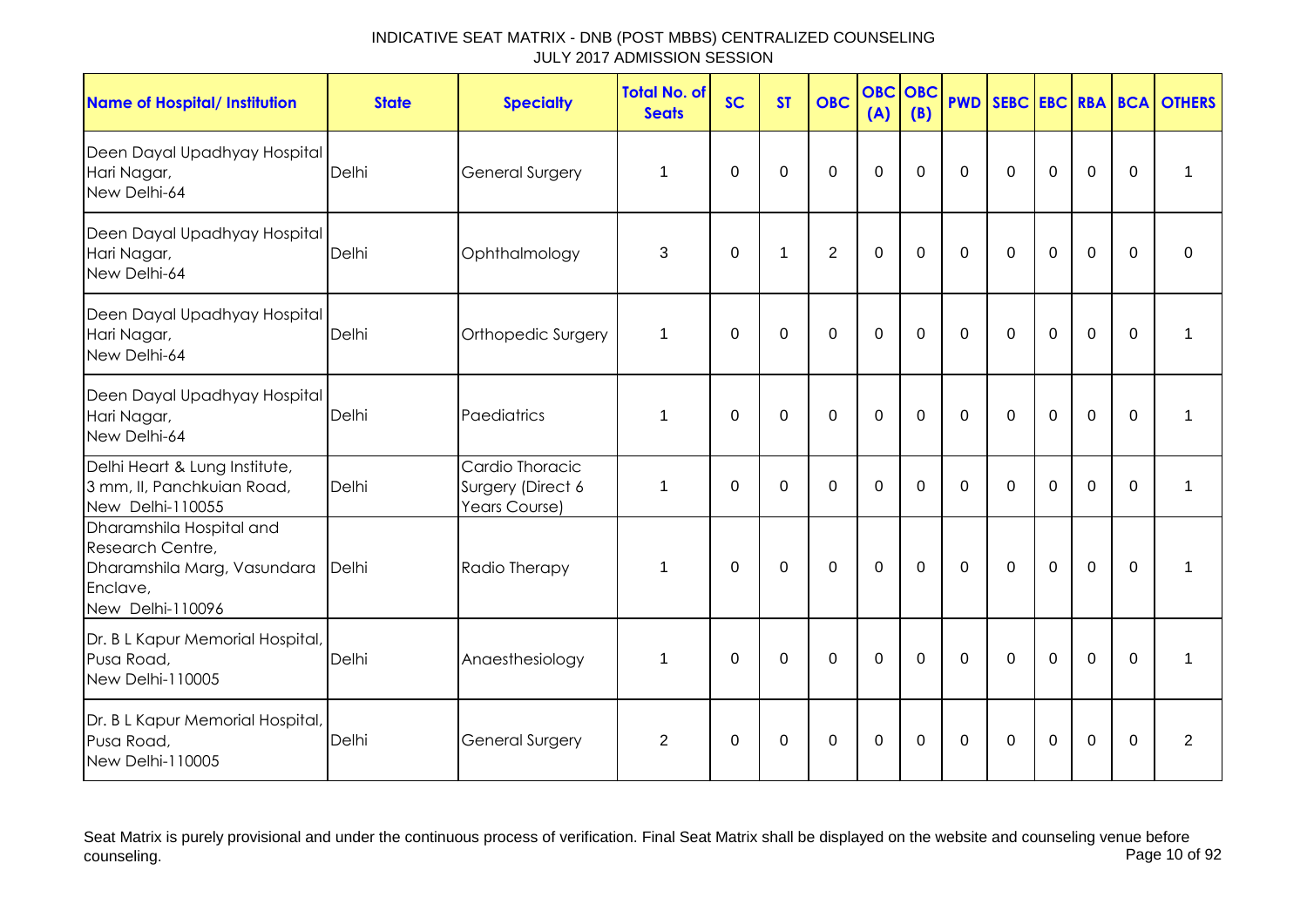| <b>Name of Hospital/ Institution</b>                                     | <b>State</b> | <b>Specialty</b>                                      | <b>Total No. of</b><br><b>Seats</b> | <b>SC</b>   | <b>ST</b> | <b>OBC</b>   | <b>OBC OBC</b><br>(A) | (B)         | <b>PWD</b> |             |             |             |              | SEBC EBC RBA BCA OTHERS |
|--------------------------------------------------------------------------|--------------|-------------------------------------------------------|-------------------------------------|-------------|-----------|--------------|-----------------------|-------------|------------|-------------|-------------|-------------|--------------|-------------------------|
| Dr. B L Kapur Memorial Hospital,<br>Pusa Road,<br>New Delhi-110005       | Delhi        | Orthopedic Surgery                                    | 1                                   | $\Omega$    | $\Omega$  | $\mathbf 0$  | $\mathbf 0$           | $\Omega$    | $\Omega$   | $\Omega$    | $\Omega$    | $\mathbf 0$ | $\Omega$     | $\mathbf 1$             |
| Dr. Baba Saheb Ambedkar<br>Hospital<br>Sector-06<br>Rohini,<br>New Delhi | Delhi        | General Surgery                                       | $1^*$                               | $\Omega$    | 0         | $\mathbf 0$  | $\mathbf 0$           | $\mathbf 0$ | $\Omega$   | $\mathbf 0$ | $\mathbf 0$ | $\mathbf 0$ | $\mathbf 0$  | $\mathbf 1$             |
| Dr. Baba Saheb Ambedkar<br>Hospital<br>Sector-06<br>Rohini,<br>New Delhi | Delhi        | Ophthalmology                                         | $2^*$                               | 0           | 0         | $\mathbf{1}$ | $\mathbf 0$           | $\Omega$    | $\Omega$   | 0           | 0           | $\mathbf 0$ | $\mathbf{0}$ | $\mathbf 1$             |
| Dr. Baba Saheb Ambedkar<br>Hospital<br>Sector-06<br>Rohini,<br>New Delhi | Delhi        | Paediatrics                                           | 1                                   | 0           | 0         | $\mathbf 0$  | $\mathbf 0$           | $\mathbf 0$ | $\Omega$   | $\mathbf 0$ | $\mathbf 0$ | $\mathbf 0$ | $\mathbf 0$  | 1                       |
| Dr. Lal Pathlab<br>Block E, Sector- 18, Rohini<br>New Delhi 110085       | Delhi        | Pathology                                             | $\mathbf 1$                         | $\mathbf 0$ | $\Omega$  | $\mathbf 0$  | $\mathbf 0$           | $\Omega$    | $\Omega$   | $\mathbf 0$ | $\mathbf 0$ | $\mathbf 0$ | $\Omega$     | $\mathbf 1$             |
| Fortis Escorts Heart Institute<br>Okhla Road,<br>New Delhi-25            | Delhi        | Cardio Thoracic<br>Surgery (Direct 6<br>Years Course) | $\mathbf 1$                         | $\Omega$    | $\Omega$  | $\mathbf 0$  | $\mathbf 0$           | $\Omega$    | $\Omega$   | $\Omega$    | $\Omega$    | 0           | $\Omega$     | 1                       |
| <b>Fortis Hospital</b><br>A- Block, Shalimar Bagh,<br>Delhi- 110088      | Delhi        | Obstetrics and<br>Gynecology                          | 1                                   | $\Omega$    | 0         | $\mathbf 0$  | $\mathbf 0$           | $\Omega$    | $\Omega$   | $\Omega$    | $\Omega$    | $\Omega$    | $\Omega$     | 1                       |
| <b>Fortis Hospital</b><br>A- Block, Shalimar Bagh,<br>Delhi- 110088      | Delhi        | Orthopedic Surgery                                    | 1                                   | 0           | 0         | 0            | 0                     | 0           | $\Omega$   | 0           | 0           | 0           | 0            | 1                       |

Seat Matrix is purely provisional and under the continuous process of verification. Final Seat Matrix shall be displayed on the website and counseling venue before<br>Page 11 of 92 counseling. Page 11 of 92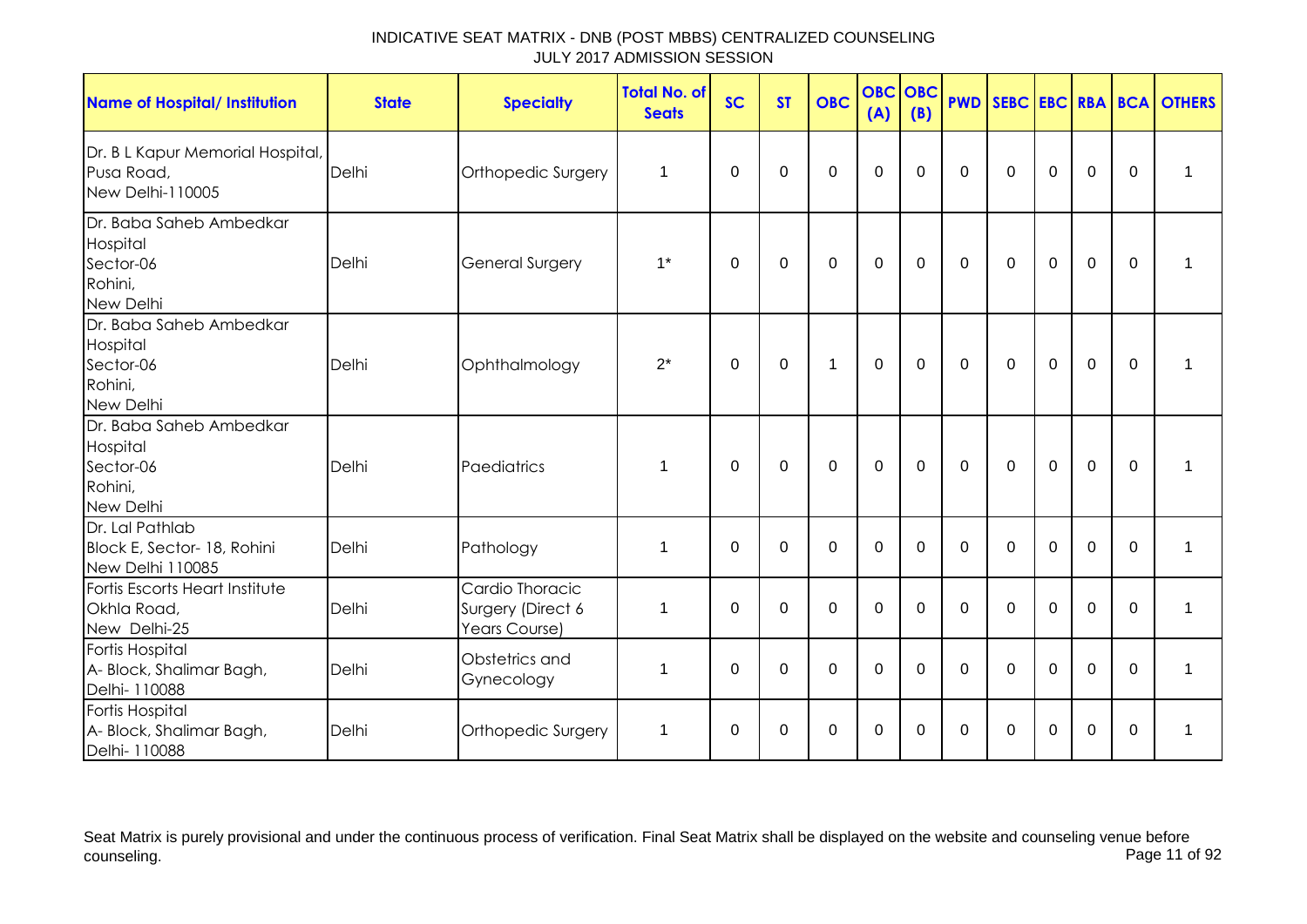| <b>Name of Hospital/ Institution</b>                                                       | <b>State</b> | <b>Specialty</b>            | <b>Total No. of</b><br><b>Seats</b> | <b>SC</b>   | <b>ST</b>   | <b>OBC</b>  | <b>OBC</b><br>(A) | OBC<br>(B)     | <b>PWD</b>  |             |                |                |          | SEBC EBC RBA BCA OTHERS |
|--------------------------------------------------------------------------------------------|--------------|-----------------------------|-------------------------------------|-------------|-------------|-------------|-------------------|----------------|-------------|-------------|----------------|----------------|----------|-------------------------|
| Indian Spinal Injuries Centre<br>Sector C, Vasant Kunj,<br>New Delhi - 110070              | Delhi        | Orthopedic Surgery          | $2^*$                               | $\mathbf 0$ | $\Omega$    | 0           | $\mathbf 0$       | $\Omega$       | $\Omega$    | $\Omega$    | $\Omega$       | $\overline{0}$ | $\Omega$ | $\overline{2}$          |
| Indraprastha Apollo Hospital<br>Delhi Mathura Road,<br>Sarita Vihar,<br>New Delhi - 110076 | Delhi        | Anaesthesiology             | $3^*$                               | 0           | $\Omega$    | $\mathbf 0$ | $\mathbf 0$       | $\Omega$       | $\Omega$    | $\Omega$    | $\mathbf 0$    | $\overline{0}$ | $\Omega$ | 3                       |
| Indraprastha Apollo Hospital<br>Delhi Mathura Road,<br>Sarita Vihar,<br>New Delhi - 110076 | Delhi        | Emergency<br>Medicine       | 3                                   | $\Omega$    | $\mathbf 0$ | $\mathbf 0$ | $\mathbf 0$       | $\mathbf 0$    | $\Omega$    | $\mathbf 0$ | $\overline{0}$ | $\overline{0}$ | $\Omega$ | 3                       |
| Indraprastha Apollo Hospital<br>Delhi Mathura Road,<br>Sarita Vihar,<br>New Delhi - 110076 | Delhi        | Paediatrics                 | $1^*$                               | $\Omega$    | $\mathbf 0$ | $\mathbf 0$ | $\mathbf 0$       | $\overline{0}$ | $\Omega$    | $\Omega$    | $\Omega$       | $\overline{0}$ | $\Omega$ |                         |
| Indraprastha Apollo Hospitals<br>Sarita Vihar,<br>New Delhi - 110076                       | Delhi        | <b>Respiratory Diseases</b> | $\mathbf 1$                         | $\Omega$    | $\Omega$    | $\mathbf 0$ | $\mathbf 0$       | $\Omega$       | $\Omega$    | $\Omega$    | $\Omega$       | $\mathbf 0$    | $\Omega$ | 1                       |
| Jaipur Golden Hospital<br>2, Institutional Area, Sector 3,<br>Rohini,<br>New Delhi- 110085 | Delhi        | <b>Respiratory Diseases</b> | $\mathbf 1$                         | $\Omega$    | $\mathbf 0$ | $\mathbf 0$ | $\mathbf 0$       | $\Omega$       | $\Omega$    | $\Omega$    | $\Omega$       | $\Omega$       | $\Omega$ | $\mathbf 1$             |
| Jaipur Golden Hospital<br>2, Institutional Area, Sector 3,<br>Rohini,<br>New Delhi-85      | Delhi        | Anaesthesiology             | $\overline{2}$                      | 0           | 0           | $\mathbf 0$ | $\mathbf 0$       | 0              | $\mathbf 0$ | 0           | $\mathbf 0$    | $\mathbf 0$    | $\Omega$ | $\overline{2}$          |
| Jaipur Golden Hospital<br>2, Institutional Area, Sector 3,<br>Rohini,<br>New Delhi-85      | Delhi        | <b>ENT</b>                  | 1                                   | $\Omega$    | $\mathbf 0$ | $\mathbf 0$ | $\mathbf 0$       | $\Omega$       | $\Omega$    | $\Omega$    | $\mathbf 0$    | $\overline{0}$ | $\Omega$ | 1                       |

Seat Matrix is purely provisional and under the continuous process of verification. Final Seat Matrix shall be displayed on the website and counseling venue before<br>Page 12 of 92 counseling. Page 12 of 92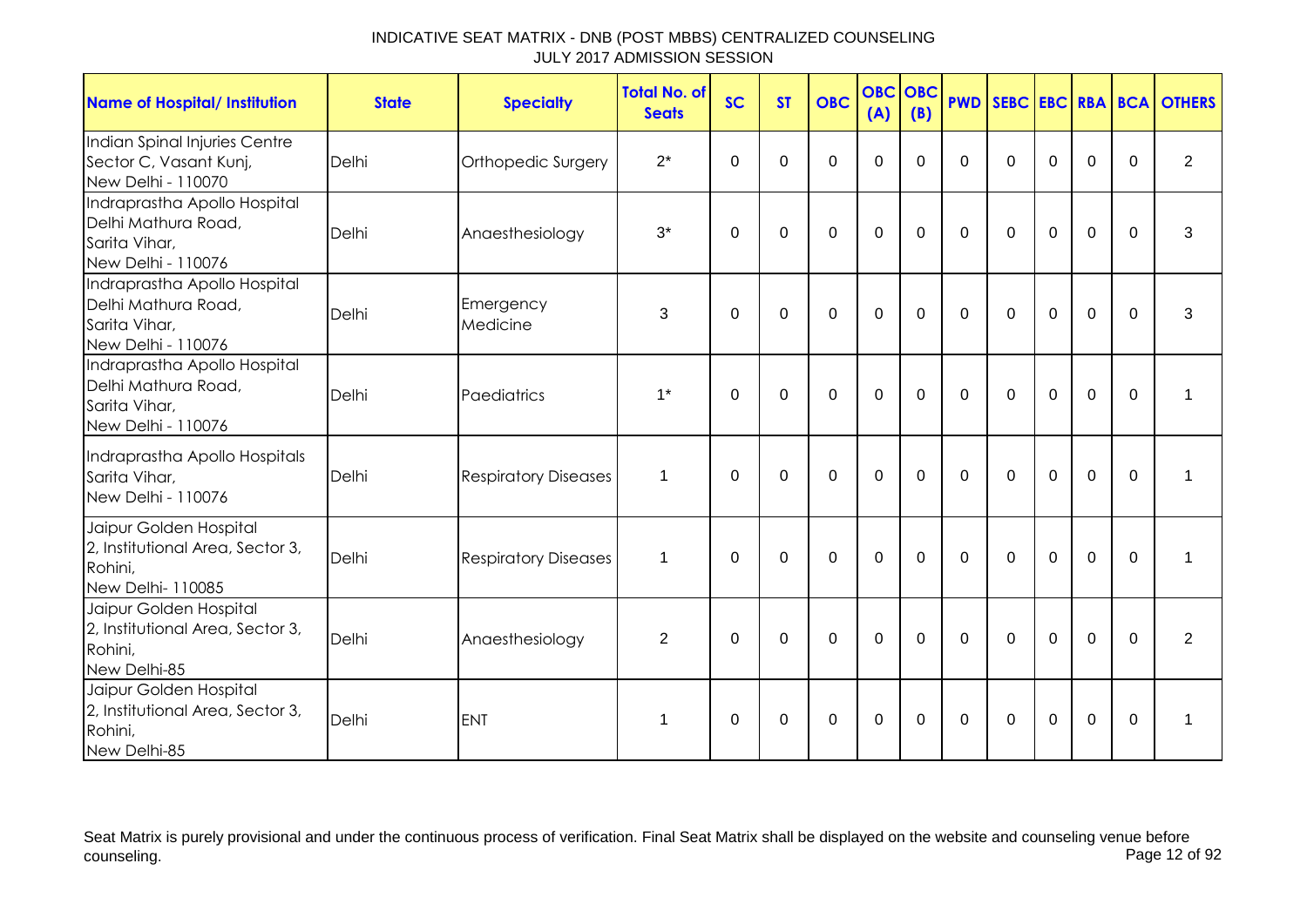| <b>Name of Hospital/ Institution</b>                                                      | <b>State</b> | <b>Specialty</b>             | <b>Total No. of</b><br><b>Seats</b> | <b>SC</b>      | <b>ST</b>   | <b>OBC</b>  | <b>OBC</b><br>(A) | <b>OBC</b><br>(B) | <b>PWD</b>   | SEBC EBC RBA BCA |             |             |             | <b>OTHERS</b>  |
|-------------------------------------------------------------------------------------------|--------------|------------------------------|-------------------------------------|----------------|-------------|-------------|-------------------|-------------------|--------------|------------------|-------------|-------------|-------------|----------------|
| Jaipur Golden Hospital<br>2, Institutional Area, Sector 3,<br>Rohini,<br>New Delhi-85     | Delhi        | General Medicine             | $1*$                                | $\mathbf 0$    | 0           | $\mathbf 0$ | $\mathbf 0$       | $\Omega$          | $\Omega$     | $\mathbf 0$      | $\mathbf 0$ | $\mathbf 0$ | 0           | 1              |
| Jaipur Golden Hospital<br>2, Institutional Area, Sector 3,<br>Rohini,<br>New Delhi-85     | Delhi        | <b>General Surgery</b>       | 3                                   | $\mathbf 0$    | $\mathbf 0$ | $\mathbf 0$ | $\mathbf 0$       | $\Omega$          | $\Omega$     | $\Omega$         | $\mathbf 0$ | $\mathbf 0$ | $\mathbf 0$ | 3              |
| Jaipur Golden Hospital<br>2, Institutional Area, Sector 3,<br>Rohini,<br>New Delhi-85     | Delhi        | Paediatrics                  | $\overline{2}$                      | $\overline{0}$ | $\mathbf 0$ | $\mathbf 0$ | $\mathbf 0$       | $\Omega$          | $\Omega$     | $\mathbf 0$      | $\mathbf 0$ | $\mathbf 0$ | $\Omega$    | $\overline{2}$ |
| Maharaja Agarsen Hospital<br>Rohtak Road, West Punjabi<br><b>Bagh</b><br>New Delhi-110026 | Delhi        | <b>Family Medicine</b>       | 4                                   | $\Omega$       | $\Omega$    | $\mathbf 0$ | $\mathbf 0$       | $\Omega$          | $\Omega$     | $\Omega$         | $\Omega$    | $\mathbf 0$ | $\Omega$    | 4              |
| Maharaja Agarsen Hospital<br>Rohtak Road, West Punjabi<br><b>Bagh</b><br>New Delhi-110026 | Delhi        | General Medicine             | 4                                   | 0              | $\mathbf 0$ | $\mathbf 0$ | $\overline{0}$    | $\Omega$          | $\Omega$     | $\Omega$         | $\mathbf 0$ | $\mathbf 0$ | $\Omega$    | 4              |
| Maharaja Agarsen Hospital<br>Rohtak Road, West Punjabi<br><b>Bagh</b><br>New Delhi-110026 | Delhi        | <b>General Surgery</b>       | $\overline{2}$                      | 0              | $\Omega$    | $\mathbf 0$ | $\mathbf 0$       | $\Omega$          | $\Omega$     | $\Omega$         | $\Omega$    | $\mathbf 0$ | $\Omega$    | $\overline{2}$ |
| Maharaja Agarsen Hospital<br>Rohtak Road, West Punjabi<br><b>Bagh</b><br>New Delhi-110026 | Delhi        | Obstetrics and<br>Gynecology | $\overline{2}$                      | $\mathbf 0$    | $\mathbf 0$ | $\mathbf 0$ | $\overline{0}$    | $\Omega$          | $\Omega$     | $\Omega$         | $\Omega$    | $\mathbf 0$ | $\Omega$    | $\overline{2}$ |
| Maharaja Agarsen Hospital<br>Rohtak Road, West Punjabi<br><b>Bagh</b><br>New Delhi-110026 | Delhi        | Orthopedic Surgery           | 1                                   | 0              | 0           | $\Omega$    | $\mathbf 0$       | $\Omega$          | $\mathbf{0}$ | $\Omega$         | $\Omega$    | 0           | 0           | 1              |

Seat Matrix is purely provisional and under the continuous process of verification. Final Seat Matrix shall be displayed on the website and counseling venue before<br>Page 13 of 92 counseling. Page 13 of 92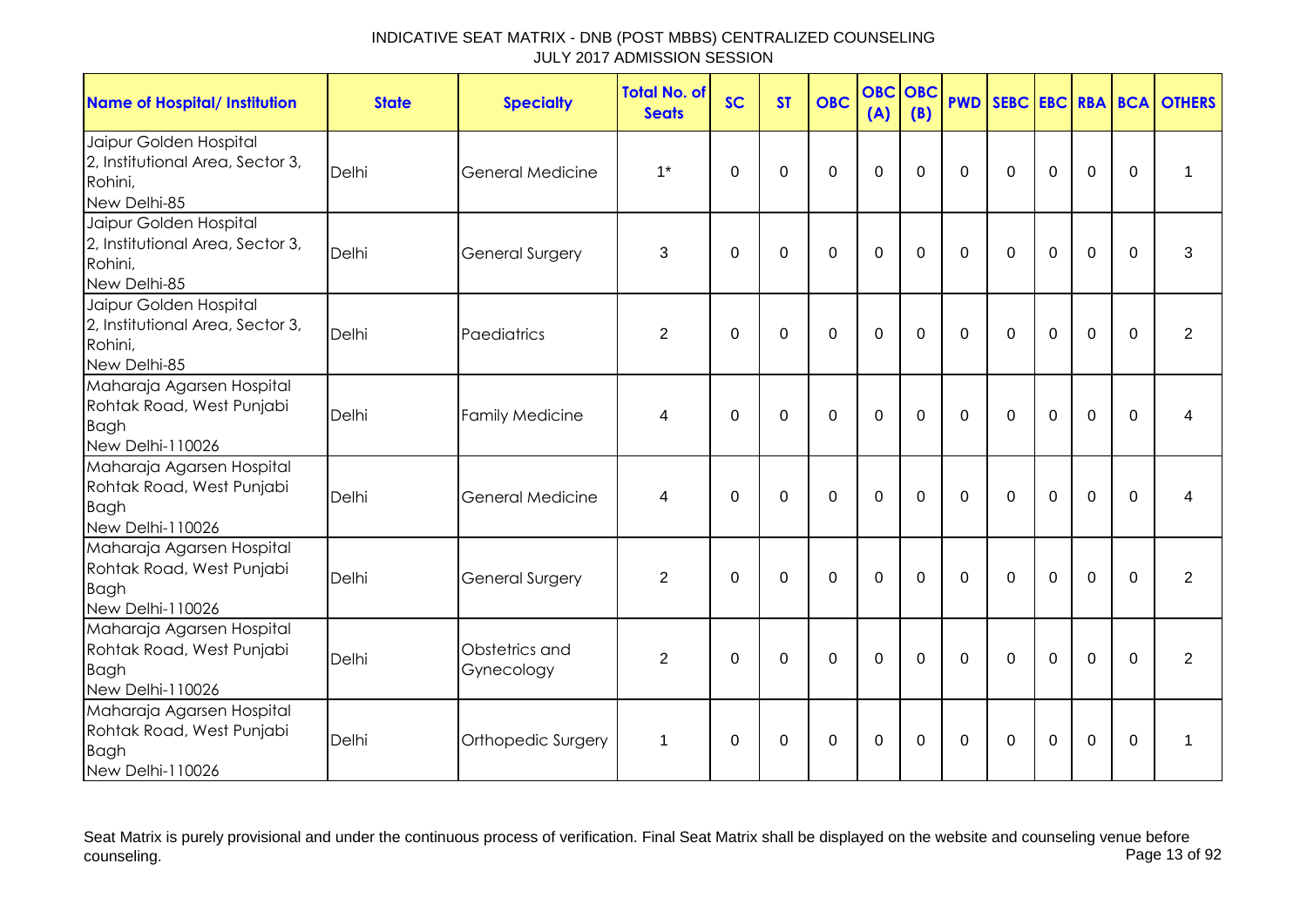| <b>Name of Hospital/ Institution</b>                                                                                                                                                                                                             | <b>State</b> | <b>Specialty</b>             | <b>Total No. of</b><br><b>Seats</b> | <b>SC</b> | <b>ST</b> | <b>OBC</b> | <b>OBC OBC</b><br>(A) | (B)      |          |              |             |                |              | <b>PWD SEBC EBC RBA BCA OTHERS</b> |
|--------------------------------------------------------------------------------------------------------------------------------------------------------------------------------------------------------------------------------------------------|--------------|------------------------------|-------------------------------------|-----------|-----------|------------|-----------------------|----------|----------|--------------|-------------|----------------|--------------|------------------------------------|
| Maharaja Agarsen Hospital<br>Rohtak Road, West Punjabi<br><b>Bagh</b><br>New Delhi-110026                                                                                                                                                        | Delhi        | Paediatrics                  | 3                                   | $\Omega$  | 0         | $\Omega$   | 0                     | $\Omega$ | $\Omega$ | $\Omega$     | $\Omega$    | $\Omega$       | $\mathbf{0}$ | 3                                  |
| Mata Chanan Devi Hospital<br>C-1 Janakpuri,<br>New Delhi - 58                                                                                                                                                                                    | Delhi        | Anaesthesiology              | $\overline{2}$                      | $\Omega$  | $\Omega$  | $\Omega$   | 0                     | $\Omega$ | $\Omega$ | $\Omega$     | $\Omega$    | $\Omega$       | $\Omega$     | 2                                  |
| Mata Chanan Devi Hospital<br>C-1 Janakpuri,<br>New Delhi - 58                                                                                                                                                                                    | Delhi        | Obstetrics and<br>Gynecology | $\overline{2}$                      | $\Omega$  | $\Omega$  | $\Omega$   | $\Omega$              | 0        | $\Omega$ | $\Omega$     | $\Omega$    | $\Omega$       | $\Omega$     | $\overline{2}$                     |
| Mata Chanan Devi Hospital<br>C-1 Janakpuri,<br>New Delhi - 58                                                                                                                                                                                    | Delhi        | Paediatrics                  | $\overline{2}$                      | $\Omega$  | 0         | $\Omega$   | $\mathbf 0$           | $\Omega$ | $\Omega$ | $\Omega$     | $\Omega$    | $\mathbf 0$    | $\Omega$     | $\overline{2}$                     |
| Mata Chanan Devi Hospital<br>C-1 Janakpuri,<br>New Delhi - 58                                                                                                                                                                                    | Delhi        | Radio Diagnosis              | 1                                   | $\Omega$  | 0         | $\Omega$   | $\mathbf 0$           | $\Omega$ | $\Omega$ | $\Omega$     | $\Omega$    | $\overline{0}$ | $\Omega$     | 1                                  |
| <b>Max Smart Super Specialty</b><br>Hospital<br>(Formerly-Saket City Hospital)<br>(A unit of Gujarmal Modi<br>Hospital & Research Centre for Delhi<br><b>Medical Sciences)</b><br>Mandir Marg, Press Enclave<br>Marg,<br>Saket, New Delhi-110017 |              | Anaesthesiology              | 1                                   | $\Omega$  | $\Omega$  | $\Omega$   | $\Omega$              | $\Omega$ | 0        | $\mathbf{0}$ | $\mathbf 0$ | $\mathbf 0$    | $\Omega$     |                                    |

Seat Matrix is purely provisional and under the continuous process of verification. Final Seat Matrix shall be displayed on the website and counseling venue before<br>Page 14 of 92 counseling. Page 14 of 92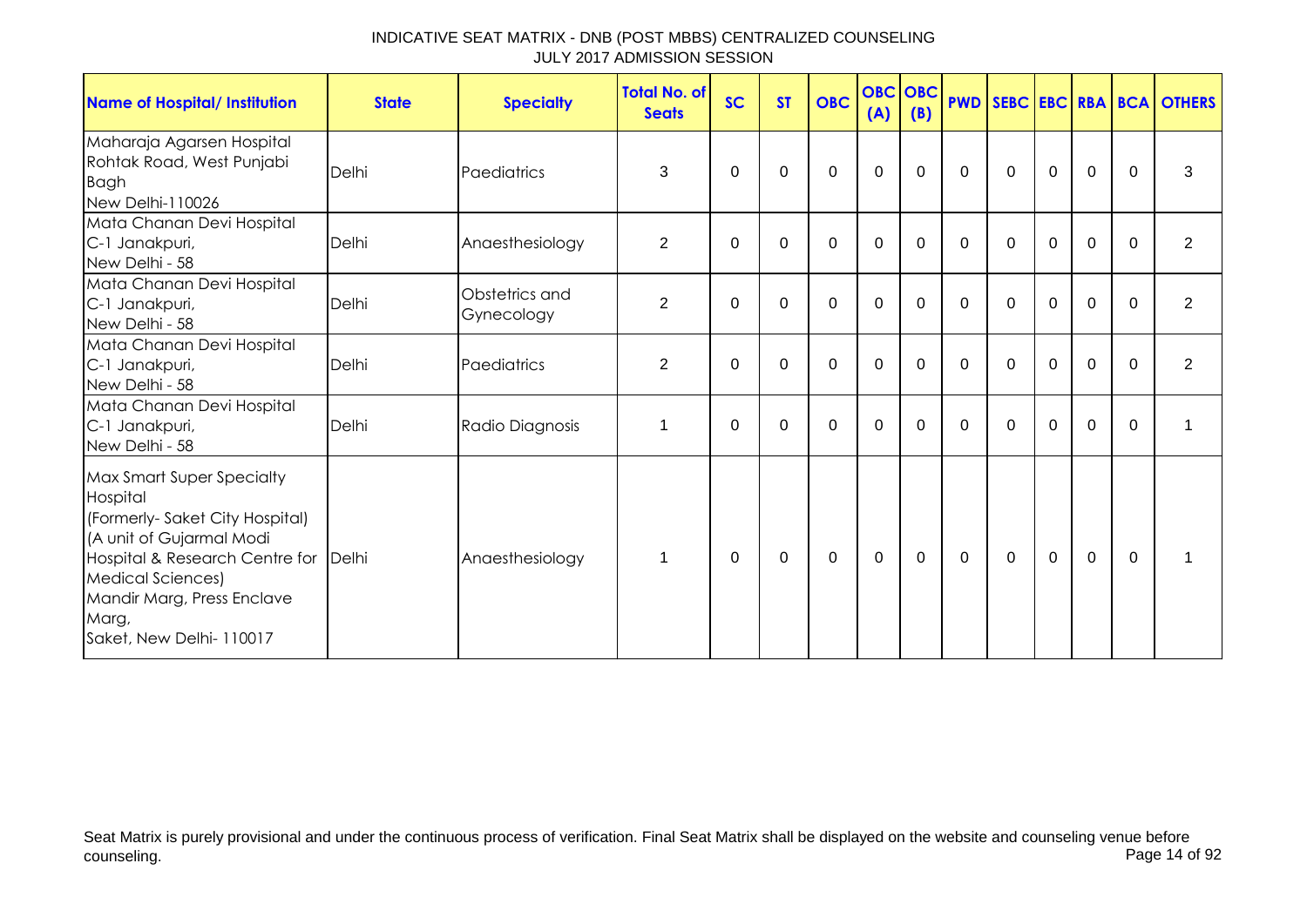| INDICATIVE SEAT MATRIX - DNB (POST MBBS) CENTRALIZED COUNSELING |
|-----------------------------------------------------------------|
| JULY 2017 ADMISSION SESSION                                     |

| <b>Name of Hospital/ Institution</b>                                                                                                                                                                                                      | <b>State</b> | <b>Specialty</b>                                      | <b>Total No. of</b><br><b>Seats</b> | <b>SC</b>   | <b>ST</b>   | <b>OBC</b>   | <b>OBC OBC</b><br>(A) | (B)         |             |             |             |                |             | <b>PWD SEBC EBC RBA BCA OTHERS</b> |
|-------------------------------------------------------------------------------------------------------------------------------------------------------------------------------------------------------------------------------------------|--------------|-------------------------------------------------------|-------------------------------------|-------------|-------------|--------------|-----------------------|-------------|-------------|-------------|-------------|----------------|-------------|------------------------------------|
| Max Smart Super Specialty<br>Hospital<br>(Formerly-Saket City Hospital)<br>(A unit of Gujarmal Modi<br>Hospital & Research Centre for Delhi<br><b>Medical Sciences)</b><br>Mandir Marg, Press Enclave<br>Marg,<br>Saket, New Delhi-110017 |              | Obstetrics and<br>Gynecology                          | 1                                   | $\Omega$    | 0           | $\mathbf 0$  | $\mathbf 0$           | 0           | $\mathbf 0$ | $\mathbf 0$ | $\mathbf 0$ | $\mathbf 0$    | $\Omega$    |                                    |
| Max Super Specialty Hospital<br>(A unit of Balaji Medical &<br>Diagnostic Research Centre)<br>108A, Opp Sanchar<br>Apartments,<br>IP Extension, Patparganj,<br>New Delhi-110092<br>Delhi                                                  | Delhi        | Paediatrics                                           | 1                                   | $\Omega$    | $\mathbf 0$ | $\mathbf{0}$ | $\mathbf{0}$          | $\mathbf 0$ | $\Omega$    | $\Omega$    | $\mathbf 0$ | $\overline{0}$ | $\Omega$    |                                    |
| Max Super Specialty Hospital<br>1, Press Enclave Road,<br>Saket,<br>New Delhi-110017                                                                                                                                                      | Delhi        | Cardio Thoracic<br>Surgery (Direct 6<br>Years Course) | $2^*$                               | $\mathbf 0$ | $\mathbf 0$ | $\mathbf 0$  | $\mathbf{0}$          | $\mathbf 0$ | $\mathbf 0$ | $\mathbf 0$ | $\mathbf 0$ | $\mathbf 0$    | $\mathbf 0$ | $\overline{2}$                     |
| Max Super Specialty Hospital<br>1, Press Enclave Road,<br>Saket,<br>New Delhi-110017                                                                                                                                                      | Delhi        | Emergency<br>Medicine                                 | 3                                   | $\Omega$    | $\Omega$    | $\Omega$     | $\Omega$              | $\Omega$    | $\Omega$    | $\Omega$    | $\Omega$    | $\Omega$       | $\Omega$    | 3                                  |
| Max Super Specialty Hospital<br>1, Press Enclave Road,<br>Saket,<br>New Delhi-110017                                                                                                                                                      | Delhi        | <b>General Medicine</b>                               | 3                                   | $\Omega$    | $\Omega$    | $\mathbf 0$  | $\mathbf 0$           | $\Omega$    | $\Omega$    | $\Omega$    | $\Omega$    | $\overline{0}$ | $\Omega$    | 3                                  |

Seat Matrix is purely provisional and under the continuous process of verification. Final Seat Matrix shall be displayed on the website and counseling venue before counseling. Page 15 of 92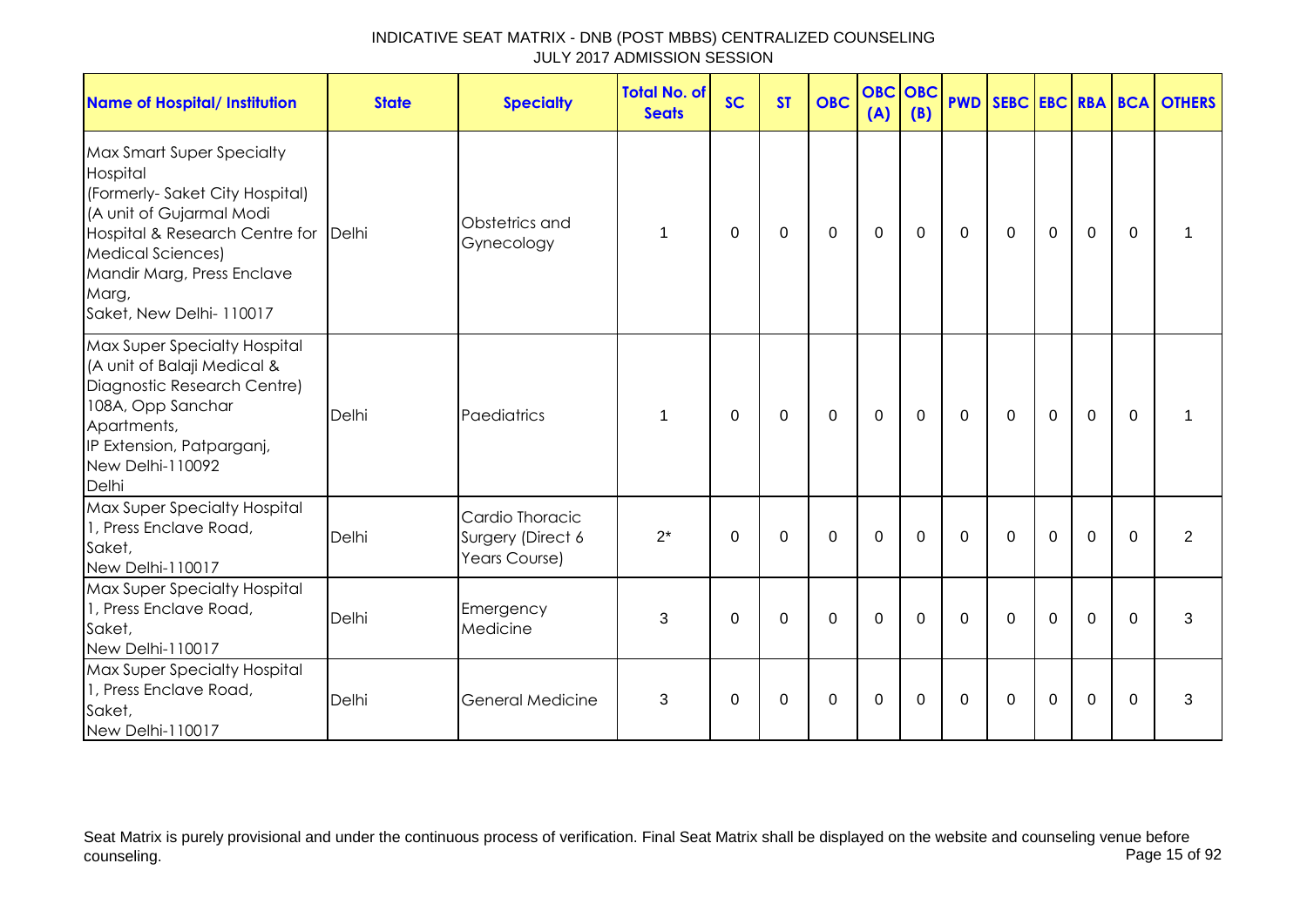| <b>Name of Hospital/ Institution</b>                                                                                                                                                  | <b>State</b> | <b>Specialty</b>            | <b>Total No. of</b><br><b>Seats</b> | <b>SC</b>   | <b>ST</b>    | <b>OBC</b>     | <b>OBC OBC</b><br>(A) | (B)         | <b>PWD</b>  |              |             |                |             | SEBC EBC RBA BCA OTHERS |
|---------------------------------------------------------------------------------------------------------------------------------------------------------------------------------------|--------------|-----------------------------|-------------------------------------|-------------|--------------|----------------|-----------------------|-------------|-------------|--------------|-------------|----------------|-------------|-------------------------|
| Max Super Specialty Hospital<br>1, Press Enclave Road,<br>Saket,<br>New Delhi-110017                                                                                                  | Delhi        | Orthopedic Surgery          | $\mathbf 1$                         | $\mathbf 0$ | $\mathbf 0$  | $\mathbf 0$    | $\mathbf 0$           | $\Omega$    | $\Omega$    | $\mathbf 0$  | $\mathbf 0$ | $\mathbf 0$    | $\mathbf 0$ | 1                       |
| Max Super Specialty Hospital<br>1, Press Enclave Road,<br>Saket,<br>New Delhi-110017                                                                                                  | Delhi        | Paediatrics                 | $\mathbf 1$                         | $\mathbf 0$ | $\mathbf 0$  | $\mathbf 0$    | $\mathbf 0$           | $\mathbf 0$ | $\Omega$    | $\mathbf 0$  | $\mathbf 0$ | $\mathbf 0$    | $\Omega$    | 1                       |
| Max Super Specialty Hospital<br>1, Press Enclave Road,<br>Saket,<br>New Delhi-110017                                                                                                  | Delhi        | Radio Therapy               | $2^*$                               | $\mathbf 0$ | $\Omega$     | $\mathbf 0$    | $\mathbf 0$           | $\mathbf 0$ | $\Omega$    | $\mathbf 0$  | $\mathbf 0$ | $\mathbf 0$    | $\Omega$    | $\overline{2}$          |
| Max Super Specialty Hospital<br>FC-50, C and D Block<br>Shalimar Bagh<br>New Delhi-110088                                                                                             | Delhi        | Emergency<br>Medicine       | $\overline{2}$                      | $\Omega$    | $\mathbf 0$  | $\overline{0}$ | $\mathbf 0$           | $\Omega$    | $\Omega$    | $\Omega$     | $\mathbf 0$ | $\overline{0}$ | $\Omega$    | $\overline{2}$          |
| National Institute of<br><b>Tuberculosis and Respiratory</b><br><b>Diseases</b><br>(Formerly Known as L.R.S. Instt.<br>of T.B. & Allied Scs)<br>Sri Aurobindo Marg,<br>New Delhi - 30 | Delhi        | <b>Respiratory Diseases</b> | 1                                   | $\Omega$    | $\mathbf{1}$ | $\mathbf 0$    | $\mathbf 0$           | $\mathbf 0$ | $\mathbf 0$ | $\mathbf 0$  | $\mathbf 0$ | $\mathbf 0$    | $\mathbf 0$ | 0                       |
| Sanjay Gandhi Memorial<br>Hospital,<br>Mangol Puri,<br>S Block,<br>New Delhi-110083                                                                                                   | Delhi        | <b>General Surgery</b>      | $\overline{2}$                      | $\Omega$    | $\mathbf 0$  | $\mathbf 0$    | $\mathbf 0$           | $\Omega$    | $\Omega$    | $\Omega$     | $\mathbf 0$ | $\Omega$       | $\Omega$    | $\overline{2}$          |
| Sant Parmanand Hospital<br>18 Shamnath Marg,<br>Civil Lines,<br>New Delhi-54                                                                                                          | Delhi        | Orthopedic Surgery          | $1^*$                               | $\Omega$    | 0            | $\Omega$       | $\mathbf 0$           | $\Omega$    | $\Omega$    | $\mathbf{0}$ | $\mathbf 0$ | 0              | $\Omega$    | $\mathbf 1$             |

Seat Matrix is purely provisional and under the continuous process of verification. Final Seat Matrix shall be displayed on the website and counseling venue before<br>Page 16 of 92 counseling. Page 16 of 92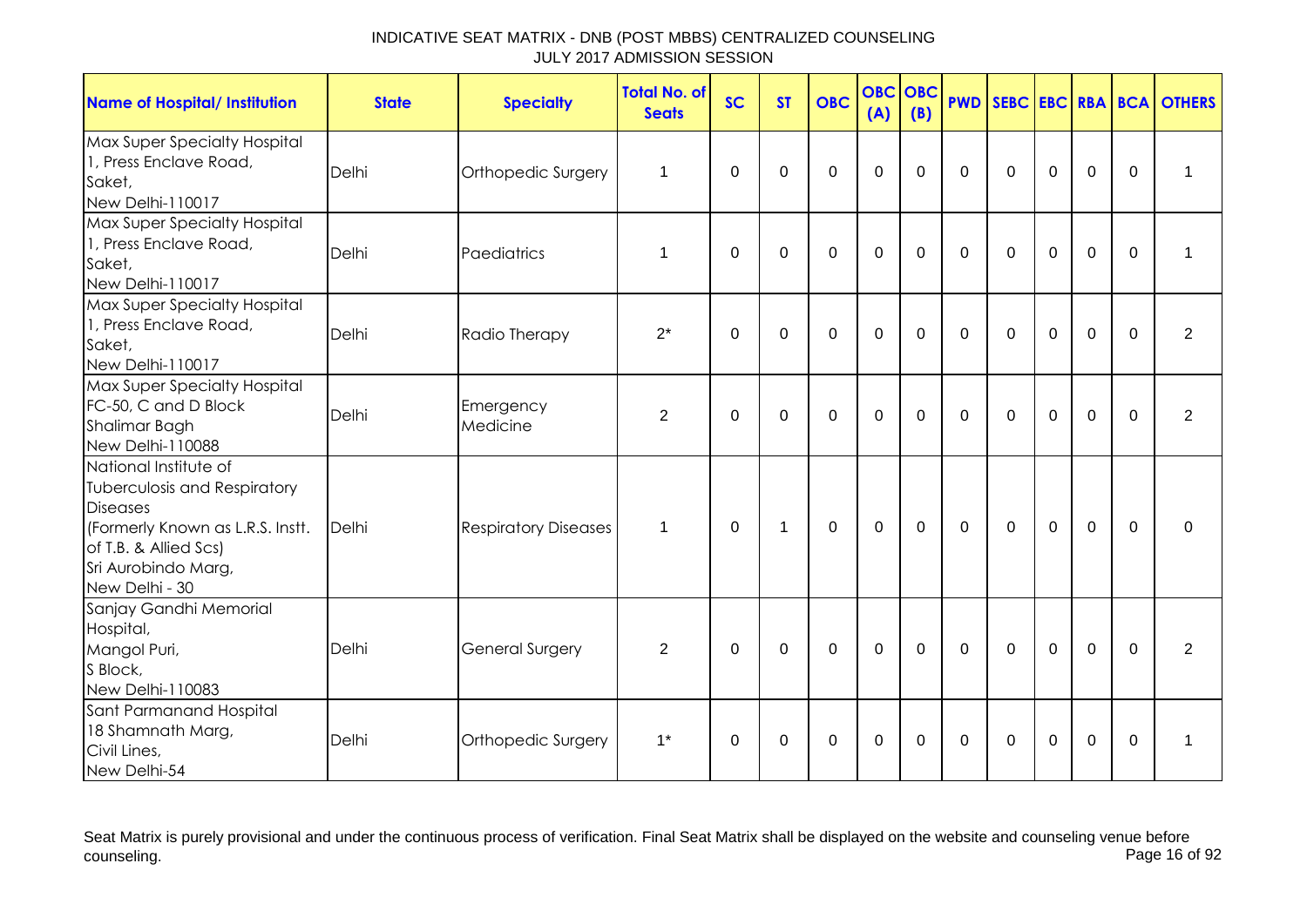| <b>Name of Hospital/ Institution</b>                                                            | <b>State</b> | <b>Specialty</b>                                 | Total No. of<br><b>Seats</b> | <b>SC</b>   | <b>ST</b>   | <b>OBC</b>     | <b>OBC</b><br>(A) | <b>OBC</b><br>(B) | <b>PWD</b>   |              |             |                |             | <b>SEBC EBC RBA BCA OTHERS</b> |
|-------------------------------------------------------------------------------------------------|--------------|--------------------------------------------------|------------------------------|-------------|-------------|----------------|-------------------|-------------------|--------------|--------------|-------------|----------------|-------------|--------------------------------|
| Shri Balaji Action Medical<br>Institute,<br>FC-34, A-4,<br>Paschim Vihar,<br>New Delhi - 110063 | Delhi        | General Medicine                                 | 3                            | $\Omega$    | $\Omega$    | $\Omega$       | $\mathbf{0}$      | $\Omega$          | $\mathbf{0}$ | $\mathbf{0}$ | $\Omega$    | $\mathbf 0$    | $\Omega$    | 3                              |
| Shri Balaji Action Medical<br>Institute,<br>FC-34, A-4,<br>Paschim Vihar.<br>New Delhi - 110063 | Delhi        | Immunohematolog<br>y and Transfusion<br>Medicine | 1                            | $\Omega$    | 0           | $\mathbf 0$    | $\mathbf 0$       | $\mathbf 0$       | $\mathbf 0$  | $\mathbf 0$  | $\mathbf 0$ | 0              | $\mathbf 0$ | 1                              |
| Shroff Eye Centre<br>A-9, Kailash Colony,<br>New Delhi-110048                                   | Delhi        | Ophthalmology                                    | $\overline{2}$               | $\mathbf 0$ | $\mathbf 0$ | $\mathbf 0$    | $\mathbf 0$       | $\mathbf 0$       | $\mathbf 0$  | $\mathbf 0$  | $\mathbf 0$ | $\mathbf 0$    | $\Omega$    | $\overline{2}$                 |
| Sir Ganga Ram Hospital<br>Rajinder Nagar,<br>New Delhi-60                                       | Delhi        | Anaesthesiology                                  | 4                            | $\Omega$    | $\Omega$    | $\mathbf 0$    | $\mathbf 0$       | $\Omega$          | $\mathbf 0$  | $\Omega$     | $\mathbf 0$ | 0              | $\Omega$    | 4                              |
| Sir Ganga Ram Hospital<br>Rajinder Nagar,<br>New Delhi-60                                       | Delhi        | <b>General Medicine</b>                          | 3                            | $\Omega$    | $\Omega$    | $\mathbf 0$    | $\mathbf 0$       | $\Omega$          | $\Omega$     | $\Omega$     | $\Omega$    | $\Omega$       | $\Omega$    | 3                              |
| Sir Ganga Ram Hospital<br>Rajinder Nagar,<br>New Delhi-60                                       | Delhi        | <b>General Surgery</b>                           | 3                            | $\mathbf 0$ | $\mathbf 0$ | $\mathbf 0$    | $\mathbf 0$       | $\mathbf 0$       | $\mathbf 0$  | $\mathbf 0$  | $\mathbf 0$ | $\overline{0}$ | $\mathbf 0$ | 3                              |
| Sir Ganga Ram Hospital<br>Rajinder Nagar,<br>New Delhi-60                                       | Delhi        | Obstetrics and<br>Gynecology                     | $\overline{2}$               | $\Omega$    | $\mathbf 0$ | $\overline{0}$ | $\overline{0}$    | $\Omega$          | $\mathbf 0$  | $\Omega$     | $\mathbf 0$ | 0              | $\Omega$    | $\overline{2}$                 |
| Sir Ganga Ram Hospital<br>Rajinder Nagar,<br>New Delhi-60                                       | Delhi        | Ophthalmology                                    | 1                            | $\Omega$    | $\mathbf 0$ | $\mathbf 0$    | $\mathbf 0$       | $\Omega$          | $\Omega$     | $\mathbf{0}$ | $\mathbf 0$ | $\mathbf 0$    | $\Omega$    | 1                              |
| Sir Ganga Ram Hospital<br>Rajinder Nagar,<br>New Delhi-60                                       | Delhi        | Paediatrics                                      | 2                            | 0           | 0           | 0              | 0                 | 0                 | 0            | 0            | 0           | 0              | $\Omega$    | $\overline{2}$                 |

Seat Matrix is purely provisional and under the continuous process of verification. Final Seat Matrix shall be displayed on the website and counseling venue before<br>Page 17 of 92 counseling. Page 17 of 92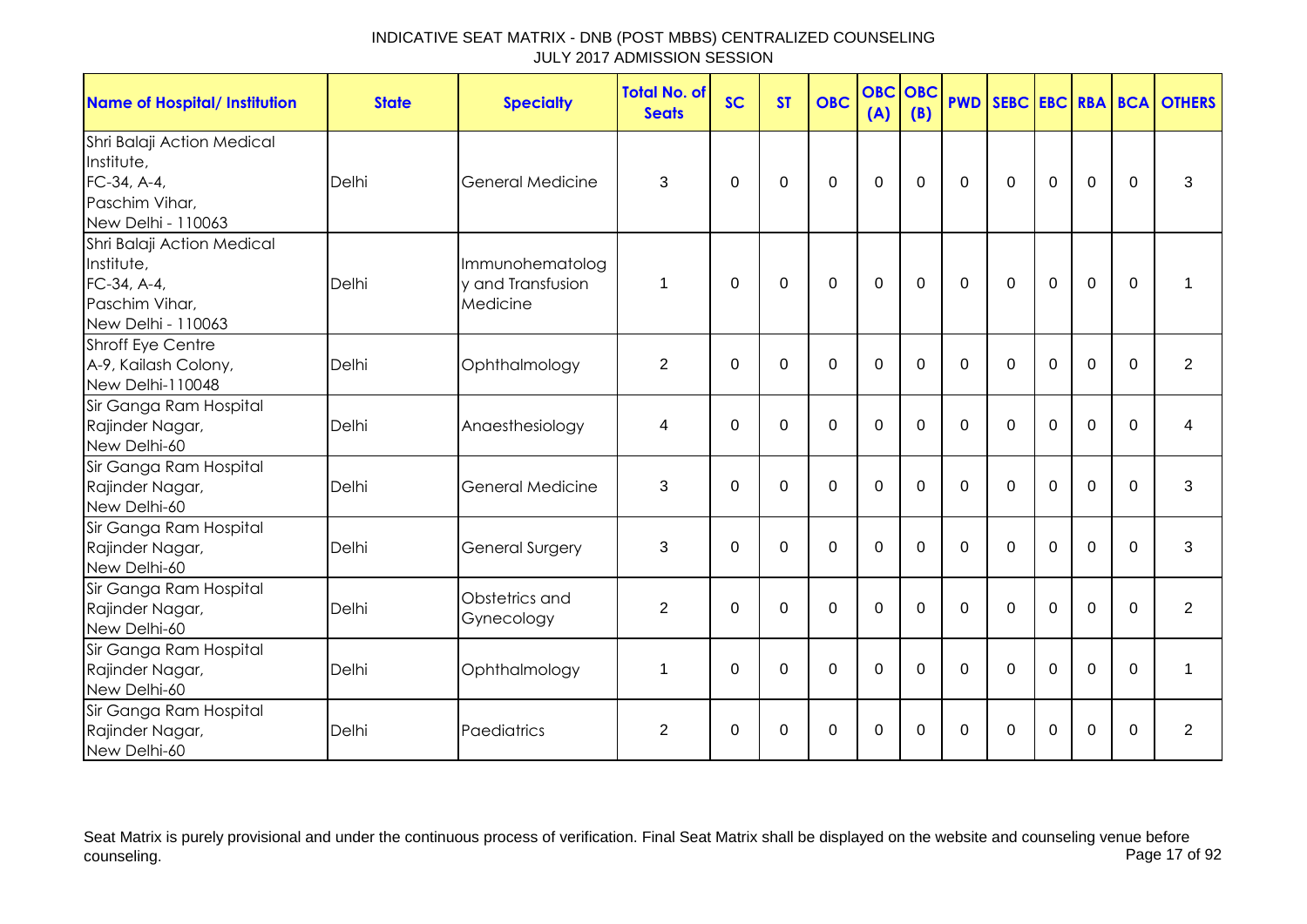| <b>Name of Hospital/ Institution</b>                                     | <b>State</b> | <b>Specialty</b>             | <b>Total No. of</b><br><b>Seats</b> | <b>SC</b>   | <b>ST</b>      | <b>OBC</b>     | OBC<br>(A)  | <b>OBC</b><br>(B) | <b>PWD</b>   |             |             |                |          | <b>SEBC EBC RBA BCA OTHERS</b> |
|--------------------------------------------------------------------------|--------------|------------------------------|-------------------------------------|-------------|----------------|----------------|-------------|-------------------|--------------|-------------|-------------|----------------|----------|--------------------------------|
| Sir Ganga Ram Hospital<br>Rajinder Nagar,<br>New Delhi-60                | <b>Delhi</b> | Pathology                    | $\overline{2}$                      | $\mathbf 0$ | $\mathbf 0$    | $\mathbf 0$    | $\mathbf 0$ | $\Omega$          | $\mathbf 0$  | $\Omega$    | $\Omega$    | $\overline{0}$ | $\Omega$ | $\overline{2}$                 |
| St. Stephen's Hospital,<br>Tees Hazari,<br>New Delhi-7                   | Delhi        | Anaesthesiology              | $\overline{2}$                      | $\mathbf 0$ | $\Omega$       | 0              | $\mathbf 0$ | $\Omega$          | $\Omega$     | $\Omega$    | $\Omega$    | $\overline{0}$ | $\Omega$ | $\overline{2}$                 |
| St. Stephen's Hospital,<br>Tees Hazari,<br>New Delhi-7                   | Delhi        | <b>Family Medicine</b>       | $4^*$                               | $\mathbf 0$ | 0              | $\mathbf 0$    | $\mathbf 0$ | $\Omega$          | $\Omega$     | $\Omega$    | $\Omega$    | $\overline{0}$ | $\Omega$ | 4                              |
| St. Stephen's Hospital,<br>Tees Hazari,<br>New Delhi-7                   | Delhi        | Ophthalmology                | 1                                   | 0           | 0              | 0              | $\mathbf 0$ | $\mathbf 0$       | $\mathbf{0}$ | 0           | $\mathbf 0$ | $\mathbf 0$    | $\Omega$ | 1                              |
| St. Stephen's Hospital,<br>Tees Hazari,<br>New Delhi-7                   | Delhi        | Orthopedic Surgery           | $\overline{2}$                      | $\Omega$    | $\Omega$       | $\mathbf 0$    | $\Omega$    | $\Omega$          | $\Omega$     | $\Omega$    | $\Omega$    | $\Omega$       | $\Omega$ | $\overline{2}$                 |
| St. Stephen's Hospital,<br>Tees Hazari,<br>New Delhi-7                   | Delhi        | Pathology                    | 1                                   | $\mathbf 0$ | $\overline{0}$ | $\overline{0}$ | $\mathbf 0$ | 0                 | $\Omega$     | $\mathbf 0$ | $\mathbf 0$ | $\overline{0}$ | $\Omega$ | 1                              |
| Swami Dayanand Hospital<br>Dilshad Garden, Shahdara<br>New Delhi- 110095 | Delhi        | Anaesthesiology              | 1                                   | $\Omega$    | $\Omega$       | $\mathbf 0$    | $\mathbf 0$ | $\Omega$          | $\Omega$     | $\Omega$    | $\Omega$    | $\mathbf 0$    | $\Omega$ | 1                              |
| Swami Dayanand Hospital<br>Dilshad Garden, Shahdara<br>New Delhi- 110095 | Delhi        | General Medicine             | 3                                   | 0           | $\mathbf 0$    | 1              | $\mathbf 0$ | $\mathbf 0$       | $\mathbf{0}$ | $\Omega$    | $\mathbf 0$ | $\mathbf 0$    | $\Omega$ | $\overline{2}$                 |
| Swami Dayanand Hospital<br>Dilshad Garden, Shahdara<br>New Delhi- 110095 | Delhi        | <b>General Surgery</b>       | $\overline{2}$                      | 0           | 0              | $\mathbf 1$    | 0           | $\Omega$          | $\Omega$     | $\Omega$    | $\Omega$    | $\overline{0}$ | $\Omega$ | 1                              |
| Swami Dayanand Hospital<br>Dilshad Garden, Shahdara<br>New Delhi-110095  | Delhi        | Obstetrics and<br>Gynecology | 3                                   | 0           | 0              | 1              | $\mathbf 0$ | 0                 | 0            | 0           | 0           | $\mathbf 0$    | $\Omega$ | $\overline{2}$                 |
| Swami Dayanand Hospital<br>Dilshad Garden, Shahdara<br>New Delhi- 110095 | Delhi        | Paediatrics                  | 3                                   | 0           | 0              | 1              | 0           | 0                 | $\Omega$     | 0           | $\Omega$    | 0              | $\Omega$ | 2                              |

Seat Matrix is purely provisional and under the continuous process of verification. Final Seat Matrix shall be displayed on the website and counseling venue before<br>Page 18 of 92 counseling. Page 18 of 92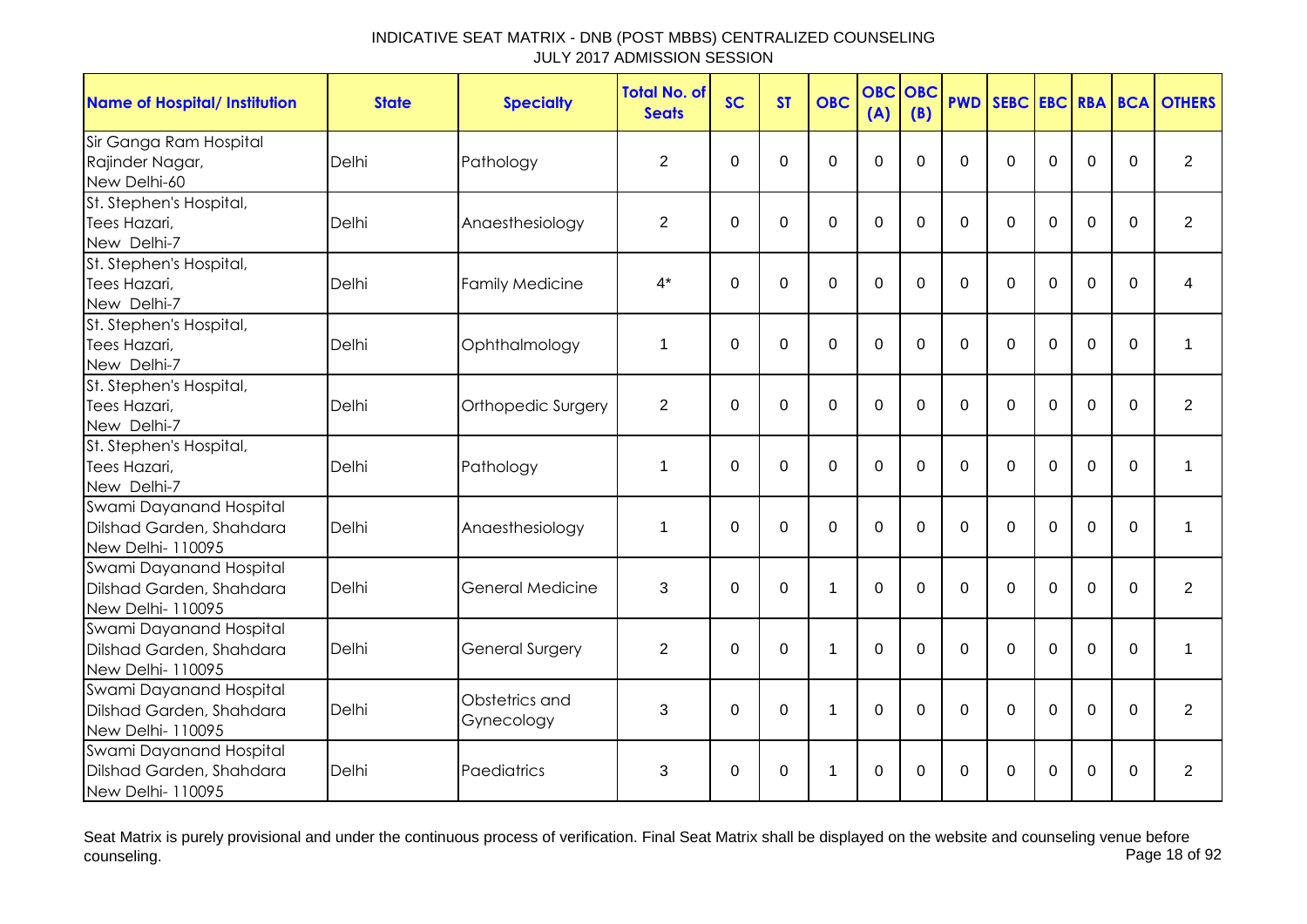| <b>Name of Hospital/ Institution</b>                                                                                       | <b>State</b> | <b>Specialty</b> | <b>Total No. of</b><br><b>Seats</b> | <b>SC</b>   | <b>ST</b>   | <b>OBC</b>     | <b>OBC</b><br>(A) | <b>OBC</b><br>(B) | <b>PWD</b>     | SEBC EBC RBA BCA |             |             |             | <b>OTHERS</b>  |
|----------------------------------------------------------------------------------------------------------------------------|--------------|------------------|-------------------------------------|-------------|-------------|----------------|-------------------|-------------------|----------------|------------------|-------------|-------------|-------------|----------------|
| Venu Eye Institute<br>1/31, Institutional Area Phase-II,<br>Sheikh Sarai,<br>New Delhi-110017                              | Delhi        | Ophthalmology    | $3^*$                               | $\Omega$    | $\Omega$    | $\overline{0}$ | $\overline{0}$    | $\Omega$          | $\overline{0}$ | $\mathbf 0$      | $\mathbf 0$ | $\mathbf 0$ | $\Omega$    | 3              |
| Vision Eye Centre<br>19, Siri Fort Road,<br>New Delhi - 110049                                                             | Delhi        | Ophthalmology    | $\mathbf 1$                         | $\Omega$    | 0           | $\Omega$       | $\Omega$          | $\Omega$          | $\Omega$       | $\mathbf{0}$     | $\Omega$    | $\Omega$    | $\Omega$    | 1              |
| Apollo Hospital International<br>Plot No. 1A, GIDC Estate<br>Bhat, District - Gandhi Nagar -<br>382428<br>Gujarat          | Gujarat      | Radio Diagnosis  | $\overline{2}$                      | 0           | 0           | $\mathbf 0$    | $\mathbf 0$       | $\mathbf 0$       | $\mathbf 0$    | $\mathbf 0$      | $\mathbf 0$ | $\mathbf 0$ | $\Omega$    | $\overline{2}$ |
| Drashti Nethralaya<br>Chakalia Road, Near GIDC,<br>Delsar Road,<br>Dahod-389151<br>Gujarat                                 | Gujarat      | Ophthalmology    | $2^*$                               | $\Omega$    | $\mathbf 0$ | $\mathbf 0$    | $\mathbf 0$       | $\Omega$          | $\mathbf 0$    | $\mathbf 0$      | $\mathbf 0$ | $\mathbf 0$ | $\Omega$    | $\overline{2}$ |
| <b>GMERS Medical College &amp;</b><br><b>General Hospital</b><br>Gotri road,<br>Vadodara-390021<br>Gujarat                 | Gujarat      | General Medicine | $\overline{2}$                      | $\mathbf 0$ | $\mathbf 0$ | $\mathbf 0$    | $\mathbf 0$       | $\mathbf 0$       | $\Omega$       | $\Omega$         | $\mathbf 0$ | $\mathbf 0$ | $\mathbf 0$ | 2              |
| <b>GMERS Medical College &amp;</b><br><b>General Hospital</b><br>Gotri road,<br>Vadodara-390021<br>Gujarat                 | Gujarat      | Paediatrics      | 3                                   | 0           | 0           | 0              | $\mathbf 0$       | $\Omega$          | $\mathbf{0}$   | $\mathbf{0}$     | $\Omega$    | $\mathbf 0$ | $\Omega$    | 3              |
| <b>GMERS Medical College,</b><br>Nr. Pathikasharam,<br>Civil Hospital Campus,<br>Sector-12, Gandhinagar,<br>Gujarat-382012 | Gujarat      | <b>ENT</b>       | 1                                   | $\mathbf 0$ | 0           | $\pmb{0}$      | $\mathbf 0$       | 0                 | 0              | $\boldsymbol{0}$ | $\mathbf 0$ | $\mathbf 0$ | $\mathbf 0$ | 1              |

Seat Matrix is purely provisional and under the continuous process of verification. Final Seat Matrix shall be displayed on the website and counseling venue before<br>Page 19 of 92 counseling. Page 19 of 92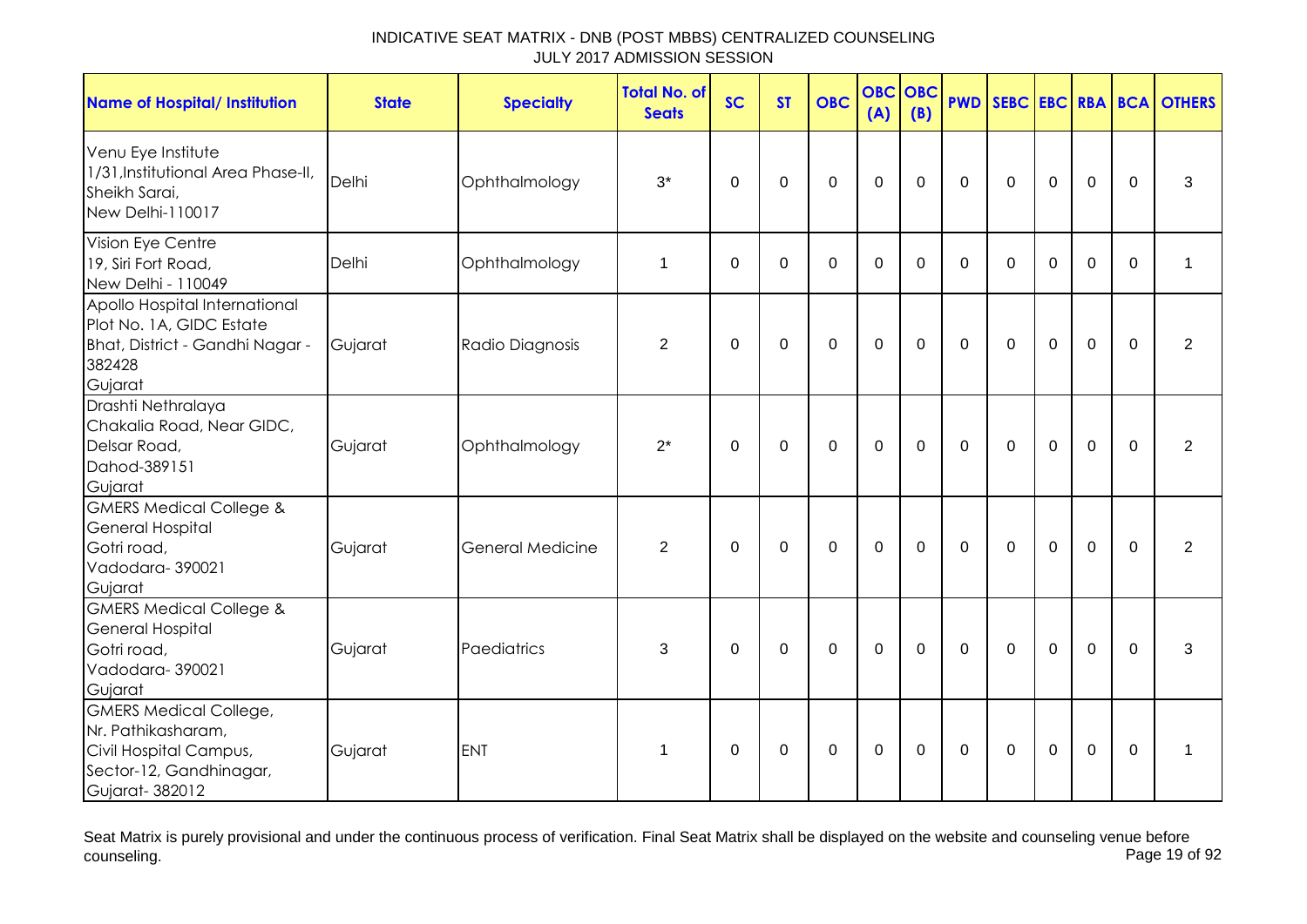| <b>Name of Hospital/ Institution</b>                                                                                                            | <b>State</b> | <b>Specialty</b>        | <b>Total No. of</b><br><b>Seats</b> | <b>SC</b>   | <b>ST</b>   | <b>OBC</b>     | <b>OBC</b><br>(A) | <b>OBC</b><br>(B) | <b>PWD</b>   | SEBC EBC RBA BCA |                  |             |             | <b>OTHERS</b>  |
|-------------------------------------------------------------------------------------------------------------------------------------------------|--------------|-------------------------|-------------------------------------|-------------|-------------|----------------|-------------------|-------------------|--------------|------------------|------------------|-------------|-------------|----------------|
| <b>GMERS Medical College,</b><br>Nr. Pathikasharam,<br>Civil Hospital Campus,<br>Sector-12, Gandhinagar,<br>Gujarat-382012                      | Gujarat      | Ophthalmology           | $\overline{2}$                      | $\mathbf 0$ | 1           | $\overline{0}$ | $\overline{0}$    | $\mathbf 0$       | $\Omega$     | $\Omega$         | $\mathbf 0$      | $\mathbf 0$ | $\Omega$    | 1              |
| Gujarat MRI Centre (P) Ltd<br>Samved Hospital,<br>Stadium-Commerce College<br>Road,<br>Navarangpura,<br>Ahmedabad-380009<br>Gujarat             | Gujarat      | Radio Diagnosis         | $2^*$                               | $\mathbf 0$ | $\mathbf 0$ | $\mathbf 0$    | $\mathbf 0$       | $\mathbf 0$       | $\mathbf 0$  | $\overline{0}$   | $\mathbf 0$      | $\mathbf 0$ | $\mathbf 0$ | $\overline{2}$ |
| Hajee A M Lockhat and Dr. A M<br>Mulla Sarvajanik Hospital<br>(The Sarvajanik Medical Trust)<br>Rampura, Chhade-ole,<br>Surat-395003<br>Gujarat | Gujarat      | General Medicine        | $2^*$                               | $\mathbf 0$ | $\mathbf 0$ | $\mathbf 0$    | $\mathbf 0$       | $\mathbf 0$       | $\mathbf 0$  | $\Omega$         | $\mathbf 0$      | $\mathbf 0$ | $\Omega$    | 2              |
| SAL Hospital & Medical Institute<br>Opp. Doordarshan, Drive-in -<br>Road,<br>Ahmedabad-380054<br>Gujarat                                        | Gujarat      | <b>General Medicine</b> | 2                                   | $\Omega$    | $\Omega$    | $\Omega$       | $\mathbf 0$       | $\Omega$          | $\mathbf{0}$ | $\mathbf{0}$     | $\mathbf{0}$     | $\Omega$    | $\Omega$    | 2              |
| <b>Shalby Hospital</b><br>S.G. Highway,<br>Ahmedabad-54<br>Gujarat                                                                              | Gujarat      | Orthopedic Surgery      | $\mathbf{1}$                        | $\Omega$    | $\mathbf 0$ | $\mathbf 0$    | $\mathbf 0$       | $\mathbf 0$       | $\mathbf 0$  | $\mathbf 0$      | $\mathbf 0$      | $\mathbf 0$ | $\Omega$    | $\mathbf 1$    |
| Sterling Hospital,<br>Off. Gurukul Road<br>Behind Drive-In Cinema,<br>Ahmedabad-380052<br>Gujarat                                               | Gujarat      | Anaesthesiology         | $\overline{2}$                      | $\Omega$    | $\pmb{0}$   | $\pmb{0}$      | $\pmb{0}$         | $\Omega$          | $\mathbf{0}$ | $\Omega$         | $\boldsymbol{0}$ | $\mathbf 0$ | $\Omega$    | $\overline{2}$ |

Seat Matrix is purely provisional and under the continuous process of verification. Final Seat Matrix shall be displayed on the website and counseling venue before<br>Page 20 of 92 counseling. Page 20 of 92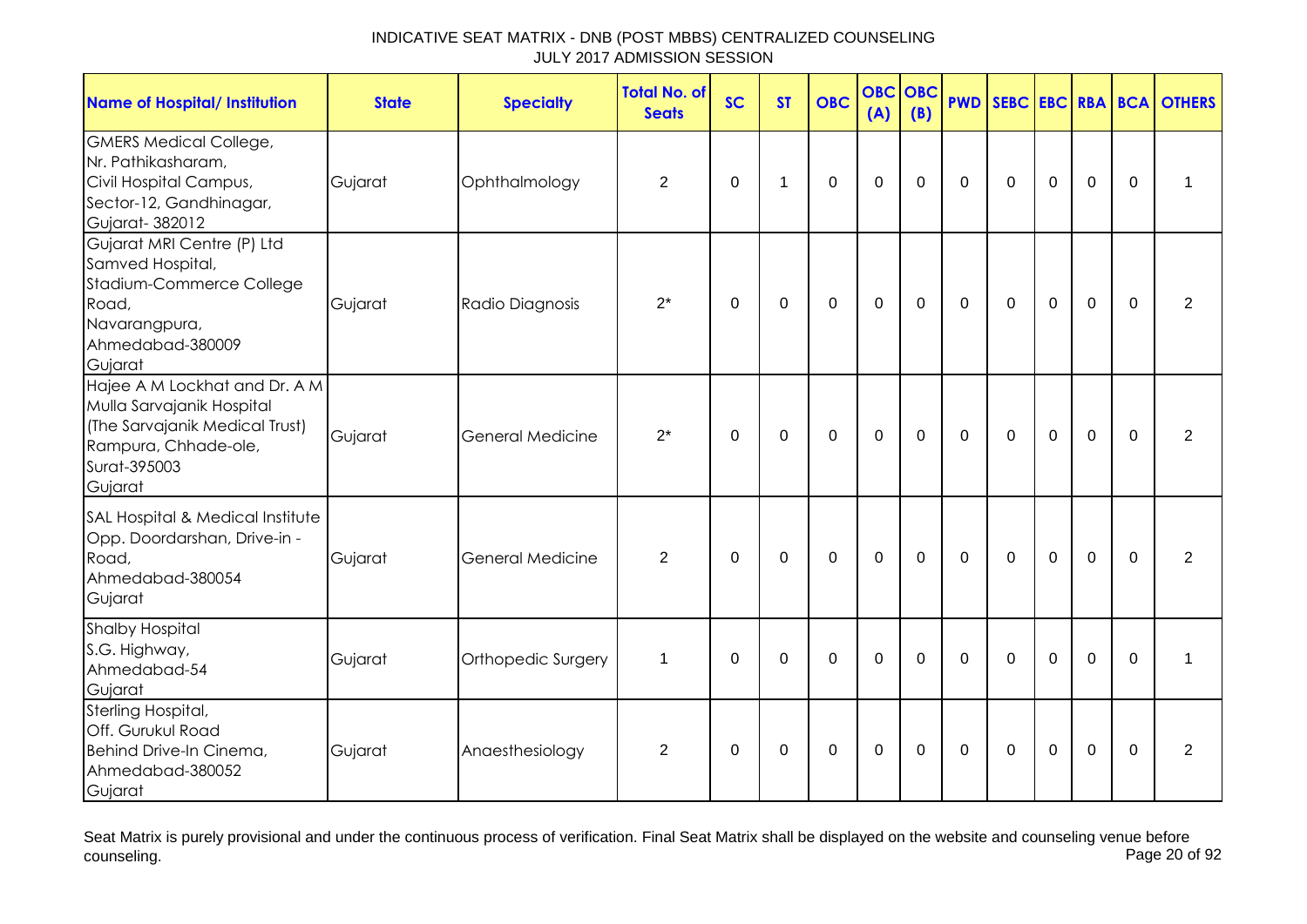| <b>Name of Hospital/ Institution</b>                                                                          | <b>State</b> | <b>Specialty</b>             | <b>Total No. of</b><br><b>Seats</b> | <b>SC</b> | <b>ST</b> | <b>OBC</b> | <b>OBC</b> OBC<br>(A) | (B)         |              |              |                |             |              | <b>PWD SEBC EBC RBA BCA OTHERS</b> |
|---------------------------------------------------------------------------------------------------------------|--------------|------------------------------|-------------------------------------|-----------|-----------|------------|-----------------------|-------------|--------------|--------------|----------------|-------------|--------------|------------------------------------|
| Artemis Health Institute<br>Sector 51,<br>Gurgaon-122001<br>Haryana                                           | Haryana      | <b>Family Medicine</b>       | 1                                   | 0         | 0         | 0          | $\mathbf 0$           | 0           | $\Omega$     | 0            | 0              | 0           | $\mathbf{0}$ | 1                                  |
| Artemis Health Institute<br>Sector 51,<br>Gurgaon-122001<br>Haryana                                           | Haryana      | General Surgery              | 1                                   | $\Omega$  | $\Omega$  | $\Omega$   | 0                     | $\Omega$    | $\Omega$     | $\Omega$     | $\Omega$       | $\Omega$    | $\Omega$     | 1                                  |
| Artemis Health Institute<br>Sector 51,<br>Gurgaon-122001<br>Haryana                                           | Haryana      | Radio Diagnosis              | $\overline{2}$                      | $\Omega$  | $\Omega$  | $\Omega$   | $\Omega$              | $\Omega$    | $\Omega$     | $\Omega$     | $\Omega$       | $\Omega$    | $\Omega$     | $\overline{2}$                     |
| Asian Institute of Medical<br>Sciences<br>Sector 21-A, Badkal Flyover<br>Road,<br>Faridabad,<br>Haryana       | Haryana      | <b>General Medicine</b>      | 2                                   | 0         | 0         | 0          | $\mathbf 0$           | $\mathbf 0$ | $\mathbf 0$  | $\mathbf 0$  | $\mathbf 0$    | $\mathbf 0$ | $\Omega$     | $\overline{2}$                     |
| Asian Institute of Medical<br>Sciences<br>Sector 21-A, Badkal Flyover<br>Road,<br>Faridabad,<br>Haryana       | Haryana      | General Surgery              | $2^*$                               | 0         | 0         | 0          | $\mathbf 0$           | $\mathbf 0$ | $\mathbf{0}$ | $\mathbf 0$  | $\overline{0}$ | $\mathbf 0$ | $\mathbf{0}$ | $\overline{2}$                     |
| <b>Bhagat Phool Singh Govt.</b><br>Medical College for Women<br>Khanpur Kalan (Sonepat)-<br>131305<br>Haryana | Haryana      | Obstetrics and<br>Gynecology | $\overline{2}$                      | $\Omega$  | 0         | 0          | 0                     | 0           | $\mathbf 0$  | $\mathbf{0}$ | 0              | $\mathbf 0$ | $\mathbf{0}$ | $\overline{2}$                     |

Seat Matrix is purely provisional and under the continuous process of verification. Final Seat Matrix shall be displayed on the website and counseling venue before<br>Page 21 of 92 counseling. Page 21 of 92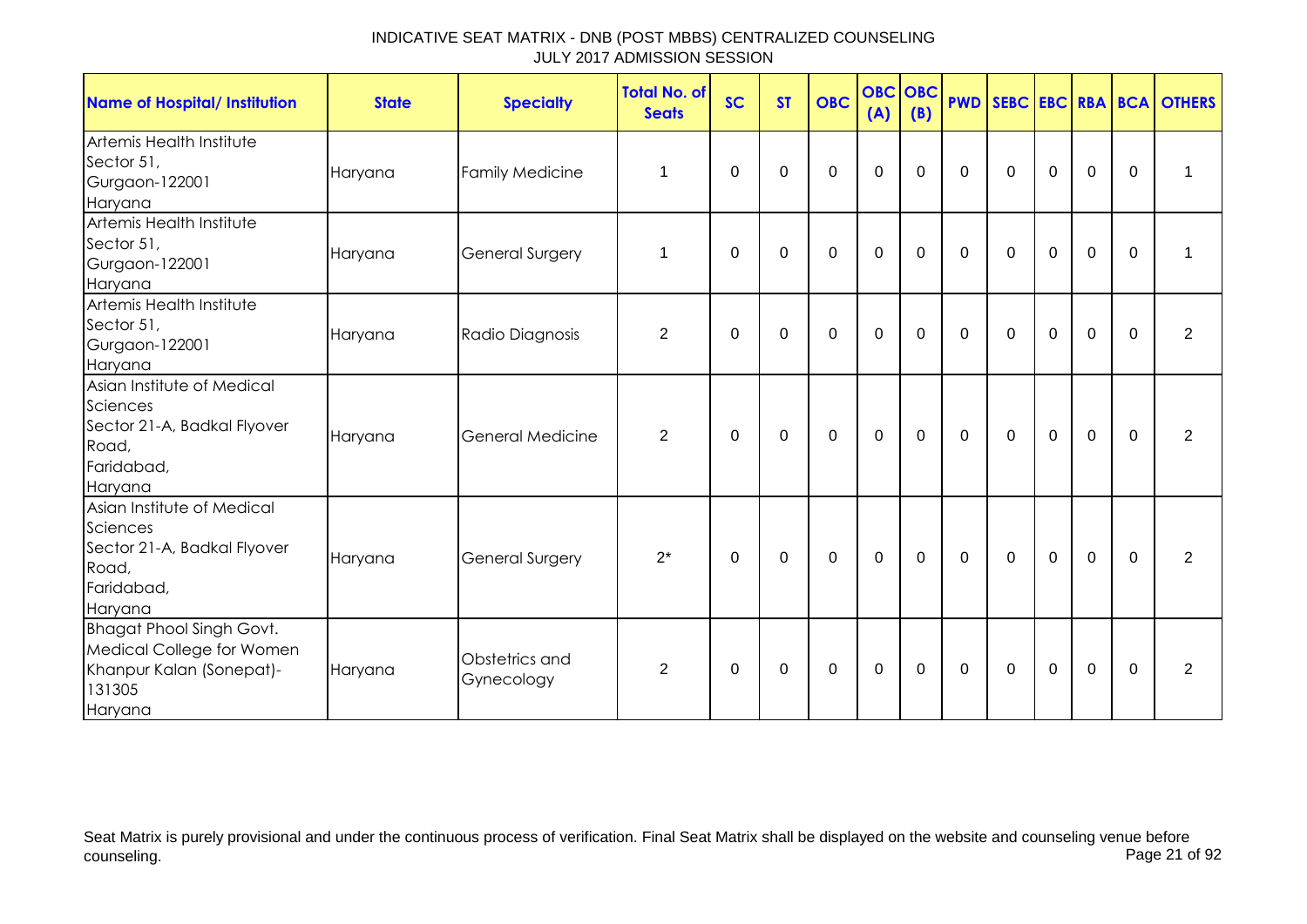| <b>Name of Hospital/ Institution</b>                                                                                                       | <b>State</b> | <b>Specialty</b>             | <b>Total No. of</b><br><b>Seats</b> | <b>SC</b>   | <b>ST</b>   | <b>OBC</b>   | <b>OBC</b><br>(A) | OBC<br>(B)     | <b>PWD</b>   |              |                  |                |             | SEBC EBC RBA BCA OTHERS |
|--------------------------------------------------------------------------------------------------------------------------------------------|--------------|------------------------------|-------------------------------------|-------------|-------------|--------------|-------------------|----------------|--------------|--------------|------------------|----------------|-------------|-------------------------|
| <b>Bhagat Phool Singh Govt.</b><br>Medical College for Women<br>Khanpur Kalan (Sonepat)-<br>131305<br>Haryana                              | Haryana      | Orthopedic Surgery           | $\overline{2}$                      | 0           | 0           | $\mathbf 0$  | $\mathbf 0$       | 0              | 0            | 0            | $\mathbf 0$      | $\mathbf 0$    | $\mathbf 0$ | $\overline{2}$          |
| <b>Bhagat Phool Singh Govt.</b><br>Medical College for Women<br>Khanpur Kalan (Sonepat)-<br>131305<br>Haryana                              | Haryana      | Anaesthesiology              | 3                                   | 0           | $\mathbf 0$ | $\mathbf 0$  | $\mathbf 0$       | $\mathbf 0$    | $\mathbf{0}$ | $\mathbf 0$  | $\mathbf 0$      | $\mathbf 0$    | $\Omega$    | 3                       |
| Dr. S S Yadav Ram Bhagwan<br>Charitable<br>Instt. Of Cancer Management<br>& Research<br>Village - Mirpur, District -<br>Rewari,<br>Haryana | Haryana      | Orthopedic Surgery           | $\mathbf{1}$                        | $\Omega$    | 0           | $\mathbf 0$  | $\mathbf 0$       | 0              | $\Omega$     | $\mathbf{0}$ | $\overline{0}$   | $\overline{0}$ | $\Omega$    |                         |
| Fortis Health Management<br>(North) India Limited<br>Neelam Bata Road,<br>Faridabad - 121002<br>Haryana                                    | Haryana      | <b>General Surgery</b>       | 3                                   | $\mathbf 0$ | $\mathbf 0$ | $\mathbf{0}$ | $\overline{0}$    | $\mathbf 0$    | $\Omega$     | $\Omega$     | $\Omega$         | $\overline{0}$ | $\Omega$    | 3                       |
| Fortis Health Management<br>(North) India Limited<br>Neelam Bata Road,<br>Faridabad - 121002<br>Haryana                                    | Haryana      | Obstetrics and<br>Gynecology | 1                                   | $\Omega$    | $\mathbf 0$ | $\mathbf 0$  | $\mathbf 0$       | $\overline{0}$ | $\Omega$     | $\Omega$     | $\overline{0}$   | $\overline{0}$ | $\Omega$    |                         |
| Fortis Health Management<br>(North) India Limited<br>Neelam Bata Road,<br>Faridabad - 121002<br>Haryana                                    | Haryana      | Paediatrics                  | $\overline{2}$                      | $\mathbf 0$ | $\pmb{0}$   | $\pmb{0}$    | $\pmb{0}$         | $\mathbf 0$    | 0            | 0            | $\boldsymbol{0}$ | $\mathbf 0$    | 0           | $\overline{2}$          |

Seat Matrix is purely provisional and under the continuous process of verification. Final Seat Matrix shall be displayed on the website and counseling venue before<br>Page 22 of 92 counseling. Page 22 of 92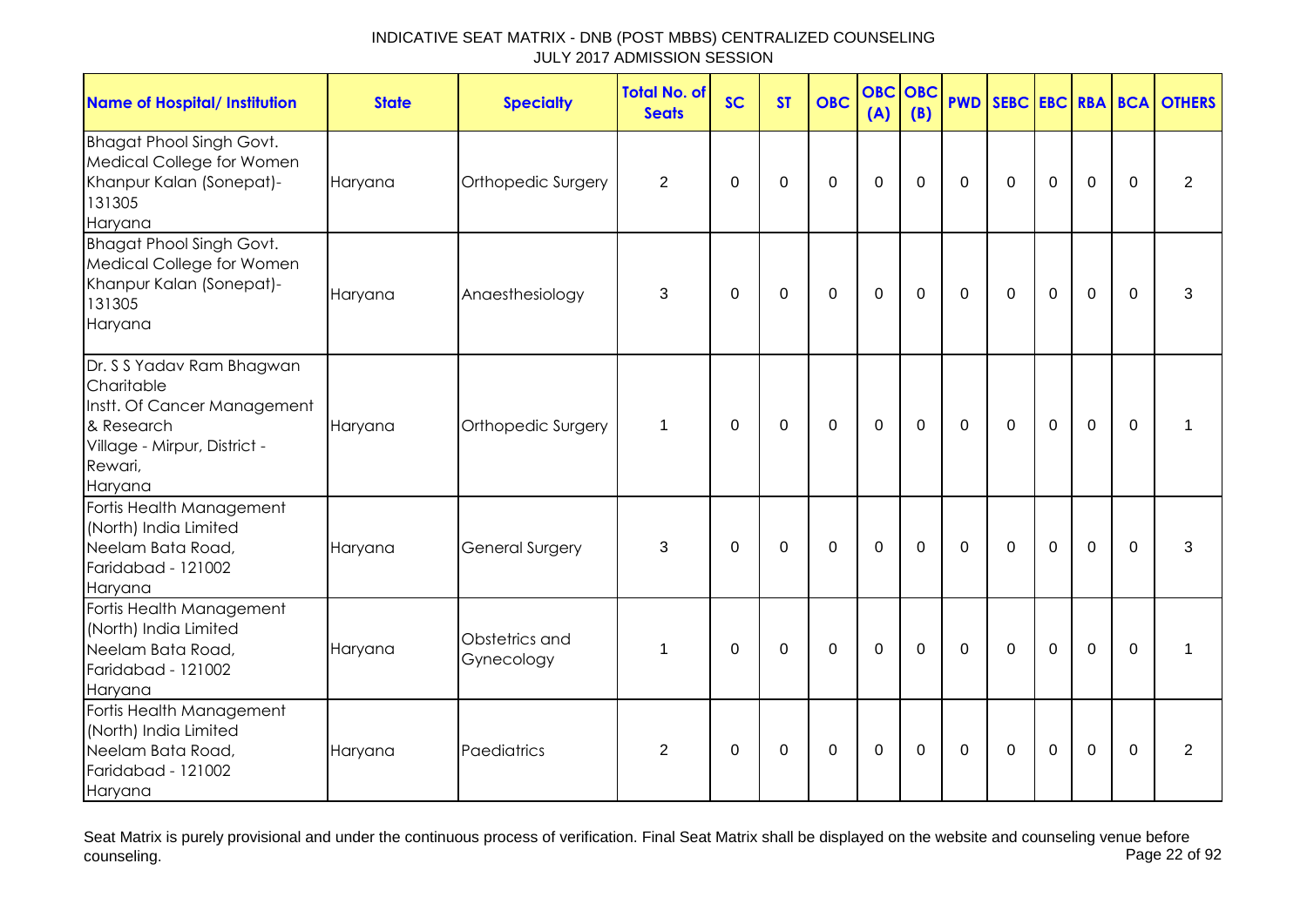| <b>Name of Hospital/ Institution</b>                                                                                       | <b>State</b>         | <b>Specialty</b>            | <b>Total No. of</b><br><b>Seats</b> | <b>SC</b>   | <b>ST</b>   | <b>OBC</b>  | <b>OBC</b><br>(A) | OBC<br>(B) |             |              |                |                |          | <b>PWD SEBC EBC RBA BCA OTHERS</b> |
|----------------------------------------------------------------------------------------------------------------------------|----------------------|-----------------------------|-------------------------------------|-------------|-------------|-------------|-------------------|------------|-------------|--------------|----------------|----------------|----------|------------------------------------|
| Fortis Memorial Research<br>Institute<br>Sector-44, Opposite HUDA CITY<br>centre Metro Station,<br>Gurgaon, Haryana-122002 | Haryana              | Nuclear Medicine            | 1                                   | $\Omega$    | 0           | $\mathbf 0$ | $\mathbf 0$       | $\Omega$   | $\mathbf 0$ | $\mathbf 0$  | $\overline{0}$ | $\mathbf 0$    | $\Omega$ |                                    |
| Fortis Memorial Research<br>Institute<br>Sector-44, Opposite HUDA CITY<br>centre Metro Station,<br>Gurgaon, Haryana-122002 | Haryana              | Paediatrics                 | 1                                   | $\Omega$    | $\mathbf 0$ | $\mathbf 0$ | $\mathbf 0$       | $\Omega$   | $\mathbf 0$ | $\mathbf 0$  | $\mathbf 0$    | $\overline{0}$ | $\Omega$ | 1                                  |
| Fortis Memorial Research<br>Institute<br>Sector-44, Opposite HUDA CITY<br>centre Metro Station,<br>Gurgaon, Haryana-122002 | Haryana              | Radio Therapy               | 1                                   | $\Omega$    | $\Omega$    | $\Omega$    | $\Omega$          | $\Omega$   | $\Omega$    | $\Omega$     | $\Omega$       | $\Omega$       | $\Omega$ |                                    |
| Medanta-The Medicity<br>Sector-38, Gurgaon,<br>Haryana-122001                                                              | Haryana              | Anaesthesiology             | $\overline{2}$                      | $\Omega$    | $\Omega$    | $\Omega$    | $\Omega$          | $\Omega$   | $\Omega$    | $\mathbf{0}$ | $\Omega$       | 0              | $\Omega$ | $\overline{2}$                     |
| Medanta-The Medicity<br>Sector-38, Gurgaon,<br>Haryana-122001                                                              | Haryana              | Emergency<br>Medicine       | 3                                   | $\mathbf 0$ | $\mathbf 0$ | $\mathbf 0$ | $\mathbf 0$       | $\Omega$   | $\Omega$    | $\Omega$     | $\mathbf 0$    | 0              | $\Omega$ | 3                                  |
| Medanta-The Medicity<br>Sector-38, Gurgaon,<br>Haryana-122001                                                              | Haryana              | Radio Therapy               | 2                                   | $\Omega$    | $\Omega$    | $\mathbf 0$ | $\mathbf 0$       | $\Omega$   | $\Omega$    | $\Omega$     | $\Omega$       | $\Omega$       | $\Omega$ | $\overline{2}$                     |
| Metro Heart Institute with<br>Multispecialty<br>Sector-16 A, Faridabad,<br>Haryana-121002                                  | Haryana              | <b>General Medicine</b>     | 2                                   | $\Omega$    | $\Omega$    | $\mathbf 0$ | $\mathbf 0$       | $\Omega$   | $\Omega$    | $\mathbf{0}$ | $\mathbf 0$    | $\overline{0}$ | $\Omega$ | $\overline{2}$                     |
| Government Medical College<br>Karan-Nagar, Srinagar,<br>Kashmir-190010                                                     | Jammu and<br>Kashmir | <b>Respiratory Diseases</b> | 2                                   | $\Omega$    | $\Omega$    | $\Omega$    | $\Omega$          | $\Omega$   | $\Omega$    | $\Omega$     | $\Omega$       | $\Omega$       | $\Omega$ | $\overline{2}$                     |

Seat Matrix is purely provisional and under the continuous process of verification. Final Seat Matrix shall be displayed on the website and counseling venue before<br>Page 23 of 92 counseling. Page 23 of 92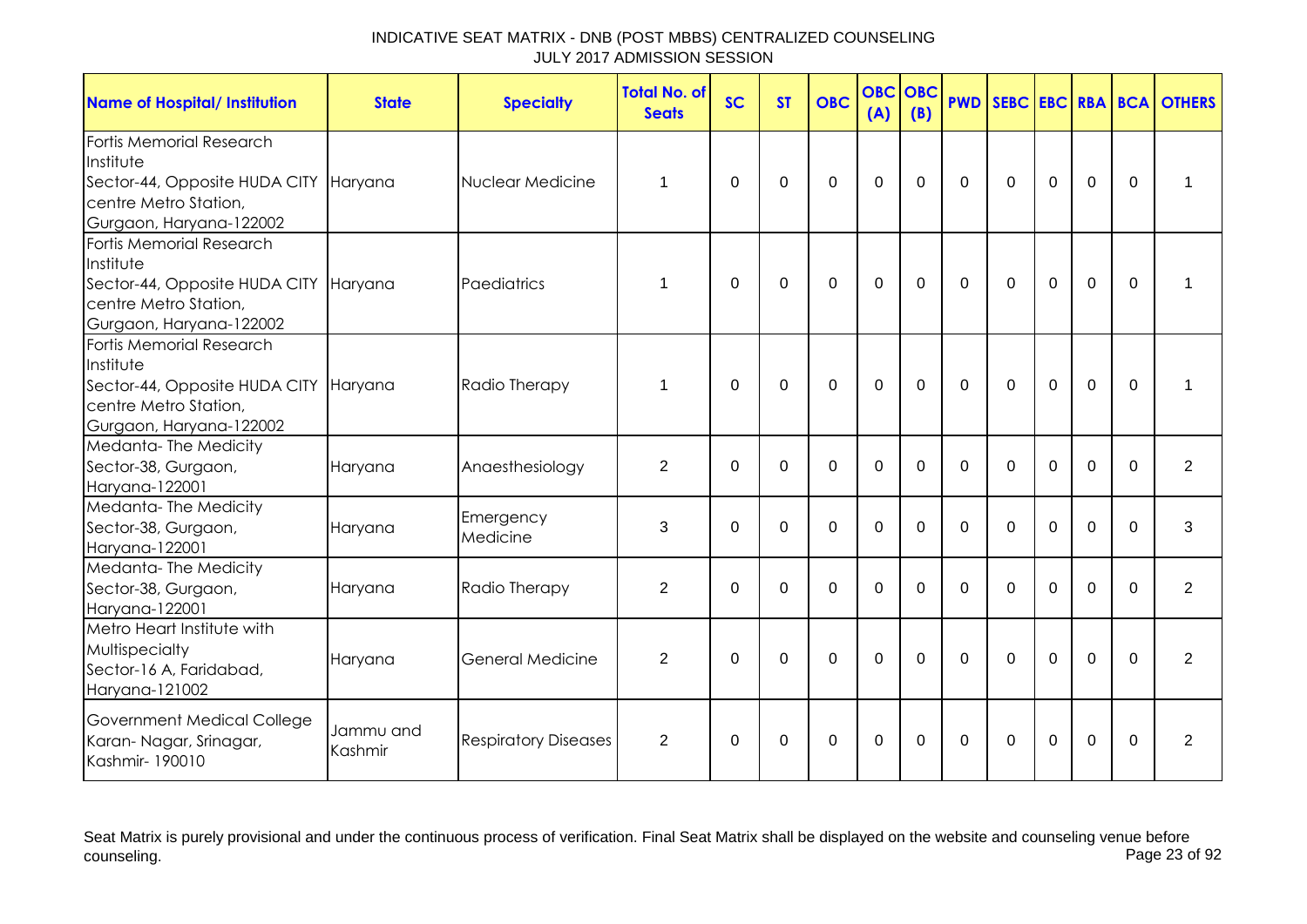| <b>Name of Hospital/ Institution</b>                                                            | <b>State</b>     | <b>Specialty</b>             | <b>Total No. of</b><br><b>Seats</b> | <b>SC</b>   | <b>ST</b>   | <b>OBC</b>     | <b>OBC</b><br>(A) | OBC<br>(B)  | <b>PWD</b>     | SEBC EBC RBA BCA |             |             |                  | <b>OTHERS</b>  |
|-------------------------------------------------------------------------------------------------|------------------|------------------------------|-------------------------------------|-------------|-------------|----------------|-------------------|-------------|----------------|------------------|-------------|-------------|------------------|----------------|
| Abdur Razzaque Ansari<br>Memorial Weaver's Hospital,<br>NH 33, IRBA, Ranchi-835217<br>Jharkhand | Jharkhand        | Anaesthesiology              | 1                                   | $\mathbf 0$ | 0           | $\mathbf 0$    | $\mathbf 0$       | $\Omega$    | $\mathbf 0$    | $\mathbf 0$      | $\mathbf 0$ | $\mathbf 0$ | $\boldsymbol{0}$ | 1              |
| <b>Bokaro General Hospital</b><br><b>Bokaro Steel City,</b><br><b>BOKARO-01</b><br>Jharkhand    | <b>Jharkhand</b> | General Medicine             | 1                                   | $\mathbf 0$ | $\mathbf 1$ | $\mathbf 0$    | $\mathbf 0$       | $\mathbf 0$ | $\mathbf 0$    | $\mathbf 0$      | $\mathbf 0$ | $\mathbf 0$ | $\mathbf 0$      | $\mathbf 0$    |
| Tata Main Hospital<br>JAMSHEDPUR-01<br>Jharkand                                                 | <b>Jharkhand</b> | Anaesthesiology              | $\overline{2}$                      | $\mathbf 0$ | 0           | $\mathbf 0$    | $\mathbf 0$       | $\Omega$    | $\mathbf 0$    | $\mathbf 0$      | $\mathbf 0$ | $\mathbf 0$ | $\Omega$         | $\overline{2}$ |
| Tata Main Hospital<br>JAMSHEDPUR-01<br>Jharkand                                                 | <b>Jharkhand</b> | <b>General Medicine</b>      | 6                                   | 0           | 0           | $\mathbf 0$    | $\mathbf 0$       | $\Omega$    | $\mathbf 0$    | $\mathbf{0}$     | $\Omega$    | $\mathbf 0$ | $\Omega$         | 6              |
| Tata Main Hospital<br>JAMSHEDPUR-01<br>Jharkand                                                 | Jharkhand        | Obstetrics and<br>Gynecology | 4                                   | 0           | 0           | $\mathbf 0$    | $\mathbf 0$       | $\Omega$    | $\Omega$       | $\Omega$         | $\Omega$    | 0           | $\Omega$         | 4              |
| Tata Main Hospital<br>JAMSHEDPUR-01<br>Jharkand                                                 | <b>Jharkhand</b> | Orthopedic Surgery           | 3                                   | 0           | $\mathbf 0$ | $\overline{0}$ | $\mathbf 0$       | $\Omega$    | $\Omega$       | $\mathbf{0}$     | $\mathbf 0$ | $\mathbf 0$ | $\Omega$         | 3              |
| <b>Tata Main Hospital</b><br>JAMSHEDPUR-01<br>Jharkand                                          | Jharkhand        | Paediatrics                  | 4                                   | $\mathbf 0$ | $\mathbf 0$ | $\mathbf 0$    | $\overline{0}$    | $\Omega$    | $\overline{0}$ | $\mathbf 0$      | $\mathbf 0$ | $\mathbf 0$ | $\Omega$         | 4              |
| Tata Main Hospital<br>JAMSHEDPUR-01<br>Jharkand                                                 | <b>Jharkhand</b> | Pathology                    | 1                                   | $\Omega$    | $\mathbf 0$ | $\overline{0}$ | $\mathbf 0$       | $\Omega$    | $\Omega$       | $\Omega$         | $\Omega$    | $\mathbf 0$ | $\Omega$         | 1              |
| <b>Tata Motors Hospital</b><br>JAMSHEDPUR-01<br>Jharkhand                                       | <b>Jharkhand</b> | Anaesthesiology              | $\overline{2}$                      | $\Omega$    | $\mathbf 0$ | $\overline{0}$ | $\mathbf 0$       | $\Omega$    | $\Omega$       | $\Omega$         | $\Omega$    | $\mathbf 0$ | $\Omega$         | $\overline{2}$ |
| <b>Tata Motors Hospital</b><br>JAMSHEDPUR-01<br>Jharkhand                                       | <b>Jharkhand</b> | <b>ENT</b>                   | 1                                   | $\mathbf 0$ | 0           | $\mathbf 0$    | $\mathbf 0$       | 0           | $\overline{0}$ | 0                | $\mathbf 0$ | $\mathbf 0$ | 0                | 1              |

Seat Matrix is purely provisional and under the continuous process of verification. Final Seat Matrix shall be displayed on the website and counseling venue before<br>Page 24 of 92 counseling. Page 24 of 92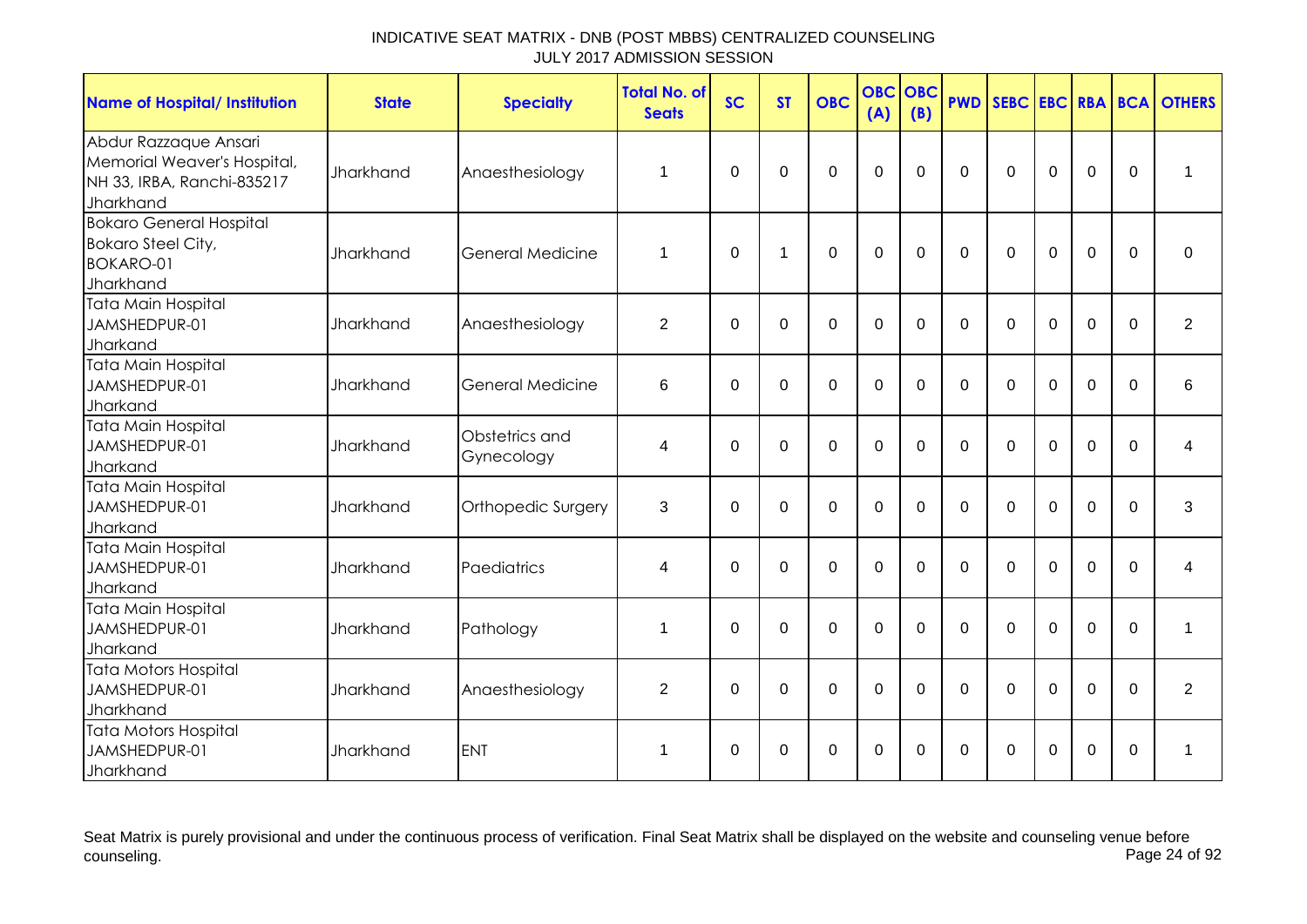| <b>Name of Hospital/ Institution</b>                                                           | <b>State</b> | <b>Specialty</b>        | <b>Total No. of</b><br><b>Seats</b> | <b>SC</b>   | <b>ST</b>   | <b>OBC</b>     | <b>OBC</b><br>(A) | OBC<br>(B)  | <b>PWD</b>  |              |                |                |             | SEBC EBC RBA BCA OTHERS |
|------------------------------------------------------------------------------------------------|--------------|-------------------------|-------------------------------------|-------------|-------------|----------------|-------------------|-------------|-------------|--------------|----------------|----------------|-------------|-------------------------|
| <b>Tata Motors Hospital</b><br>JAMSHEDPUR-01<br>Jharkhand                                      | Jharkhand    | Paediatrics             | 2                                   | $\mathbf 0$ | $\mathbf 0$ | $\overline{0}$ | $\mathbf{0}$      | $\Omega$    | $\Omega$    | $\Omega$     | $\Omega$       | 0              | $\Omega$    | $\overline{2}$          |
| Apollo BGS Hospital<br>Adichunchanagiri Road,<br>Kuvempunagar,<br>Mysore - 23<br>Karnataka     | Karnataka    | Anaesthesiology         | $\overline{2}$                      | 0           | $\mathbf 0$ | $\pmb{0}$      | $\pmb{0}$         | $\mathbf 0$ | $\mathbf 0$ | $\mathbf 0$  | $\mathbf 0$    | $\mathbf 0$    | $\mathbf 0$ | 2                       |
| Apollo BGS Hospital<br>Adichunchanagiri Road,<br>Kuvempunagar,<br>Mysore - 23<br>Karnataka     | Karnataka    | Paediatrics             | 2                                   | 0           | $\mathbf 0$ | $\mathbf 0$    | $\mathbf 0$       | $\mathbf 0$ | $\mathbf 0$ | $\mathbf 0$  | $\mathbf 0$    | $\mathbf 0$    | $\mathbf 0$ | 2                       |
| Apollo Hospital<br>154/11, Opp. I.I.M.,<br>Bannerghatta Road,<br>Bangalore-560076<br>Karnataka | Karnataka    | Emergency<br>Medicine   | $\overline{2}$                      | $\Omega$    | $\mathbf 0$ | $\mathbf 0$    | $\mathbf 0$       | $\mathbf 0$ | $\mathbf 0$ | $\mathbf 0$  | $\overline{0}$ | $\overline{0}$ | $\mathbf 0$ | $\overline{2}$          |
| Apollo Hospital<br>154/11, Opp. I.I.M.,<br>Bannerghatta Road,<br>Bangalore-560076<br>Karnataka | Karnataka    | <b>ENT</b>              | 2                                   | $\mathbf 0$ | $\mathbf 0$ | $\mathbf 0$    | $\mathbf 0$       | $\mathbf 0$ | $\mathbf 0$ | $\mathbf 0$  | $\mathbf 0$    | $\Omega$       | $\Omega$    | 2                       |
| Apollo Hospital<br>154/11, Opp. I.I.M.,<br>Bannerghatta Road,<br>Bangalore-560076<br>Karnataka | Karnataka    | <b>General Medicine</b> | $\mathbf 1$                         | 0           | 0           | $\mathbf 0$    | $\mathbf 0$       | 0           | $\mathbf 0$ | $\mathbf{0}$ | $\mathbf 0$    | $\mathbf 0$    | $\mathbf 0$ | 1                       |
| Apollo Hospital<br>154/11, Opp. I.I.M.,<br>Bannerghatta Road,<br>Bangalore-560076<br>Karnataka | Karnataka    | Radio Therapy           | $\overline{2}$                      | $\mathbf 0$ | $\pmb{0}$   | $\pmb{0}$      | $\boldsymbol{0}$  | $\mathbf 0$ | $\pmb{0}$   | $\mathbf 0$  | $\pmb{0}$      | $\mathbf 0$    | $\mathbf 0$ | $\overline{2}$          |

Seat Matrix is purely provisional and under the continuous process of verification. Final Seat Matrix shall be displayed on the website and counseling venue before<br>Page 25 of 92 counseling. Page 25 of 92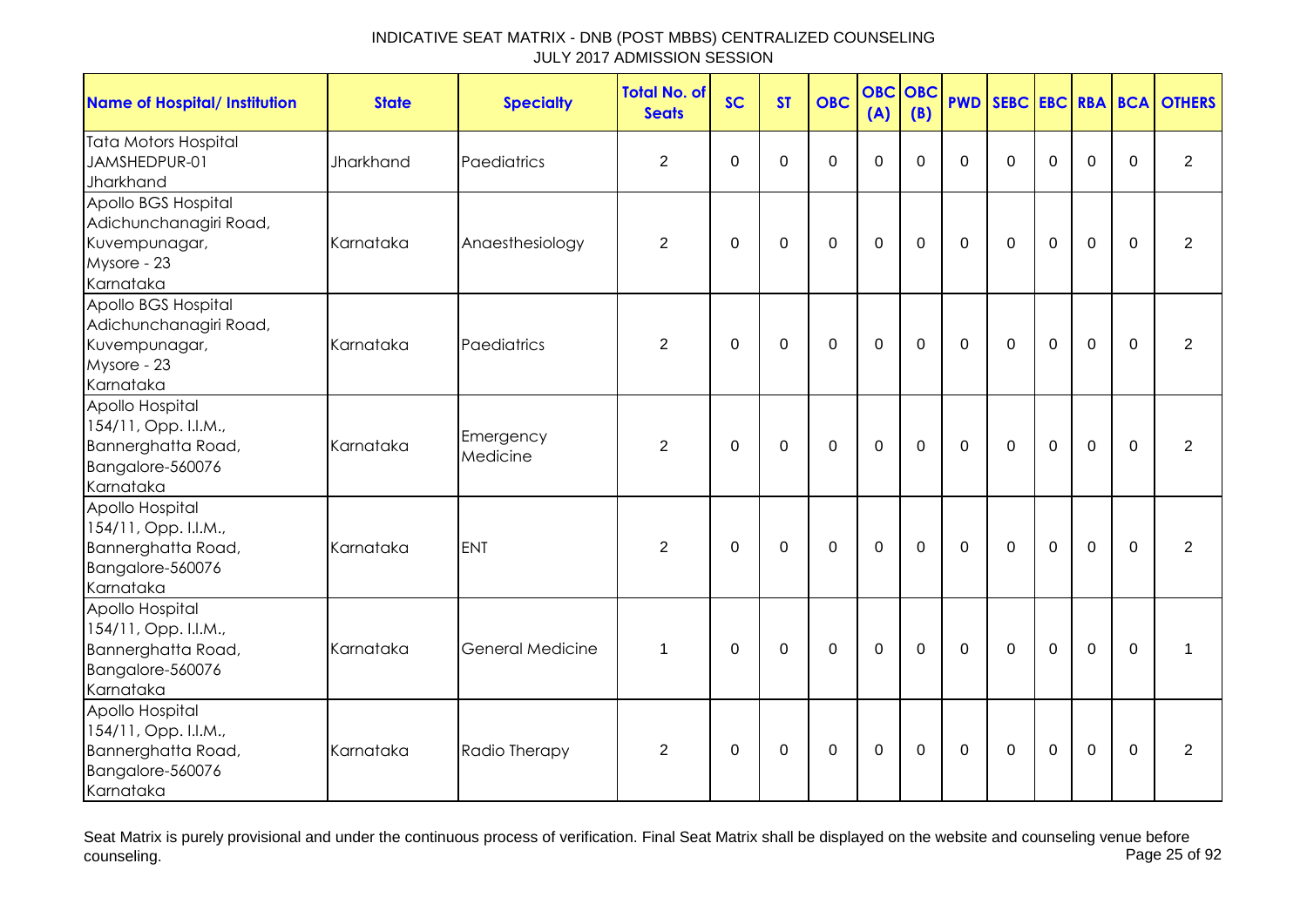| <b>Name of Hospital/ Institution</b>                                                    | <b>State</b> | <b>Specialty</b>             | <b>Total No. of</b><br><b>Seats</b> | <b>SC</b> | <b>ST</b>   | <b>OBC</b>  | <b>OBC</b><br>(A) | OBC<br>(B)  |              |              |             |             |             | <b>PWD SEBC EBC RBA BCA OTHERS</b> |
|-----------------------------------------------------------------------------------------|--------------|------------------------------|-------------------------------------|-----------|-------------|-------------|-------------------|-------------|--------------|--------------|-------------|-------------|-------------|------------------------------------|
| <b>Bangalore Baptist Hospital</b><br>Bellary Road, Hebbal,<br>Bangalore-24<br>Karnataka | Karnataka    | Anaesthesiology              | 1                                   | $\Omega$  | $\Omega$    | 0           | $\mathbf 0$       | $\Omega$    | $\Omega$     | $\mathbf{0}$ | $\Omega$    | 0           | $\Omega$    | 1                                  |
| <b>Bangalore Baptist Hospital</b><br>Bellary Road, Hebbal,<br>Bangalore-24<br>Karnataka | Karnataka    | <b>ENT</b>                   | 1                                   | $\Omega$  | $\Omega$    | 0           | $\mathbf 0$       | 0           | $\mathbf{0}$ | $\mathbf{0}$ | $\Omega$    | $\mathbf 0$ | $\Omega$    | 1                                  |
| <b>Bangalore Baptist Hospital</b><br>Bellary Road, Hebbal,<br>Bangalore-24<br>Karnataka | Karnataka    | <b>General Medicine</b>      | 3                                   | $\Omega$  | $\Omega$    | $\mathbf 0$ | $\overline{0}$    | $\Omega$    | $\Omega$     | $\Omega$     | $\Omega$    | 0           | $\Omega$    | 3                                  |
| <b>Bangalore Baptist Hospital</b><br>Bellary Road, Hebbal,<br>Bangalore-24<br>Karnataka | Karnataka    | <b>General Surgery</b>       | 4                                   | $\Omega$  | $\Omega$    | $\mathbf 0$ | $\mathbf 0$       | $\mathbf 0$ | $\Omega$     | $\Omega$     | $\mathbf 0$ | 0           | $\Omega$    | 4                                  |
| C.S.I. Holdsworth Memorial<br>Hospital<br>Post Box-38<br>Mysore-21<br>Karnataka         | Karnataka    | Obstetrics and<br>Gynecology | $1^*$                               | 0         | $\mathbf 0$ | $\mathbf 0$ | $\mathbf 0$       | $\mathbf 0$ | $\mathbf 0$  | $\mathbf 0$  | $\mathbf 0$ | $\mathbf 0$ | $\mathbf 0$ | 1                                  |
| C.S.I. Holdsworth Memorial<br>Hospital<br>Post Box-38<br>Mysore-21<br>Karnataka         | Karnataka    | Paediatrics                  | 1                                   | $\Omega$  | 0           | $\mathbf 0$ | $\mathbf 0$       | $\mathbf 0$ | $\mathbf 0$  | $\mathbf 0$  | $\mathbf 0$ | $\mathbf 0$ | $\Omega$    | 1                                  |
| Chinmaya Mission Hospital<br>Indira Nagar,<br>Bangalore-560038<br>Karnataka             | Karnataka    | Obstetrics and<br>Gynecology | 1                                   | 0         | 0           | $\mathbf 0$ | $\boldsymbol{0}$  | 0           | 0            | 0            | $\mathbf 0$ | $\mathbf 0$ | $\Omega$    | 1                                  |

Seat Matrix is purely provisional and under the continuous process of verification. Final Seat Matrix shall be displayed on the website and counseling venue before<br>Page 26 of 92 counseling. Page 26 of 92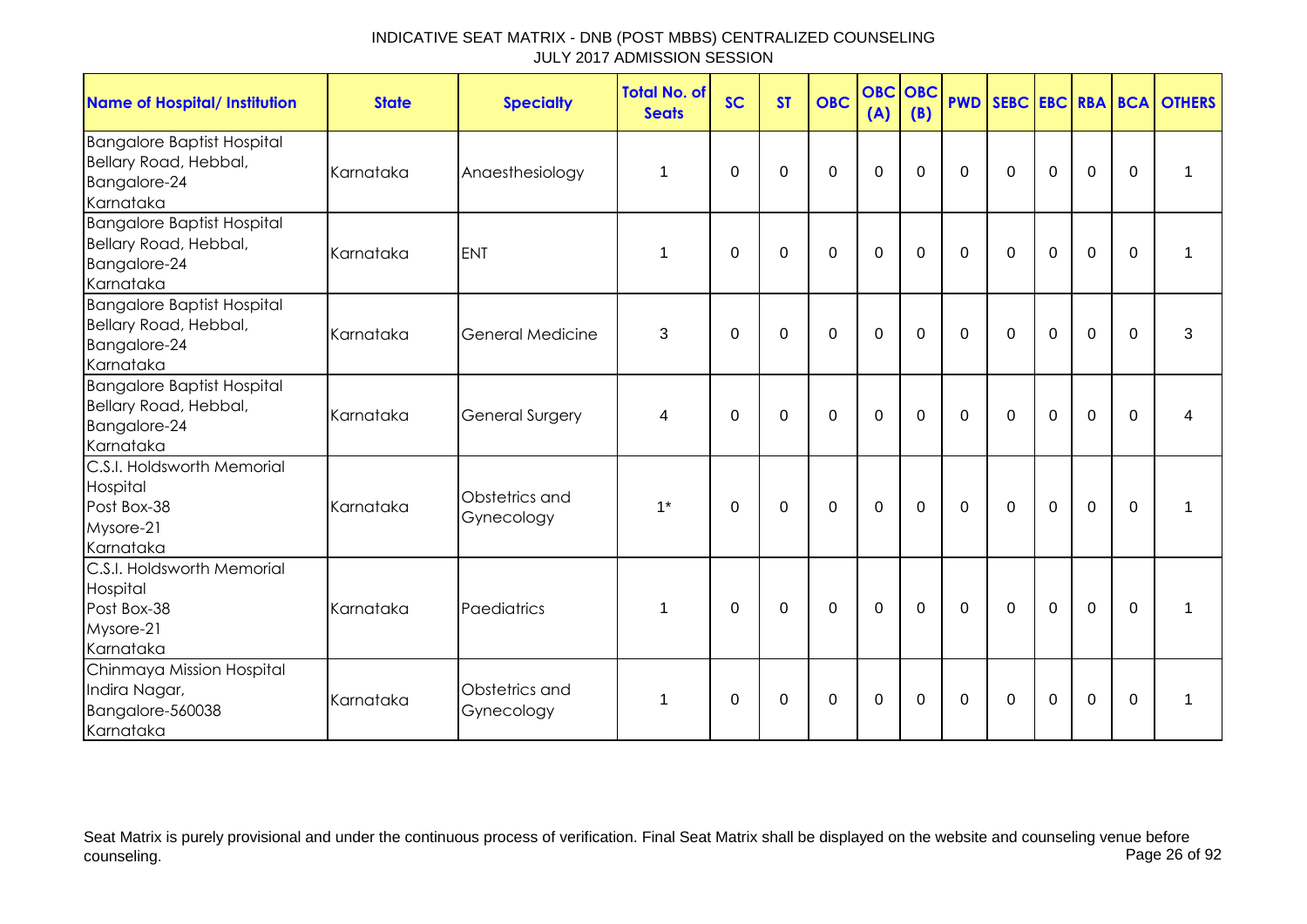| <b>Name of Hospital/ Institution</b>                                                                                                              | <b>State</b> | <b>Specialty</b>             | <b>Total No. of</b><br><b>Seats</b> | <b>SC</b> | <b>ST</b>   | <b>OBC</b>  | <b>OBC</b><br>(A) | OBC<br>(B)  |              |              |             |                |             | <b>PWD SEBC EBC RBA BCA OTHERS</b> |
|---------------------------------------------------------------------------------------------------------------------------------------------------|--------------|------------------------------|-------------------------------------|-----------|-------------|-------------|-------------------|-------------|--------------|--------------|-------------|----------------|-------------|------------------------------------|
| Church of South India Hospital<br>4, Hazarath Kambal Post Road, Karnataka<br>Bangalore-560051<br>Karnataka                                        |              | Paediatrics                  | $1^*$                               | $\Omega$  | 0           | $\mathbf 0$ | $\mathbf 0$       | $\Omega$    | $\mathbf 0$  | $\Omega$     | $\mathbf 0$ | $\overline{0}$ | $\Omega$    | 1                                  |
| Columbia Asia Referral Hospital<br>26/4, Brigade Gateway,<br>Beside Metro Station,<br>Malleshwaram West,<br>Bangalore-560055<br>Karnataka         | Karnataka    | <b>General Medicine</b>      | $\mathbf{1}$                        | 0         | 0           | $\mathbf 0$ | $\mathbf 0$       | 0           | 0            | $\mathbf{0}$ | $\mathbf 0$ | $\mathbf 0$    | $\Omega$    | 1                                  |
| Dr. Bidari's Ashwani Hospital<br><b>B.L.D.E Road</b><br>Bijapur - 586103<br>Karnataka                                                             | Karnataka    | Paediatrics                  | 1                                   | $\Omega$  | $\Omega$    | $\mathbf 0$ | $\overline{0}$    | $\Omega$    | $\Omega$     | $\Omega$     | $\Omega$    | $\overline{0}$ | $\Omega$    | 1                                  |
| Dr. M.M. Joshi Eye Hospital<br>Padmanarayanalaya,<br>Gokul Road, Hosur,<br><b>HUBLI</b><br>Karnataka                                              | Karnataka    | Ophthalmology                | $\mathbf{1}$                        | 0         | 0           | $\mathbf 0$ | $\mathbf 0$       | $\mathbf 0$ | $\mathbf{0}$ | $\mathbf{0}$ | $\mathbf 0$ | $\mathbf 0$    | $\mathbf 0$ | 1                                  |
| Dr. Solanki Eye Hospital<br>(Formerly Mahaveer<br>EyeHospital)<br>191/1, Link Road, 2nd Cross,<br>Malleshwaram, Bangalore-<br>560003<br>Karnataka | Karnataka    | Ophthalmology                | $\overline{2}$                      | 0         | $\mathbf 0$ | $\mathbf 0$ | $\mathbf 0$       | $\mathbf 0$ | $\mathbf 0$  | $\mathbf 0$  | $\mathbf 0$ | $\mathbf 0$    | $\mathbf 0$ | $\overline{2}$                     |
| Dr. TMA Pai Hospital<br>Udupi-576101,<br>Karnataka                                                                                                | Karnataka    | Obstetrics and<br>Gynecology | $1^*$                               | 0         | 0           | 0           | 0                 | 0           | 0            | 0            | 0           | 0              | $\Omega$    | 1                                  |

Seat Matrix is purely provisional and under the continuous process of verification. Final Seat Matrix shall be displayed on the website and counseling venue before<br>Page 27 of 92 counseling. Page 27 of 92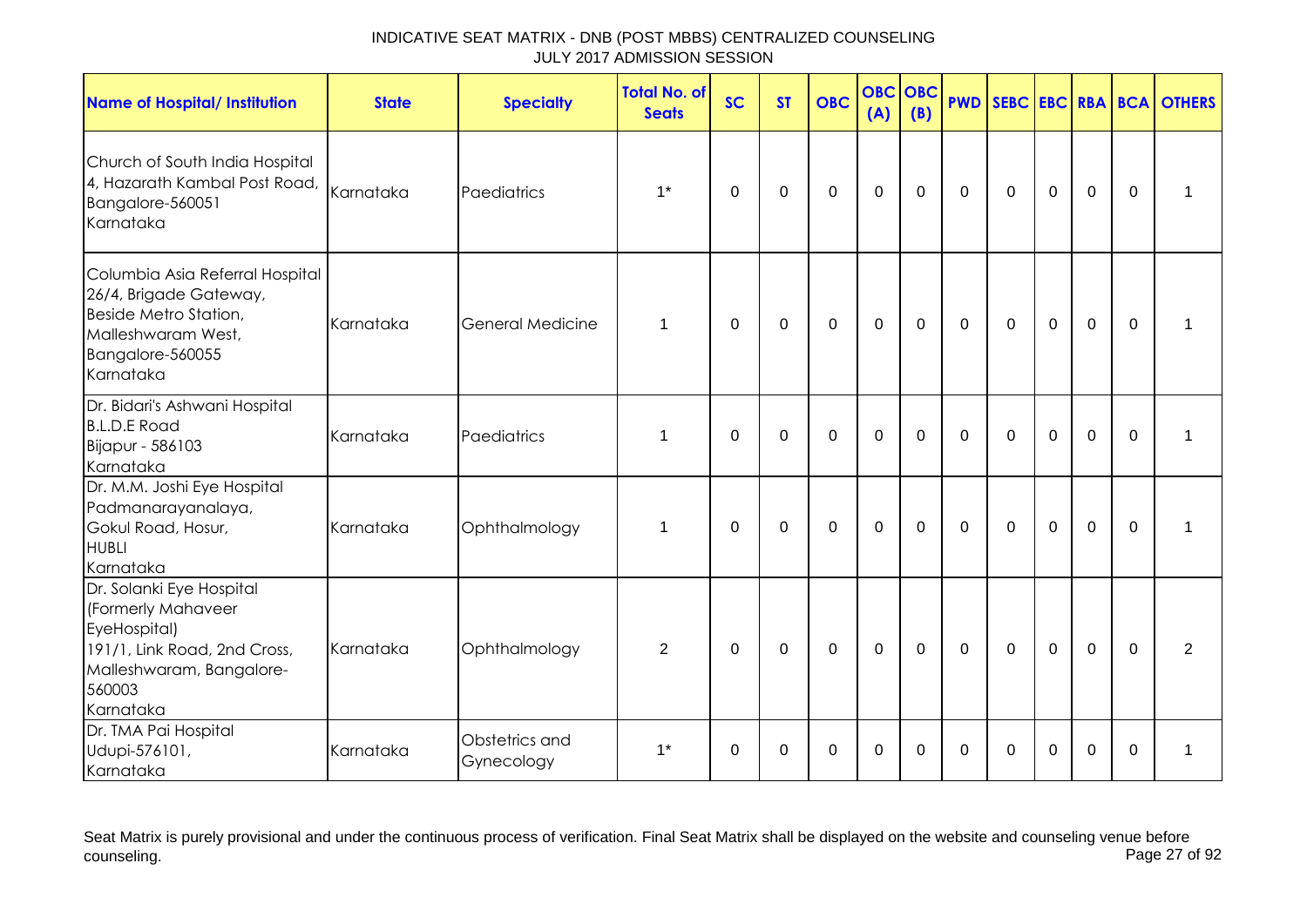| <b>Name of Hospital/ Institution</b>                                                             | <b>State</b> | <b>Specialty</b>        | <b>Total No. of</b><br><b>Seats</b> | <b>SC</b>      | <b>ST</b>   | <b>OBC</b>       | <b>OBC</b><br>(A) | <b>OBC</b><br>(B) | <b>PWD</b>  |             |             |                |             | <b>SEBC EBC RBA BCA OTHERS</b> |
|--------------------------------------------------------------------------------------------------|--------------|-------------------------|-------------------------------------|----------------|-------------|------------------|-------------------|-------------------|-------------|-------------|-------------|----------------|-------------|--------------------------------|
| Hindustan Aeronautics Hospital<br><b>Bangalore Complex,</b><br>Bangalore-17<br>Karnataka         | Karnataka    | <b>General Medicine</b> | $\overline{2}$                      | $\overline{1}$ | $\mathbf 0$ | 1                | $\mathbf 0$       | $\mathbf 0$       | $\mathbf 0$ | $\mathbf 0$ | $\mathbf 0$ | $\mathbf 0$    | $\Omega$    | 0                              |
| <b>HOSMAT Hospital</b><br>45 Magrath Road,<br>Off Richmond Rd,<br>Bangalore - 25<br>Karnataka    | Karnataka    | Orthopedic Surgery      | 4                                   | $\mathbf 0$    | $\mathbf 0$ | $\mathbf 0$      | $\mathbf 0$       | $\mathbf 0$       | $\mathbf 0$ | $\mathbf 0$ | $\mathbf 0$ | $\mathbf 0$    | $\Omega$    | 4                              |
| Kidwai Memorial Institute Of<br>Oncology<br>Dr.MH.Marigowda Road,<br>Bangalore - 29<br>Karnataka | Karnataka    | Anaesthesiology         | $\mathbf{1}$                        | $\Omega$       | $\mathbf 0$ | $\mathbf 0$      | $\mathbf 0$       | $\mathbf 0$       | $\mathbf 0$ | $\mathbf 0$ | $\mathbf 0$ | $\mathbf 0$    | $\Omega$    | $\mathbf 1$                    |
| Kidwai Memorial Institute Of<br>Oncology<br>Dr.MH.Marigowda Road,<br>Bangalore - 29<br>Karnataka | Karnataka    | Radio Diagnosis         | 3                                   | 0              | 0           | $\mathbf 0$      | $\mathbf 0$       | $\mathbf 0$       | $\mathbf 0$ | $\mathbf 0$ | $\mathbf 0$ | $\mathbf 0$    | $\mathbf 0$ | 3                              |
| Mallya Hospital<br>No.2 Vittal Mallya Road,<br>Bangalore 01,<br>Karnataka                        | Karnataka    | <b>General Surgery</b>  | 1                                   | $\Omega$       | $\mathbf 0$ | $\mathbf 0$      | $\mathbf 0$       | $\mathbf 0$       | $\mathbf 0$ | $\mathbf 0$ | $\mathbf 0$ | $\mathbf 0$    | $\Omega$    | 1                              |
| Mallya Hospital<br>No.2 Vittal Mallya Road,<br>Bangalore 01,<br>Karnataka                        | Karnataka    | Orthopedic Surgery      | $\mathbf 1$                         | $\mathbf 0$    | $\mathbf 0$ | $\mathbf 0$      | $\mathbf 0$       | $\Omega$          | $\Omega$    | $\Omega$    | $\mathbf 0$ | $\overline{0}$ | $\Omega$    | 1                              |
| Manipal Hospital<br>98 Rustum Bagh,<br>Airport Road,<br>Bangalore - 17<br>Karnataka              | Karnataka    | Emergency<br>Medicine   | 1                                   | $\mathbf 0$    | $\pmb{0}$   | $\boldsymbol{0}$ | $\boldsymbol{0}$  | $\pmb{0}$         | $\mathbf 0$ | $\mathbf 0$ | $\mathbf 0$ | $\mathbf 0$    | $\mathbf 0$ | 1                              |

Seat Matrix is purely provisional and under the continuous process of verification. Final Seat Matrix shall be displayed on the website and counseling venue before<br>Page 28 of 92 counseling. Page 28 of 92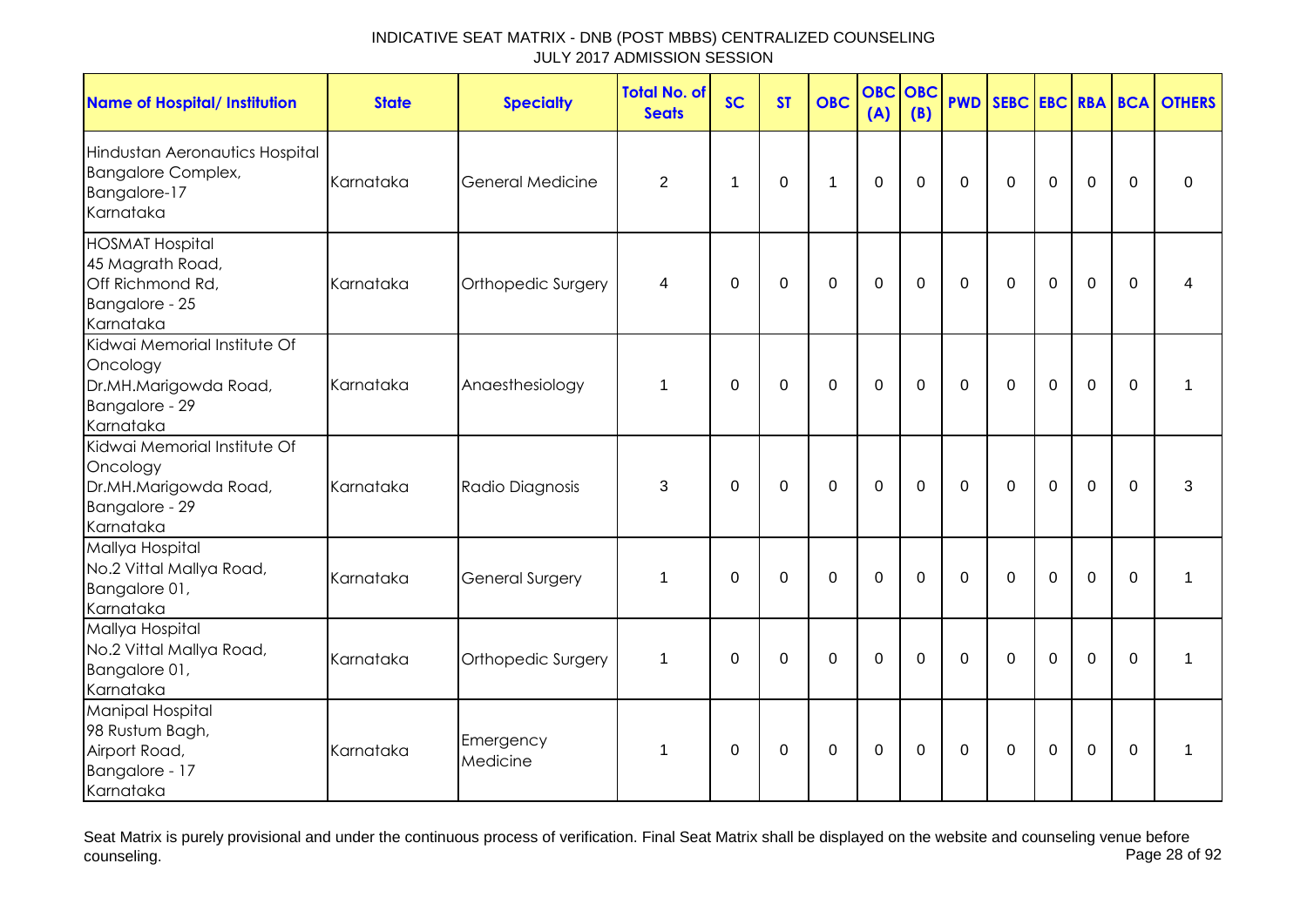| <b>Name of Hospital/ Institution</b>                                                              | <b>State</b> | <b>Specialty</b>             | <b>Total No. of</b><br><b>Seats</b> | <b>SC</b> | <b>ST</b>   | <b>OBC</b>  | <b>OBC OBC</b><br>(A) | (B)         |             |             |                |             |             | <b>PWD SEBC EBC RBA BCA OTHERS</b> |
|---------------------------------------------------------------------------------------------------|--------------|------------------------------|-------------------------------------|-----------|-------------|-------------|-----------------------|-------------|-------------|-------------|----------------|-------------|-------------|------------------------------------|
| Manipal Hospital<br>98 Rustum Bagh,<br>Airport Road,<br>Bangalore - 17<br>Karnataka               | Karnataka    | <b>ENT</b>                   | 1                                   | 0         | 0           | $\mathbf 0$ | $\mathbf 0$           | $\mathbf 0$ | $\mathbf 0$ | $\mathbf 0$ | $\mathbf 0$    | $\mathbf 0$ | $\mathbf 0$ | $\mathbf{1}$                       |
| Manipal Hospital<br>98 Rustum Bagh,<br>Airport Road,<br>Bangalore - 17<br>Karnataka               | Karnataka    | <b>General Medicine</b>      | $\overline{2}$                      | $\Omega$  | $\mathbf 0$ | $\mathbf 0$ | $\mathbf 0$           | $\mathbf 0$ | $\mathbf 0$ | $\mathbf 0$ | $\mathbf 0$    | $\mathbf 0$ | $\mathbf 0$ | $\overline{2}$                     |
| Manipal Hospital<br>98 Rustum Bagh,<br>Airport Road,<br>Bangalore - 17<br>Karnataka               | Karnataka    | <b>General Surgery</b>       | 4                                   | 0         | 0           | $\mathbf 0$ | $\mathbf 0$           | $\mathbf 0$ | $\mathbf 0$ | $\mathbf 0$ | $\mathbf 0$    | $\mathbf 0$ | $\Omega$    | 4                                  |
| Manipal Hospital<br>98 Rustum Bagh,<br>Airport Road,<br>Bangalore - 17<br>Karnataka               | Karnataka    | Obstetrics and<br>Gynecology | $\overline{2}$                      | $\Omega$  | $\Omega$    | $\Omega$    | $\mathbf 0$           | $\Omega$    | $\mathbf 0$ | $\mathbf 0$ | $\mathbf 0$    | $\mathbf 0$ | $\Omega$    | $\overline{2}$                     |
| Manipal Hospital<br>98 Rustum Bagh,<br>Old Airport Road,<br>Bangalore - 560017<br>Karnataka       | Karnataka    | Ophthalmology                | 1                                   | 0         | 0           | $\mathbf 0$ | $\mathbf 0$           | $\mathbf 0$ | $\mathbf 0$ | $\mathbf 0$ | $\mathbf 0$    | $\mathbf 0$ | $\mathbf 0$ | $\mathbf{1}$                       |
| Mysore Race Club Eye Hospital<br>H-1, Vinayamarga,<br>Siddarthanagar,<br>Mysore - 11<br>Karnataka | Karnataka    | Ophthalmology                | $2^*$                               | $\Omega$  | $\mathbf 0$ | $\mathbf 0$ | $\mathbf 0$           | $\mathbf 0$ | $\mathbf 0$ | $\mathbf 0$ | $\overline{0}$ | $\mathbf 0$ | $\Omega$    | $\overline{2}$                     |

Seat Matrix is purely provisional and under the continuous process of verification. Final Seat Matrix shall be displayed on the website and counseling venue before<br>Page 29 of 92 counseling. Page 29 of 92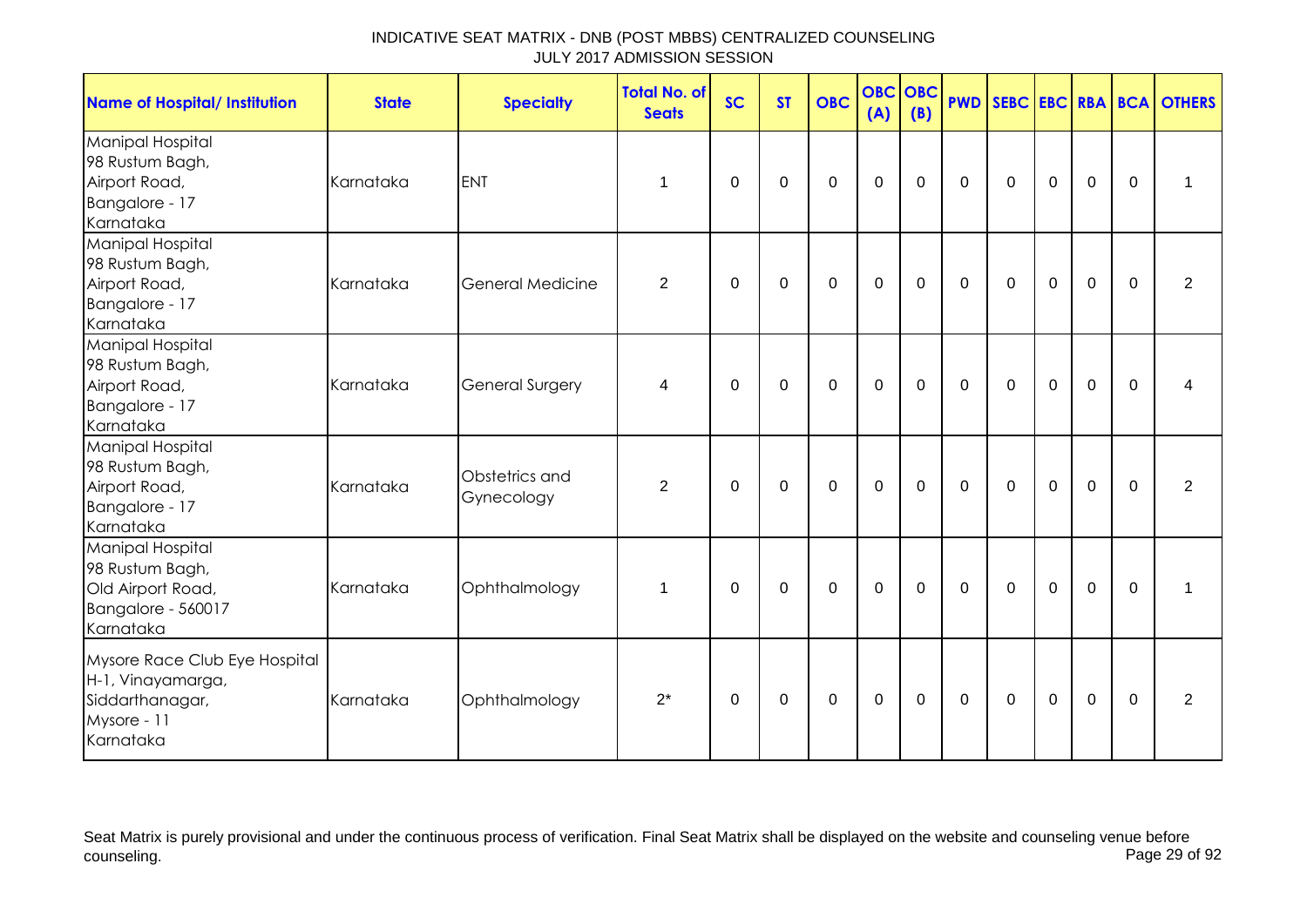| Name of Hospital/ Institution                                                                                                      | <b>State</b> | <b>Specialty</b>             | <b>Total No. of</b><br><b>Seats</b> | <b>SC</b>   | <b>ST</b> | <b>OBC</b>  | <b>OBC OBC</b><br>(A) | (B)            | <b>PWD</b>   |              |                |             |             | SEBC EBC RBA BCA OTHERS |
|------------------------------------------------------------------------------------------------------------------------------------|--------------|------------------------------|-------------------------------------|-------------|-----------|-------------|-----------------------|----------------|--------------|--------------|----------------|-------------|-------------|-------------------------|
| Narayana Hrudayalaya,<br>258/A, Bommasandra Industrial<br>Area,<br>Anekal Taluk,<br>Bangalore-560099<br>Karnataka                  | Karnataka    | Anaesthesiology              | 8                                   | $\mathbf 0$ | 0         | 0           | 0                     | $\overline{0}$ | $\mathbf 0$  | $\mathbf 0$  | $\mathbf 0$    | $\mathbf 0$ | 0           | 8                       |
| Narayana Hrudayalaya,<br>258/A, Bommasandra Industrial<br>Area,<br>Anekal Taluk,<br>Bangalore-560099<br>Karnataka                  | Karnataka    | Emergency<br>Medicine        | $\overline{4}$                      | $\Omega$    | 0         | 0           | 0                     | $\overline{0}$ | $\mathbf{0}$ | $\mathbf 0$  | $\overline{0}$ | $\mathbf 0$ | $\Omega$    | 4                       |
| Narayana Hrudayalaya,<br>258/A, Bommasandra Industrial<br>Area,<br>Anekal Taluk,<br>Bangalore-560099<br>Karnataka                  | Karnataka    | Obstetrics and<br>Gynecology | 3                                   | $\Omega$    | 0         | 0           | 0                     | $\mathbf 0$    | $\mathbf{0}$ | $\mathbf{0}$ | $\overline{0}$ | $\mathbf 0$ | $\Omega$    | 3                       |
| Nethradhama Super Specialty<br>Eye Hospital<br>256/14 Kanakapura Main Rd,<br>7th Block, Jaya Nagar,<br>Bangalore - 82<br>Karnataka | Karnataka    | Ophthalmology                | $2^*$                               | $\Omega$    | $\Omega$  | $\mathbf 0$ | $\mathbf 0$           | $\mathbf 0$    | $\Omega$     | $\mathbf 0$  | $\mathbf 0$    | $\mathbf 0$ | $\Omega$    | 2                       |
| Sagar Hospital<br>No. 44/54, 30th Cross,<br>Tilak Nagar, Jayanagar Extn.,<br>Bangalore-41<br>Karnataka                             | Karnataka    | <b>General Medicine</b>      | $\overline{2}$                      | $\mathbf 0$ | 0         | 0           | 0                     | 0              | $\mathbf 0$  | 0            | $\mathbf 0$    | $\mathbf 0$ | $\mathbf 0$ | $\overline{2}$          |

Seat Matrix is purely provisional and under the continuous process of verification. Final Seat Matrix shall be displayed on the website and counseling venue before<br>Page 30 of 92 counseling. Page 30 of 92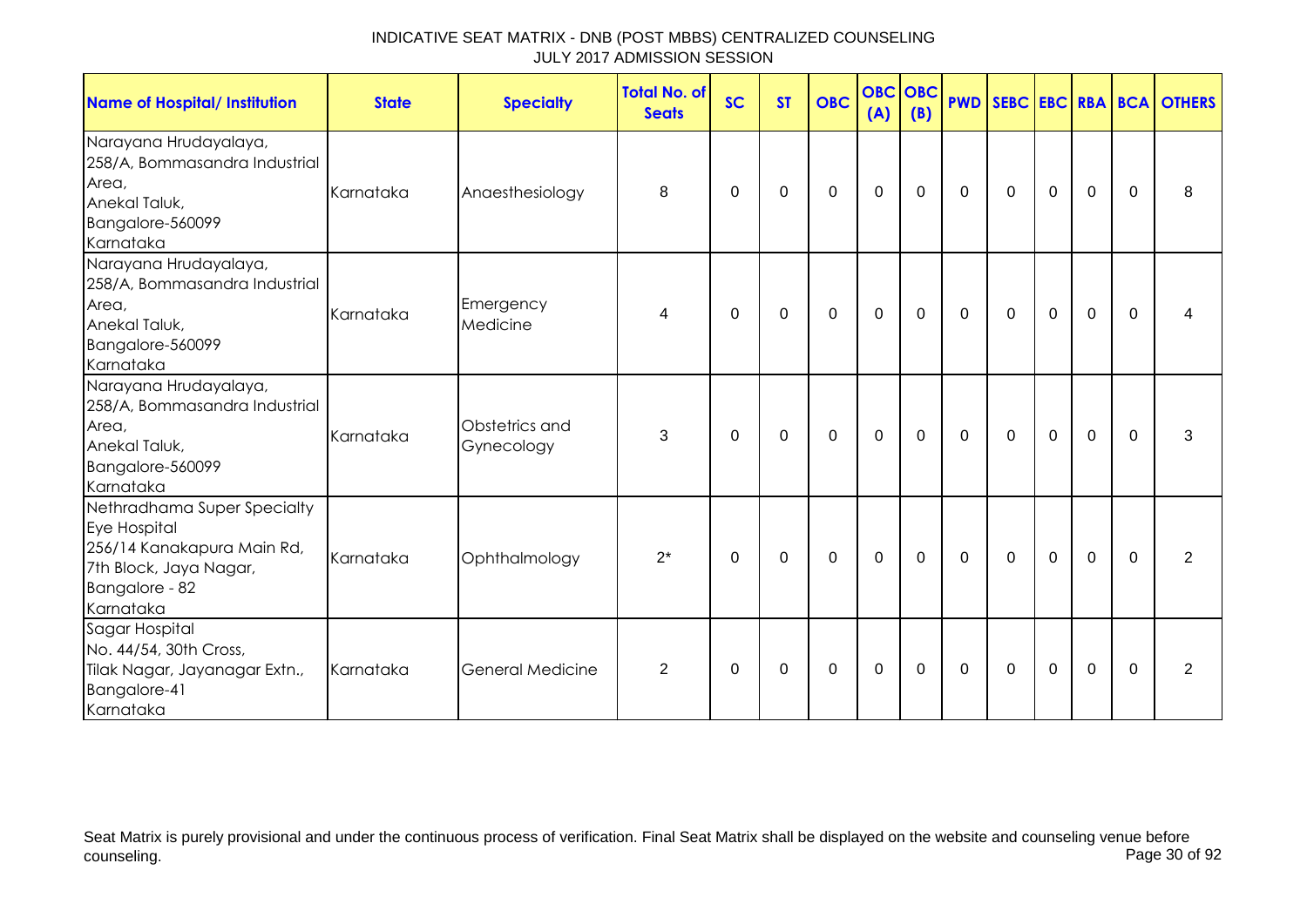| <b>Name of Hospital/ Institution</b>                                                                                                                           | <b>State</b> | <b>Specialty</b>             | <b>Total No. of</b><br><b>Seats</b> | <b>SC</b> | <b>ST</b>   | <b>OBC</b>  | (A)         | <b>OBC</b> OBC<br>(B) |             |             |             |                  |              | <b>PWD SEBC EBC RBA BCA OTHERS</b> |
|----------------------------------------------------------------------------------------------------------------------------------------------------------------|--------------|------------------------------|-------------------------------------|-----------|-------------|-------------|-------------|-----------------------|-------------|-------------|-------------|------------------|--------------|------------------------------------|
| Sahyadri Narayana<br><b>Multispecialty Hospital</b><br>Harakere, N T Road,<br>Shimoga-577202<br>Karnataka                                                      | Karnataka    | Anaesthesiology              | $\mathbf 1$                         | 0         | $\mathbf 0$ | $\mathbf 0$ | $\mathbf 0$ | $\mathbf 0$           | $\mathbf 0$ | $\mathbf 0$ | $\mathbf 0$ | $\boldsymbol{0}$ | $\mathbf{0}$ | 1                                  |
| Shanti Hospital<br>166/1A<br>Near Old IB, Extension Area,<br>Baglkot- 587101<br>Karnataka                                                                      | Karnataka    | Paediatrics                  | $\overline{2}$                      | 0         | 0           | $\mathbf 0$ | $\mathbf 0$ | $\mathbf 0$           | $\mathbf 0$ | $\mathbf 0$ | $\mathbf 0$ | 0                | 0            | $\overline{2}$                     |
| Shifaa Hospital,<br>332, Dar-us-Salam,<br>Queen's Road,<br>Bangalore-52<br>Karnataka                                                                           | Karnataka    | Obstetrics and<br>Gynecology | 1                                   | 0         | 0           | $\mathbf 0$ | $\mathbf 0$ | $\mathbf 0$           | $\mathbf 0$ | $\mathbf 0$ | $\mathbf 0$ | 0                | $\mathbf 0$  | 1(Wome<br>n)                       |
| Sparsh Hospital<br>29/P2, The Narayana Health<br>City,<br>Bommasandra, Hosur Road,<br>Kittignahalli Village, Attibele,<br>Hobli, Bangalore-560099<br>Karnataka | Karnataka    | Orthopedic Surgery           | $2^*$                               | $\Omega$  | 0           | $\mathbf 0$ | $\mathbf 0$ | $\mathbf 0$           | $\mathbf 0$ | $\Omega$    | $\mathbf 0$ | $\mathbf 0$      | $\Omega$     | 2                                  |
| St. Martha's Hospital<br>5-Nruputhunga Rd,<br>Bangalore-01<br>Karnataka                                                                                        | Karnataka    | Anaesthesiology              | 3                                   | $\Omega$  | $\mathbf 0$ | $\mathbf 0$ | $\mathbf 0$ | $\mathbf 0$           | $\mathbf 0$ | $\mathbf 0$ | $\mathbf 0$ | 0                | $\Omega$     | 3                                  |
| St. Martha's Hospital<br>5-Nruputhunga Rd,<br>Bangalore-01<br>Karnataka                                                                                        | Karnataka    | Obstetrics and<br>Gynecology | 1                                   | 0         | 0           | 0           | $\pmb{0}$   | 0                     | 0           | $\mathbf 0$ | 0           | 0                | 0            | 1                                  |

Seat Matrix is purely provisional and under the continuous process of verification. Final Seat Matrix shall be displayed on the website and counseling venue before<br>Page 31 of 92 counseling. Page 31 of 92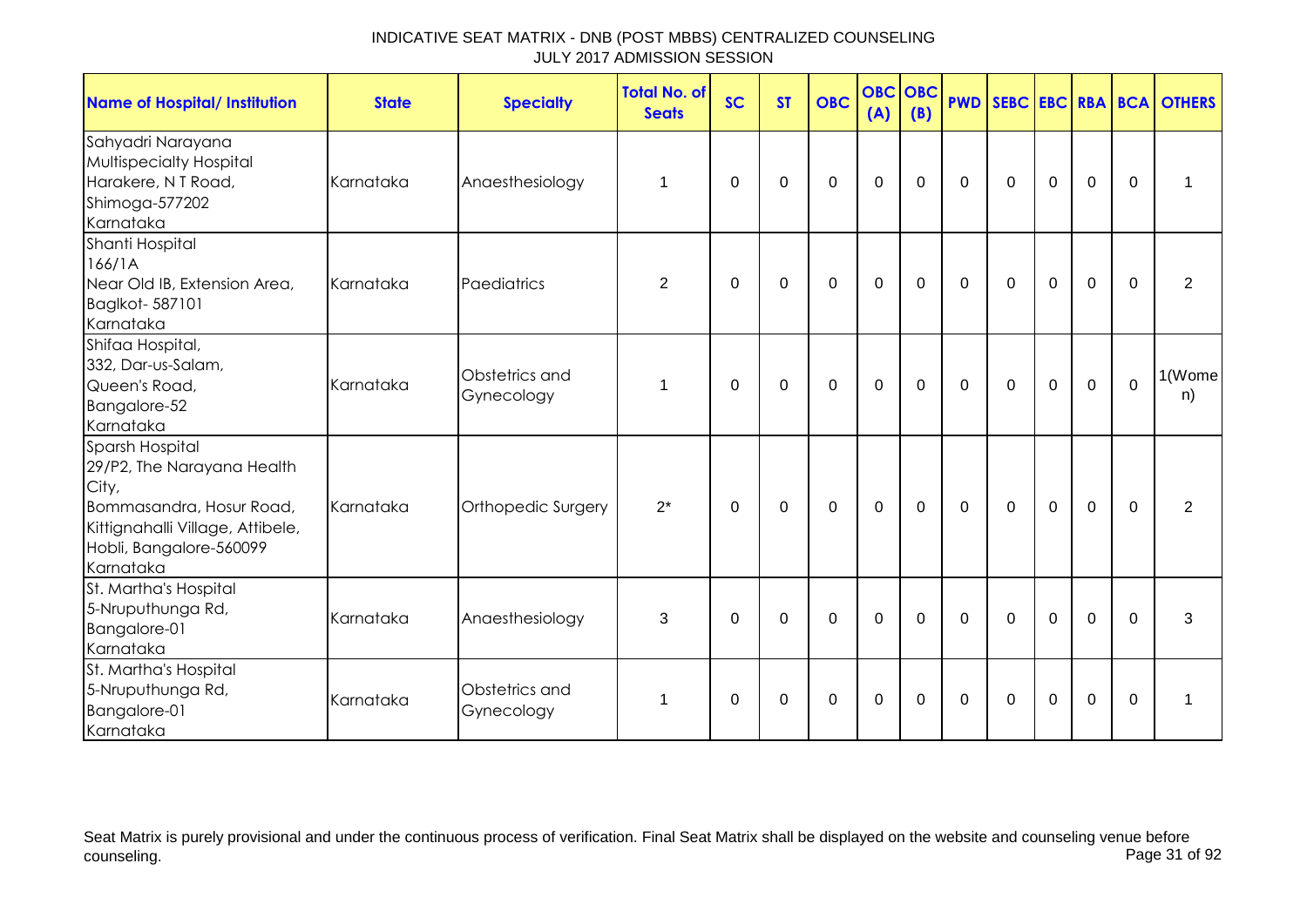| <b>Name of Hospital/ Institution</b>                                                                        | <b>State</b> | <b>Specialty</b>             | <b>Total No. of</b><br><b>Seats</b> | <b>SC</b>   | <b>ST</b>      | <b>OBC</b>  | <b>OBC</b><br>(A) | OBC<br>(B)  | <b>PWD</b>   |              |                |             |             | <b>SEBC EBC RBA BCA OTHERS</b> |
|-------------------------------------------------------------------------------------------------------------|--------------|------------------------------|-------------------------------------|-------------|----------------|-------------|-------------------|-------------|--------------|--------------|----------------|-------------|-------------|--------------------------------|
| St. Martha's Hospital<br>5-Nruputhunga Rd,<br>Bangalore-01<br>Karnataka                                     | Karnataka    | Orthopedic Surgery           | $\mathbf 1$                         | $\Omega$    | 0              | $\mathbf 0$ | $\mathbf 0$       | $\Omega$    | $\Omega$     | $\Omega$     | $\Omega$       | $\mathbf 0$ | 0           | 1                              |
| St. Philomena Hospital<br>No. 4, Campbell Road,<br>Viveknagar PO,<br>Bangalore-560047<br>Karnataka          | Karnataka    | Obstetrics and<br>Gynecology | $\overline{2}$                      | $\Omega$    | $\Omega$       | $\mathbf 0$ | $\mathbf 0$       | $\Omega$    | $\mathbf{0}$ | $\mathbf 0$  | $\mathbf 0$    | $\mathbf 0$ | $\Omega$    | 2                              |
| Tejasvini Hospital and SSIOT<br>Kadri Temple Road,<br>Mangalore-575002<br>Karnataka                         | Karnataka    | Orthopedic Surgery           | 3                                   | $\Omega$    | 0              | 0           | $\mathbf 0$       | $\Omega$    | $\Omega$     | $\mathbf{0}$ | $\Omega$       | $\mathbf 0$ | $\Omega$    | 3                              |
| Ahalia Foundation Eye Hospital<br>Palakkad,<br>Kerala                                                       | Kerala       | Ophthalmology                | 1                                   | $\Omega$    | $\overline{0}$ | $\mathbf 0$ | $\overline{0}$    | $\Omega$    | $\Omega$     | $\Omega$     | $\mathbf 0$    | $\mathbf 0$ | $\mathbf 0$ | 1                              |
| Ananthapuri Hospitals and<br>Research Institute<br>Chacka NH Bypass,<br>Thiruvananthapuram<br>Kerala-695024 | Kerala       | Anaesthesiology              | $2^*$                               | $\Omega$    | $\mathbf 0$    | $\mathbf 0$ | $\overline{0}$    | $\mathbf 0$ | $\mathbf 0$  | $\mathbf 0$  | $\mathbf 0$    | $\mathbf 0$ | $\mathbf 0$ | $\overline{2}$                 |
| Ananthapuri Hospitals and<br>Research Institute<br>Chacka NH Bypass,<br>Thiruvananthapuram<br>Kerala-695024 | Kerala       | <b>General Medicine</b>      | $2^*$                               | $\mathbf 0$ | 0              | $\mathbf 0$ | $\mathbf 0$       | $\mathbf 0$ | $\mathbf 0$  | $\mathbf 0$  | $\overline{0}$ | $\mathbf 0$ | $\mathbf 0$ | $\overline{2}$                 |
| <b>Baby Memorial Hospital</b><br>Indira Gandhi Road,<br>Kozhikode,<br><b>CALICUT - 673004</b><br>Kerala     | Kerala       | Anaesthesiology              | 3                                   | 0           | 0              | 0           | $\mathbf 0$       | 0           | 0            | 0            | 0              | $\mathbf 0$ | $\mathbf 0$ | 3                              |

Seat Matrix is purely provisional and under the continuous process of verification. Final Seat Matrix shall be displayed on the website and counseling venue before<br>Page 32 of 92 counseling. Page 32 of 92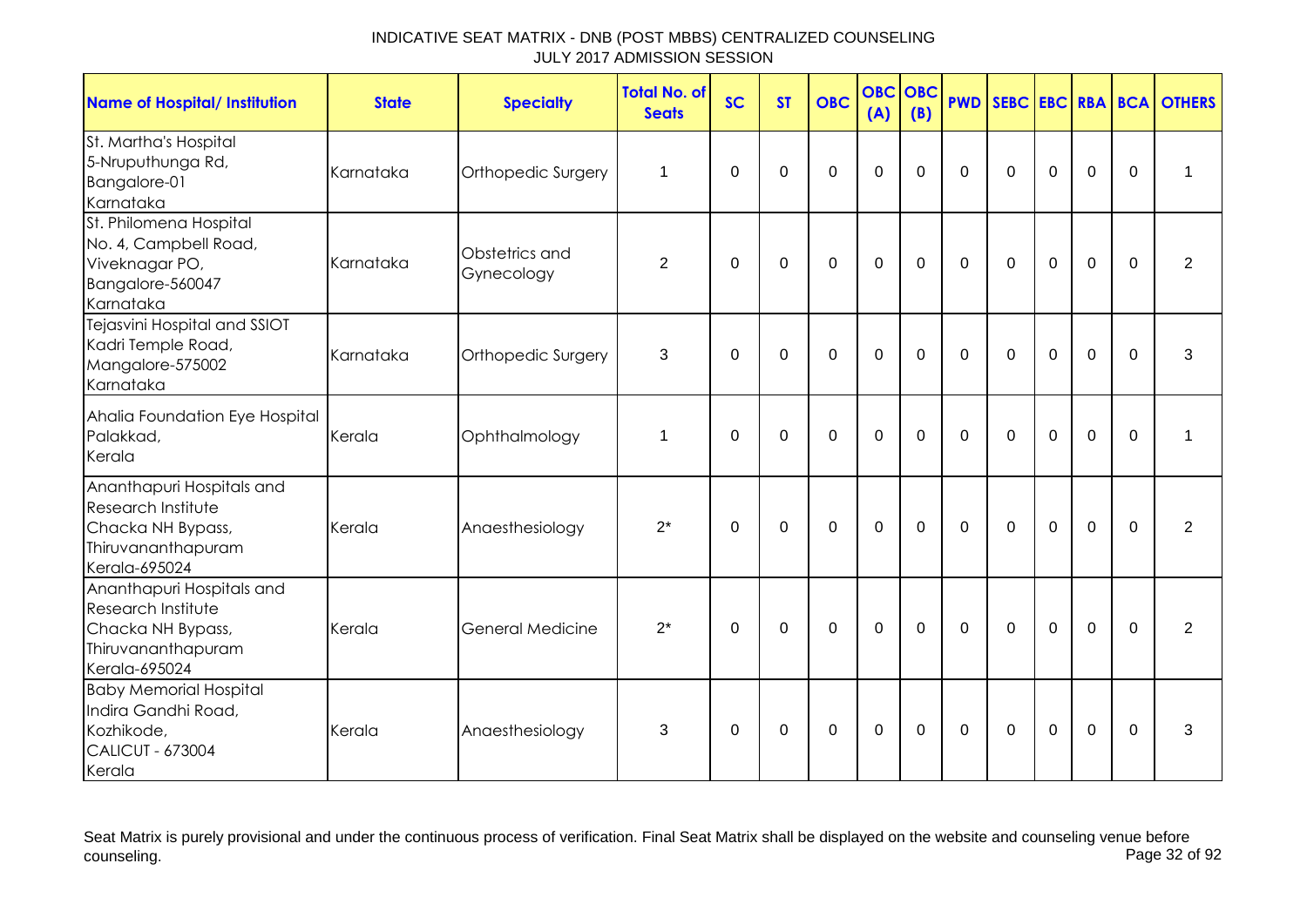| <b>Name of Hospital/ Institution</b>                                                                    | <b>State</b> | <b>Specialty</b>        | <b>Total No. of</b><br><b>Seats</b> | <b>SC</b> | <b>ST</b>      | <b>OBC</b>  | <b>OBC</b><br>(A) | <b>OBC</b><br>(B) | <b>PWD</b>   |              |             |                |              | SEBC EBC RBA BCA OTHERS |
|---------------------------------------------------------------------------------------------------------|--------------|-------------------------|-------------------------------------|-----------|----------------|-------------|-------------------|-------------------|--------------|--------------|-------------|----------------|--------------|-------------------------|
| <b>Baby Memorial Hospital</b><br>Indira Gandhi Road,<br>Kozhikode,<br><b>CALICUT - 673004</b><br>Kerala | Kerala       | Emergency<br>Medicine   | 3                                   | $\Omega$  | 0              | $\mathbf 0$ | $\mathbf 0$       | $\Omega$          | $\mathbf{0}$ | $\mathbf{0}$ | $\mathbf 0$ | $\overline{0}$ | $\mathbf{0}$ | 3                       |
| <b>Baby Memorial Hospital</b><br>Indira Gandhi Road,<br>Kozhikode,<br><b>CALICUT - 673004</b><br>Kerala | Kerala       | <b>General Medicine</b> | 4                                   | $\Omega$  | 0              | $\mathbf 0$ | $\mathbf 0$       | $\mathbf 0$       | $\mathbf 0$  | $\mathbf 0$  | $\mathbf 0$ | $\mathbf 0$    | $\Omega$     | 4                       |
| Comtrust Eye Hospital<br>Mini Bye Pass Road,<br>Puthiyara, Calicut-673004<br>Kerala                     | Kerala       | Ophthalmology           | 1                                   | $\Omega$  | $\Omega$       | $\mathbf 0$ | $\mathbf 0$       | $\Omega$          | $\Omega$     | $\Omega$     | $\Omega$    | $\mathbf 0$    | $\Omega$     | 1                       |
| Cosmopolitan Hospital<br>Murinjapalam, Pattom PO,<br>TRIVANDRUM-04<br>Kerala                            | Kerala       | General Surgery         | 1                                   | $\Omega$  | $\overline{0}$ | $\mathbf 0$ | $\mathbf 0$       | $\mathbf 0$       | $\mathbf 0$  | $\mathbf 0$  | $\mathbf 0$ | $\mathbf 0$    | $\mathbf 0$  | 1                       |
| Giridhar Eye Institute<br>28/2576 A<br>Ponneth Temple Road,<br>Kadavanthra,<br>Kochi - 682020<br>Kerala | Kerala       | Ophthalmology           | 2                                   | $\Omega$  | $\Omega$       | $\mathbf 0$ | $\Omega$          | $\Omega$          | $\Omega$     | $\mathbf{0}$ | $\Omega$    | $\Omega$       | $\Omega$     | 2                       |
| Govt. General Hospital<br>Kunnukuzhi PO, Thycud<br>THIRUVANANTHAPURAM-35<br>Kerala                      | Kerala       | Anaesthesiology         | $\overline{2}$                      | 0         | 1              | $\mathbf 0$ | $\mathbf 0$       | $\mathbf 0$       | 1(PH)        | $\mathbf 0$  | $\mathbf 0$ | $\mathbf 0$    | $\Omega$     | 0                       |
| Govt. General Hospital<br>Kunnukuzhi PO, Thycud<br>THIRUVANANTHAPURAM-35<br>Kerala                      | Kerala       | <b>General Surgery</b>  | 2                                   | $\Omega$  | $\Omega$       | 1           | $\mathbf 0$       | $\Omega$          | $\Omega$     | $\mathbf{0}$ | $\Omega$    | $\mathbf 0$    | $\Omega$     | 1                       |

Seat Matrix is purely provisional and under the continuous process of verification. Final Seat Matrix shall be displayed on the website and counseling venue before<br>Page 33 of 92 counseling. Page 33 of 92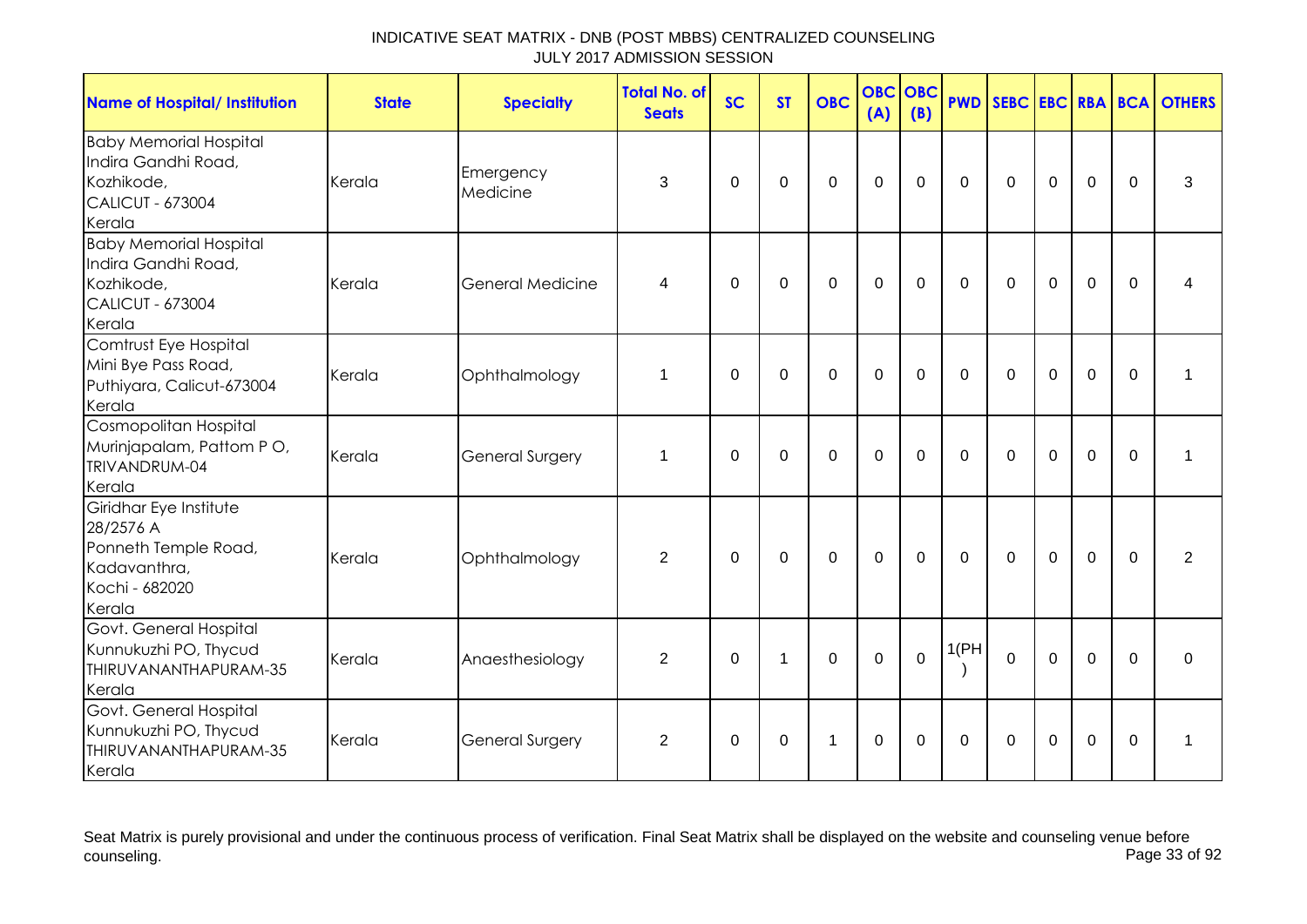| <b>Name of Hospital/ Institution</b>                                                            | <b>State</b> | <b>Specialty</b>             | <b>Total No. of</b><br><b>Seats</b> | <b>SC</b> | <b>ST</b>   | <b>OBC</b>  | <b>OBC OBC</b><br>(A) | (B)         |             |                |             |                |             | <b>PWD SEBC EBC RBA BCA OTHERS</b> |
|-------------------------------------------------------------------------------------------------|--------------|------------------------------|-------------------------------------|-----------|-------------|-------------|-----------------------|-------------|-------------|----------------|-------------|----------------|-------------|------------------------------------|
| IQRAA International Hospital &<br>Research Centre,<br>Malaparamba,<br>Calicut- 673009<br>Kerala | Kerala       | <b>General Medicine</b>      | $\overline{2}$                      | 0         | $\mathbf 0$ | $\mathbf 0$ | $\mathbf 0$           | $\mathbf 0$ | $\mathbf 0$ | $\mathbf 0$    | $\mathbf 0$ | $\mathbf 0$    | $\mathbf 0$ | $\overline{2}$                     |
| IQRAA International Hospital &<br>Research Centre,<br>Malaparamba,<br>Calicut- 673009<br>Kerala | Kerala       | Obstetrics and<br>Gynecology | 3                                   | 0         | 0           | 0           | $\mathbf 0$           | 0           | $\mathbf 0$ | $\mathbf 0$    | $\mathbf 0$ | $\mathbf 0$    | $\Omega$    | 3                                  |
| IQRAA International Hospital &<br>Research Centre,<br>Malaparamba,<br>Calicut- 673009<br>Kerala | Kerala       | Orthopedic Surgery           | 1                                   | $\Omega$  | $\Omega$    | $\mathbf 0$ | $\mathbf 0$           | $\mathbf 0$ | $\mathbf 0$ | $\overline{0}$ | $\mathbf 0$ | $\overline{0}$ | $\mathbf 0$ | 1                                  |
| Kerala Institute of Medical<br>Sciences<br>P B No.1, Anayara P O,<br>Trivandrum,<br>Kerala      | Kerala       | Emergency<br>Medicine        | 4                                   | $\Omega$  | $\Omega$    | $\Omega$    | $\mathbf 0$           | 0           | $\mathbf 0$ | $\mathbf 0$    | $\mathbf 0$ | $\mathbf 0$    | $\Omega$    | 4                                  |
| Kerala Institute of Medical<br>Sciences<br>P B No.1, Anayara P O,<br>Trivandrum,<br>Kerala      | Kerala       | <b>ENT</b>                   | $\mathbf 1$                         | $\Omega$  | $\Omega$    | 0           | $\mathbf 0$           | $\mathbf 0$ | $\mathbf 0$ | $\mathbf 0$    | $\mathbf 0$ | $\mathbf 0$    | $\Omega$    | $\mathbf 1$                        |
| Kerala Institute of Medical<br>Sciences<br>P B No.1, Anayara P O,<br>Trivandrum,<br>Kerala      | Kerala       | Paediatrics                  | $\mathbf 1$                         | 0         | 0           | 0           | $\pmb{0}$             | $\mathbf 0$ | $\mathbf 0$ | $\mathbf 0$    | $\mathbf 0$ | $\mathbf 0$    | $\mathbf 0$ | 1                                  |

Seat Matrix is purely provisional and under the continuous process of verification. Final Seat Matrix shall be displayed on the website and counseling venue before<br>Page 34 of 92 counseling. Page 34 of 92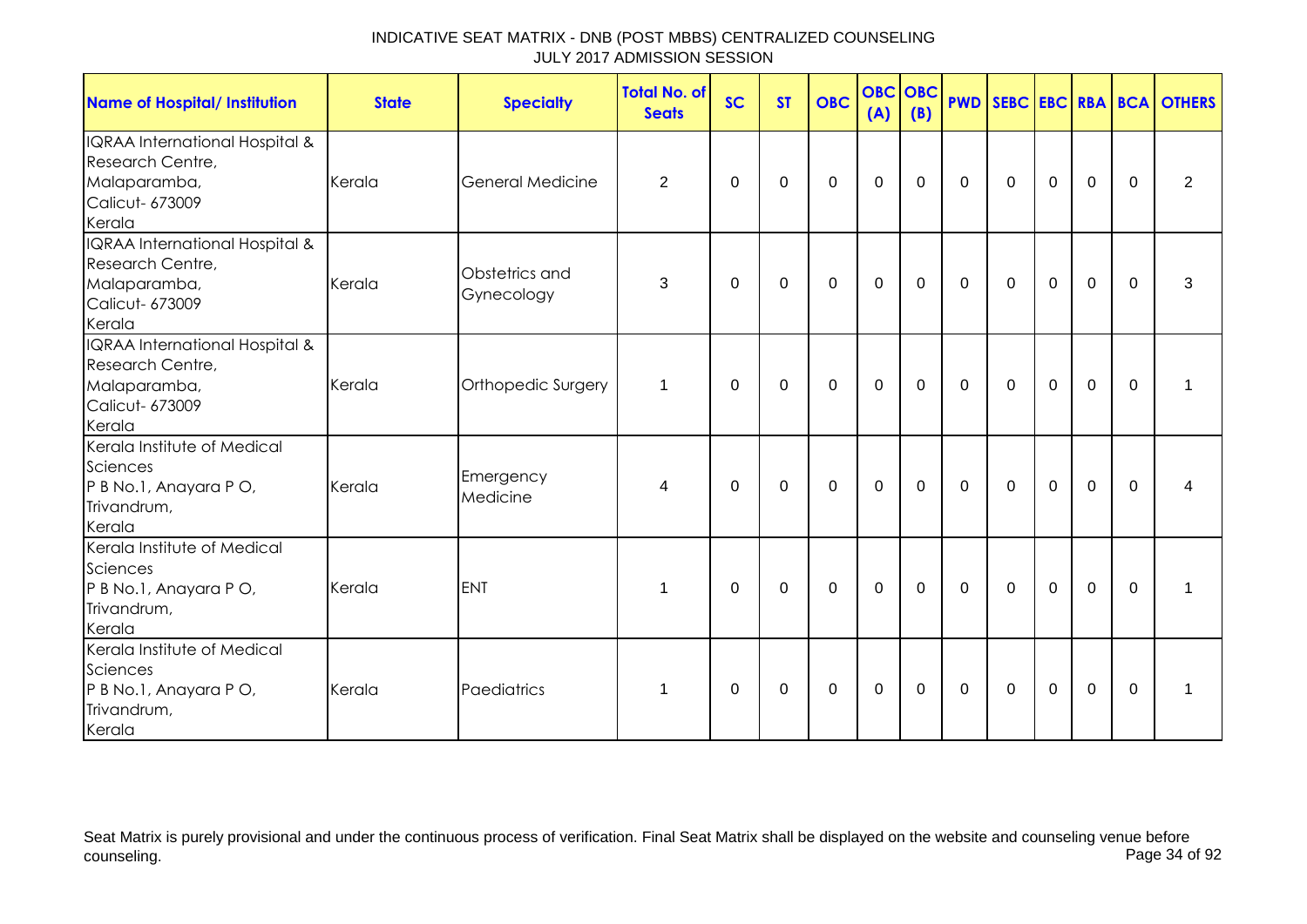| <b>Name of Hospital/ Institution</b>                                                                                  | <b>State</b> | <b>Specialty</b>             | Total No. of<br><b>Seats</b> | <b>SC</b> | <b>ST</b>   | <b>OBC</b>  | <b>OBC</b><br>(A) | OBC<br>(B)  |              |              |                |             |             | <b>PWD SEBC EBC RBA BCA OTHERS</b> |
|-----------------------------------------------------------------------------------------------------------------------|--------------|------------------------------|------------------------------|-----------|-------------|-------------|-------------------|-------------|--------------|--------------|----------------|-------------|-------------|------------------------------------|
| Kerala Institute of Medical<br>Sciences<br>P B No.1, Anayara P O,<br>Trivandrum,<br>Kerala                            | Kerala       | Radio Diagnosis              | $2^*$                        | 0         | 0           | 0           | $\mathbf 0$       | 0           | $\mathbf{0}$ | 0            | $\mathbf 0$    | $\mathbf 0$ | $\Omega$    | $\overline{2}$                     |
| KIMS AI Shifa Healthcare Pvt.<br>Ltd.,<br>PO Box No. 26, Ootty Road,<br>Perintalmanna,<br>MALAPURAM- 679322<br>Kerala | Kerala       | <b>ENT</b>                   | $\mathbf 1$                  | $\Omega$  | $\Omega$    | $\mathbf 0$ | $\mathbf 0$       | $\mathbf 0$ | $\mathbf{0}$ | $\mathbf{0}$ | $\overline{0}$ | $\mathbf 0$ | $\Omega$    | 1                                  |
| KIMS AI Shifa Healthcare Pvt.<br>Ltd.,<br>PO Box No. 26, Ootty Road,<br>Perintalmanna,<br>MALAPURAM- 679322<br>Kerala | Kerala       | Orthopedic Surgery           | $2^*$                        | $\Omega$  | $\Omega$    | $\mathbf 0$ | $\mathbf 0$       | $\Omega$    | $\mathbf{0}$ | $\mathbf{0}$ | $\Omega$       | $\mathbf 0$ | $\Omega$    | $\overline{2}$                     |
| Life line Super Specialty<br>Hospital<br>14th Mile, Melood,<br>PO- Adoor, Pathananmthitta<br>Dist.<br>Kerala-691523   | Kerala       | Obstetrics and<br>Gynecology | $1^*$                        | 0         | 0           | $\mathbf 0$ | 0                 | 0           | 0            | $\Omega$     | $\mathbf 0$    | $\mathbf 0$ | $\Omega$    | 1                                  |
| Lisie Medical Institution,<br>P.O. Box 3053,<br>KOCHI-18<br>Kerala                                                    | Kerala       | <b>General Surgery</b>       | 3                            | 0         | $\mathbf 0$ | $\mathbf 0$ | $\mathbf 0$       | 0           | $\mathbf 0$  | $\mathbf 0$  | $\mathbf 0$    | $\mathbf 0$ | $\mathbf 0$ | 3                                  |
| Lisie Medical Institution,<br>P.O. Box 3053,<br>KOCHI-18<br>Kerala                                                    | Kerala       | Obstetrics and<br>Gynecology | 1                            | $\Omega$  | 0           | 0           | $\mathbf 0$       | $\Omega$    | $\Omega$     | $\Omega$     | $\Omega$       | $\mathbf 0$ | $\Omega$    | 1                                  |

Seat Matrix is purely provisional and under the continuous process of verification. Final Seat Matrix shall be displayed on the website and counseling venue before<br>Page 35 of 92 counseling. Page 35 of 92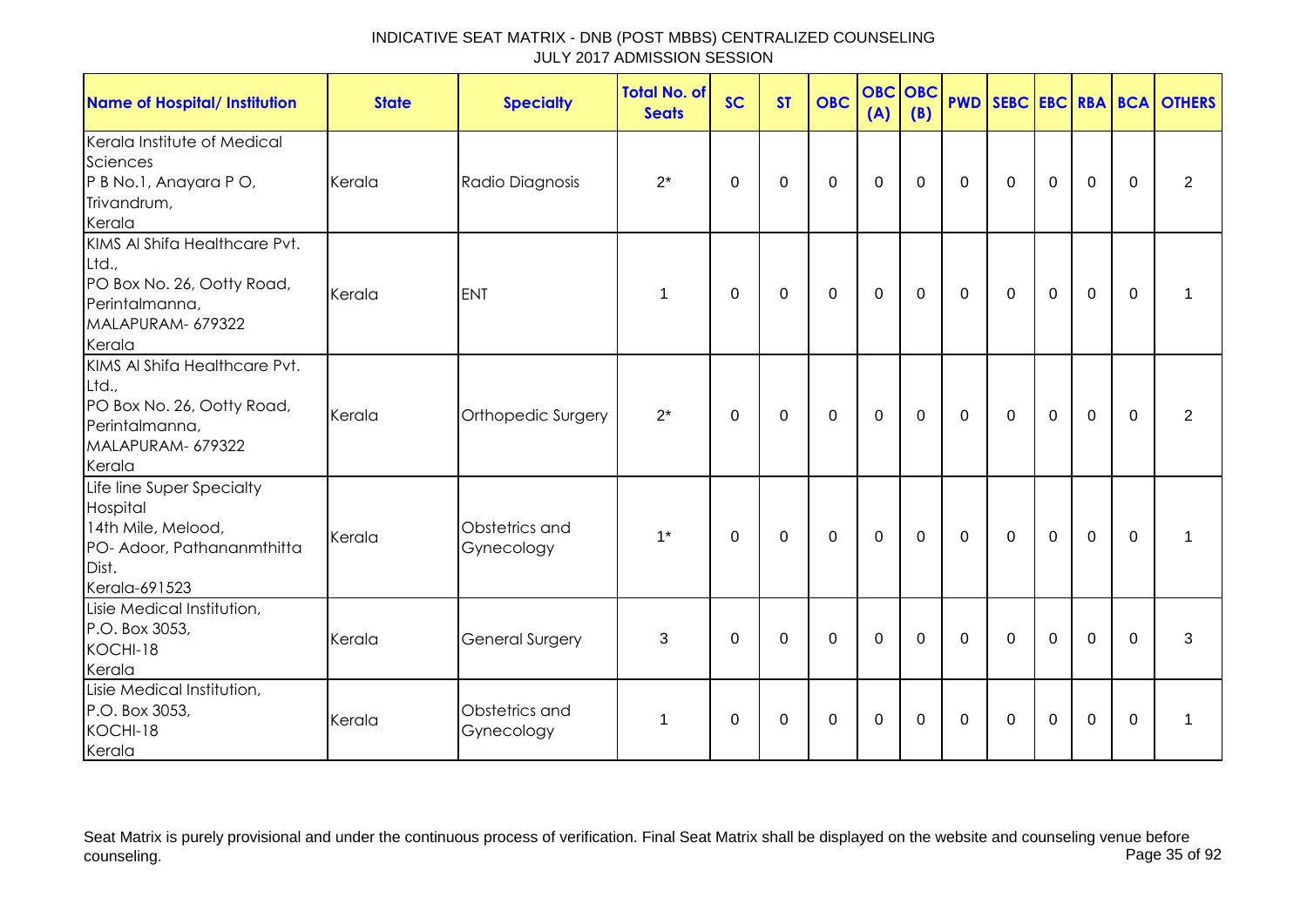| <b>Name of Hospital/ Institution</b>                                                                   | <b>State</b> | <b>Specialty</b>             | <b>Total No. of</b><br><b>Seats</b> | <b>SC</b>   | <b>ST</b>   | <b>OBC</b>   | <b>OBC</b><br>(A) | OBC<br>(B)     | <b>PWD</b>   |              |                |                |             | SEBC EBC RBA BCA OTHERS |
|--------------------------------------------------------------------------------------------------------|--------------|------------------------------|-------------------------------------|-------------|-------------|--------------|-------------------|----------------|--------------|--------------|----------------|----------------|-------------|-------------------------|
| Little Flower Hospital &<br>Research Centre,<br>Post Box No. 23,<br><b>ANGAMALY - 683572</b><br>Kerala | Kerala       | Anaesthesiology              | $\mathbf 1$                         | $\mathbf 0$ | $\mathbf 0$ | $\mathbf 0$  | $\overline{0}$    | $\overline{0}$ | $\mathbf 0$  | $\mathbf 0$  | $\overline{0}$ | $\overline{0}$ | $\mathbf 0$ | $\mathbf{1}$            |
| Little Flower Hospital,<br>Post Box No. 23,<br>ANGAMALLY - 683572<br>Kerala                            | Kerala       | <b>General Surgery</b>       | $\overline{2}$                      | $\mathbf 0$ | $\mathbf 0$ | $\mathbf{0}$ | $\overline{0}$    | $\mathbf 0$    | $\mathbf 0$  | $\Omega$     | $\mathbf 0$    | $\overline{0}$ | $\Omega$    | $\overline{2}$          |
| Little Flower Hospital,<br>Post Box No. 23,<br>ANGAMALLY - 683572<br>Kerala                            | Kerala       | Orthopedic Surgery           | $\overline{2}$                      | 0           | $\mathbf 0$ | $\mathbf 0$  | $\mathbf 0$       | $\Omega$       | $\mathbf{0}$ | $\mathbf{0}$ | $\Omega$       | $\mathbf 0$    | $\Omega$    | $\overline{2}$          |
| Little Flower Hospital,<br>Post Box No. 23,<br>ANGAMALLY - 683572<br>Kerala                            | Kerala       | Paediatrics                  | $\mathbf 1$                         | $\Omega$    | $\mathbf 0$ | $\mathbf{0}$ | $\mathbf 0$       | $\overline{0}$ | $\Omega$     | $\mathbf 0$  | $\overline{0}$ | $\overline{0}$ | $\Omega$    | 1                       |
| Lourdes Hospital<br>Pachalam,<br>Ernakulam,<br>KOCHI-12 kerala                                         | Kerala       | <b>ENT</b>                   | $\mathbf 1$                         | $\mathbf 0$ | $\mathbf 0$ | $\mathbf{0}$ | $\mathbf 0$       | $\overline{0}$ | $\mathbf 0$  | $\mathbf 0$  | $\mathbf 0$    | $\overline{0}$ | $\mathbf 0$ | $\mathbf{1}$            |
| Lourdes Hospital<br>Pachalam,<br>Ernakulam,<br>KOCHI-12 kerala                                         | Kerala       | Obstetrics and<br>Gynecology | $1^*$                               | $\mathbf 0$ | $\mathbf 0$ | $\mathbf 0$  | $\overline{0}$    | $\mathbf 0$    | $\mathbf 0$  | $\mathbf 0$  | $\mathbf 0$    | $\overline{0}$ | $\mathbf 0$ | $\mathbf{1}$            |
| Lourdes Hospital<br>Pachalam,<br>Ernakulam,<br>KOCHI-12 kerala                                         | Kerala       | Paediatrics                  | $\mathbf{1}$                        | $\Omega$    | $\mathbf 0$ | $\mathbf 0$  | $\mathbf 0$       | $\overline{0}$ | $\mathbf 0$  | $\Omega$     | $\mathbf 0$    | $\overline{0}$ | $\Omega$    | 1                       |
| Lourdes Hospital<br>Pachalam,<br>Ernakulam,<br>KOCHI-12 kerala                                         | Kerala       | Radio Diagnosis              | $\mathbf 1$                         | 0           | 0           | 0            | 0                 | 0              | 0            | $\Omega$     | $\mathbf 0$    | 0              | $\Omega$    | 1                       |

Seat Matrix is purely provisional and under the continuous process of verification. Final Seat Matrix shall be displayed on the website and counseling venue before<br>Page 36 of 92 counseling. Page 36 of 92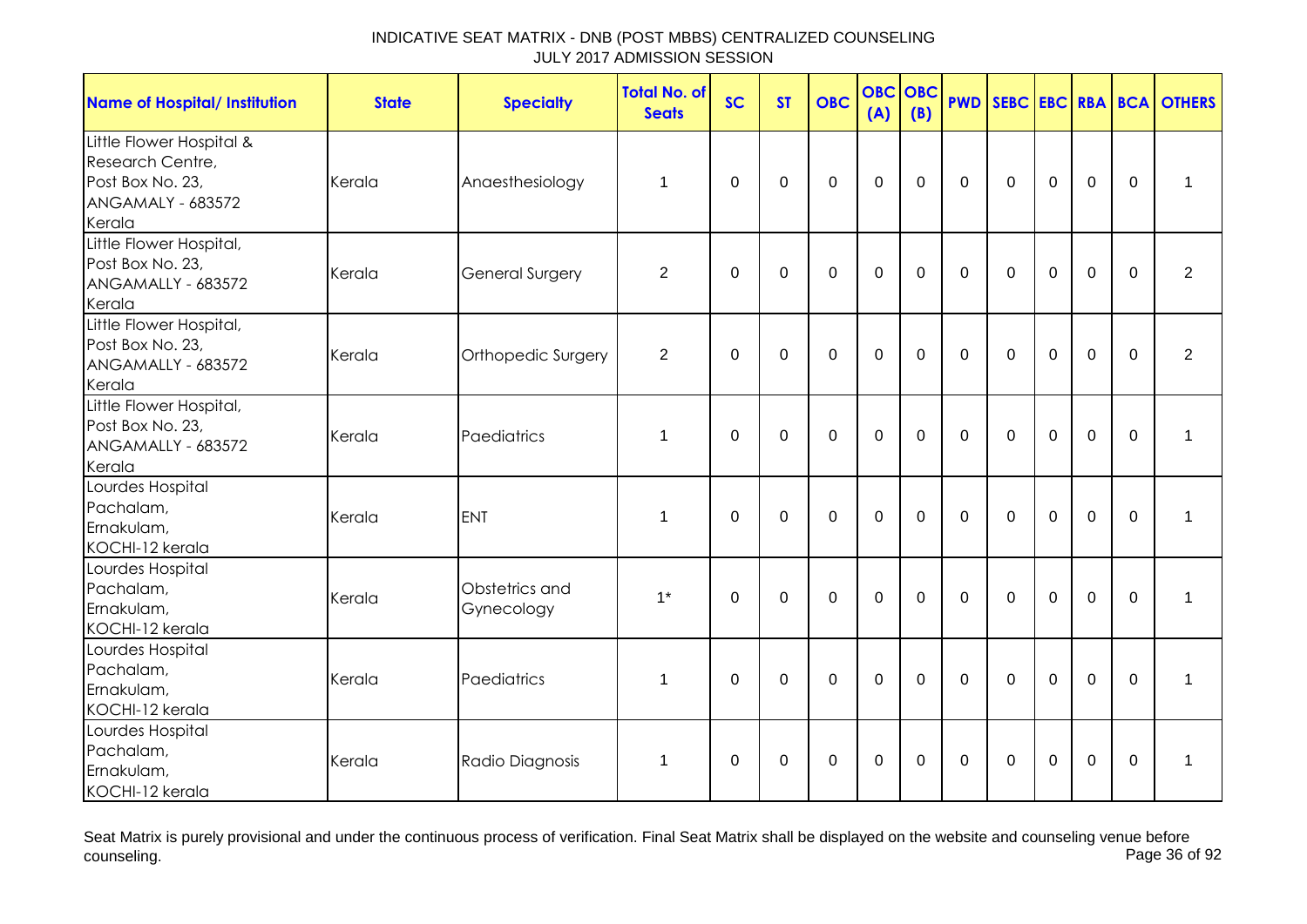| <b>Name of Hospital/ Institution</b>                                                                          | <b>State</b> | <b>Specialty</b>      | <b>Total No. of</b><br><b>Seats</b> | <b>SC</b>   | <b>ST</b>   | <b>OBC</b>  | <b>OBC</b><br>(A) | OBC<br>(B)  | <b>PWD</b>   |              |             |             |                | SEBC EBC RBA BCA OTHERS |
|---------------------------------------------------------------------------------------------------------------|--------------|-----------------------|-------------------------------------|-------------|-------------|-------------|-------------------|-------------|--------------|--------------|-------------|-------------|----------------|-------------------------|
| Malabar Institute of Medical<br>Sciences<br>Mini Bye Pass, Govindapuram<br>P.O.<br>KOZHIKODE-673016<br>Kerala | Kerala       | Emergency<br>Medicine | 4                                   | 0           | $\mathbf 0$ | $\mathbf 0$ | $\overline{0}$    | $\Omega$    | $\Omega$     | $\mathbf{0}$ | $\mathbf 0$ | $\mathbf 0$ | $\Omega$       | 4                       |
| Malabar Institute of Medical<br>Sciences<br>Mini Bye Pass, Govindapuram<br>P.o.<br>KOZHIKODE-673016<br>Kerala | Kerala       | <b>ENT</b>            | $\overline{2}$                      | $\mathbf 0$ | $\mathbf 0$ | $\mathbf 0$ | $\mathbf 0$       | $\Omega$    | $\Omega$     | $\Omega$     | $\mathbf 0$ | $\mathbf 0$ | $\mathbf 0$    | $\overline{2}$          |
| Malabar Institute of Medical<br>Sciences<br>Mini Bye Pass, Govindapuram<br>P.o.<br>KOZHIKODE-673016<br>Kerala | Kerala       | General Surgery       | 1                                   | $\Omega$    | $\mathbf 0$ | $\mathbf 0$ | $\overline{0}$    | $\mathbf 0$ | $\Omega$     | $\Omega$     | $\mathbf 0$ | $\mathbf 0$ | $\overline{0}$ | 1                       |
| Malabar Institute of Medical<br>Sciences<br>Mini Bye Pass, Govindapuram<br>P.O.<br>KOZHIKODE-673016<br>Kerala | Kerala       | Orthopedic Surgery    | 2                                   | $\mathbf 0$ | $\mathbf 0$ | $\Omega$    | $\Omega$          | $\Omega$    | $\mathbf{0}$ | $\mathbf{0}$ | $\Omega$    | $\Omega$    | $\Omega$       | 2                       |
| Malabar Medical College<br>Hospital & Research Centre<br>Modakkallur, Atholi,<br>Calicut-673315<br>Kerala     | Kerala       | General Surgery       | $2^*$                               | 0           | 0           | $\Omega$    | $\mathbf 0$       | $\Omega$    | $\mathbf{0}$ | $\mathbf{0}$ | $\Omega$    | 0           | $\mathbf{0}$   | $\overline{2}$          |
| <b>Medical Trust Hospital</b><br>M. G. Road,<br>KOCHI-16<br>Kerala                                            | Kerala       | Anaesthesiology       | $\overline{2}$                      | $\Omega$    | $\mathbf 0$ | $\mathbf 0$ | $\mathbf 0$       | $\Omega$    | $\mathbf{0}$ | $\Omega$     | $\mathbf 0$ | $\mathbf 0$ | $\Omega$       | $\overline{2}$          |

Seat Matrix is purely provisional and under the continuous process of verification. Final Seat Matrix shall be displayed on the website and counseling venue before<br>Page 37 of 92 counseling. Page 37 of 92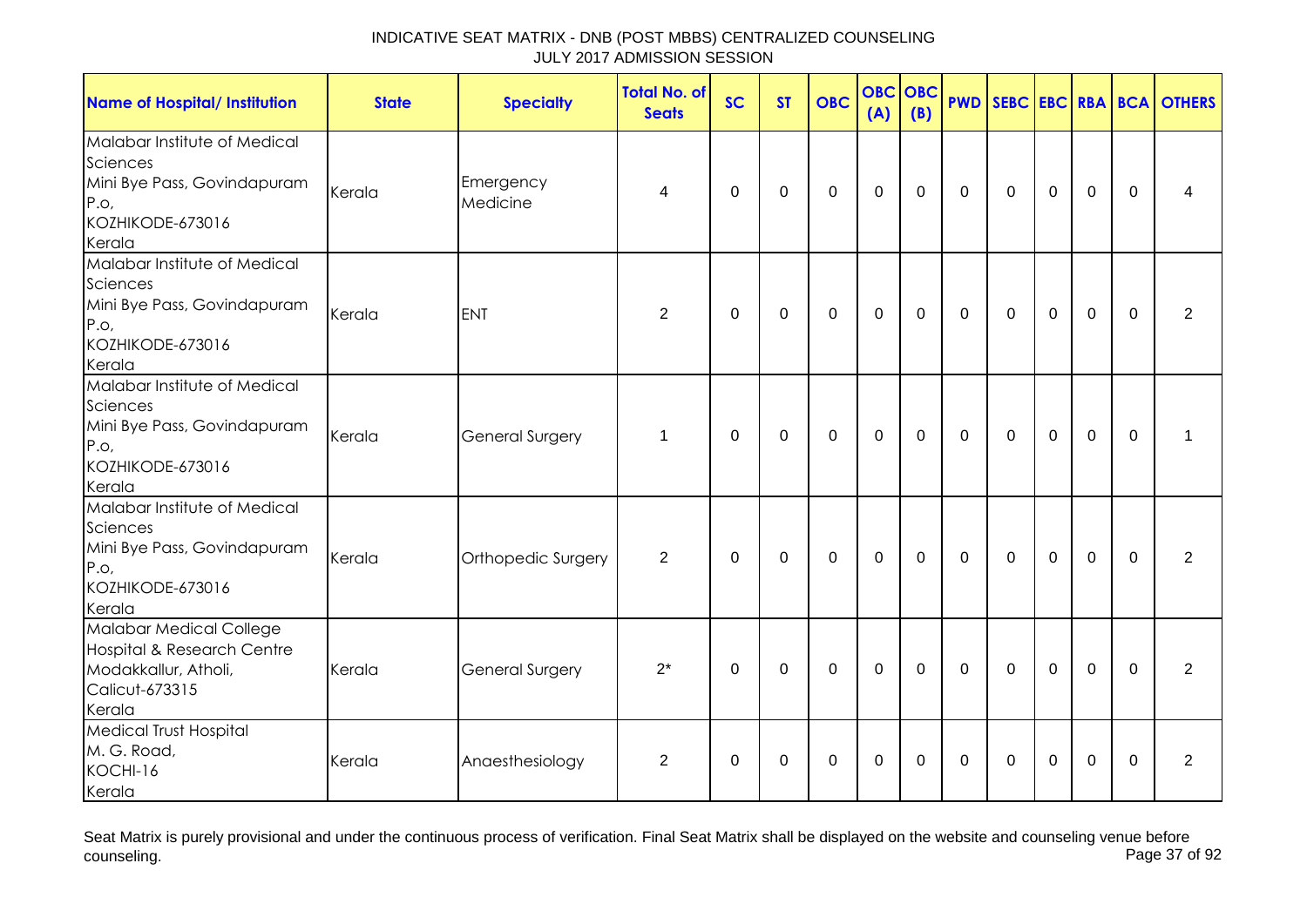| <b>Name of Hospital/ Institution</b>                                                                                                                 | <b>State</b> | <b>Specialty</b>             | <b>Total No. of</b><br><b>Seats</b> | <b>SC</b>   | <b>ST</b>   | <b>OBC</b>  | <b>OBC</b><br>(A) | <b>OBC</b><br>(B) | <b>PWD</b>  | SEBC EBC RBA BCA |                |                |             | <b>OTHERS</b>  |
|------------------------------------------------------------------------------------------------------------------------------------------------------|--------------|------------------------------|-------------------------------------|-------------|-------------|-------------|-------------------|-------------------|-------------|------------------|----------------|----------------|-------------|----------------|
| <b>Medical Trust Hospital</b><br>M. G. Road,<br>KOCHI-16<br>Kerala                                                                                   | Kerala       | <b>Family Medicine</b>       | 1                                   | 0           | $\mathbf 0$ | $\mathbf 0$ | $\mathbf 0$       | $\mathbf 0$       | $\mathbf 0$ | $\mathbf 0$      | $\mathbf 0$    | $\mathbf 0$    | $\Omega$    | $\mathbf 1$    |
| Medical Trust Hospital<br>M. G. Road,<br>KOCHI-16<br>Kerala                                                                                          | Kerala       | General Medicine             | 4                                   | $\pmb{0}$   | 0           | 0           | $\mathbf 0$       | 0                 | $\mathbf 0$ | 0                | 0              | 0              | 0           | 4              |
| <b>Medical Trust Hospital</b><br>M. G. Road,<br>KOCHI-16<br>Kerala                                                                                   | Kerala       | Obstetrics and<br>Gynecology | 1                                   | 0           | $\mathbf 0$ | $\mathbf 0$ | $\mathbf 0$       | $\Omega$          | $\Omega$    | $\mathbf 0$      | $\mathbf 0$    | $\mathbf 0$    | $\mathbf 0$ | 1              |
| <b>Medical Trust Hospital</b><br>M. G. Road,<br>KOCHI-16<br>Kerala                                                                                   | Kerala       | Orthopedic Surgery           | $\overline{2}$                      | 0           | 0           | 0           | 0                 | 0                 | $\Omega$    | $\mathbf{0}$     | 0              | 0              | $\Omega$    | $\overline{2}$ |
| <b>Medical Trust Hospital</b><br>M. G. Road,<br>KOCHI-16<br>Kerala                                                                                   | Kerala       | Radio Diagnosis              | $2^*$                               | $\mathbf 0$ | 0           | $\mathbf 0$ | 0                 | $\Omega$          | $\Omega$    | $\mathbf 0$      | $\mathbf 0$    | $\overline{0}$ | $\Omega$    | $\overline{2}$ |
| <b>MES Medical College &amp;</b><br>Hospital<br>Perinthalmanna, Palachode<br>Post,<br>Kolathur Via,<br>Malappuram Dist.<br>Kerala - 679338<br>Kerala | Kerala       | Emergency<br>Medicine        | 4                                   | $\mathbf 0$ | $\mathbf 0$ | $\mathbf 0$ | 0                 | $\mathbf 0$       | $\Omega$    | $\mathbf{0}$     | $\mathbf 0$    | $\mathbf 0$    | $\mathbf 0$ | 4              |
| Muthoot Health Care,<br>College Road, Kozhencherry<br>PO,<br>Pathanamthitta District,<br>Kerala - 689641                                             | Kerala       | General Surgery              | 1                                   | $\mathbf 0$ | $\mathbf 0$ | 0           | 0                 | 0                 | $\mathbf 0$ | $\mathbf 0$      | $\overline{0}$ | $\mathbf 0$    | $\mathbf 0$ | 1              |

Seat Matrix is purely provisional and under the continuous process of verification. Final Seat Matrix shall be displayed on the website and counseling venue before<br>Page 38 of 92 counseling. Page 38 of 92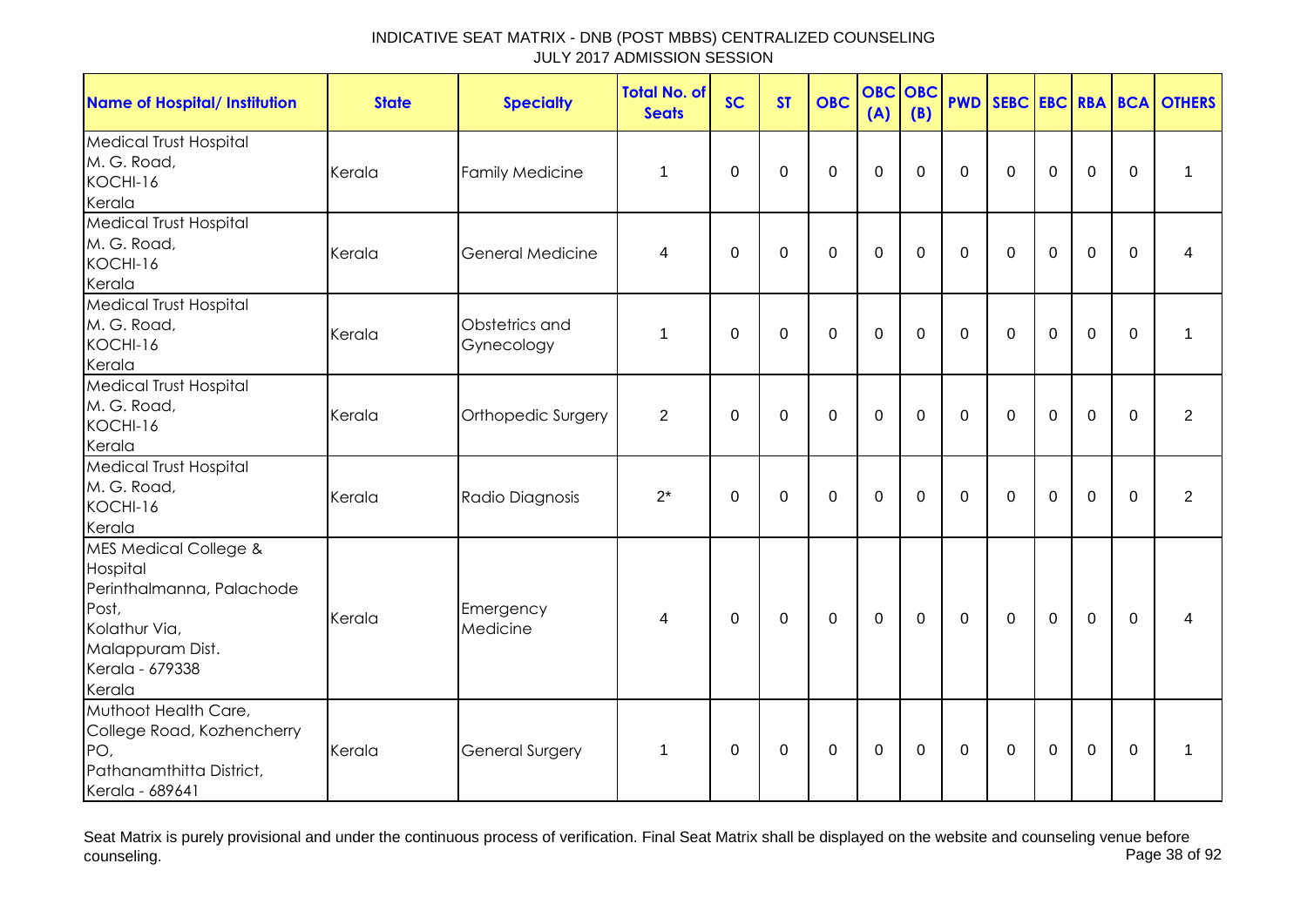| <b>Name of Hospital/ Institution</b>                                                                                                      | <b>State</b>      | <b>Specialty</b>        | <b>Total No. of</b><br><b>Seats</b> | <b>SC</b>   | <b>ST</b>   | <b>OBC</b>  | <b>OBC</b><br>(A) | <b>OBC</b><br>(B) |              |              |             |             |             | <b>PWD SEBC EBC RBA BCA OTHERS</b> |
|-------------------------------------------------------------------------------------------------------------------------------------------|-------------------|-------------------------|-------------------------------------|-------------|-------------|-------------|-------------------|-------------------|--------------|--------------|-------------|-------------|-------------|------------------------------------|
| Pushpagiri Institute of Medical<br>Sciences & Research Centre,<br>Pushpagiri Medical College<br>Hospital,<br>Tiruvalla - 689101<br>Kerala | Kerala            | Emergency<br>Medicine   | 4                                   | $\mathbf 0$ | $\mathbf 0$ | $\mathbf 0$ | $\mathbf 0$       | $\mathbf 0$       | $\mathbf 0$  | $\mathbf 0$  | $\mathbf 0$ | $\mathbf 0$ | $\mathbf 0$ | 4                                  |
| <b>PVS Hospital</b><br>Railway Station Road<br>Calicut-673002                                                                             | Kerala            | <b>General Medicine</b> | $\overline{2}$                      | $\Omega$    | $\Omega$    | $\mathbf 0$ | $\overline{0}$    | $\Omega$          | $\mathbf 0$  | $\mathbf 0$  | $\mathbf 0$ | 0           | $\Omega$    | $\overline{2}$                     |
| Sree Uthradom Tirunal Hospital,<br>Pattom,<br>Trivandrum - 695004<br>Kerala                                                               | Kerala            | Emergency<br>Medicine   | 3                                   | $\Omega$    | $\Omega$    | $\mathbf 0$ | $\mathbf 0$       | $\Omega$          | $\mathbf{0}$ | $\mathbf{0}$ | $\mathbf 0$ | $\mathbf 0$ | $\Omega$    | 3                                  |
| <b>BHEL Kasturba Hospital,</b><br><b>BHOPAL-22</b><br>Madhya Pradesh                                                                      | Madhya<br>Pradesh | <b>General Medicine</b> | 1                                   | $\Omega$    | $\Omega$    | $\Omega$    | $\Omega$          | $\Omega$          | $\Omega$     | $\Omega$     | $\Omega$    | $\Omega$    | $\Omega$    | 1                                  |
| <b>Bombay Hospital</b><br>IDA Scheme no 94/95,<br>Ring Road,<br>Indore-452010<br>Madhya Pradesh                                           | Madhya<br>Pradesh | <b>General Medicine</b> | 2                                   | 0           | 0           | $\mathbf 0$ | $\mathbf 0$       | $\mathbf 0$       | $\mathbf 0$  | $\mathbf 0$  | $\mathbf 0$ | $\mathbf 0$ | $\Omega$    | 2                                  |
| <b>Bombay Hospital</b><br>IDA Scheme no 94/95,<br>Ring Road,<br>Indore-452010<br>Madhya Pradesh                                           | Madhya<br>Pradesh | Radio Diagnosis         | $1*$                                | 0           | 0           | $\mathbf 0$ | $\mathbf 0$       | 0                 | $\mathbf{0}$ | $\mathbf{0}$ | $\mathbf 0$ | $\mathbf 0$ | $\Omega$    | 1                                  |

Seat Matrix is purely provisional and under the continuous process of verification. Final Seat Matrix shall be displayed on the website and counseling venue before<br>Page 39 of 92 counseling. Page 39 of 92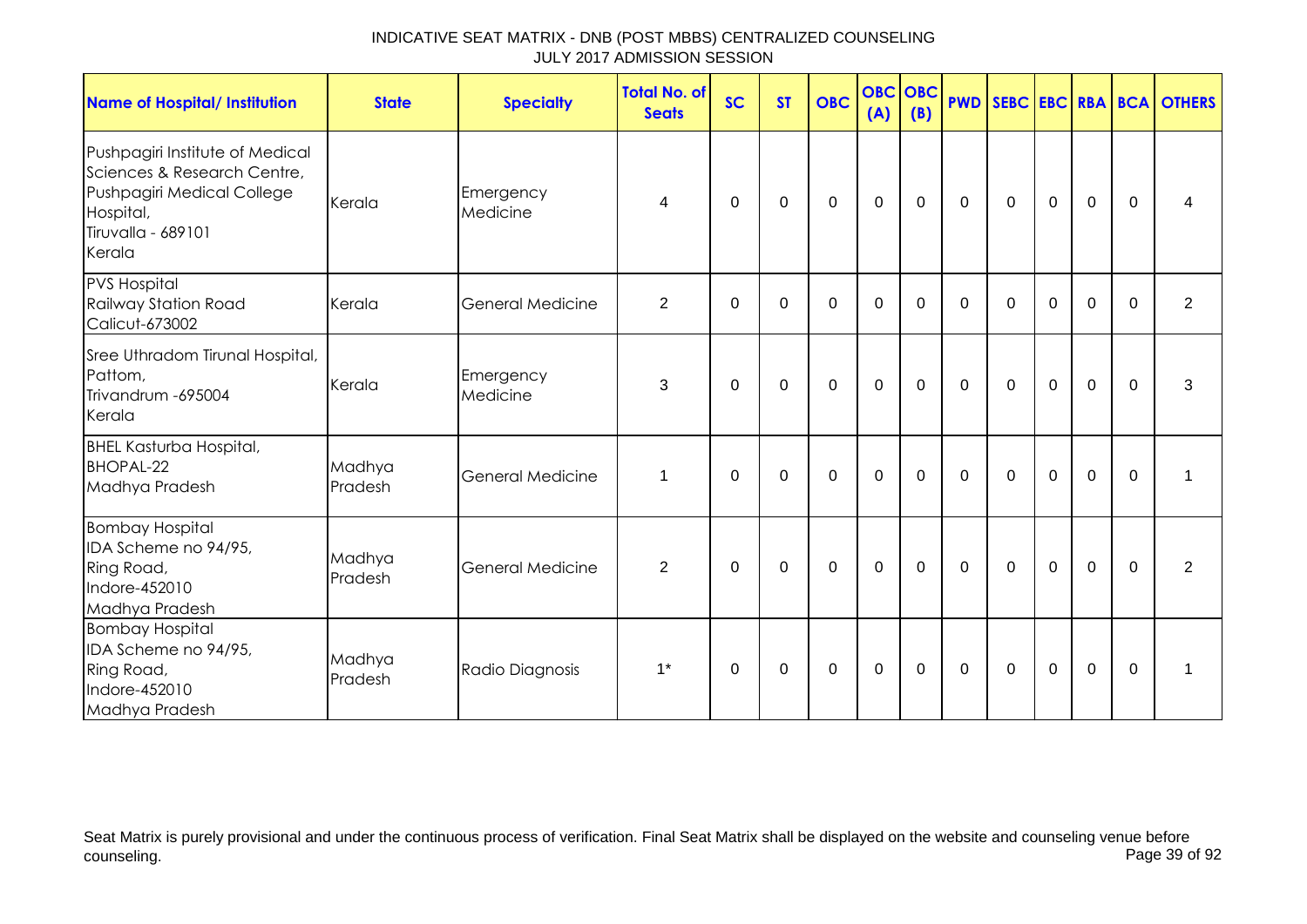| <b>Name of Hospital/ Institution</b>                                                                | <b>State</b>      | <b>Specialty</b>             | <b>Total No. of</b><br><b>Seats</b> | <b>SC</b>   | <b>ST</b> | <b>OBC</b>  | <b>OBC</b> OBC<br>(A) | (B)         |             |              |                |                |             | <b>PWD SEBC EBC RBA BCA OTHERS</b> |
|-----------------------------------------------------------------------------------------------------|-------------------|------------------------------|-------------------------------------|-------------|-----------|-------------|-----------------------|-------------|-------------|--------------|----------------|----------------|-------------|------------------------------------|
| Choithram Hospital & Res.<br>Centre<br>Manik Bagh Road,<br>INDORE-14<br>Madhya Pradesh              | Madhya<br>Pradesh | <b>General Medicine</b>      | $\mathbf 1$                         | 0           | 0         | $\mathbf 0$ | $\mathbf 0$           | $\mathbf 0$ | $\mathbf 0$ | $\mathbf 0$  | $\mathbf 0$    | $\mathbf 0$    | $\mathbf 0$ | 1                                  |
| Choithram Hospital & Res.<br>Centre<br>Manik Bagh Road,<br>INDORE-14<br>Madhya Pradesh              | Madhya<br>Pradesh | Paediatrics                  | $\mathbf 1$                         | $\mathbf 0$ | 0         | $\mathbf 0$ | $\mathbf 0$           | $\mathbf 0$ | $\mathbf 0$ | $\mathbf 0$  | $\mathbf 0$    | $\mathbf 0$    | $\mathbf 0$ | 1                                  |
| Choithram Hospital and<br><b>Research Centre</b><br>Manik Bagh Road,<br>INDORE-14<br>Madhya Pradesh | Madhya<br>Pradesh | Anaesthesiology              | 3                                   | $\Omega$    | $\Omega$  | $\Omega$    | $\mathbf 0$           | 0           | $\mathbf 0$ | $\mathbf 0$  | $\mathbf 0$    | $\mathbf 0$    | $\Omega$    | 3                                  |
| Choithram Hospital and<br><b>Research Centre</b><br>Manik Bagh Road,<br>INDORE-14<br>Madhya Pradesh | Madhya<br>Pradesh | <b>General Surgery</b>       | 3                                   | $\Omega$    | $\Omega$  | $\Omega$    | $\mathbf 0$           | $\mathbf 0$ | $\mathbf 0$ | $\mathbf{0}$ | $\overline{0}$ | $\mathbf 0$    | $\Omega$    | 3                                  |
| Choithram Hospital and<br><b>Research Centre</b><br>Manik Bagh Road,<br>INDORE-14<br>Madhya Pradesh | Madhya<br>Pradesh | Obstetrics and<br>Gynecology | $\overline{2}$                      | $\Omega$    | 0         | $\mathbf 0$ | $\mathbf 0$           | $\mathbf 0$ | $\mathbf 0$ | $\mathbf 0$  | $\mathbf 0$    | $\overline{0}$ | $\mathbf 0$ | 2                                  |
| Choithram Hospital and<br><b>Research Centre</b><br>Manik Bagh Road,<br>INDORE-14<br>Madhya Pradesh | Madhya<br>Pradesh | Orthopedic Surgery           | $\mathbf 1$                         | $\Omega$    | $\Omega$  | $\mathbf 0$ | $\mathbf 0$           | $\mathbf 0$ | $\mathbf 0$ | $\mathbf 0$  | $\mathbf 0$    | $\mathbf 0$    | $\Omega$    | $\mathbf 1$                        |

Seat Matrix is purely provisional and under the continuous process of verification. Final Seat Matrix shall be displayed on the website and counseling venue before<br>Page 40 of 92 counseling. Page 40 of 92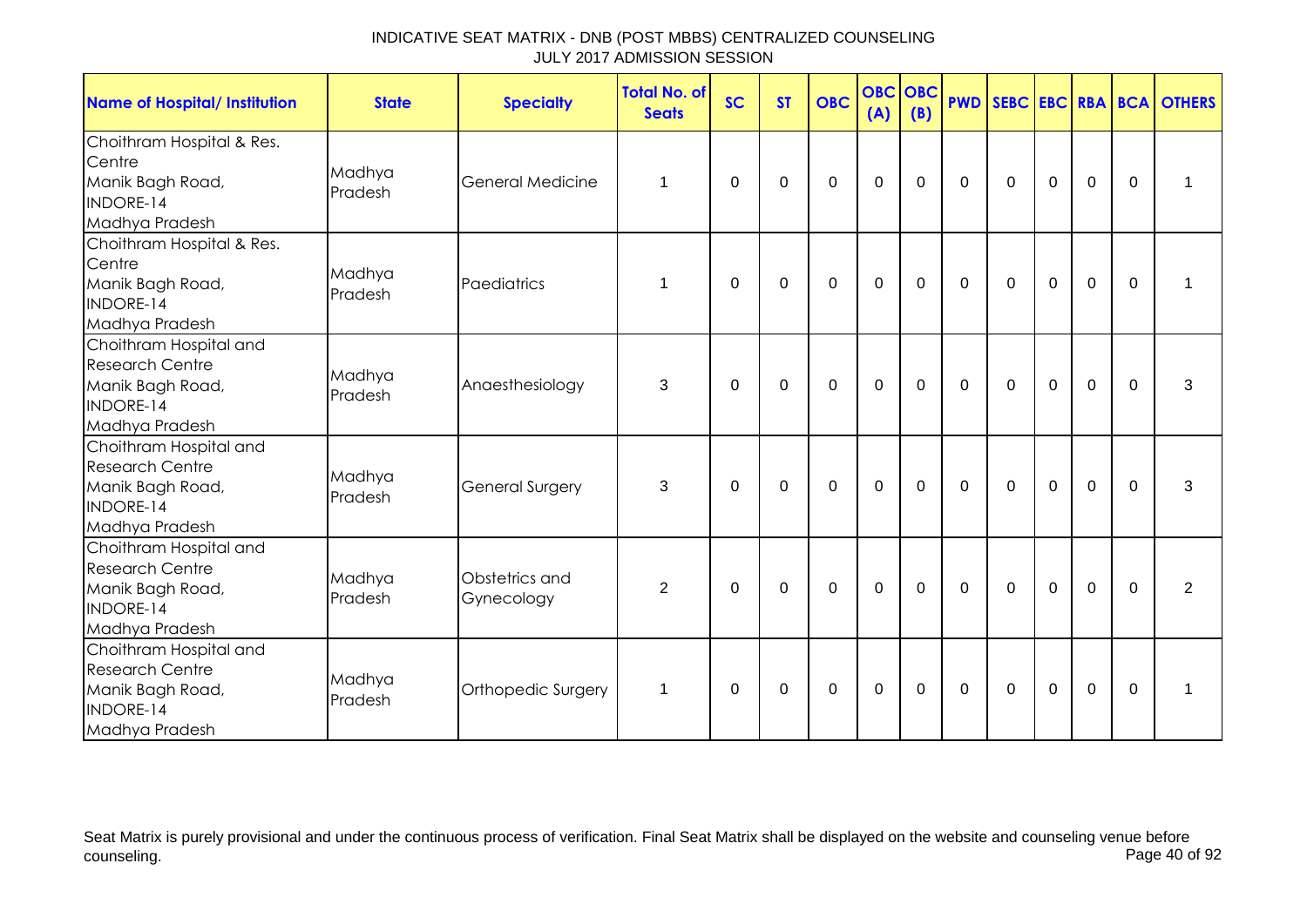| <b>Name of Hospital/ Institution</b>                                                                                      | <b>State</b>      | <b>Specialty</b>        | <b>Total No. of</b><br><b>Seats</b> | <b>SC</b>   | <b>ST</b> | <b>OBC</b>  | <b>OBC</b> OBC<br>(A) | (B)      |              |              |             |             |          | <b>PWD SEBC EBC RBA BCA OTHERS</b> |
|---------------------------------------------------------------------------------------------------------------------------|-------------------|-------------------------|-------------------------------------|-------------|-----------|-------------|-----------------------|----------|--------------|--------------|-------------|-------------|----------|------------------------------------|
| Metro Hospital and Cancer<br><b>Research Centre</b><br>Kuchaini Parisar, Damoh Naka,<br>Jabalpur-482002<br>Madhya Pradesh | Madhya<br>Pradesh | <b>General Medicine</b> | $\mathbf 1$                         | 0           | 0         | $\mathbf 0$ | $\mathbf 0$           | 0        | $\mathbf 0$  | $\mathbf 0$  | $\mathbf 0$ | $\mathbf 0$ | $\Omega$ |                                    |
| Unique Super Specialty Centre<br>715-716, Vijay Syndicate,<br>Annapurna Road,<br><b>INDORE - 9</b><br>Madhya Pradesh      | Madhya<br>Pradesh | Orthopedic Surgery      | $\mathbf{1}$                        | $\mathbf 0$ | 0         | $\mathbf 0$ | $\mathbf 0$           | 0        | 0            | 0            | $\mathbf 0$ | $\mathbf 0$ | $\Omega$ |                                    |
| Aditya Birla Memorial Hospital<br>P.O. Chinchwad,<br>Pune-411033<br>Maharashtra                                           | Maharashtra       | <b>Family Medicine</b>  | 3                                   | 0           | 0         | 0           | 0                     | 0        | 0            | 0            | $\mathbf 0$ | 0           | 0        | 3                                  |
| Aditya Birla Memorial Hospital<br>P.O. Chinchwad,<br>Pune-411033<br>Maharashtra                                           | Maharashtra       | <b>General Medicine</b> | 2                                   | $\Omega$    | 0         | 0           | 0                     | $\Omega$ | $\mathbf{0}$ | $\mathbf{0}$ | $\Omega$    | $\mathbf 0$ | $\Omega$ | $\overline{2}$                     |
| Aditya Birla Memorial Hospital<br>P.O. Chinchwad,<br>Pune-411033<br>Maharashtra                                           | Maharashtra       | Paediatrics             | $2^*$                               | 0           | 0         | $\mathbf 0$ | $\mathbf 0$           | 0        | $\mathbf 0$  | $\mathbf 0$  | $\mathbf 0$ | 0           | $\Omega$ | 2                                  |

Seat Matrix is purely provisional and under the continuous process of verification. Final Seat Matrix shall be displayed on the website and counseling venue before<br>Page 41 of 92 counseling. Page 41 of 92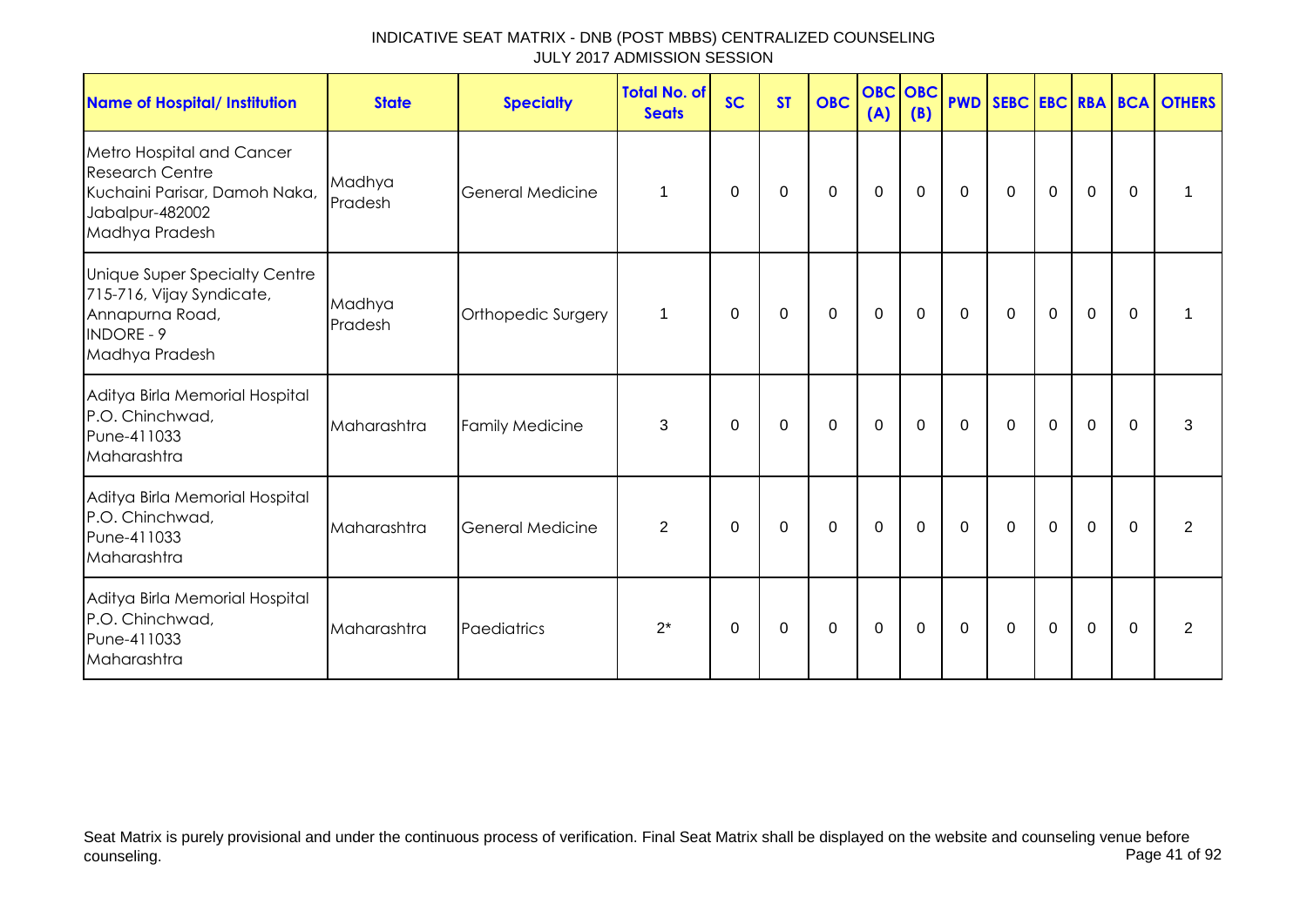| <b>Name of Hospital/ Institution</b>                                                                                                                                           | <b>State</b> | <b>Specialty</b>                                      | <b>Total No. of</b><br><b>Seats</b> | <b>SC</b> | <b>ST</b>   | <b>OBC</b>   | <b>OBC</b><br>(A) | <b>OBC</b><br>(B) |             |              |                |                |          | <b>PWD SEBC EBC RBA BCA OTHERS</b> |
|--------------------------------------------------------------------------------------------------------------------------------------------------------------------------------|--------------|-------------------------------------------------------|-------------------------------------|-----------|-------------|--------------|-------------------|-------------------|-------------|--------------|----------------|----------------|----------|------------------------------------|
| Apple Saraswati Multispecialty<br>Hospital<br>(Apple Hospitals and Research<br>Institute Ltd.)<br>804/2, 805/2, E Ward,<br>Bhosalewadi,<br>Kadamwadi Road, Kolhapur-<br>416003 | Maharashtra  | <b>General Medicine</b>                               | $\overline{2}$                      | $\Omega$  | 0           | $\Omega$     | $\mathbf 0$       | $\Omega$          | $\Omega$    | $\mathbf{0}$ | $\Omega$       | $\mathbf 0$    | $\Omega$ | $\overline{2}$                     |
| Apple Saraswati Multispecialty<br>Hospital<br>(Apple Hospitals and Research<br>Institute Ltd.)<br>804/2, 805/2, E Ward,<br>Bhosalewadi,<br>Kadamwadi Road, Kolhapur-<br>416003 | Maharashtra  | Paediatrics                                           | 1                                   | 0         | 0           | 0            | $\mathbf 0$       | $\mathbf 0$       | $\mathbf 0$ | $\mathbf 0$  | $\mathbf 0$    | $\mathbf 0$    | $\Omega$ | 1                                  |
| Asian Heart Institute,<br>G/N Block,<br>Bandra Kurla Complex,<br>Bandra (East),<br>Mumbai-400051<br>Maharashtra                                                                | Maharashtra  | Cardio Thoracic<br>Surgery (Direct 6<br>Years Course) | 3                                   | $\Omega$  | $\Omega$    | $\mathbf{0}$ | $\mathbf 0$       | $\Omega$          | $\mathbf 0$ | $\mathbf{0}$ | $\Omega$       | $\mathbf 0$    | $\Omega$ | 3                                  |
| <b>Bhabha Atomic Research</b><br>Centre & Hospital,<br>Anushakti Nagar,<br>MUMBAI-94<br>Maharashtra                                                                            | Maharashtra  | Anaesthesiology                                       | $\overline{2}$                      | 1         | 0           | $\mathbf 0$  | $\mathbf 0$       | $\mathbf 0$       | $\mathbf 0$ | $\mathbf 0$  | $\overline{0}$ | $\overline{0}$ | $\Omega$ | 1                                  |
| <b>Bhabha Atomic Research</b><br>Centre & Hospital,<br>Anushakti Nagar,<br>MUMBAI-94<br>Maharashtra                                                                            | Maharashtra  | <b>General Medicine</b>                               | 4                                   | 1         | $\mathbf 0$ | 1            | $\mathbf 0$       | 0                 | $\mathbf 0$ | 0            | $\mathbf 0$    | $\mathbf 0$    | $\Omega$ | 2                                  |

Seat Matrix is purely provisional and under the continuous process of verification. Final Seat Matrix shall be displayed on the website and counseling venue before<br>Page 42 of 92 counseling. Page 42 of 92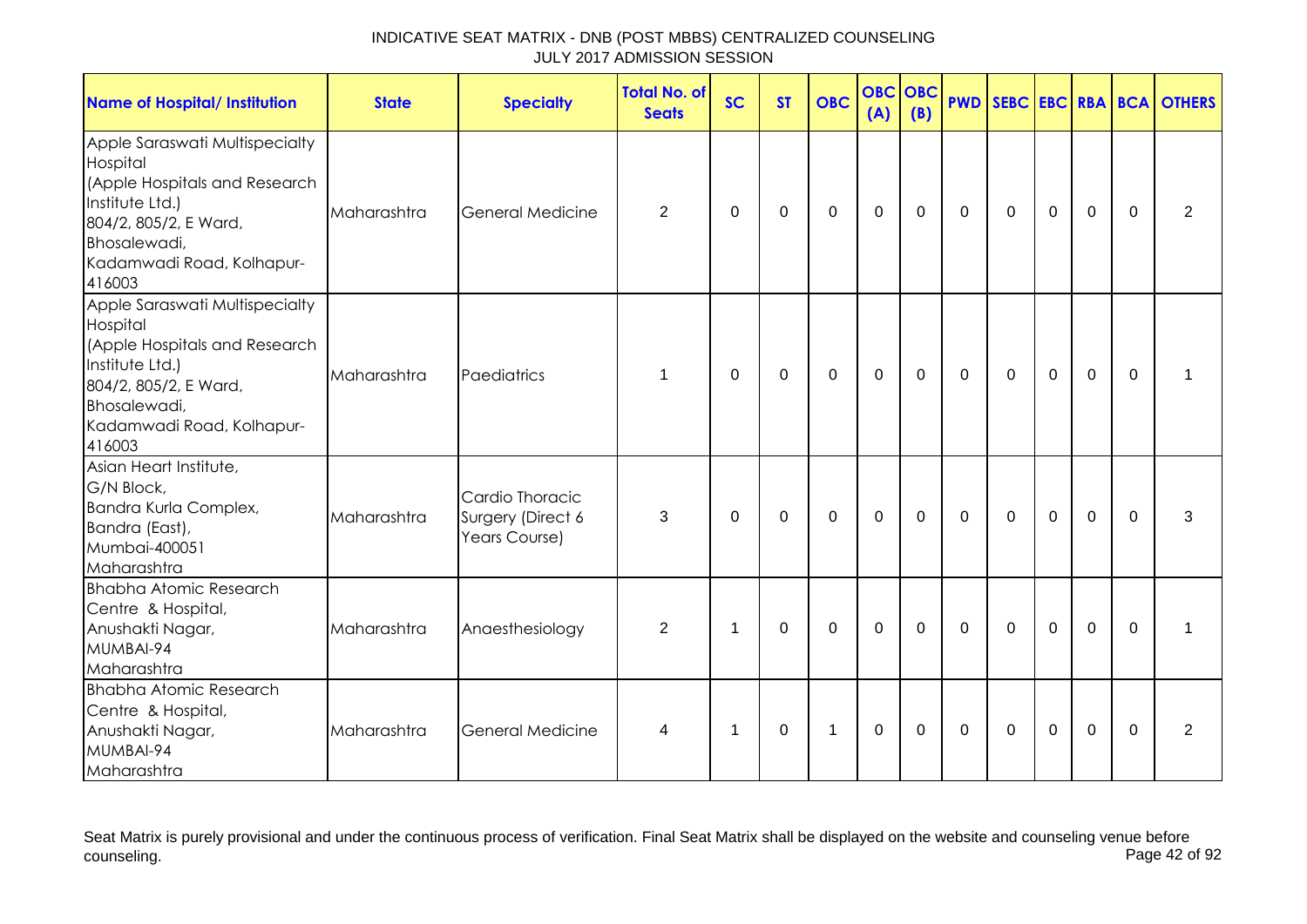| <b>Name of Hospital/ Institution</b>                                                                      | <b>State</b> | <b>Specialty</b>             | <b>Total No. of</b><br><b>Seats</b> | <b>SC</b>   | <b>ST</b>      | <b>OBC</b>   | (A)         | <b>OBC OBC</b><br>(B) |             |                |                  |                |             | <b>PWD SEBC EBC RBA BCA OTHERS</b> |
|-----------------------------------------------------------------------------------------------------------|--------------|------------------------------|-------------------------------------|-------------|----------------|--------------|-------------|-----------------------|-------------|----------------|------------------|----------------|-------------|------------------------------------|
| <b>Bhabha Atomic Research</b><br>Centre & Hospital,<br>Anushakti Nagar,<br>MUMBAI-94<br>Maharashtra       | Maharashtra  | <b>General Surgery</b>       | $\overline{2}$                      | $\mathbf 0$ | $\mathbf 0$    | $\mathbf{1}$ | $\mathbf 0$ | $\mathbf 0$           | $\mathbf 0$ | $\mathbf 0$    | $\mathbf 0$      | $\mathbf 0$    | $\mathbf 0$ | $\mathbf 1$                        |
| <b>Bhabha Atomic Research</b><br>Centre & Hospital,<br>Anushakti Nagar,<br>MUMBAI-94<br>Maharashtra       | Maharashtra  | Obstetrics and<br>Gynecology | 1                                   | 0           | 0              | 1            | $\mathbf 0$ | $\mathbf 0$           | $\mathbf 0$ | $\overline{0}$ | $\mathbf 0$      | $\mathbf 0$    | 0           | 0                                  |
| <b>Bhabha Atomic Research</b><br>Centre & Hospital,<br>Anushakti Nagar,<br>MUMBAI-94<br>Maharashtra       | Maharashtra  | Paediatrics                  | 1                                   | 0           | $\overline{1}$ | $\mathbf 0$  | $\mathbf 0$ | $\mathbf 0$           | $\mathbf 0$ | $\mathbf 0$    | $\mathbf 0$      | $\mathbf 0$    | $\Omega$    | 0                                  |
| Deenanath Mangeshkar<br><b>Hospital and Research Centre</b><br>Erandwane,<br>Pune - 411004<br>Maharashtra | Maharashtra  | <b>General Medicine</b>      | 6                                   | 0           | 0              | 0            | $\mathbf 0$ | $\mathbf 0$           | $\mathbf 0$ | $\mathbf 0$    | $\boldsymbol{0}$ | $\mathbf 0$    | $\Omega$    | 6                                  |
| Deenanath Mangeshkar<br><b>Hospital and Research Centre</b><br>Erandwane,<br>Pune - 411004<br>Maharashtra | Maharashtra  | <b>General Surgery</b>       | 3                                   | $\Omega$    | 0              | $\mathbf 0$  | $\mathbf 0$ | $\mathbf 0$           | $\mathbf 0$ | $\mathbf 0$    | $\mathbf 0$      | $\mathbf 0$    | $\Omega$    | 3                                  |
| Deenanath Mangeshkar<br><b>Hospital and Research Centre</b><br>Erandwane,<br>Pune - 411004<br>Maharashtra | Maharashtra  | Orthopedic Surgery           | 2                                   | $\Omega$    | 0              | 0            | $\mathbf 0$ | 0                     | $\mathbf 0$ | 0              | $\mathbf 0$      | $\overline{0}$ | $\Omega$    | 2                                  |

Seat Matrix is purely provisional and under the continuous process of verification. Final Seat Matrix shall be displayed on the website and counseling venue before<br>Page 43 of 92 counseling. Page 43 of 92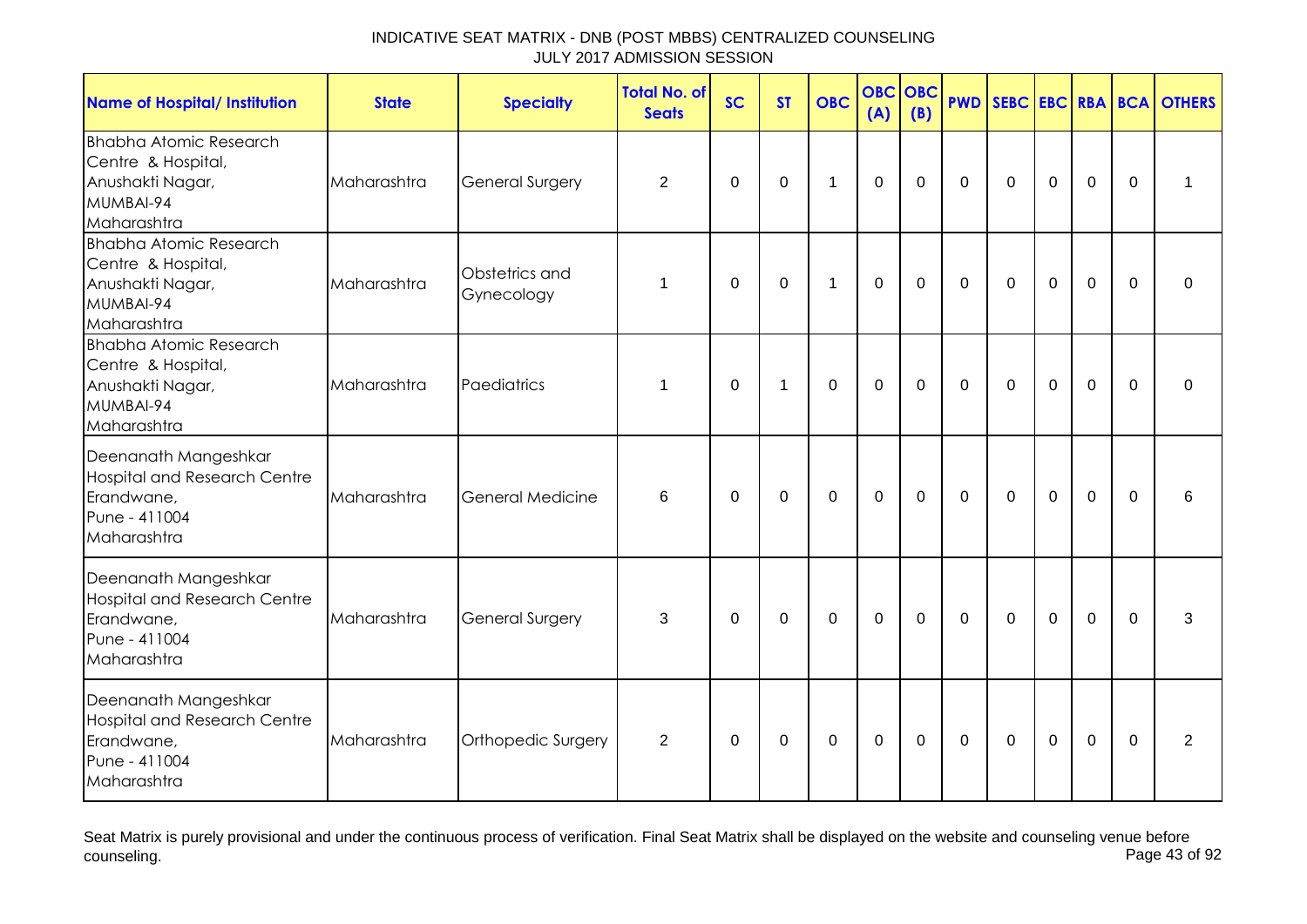| <b>Name of Hospital/ Institution</b>                                                                    | <b>State</b> | <b>Specialty</b>        | Total No. of<br><b>Seats</b> | <b>SC</b> | <b>ST</b>   | <b>OBC</b>  | <b>OBC</b><br>(A) | <b>OBC</b><br>(B) |             |              |                |                |             | <b>PWD SEBC EBC RBA BCA OTHERS</b> |
|---------------------------------------------------------------------------------------------------------|--------------|-------------------------|------------------------------|-----------|-------------|-------------|-------------------|-------------------|-------------|--------------|----------------|----------------|-------------|------------------------------------|
| Dr. Babasaheb Ambedkar<br>Central Railway Hospital<br>Byculla,<br>Mumbai-27<br>Maharashtra              | Maharashtra  | <b>General Medicine</b> | 1                            | 0         | 0           | $\mathbf 1$ | $\mathbf 0$       | 0                 | $\mathbf 0$ | 0            | $\mathbf 0$    | $\mathbf 0$    | $\Omega$    | 0                                  |
| Dr. Babasaheb Ambedkar<br>Central Railway Hospital<br>Byculla,<br>Mumbai-27<br>Maharashtra              | Maharashtra  | <b>General Surgery</b>  | 1                            | 0         | 0           | $\mathbf 0$ | $\mathbf 0$       | $\mathbf 0$       | $\mathbf 0$ | $\mathbf 0$  | $\overline{0}$ | $\mathbf 0$    | $\mathbf 0$ |                                    |
| Dr. Babasaheb Ambedkar<br>Central Railway Hospital<br>Byculla,<br>Mumbai-27<br>Maharashtra              | Maharashtra  | Ophthalmology           | $1*$                         | $\Omega$  | $\Omega$    | $\mathbf 0$ | $\mathbf{0}$      | $\mathbf 0$       | $\mathbf 0$ | $\mathbf 0$  | $\mathbf 0$    | $\overline{0}$ | $\mathbf 0$ | 1                                  |
| Dr. Hedgewar Rugnalaya<br>Garkheda,<br>Aurangabad-431005<br>Maharashtra                                 | Maharashtra  | <b>General Medicine</b> | 2                            | $\Omega$  | 0           | $\mathbf 0$ | $\mathbf 0$       | $\mathbf 0$       | $\mathbf 0$ | $\mathbf 0$  | $\mathbf 0$    | $\mathbf 0$    | $\Omega$    | $\overline{2}$                     |
| Dr. Hedgewar Rugnalaya<br>Near Gajanan Maharaj Mandir,<br>Garkheda,<br>Aurangabad-431005<br>Maharashtra | Maharashtra  | Pathology               | 1                            | $\Omega$  | 0           | 0           | $\mathbf 0$       | 0                 | $\mathbf 0$ | $\mathbf{0}$ | $\mathbf 0$    | $\overline{0}$ | $\Omega$    | 1                                  |
| Fortis Hospital<br>Mulund Goregaon Link Road,<br>Mumbai-400078<br>Maharashtra                           | Maharashtra  | Emergency<br>Medicine   | $\overline{2}$               | 0         | $\mathbf 0$ | $\mathbf 0$ | $\boldsymbol{0}$  | $\mathbf 0$       | $\mathbf 0$ | $\mathbf 0$  | $\mathbf 0$    | $\mathbf 0$    | $\mathbf 0$ | $\overline{2}$                     |

Seat Matrix is purely provisional and under the continuous process of verification. Final Seat Matrix shall be displayed on the website and counseling venue before<br>Page 44 of 92 counseling. Page 44 of 92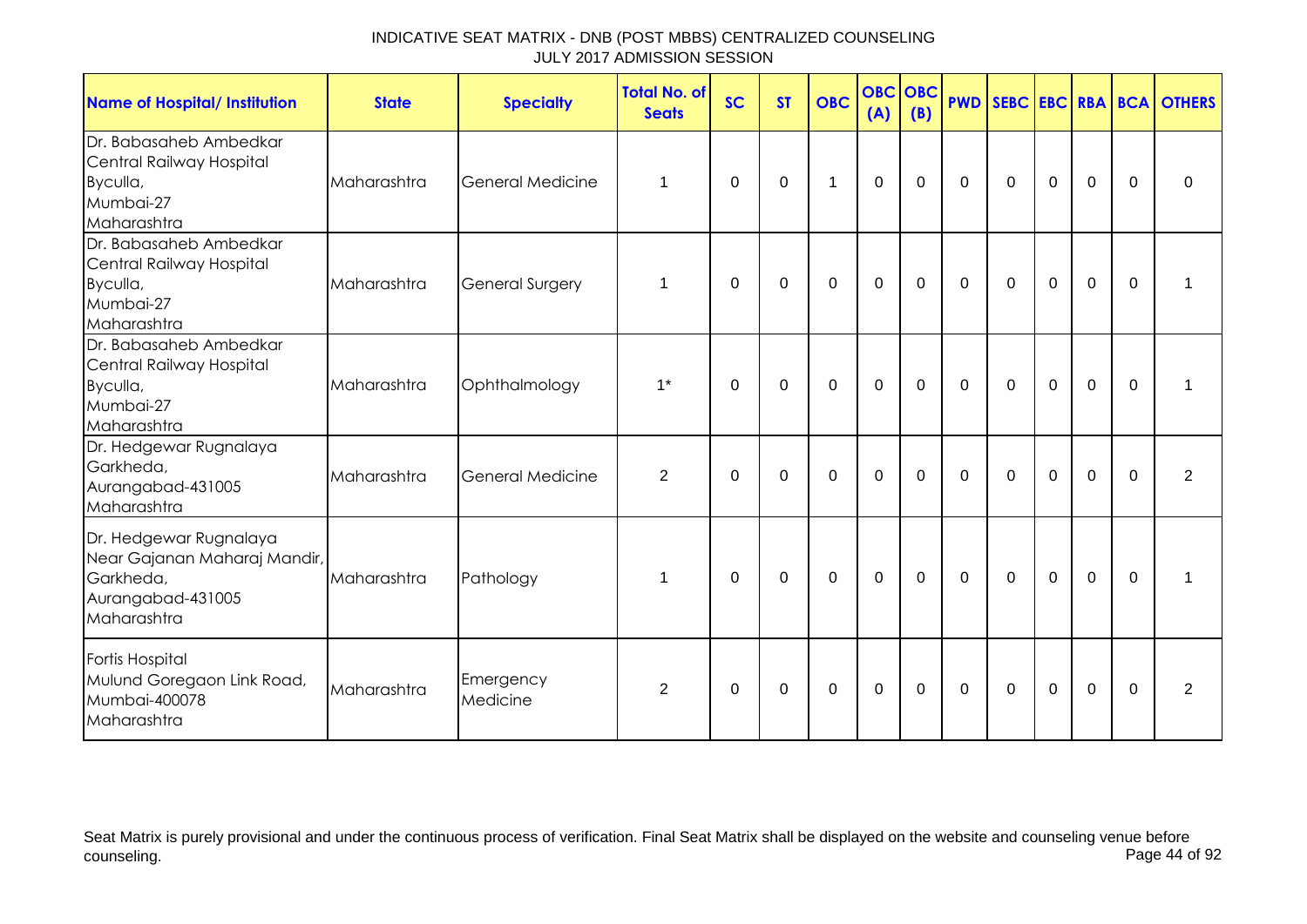| <b>Name of Hospital/ Institution</b>                                                                       | <b>State</b> | <b>Specialty</b>       | <b>Total No. of</b><br><b>Seats</b> | <b>SC</b> | <b>ST</b> | <b>OBC</b>  | <b>OBC OBC</b><br>(A) | (B)         |                |             |                |                |             | <b>PWD SEBC EBC RBA BCA OTHERS</b> |
|------------------------------------------------------------------------------------------------------------|--------------|------------------------|-------------------------------------|-----------|-----------|-------------|-----------------------|-------------|----------------|-------------|----------------|----------------|-------------|------------------------------------|
| Fortis Hospital<br>Mulund Goregaon Link Road,<br>Mumbai-400078<br>Maharashtra                              | Maharashtra  | Orthopedic Surgery     | 1                                   | 0         | 0         | $\mathbf 0$ | $\boldsymbol{0}$      | $\mathbf 0$ | $\mathbf 0$    | $\mathbf 0$ | $\mathbf 0$    | $\mathbf 0$    | $\mathbf 0$ | 1                                  |
| H. V. Desai Eye Hospital<br>93, Taravade Vasti,<br>Mohammadwadi,<br>Hadapur,<br>Pune-411028<br>Maharashtra | Maharashtra  | Ophthalmology          | 4                                   | $\Omega$  | $\Omega$  | $\mathbf 0$ | $\mathbf 0$           | $\mathbf 0$ | $\mathbf 0$    | $\mathbf 0$ | $\mathbf 0$    | $\overline{0}$ | $\Omega$    |                                    |
| Holy Family Hospital<br>St. Andrew's Road,<br>Bandra West,<br>Mumbai-400050<br>Maharashtra                 | Maharashtra  | <b>General Surgery</b> | $1*$                                | $\Omega$  | 0         | 0           | $\mathbf 0$           | 0           | $\mathbf 0$    | $\mathbf 0$ | $\overline{0}$ | $\mathbf 0$    | $\Omega$    | 1                                  |
| <b>Holy Family Hospital</b><br>St. Andrew's Road,<br>Bandra West,<br>Mumbai-400050<br>Maharashtra          | Maharashtra  | Paediatrics            | 1                                   | $\Omega$  | $\Omega$  | $\mathbf 0$ | $\mathbf 0$           | $\mathbf 0$ | $\overline{0}$ | $\mathbf 0$ | $\overline{0}$ | $\mathbf 0$    | $\Omega$    | 1                                  |
| <b>Holy Spirit Hospital</b><br>Mahakali Road,<br>Andheri (East),<br>Mumbai-400093<br>Maharashtra           | Maharashtra  | Radio Diagnosis        | $1*$                                | $\Omega$  | $\Omega$  | 0           | $\mathbf 0$           | $\mathbf 0$ | $\overline{0}$ | $\mathbf 0$ | $\overline{0}$ | $\mathbf 0$    | $\Omega$    | 1                                  |
| Jagjivan Ram Railway Hospital<br>Maratha Mandir Road<br>Mumbai Central-08<br>Maharashtra                   | Maharashtra  | Anaesthesiology        | 1                                   | $\Omega$  | 0         | $\mathbf 0$ | $\mathbf 0$           | $\mathbf 0$ | $\overline{0}$ | $\mathbf 0$ | $\overline{0}$ | $\mathbf 0$    | $\Omega$    | 1                                  |

Seat Matrix is purely provisional and under the continuous process of verification. Final Seat Matrix shall be displayed on the website and counseling venue before<br>Page 45 of 92 counseling. Page 45 of 92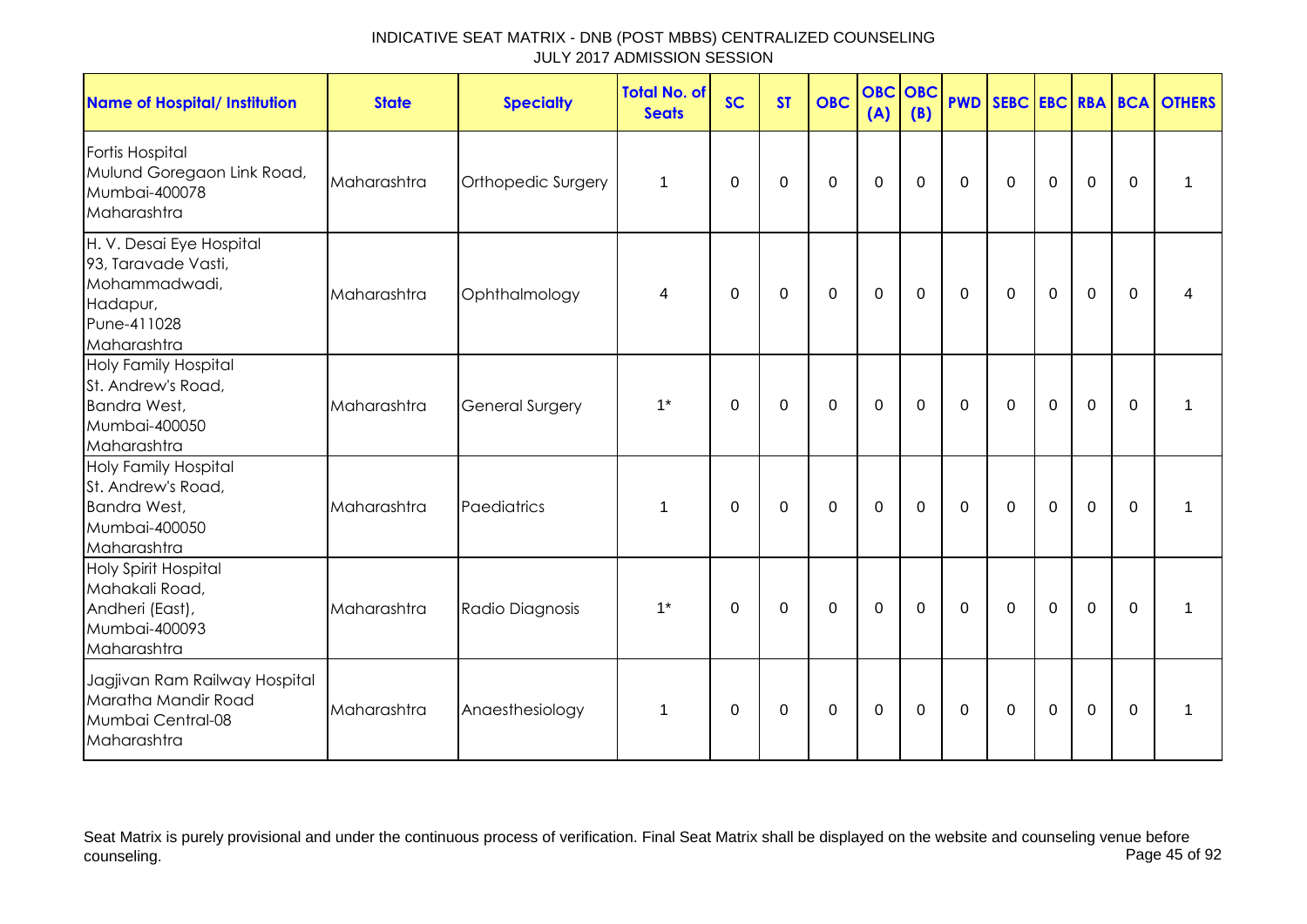| <b>Name of Hospital/ Institution</b>                                                     | <b>State</b> | <b>Specialty</b>             | <b>Total No. of</b><br><b>Seats</b> | <b>SC</b>      | <b>ST</b>      | <b>OBC</b>     | <b>OBC</b><br>(A) | <b>OBC</b><br>(B) | <b>PWD</b>  | SEBC EBC RBA BCA |                |                |          | <b>OTHERS</b>  |
|------------------------------------------------------------------------------------------|--------------|------------------------------|-------------------------------------|----------------|----------------|----------------|-------------------|-------------------|-------------|------------------|----------------|----------------|----------|----------------|
| Jagjivan Ram Railway Hospital<br>Maratha Mandir Road<br>Mumbai Central-08<br>Maharashtra | Maharashtra  | <b>General Surgery</b>       | $\overline{2}$                      | $\mathbf 0$    | $\mathbf 0$    | $\mathbf{1}$   | $\overline{0}$    | $\mathbf 0$       | $\mathbf 0$ | $\Omega$         | $\mathbf 0$    | $\overline{0}$ | $\Omega$ | 1              |
| Jaslok Hospital & Res. Centre<br>15, Deshmukh Marg,<br>Mumbai-26<br>Maharashtra          | Maharashtra  | Anaesthesiology              | 1                                   | $\mathbf 0$    | $\mathbf 0$    | $\mathbf 0$    | $\overline{0}$    | $\mathbf 0$       | $\mathbf 0$ | $\mathbf 0$      | $\mathbf 0$    | $\overline{0}$ | $\Omega$ | $\mathbf{1}$   |
| Jehangir Hospital<br>32, Sassoon Road,<br>Pune-411001<br>Maharashtra                     | Maharashtra  | Anaesthesiology              | 1                                   | $\mathbf 0$    | $\mathbf 0$    | $\overline{0}$ | $\mathbf 0$       | $\mathbf 0$       | $\mathbf 0$ | $\mathbf 0$      | $\mathbf 0$    | 0              | $\Omega$ | $\mathbf{1}$   |
| Jehangir Hospital<br>32, Sassoon Road,<br>Pune-411001<br>Maharashtra                     | Maharashtra  | Emergency<br>Medicine        | 1                                   | $\Omega$       | $\Omega$       | $\Omega$       | $\overline{0}$    | $\Omega$          | $\Omega$    | $\Omega$         | $\Omega$       | $\overline{0}$ | $\Omega$ | 1              |
| Jehangir Hospital<br>32, Sassoon Road,<br>Pune-411001<br>Maharashtra                     | Maharashtra  | <b>Family Medicine</b>       | 4                                   | 0              | 0              | $\mathbf 0$    | $\mathbf 0$       | 0                 | $\mathbf 0$ | $\mathbf 0$      | $\mathbf 0$    | $\overline{0}$ | $\Omega$ | 4              |
| Jehangir Hospital<br>32, Sassoon Road,<br>Pune-411001<br>Maharashtra                     | Maharashtra  | <b>General Medicine</b>      | $\overline{2}$                      | $\mathbf 0$    | $\overline{0}$ | $\overline{0}$ | $\mathbf{0}$      | $\mathbf 0$       | $\Omega$    | $\mathbf{0}$     | $\overline{0}$ | $\overline{0}$ | $\Omega$ | $\overline{2}$ |
| Jehangir Hospital<br>32, Sassoon Road,<br>Pune-411001<br>Maharashtra                     | Maharashtra  | <b>General Surgery</b>       | $\overline{2}$                      | $\overline{0}$ | $\mathbf 0$    | $\mathbf 0$    | $\overline{0}$    | $\mathbf 0$       | $\Omega$    | $\Omega$         | $\mathbf 0$    | $\overline{0}$ | $\Omega$ | $\overline{2}$ |
| Jehangir Hospital<br>32, Sassoon Road,<br>Pune-411001<br>Maharashtra                     | Maharashtra  | Obstetrics and<br>Gynecology | 2                                   | 0              | 0              | $\mathbf 0$    | $\mathbf 0$       | 0                 | 0           | $\Omega$         | 0              | 0              | $\Omega$ | $\overline{2}$ |

Seat Matrix is purely provisional and under the continuous process of verification. Final Seat Matrix shall be displayed on the website and counseling venue before<br>Page 46 of 92 counseling. Page 46 of 92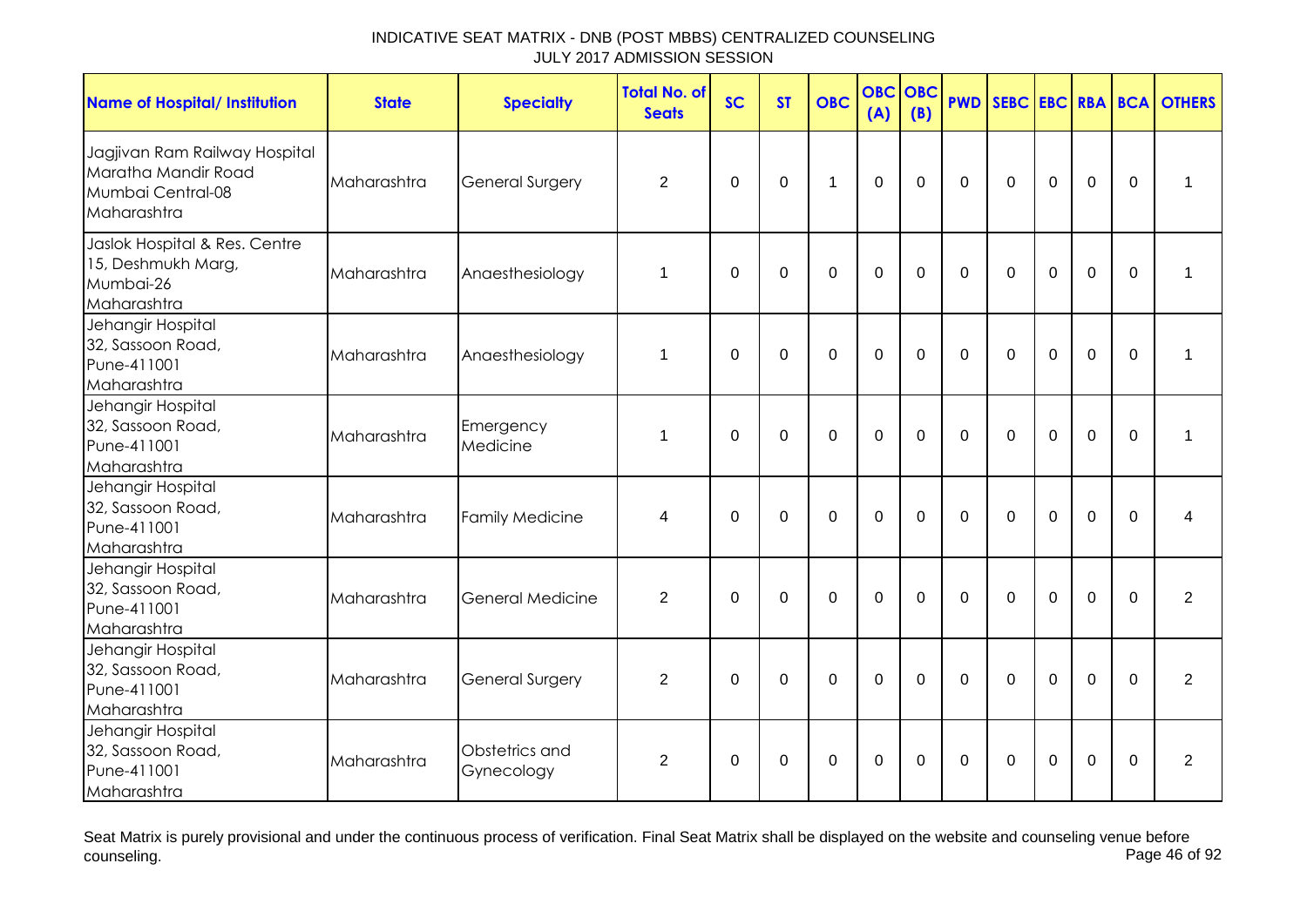| <b>Name of Hospital/ Institution</b>                                                        | <b>State</b> | <b>Specialty</b>        | <b>Total No. of</b><br><b>Seats</b> | <b>SC</b>      | <b>ST</b>      | <b>OBC</b>  | <b>OBC</b><br>(A) | <b>OBC</b><br>(B) | <b>PWD</b>     | SEBC EBC RBA BCA |             |             |             | <b>OTHERS</b>  |
|---------------------------------------------------------------------------------------------|--------------|-------------------------|-------------------------------------|----------------|----------------|-------------|-------------------|-------------------|----------------|------------------|-------------|-------------|-------------|----------------|
| Jehangir Hospital<br>32, Sassoon Road,<br>Pune-411001<br>Maharashtra                        | Maharashtra  | Paediatrics             | $2^*$                               | $\mathbf 0$    | $\overline{0}$ | $\mathbf 0$ | $\overline{0}$    | $\mathbf 0$       | $\mathbf 0$    | $\mathbf 0$      | $\mathbf 0$ | $\mathbf 0$ | $\mathbf 0$ | $\overline{2}$ |
| Jehangir Hospital<br>32, Sassoon Road,<br>Pune-411001<br>Maharashtra                        | Maharashtra  | Radio Diagnosis         | $\overline{2}$                      | $\Omega$       | $\Omega$       | $\mathbf 0$ | $\mathbf 0$       | $\Omega$          | $\Omega$       | $\Omega$         | $\Omega$    | $\mathbf 0$ | $\Omega$    | $\overline{2}$ |
| Jupiter Hospital<br>Eastern Express Highway,<br>Thane-400601<br>Maharashtra                 | Maharashtra  | Radio Diagnosis         | $\overline{2}$                      | $\mathbf 0$    | 0              | $\mathbf 0$ | 0                 | $\mathbf 0$       | $\overline{0}$ | $\mathbf 0$      | $\mathbf 0$ | $\mathbf 0$ | $\mathbf 0$ | $\overline{2}$ |
| K.E.M. Hospital,<br>489, Rasta Peth,<br>Sardar Moodliar Road,<br>Pune-411011<br>Maharashtra | Maharashtra  | Anaesthesiology         | $\overline{2}$                      | 0              | 0              | 1           | $\mathbf 0$       | $\mathbf 0$       | $\overline{0}$ | $\mathbf 0$      | $\mathbf 0$ | $\mathbf 0$ | $\mathbf 0$ | 1              |
| K.E.M. Hospital,<br>489, Rasta Peth,<br>Sardar Moodliar Road,<br>Pune-411011<br>Maharashtra | Maharashtra  | <b>General Medicine</b> | $\overline{2}$                      | $\overline{1}$ | 0              | $\mathbf 0$ | $\mathbf 0$       | $\mathbf 0$       | $\overline{0}$ | $\mathbf 0$      | $\mathbf 0$ | $\mathbf 0$ | $\mathbf 0$ | 1              |
| K.E.M. Hospital,<br>489, Rasta Peth,<br>Sardar Moodliar Road,<br>Pune-411011<br>Maharashtra | Maharashtra  | <b>General Surgery</b>  | 3                                   | $\Omega$       | 1              | $\mathbf 0$ | $\mathbf 0$       | $\mathbf 0$       | $\Omega$       | $\mathbf 0$      | $\mathbf 0$ | $\mathbf 0$ | $\mathbf 0$ | 2              |
| K.J. Somaiya Medical College<br>Eastern Highway, Sion,<br>Mumbai-400022<br>Maharashtra      | Maharashtra  | Anaesthesiology         | $\overline{2}$                      | 0              | 0              | $\mathbf 0$ | 0                 | 0                 | $\mathbf 0$    | 0                | $\mathbf 0$ | $\mathbf 0$ | $\mathbf 0$ | 2              |

Seat Matrix is purely provisional and under the continuous process of verification. Final Seat Matrix shall be displayed on the website and counseling venue before<br>Page 47 of 92 counseling. Page 47 of 92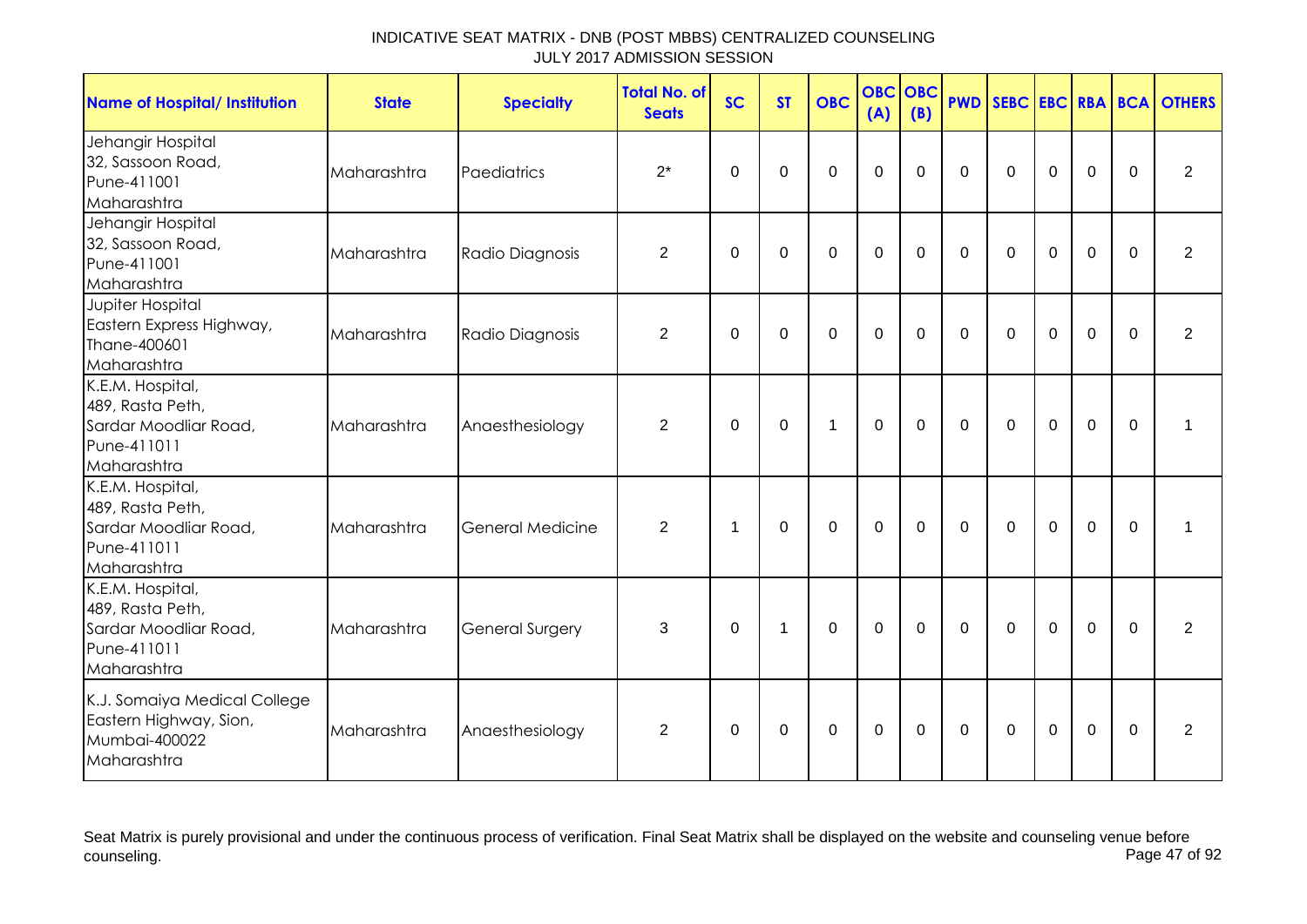| <b>Name of Hospital/ Institution</b>                                                                                                                                 | <b>State</b> | <b>Specialty</b>        | Total No. of<br><b>Seats</b> | <b>SC</b>    | <b>ST</b> | <b>OBC</b>  | <b>OBC</b> OBC<br>(A) | (B)      |              |              |                |             |          | <b>PWD SEBC EBC RBA BCA OTHERS</b> |
|----------------------------------------------------------------------------------------------------------------------------------------------------------------------|--------------|-------------------------|------------------------------|--------------|-----------|-------------|-----------------------|----------|--------------|--------------|----------------|-------------|----------|------------------------------------|
| K.J. Somaiya Medical College<br>Eastern Highway, Sion,<br>Mumbai-400022<br>Maharashtra                                                                               | Maharashtra  | <b>General Medicine</b> | 2                            | 0            | 0         | $\mathbf 0$ | $\mathbf 0$           | 0        | $\mathbf 0$  | $\mathbf 0$  | $\mathbf 0$    | $\mathbf 0$ | $\Omega$ | 2                                  |
| Kamalnayan Bajaj Hospital<br>(Marathwada Medical &<br>Research Institute's)<br>Gut No. 43, Beed Bypass Road,<br>Satara Parisar, Aurangabad-<br>431005<br>Maharashtra | Maharashtra  | <b>General Medicine</b> | 2                            | $\Omega$     | $\Omega$  | 0           | $\mathbf 0$           | 0        | $\mathbf{0}$ | $\mathbf{0}$ | $\overline{0}$ | $\mathbf 0$ | $\Omega$ | $\overline{2}$                     |
| Kamalnayan Bajaj Hospital<br>(Marathwada Medical &<br>Research Institute's)<br>Gut No. 43, Beed Bypass Road,<br>Satara Parisar, Aurangabad-<br>431005<br>Maharashtra | Maharashtra  | <b>General Surgery</b>  | 1                            | $\mathbf 0$  | 0         | 0           | $\mathbf 0$           | 0        | 0            | 0            | $\mathbf 0$    | $\mathbf 0$ | $\Omega$ |                                    |
| Kokilaben Dhirubhai Ambani<br>Hospital & Medical Research<br>Institute<br>Achyutrao Patwardhan Marg,<br>4 Bunglows,<br>Andheri (w),<br>Mumbai-51<br>Maharashtra      | Maharashtra  | Anaesthesiology         | $3^*$                        | $\mathbf{0}$ | 0         | $\Omega$    | $\mathbf 0$           | $\Omega$ | $\mathbf{0}$ | $\mathbf{0}$ | $\Omega$       | $\mathbf 0$ | $\Omega$ | 3                                  |

Seat Matrix is purely provisional and under the continuous process of verification. Final Seat Matrix shall be displayed on the website and counseling venue before<br>Page 48 of 92 counseling. Page 48 of 92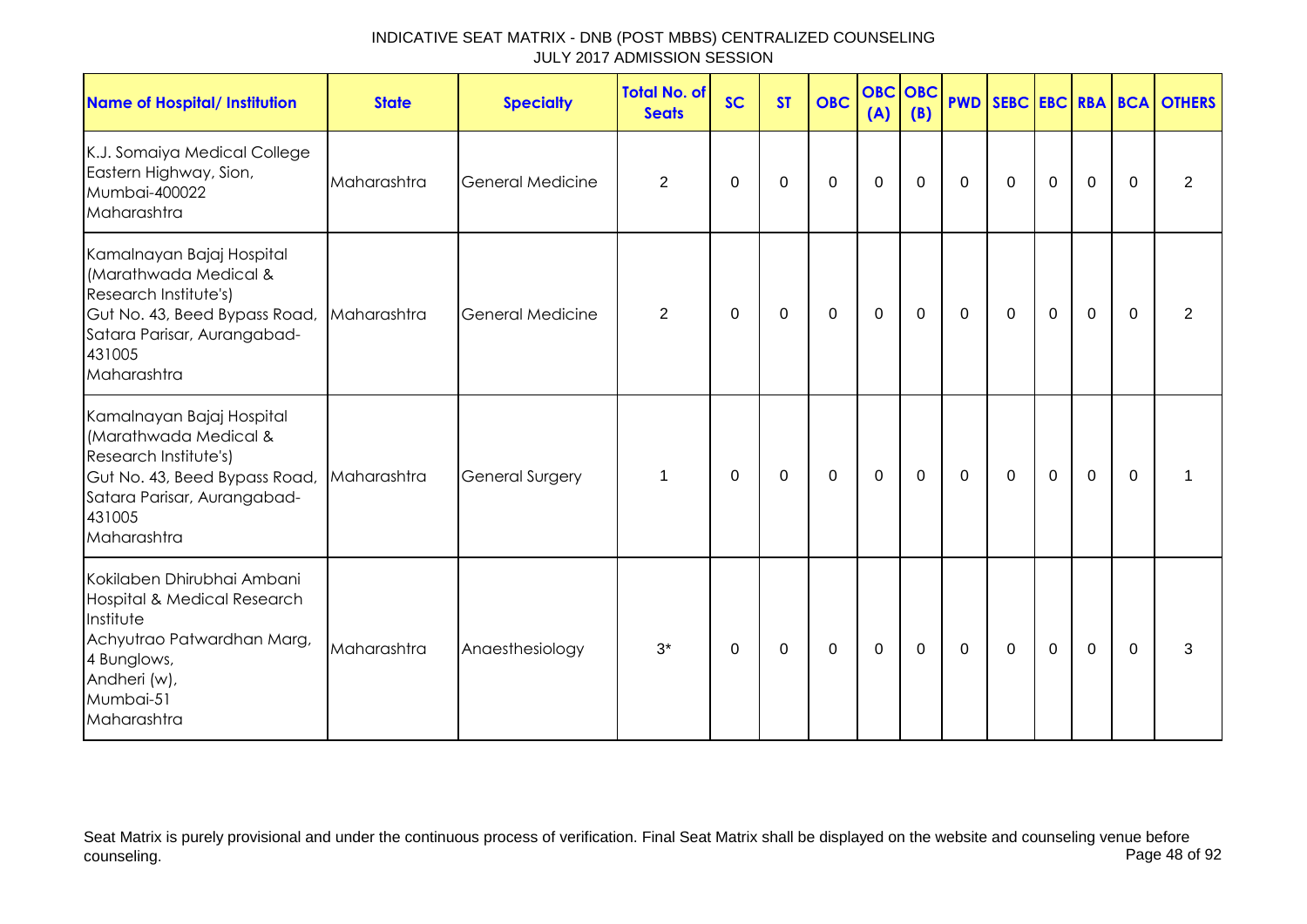| <b>Name of Hospital/ Institution</b>                                                                                                                            | <b>State</b> | <b>Specialty</b>            | <b>Total No. of</b><br><b>Seats</b> | <b>SC</b>   | <b>ST</b> | <b>OBC</b>  | <b>OBC</b><br>(A) | <b>OBC</b><br>(B) |             |             |             |             |              | <b>PWD SEBC EBC RBA BCA OTHERS</b> |
|-----------------------------------------------------------------------------------------------------------------------------------------------------------------|--------------|-----------------------------|-------------------------------------|-------------|-----------|-------------|-------------------|-------------------|-------------|-------------|-------------|-------------|--------------|------------------------------------|
| Kokilaben Dhirubhai Ambani<br>Hospital & Medical Research<br>Institute<br>Achyutrao Patwardhan Marg,<br>4 Bunglows,<br>Andheri (w),<br>Mumbai-51<br>Maharashtra | Maharashtra  | Pathology                   | $\mathbf 1$                         | $\mathbf 0$ | 0         | $\mathbf 0$ | $\mathbf 0$       | 0                 | 0           | $\mathbf 0$ | $\mathbf 0$ | $\mathbf 0$ | $\Omega$     | 1                                  |
| Kokilaben Dhirubhai Ambani<br>Hospital & Medical Research<br>Institute<br>Achyutrao Patwardhan Marg,<br>4 Bunglows,<br>Andheri (w),<br>Mumbai-51<br>Maharashtra | Maharashtra  | <b>Respiratory Diseases</b> | $\mathbf 1$                         | 0           | 0         | $\mathsf 0$ | $\mathbf 0$       | $\mathbf 0$       | 0           | $\Omega$    | 0           | $\mathbf 0$ | $\mathbf{0}$ | 1                                  |
| Laddhad Hospital,<br>Wankhede Layout,<br><b>Buldana-443001</b><br>Maharashtra                                                                                   | Maharashtra  | <b>General Medicine</b>     | $\mathbf 1$                         | $\Omega$    | $\Omega$  | $\Omega$    | $\mathbf 0$       | $\Omega$          | $\Omega$    | $\Omega$    | $\Omega$    | $\Omega$    | $\Omega$     | 1                                  |
| Laxmi Charitable Trust<br>Uran Road,<br>Panvel - 410206<br>Maharashtra                                                                                          | Maharashtra  | Ophthalmology               | $\mathbf 1$                         | 0           | 0         | 0           | 0                 | 0                 | 0           | 0           | 0           | $\Omega$    | $\mathbf{0}$ | 1                                  |
| Lilavati Hospital & Res. Centre<br>A-791, Bandra Reclaimation,<br>Bandra West,<br>Mumbai - 50<br>Maharashtra                                                    | Maharashtra  | <b>General Medicine</b>     | $\overline{2}$                      | $\mathbf 0$ | 0         | $\mathbf 0$ | 0                 | 0                 | $\mathbf 0$ | $\mathbf 0$ | $\mathbf 0$ | 0           | $\Omega$     | 2                                  |

Seat Matrix is purely provisional and under the continuous process of verification. Final Seat Matrix shall be displayed on the website and counseling venue before<br>Page 49 of 92 counseling. Page 49 of 92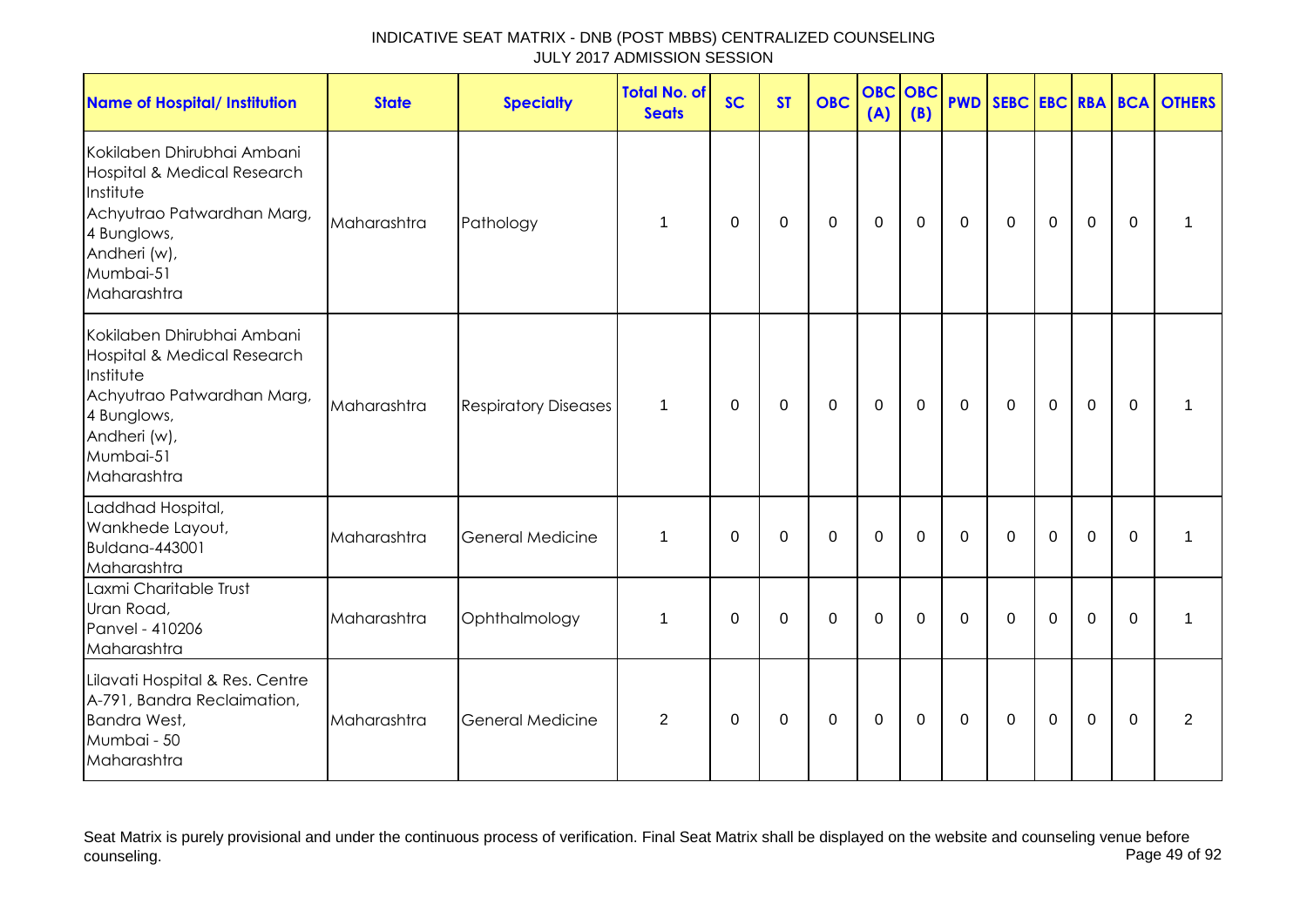| <b>Name of Hospital/ Institution</b>                                                                                         | <b>State</b> | <b>Specialty</b> | <b>Total No. of</b><br><b>Seats</b> | <b>SC</b>   | <b>ST</b> | <b>OBC</b>  | <b>OBC</b> OBC<br>(A) | (B)         |             |             |             |             |             | <b>PWD SEBC EBC RBA BCA OTHERS</b> |
|------------------------------------------------------------------------------------------------------------------------------|--------------|------------------|-------------------------------------|-------------|-----------|-------------|-----------------------|-------------|-------------|-------------|-------------|-------------|-------------|------------------------------------|
| Lilavati Hospital & Res. Centre<br>A-791, Bandra Reclaimation,<br>Bandra West,<br>Mumbai - 50<br>Maharashtra                 | Maharashtra  | Paediatrics      | 3                                   | $\mathbf 0$ | 0         | 0           | 0                     | $\mathbf 0$ | $\mathbf 0$ | $\mathbf 0$ | $\mathbf 0$ | $\mathbf 0$ | 0           | 3                                  |
| Lilavati Hospital & Res. Centre<br>A-791, Bandra Reclaimation,<br>Bandra West,<br>Mumbai - 50<br>Maharashtra                 | Maharashtra  | Radio Diagnosis  | 3                                   | 0           | 0         | 0           | 0                     | $\mathbf 0$ | $\mathbf 0$ | $\mathbf 0$ | $\mathbf 0$ | $\mathbf 0$ | 0           | 3                                  |
| Mumbai Port Trust Hospital<br>Wadala (East),<br>Mumbai-37<br>Maharashtra                                                     | Maharashtra  | General Medicine | $1^*$                               | 0           | 0         | $\mathbf 0$ | 0                     | 0           | $\mathbf 0$ | $\mathbf 0$ | $\mathbf 0$ | $\mathbf 0$ | 0           | 1                                  |
| National Institute Of<br>Ophthalmology,<br>1187/30 Off Ghole Road,<br>Shivaji Nagar,<br>PUNE-05<br>Maharashtra               | Maharashtra  | Ophthalmology    | $\overline{2}$                      | 0           | 0         | $\mathbf 0$ | 0                     | $\mathbf 0$ | $\mathbf 0$ | $\mathbf 0$ | $\mathbf 0$ | $\mathbf 0$ | $\mathbf 0$ | $\overline{2}$                     |
| P.D. Hinduja National Hospital<br>and Medical Research Centre,<br>Veer Savarkar Marg, Mahim,<br>Mumbai-400016<br>Maharashtra | Maharashtra  | Anaesthesiology  | 2                                   | 0           | 0         | 0           | 0                     | 0           | $\mathbf 0$ | $\mathbf 0$ | $\mathbf 0$ | $\mathbf 0$ | $\mathbf 0$ | 2                                  |

Seat Matrix is purely provisional and under the continuous process of verification. Final Seat Matrix shall be displayed on the website and counseling venue before<br>Page 50 of 92 counseling. Page 50 of 92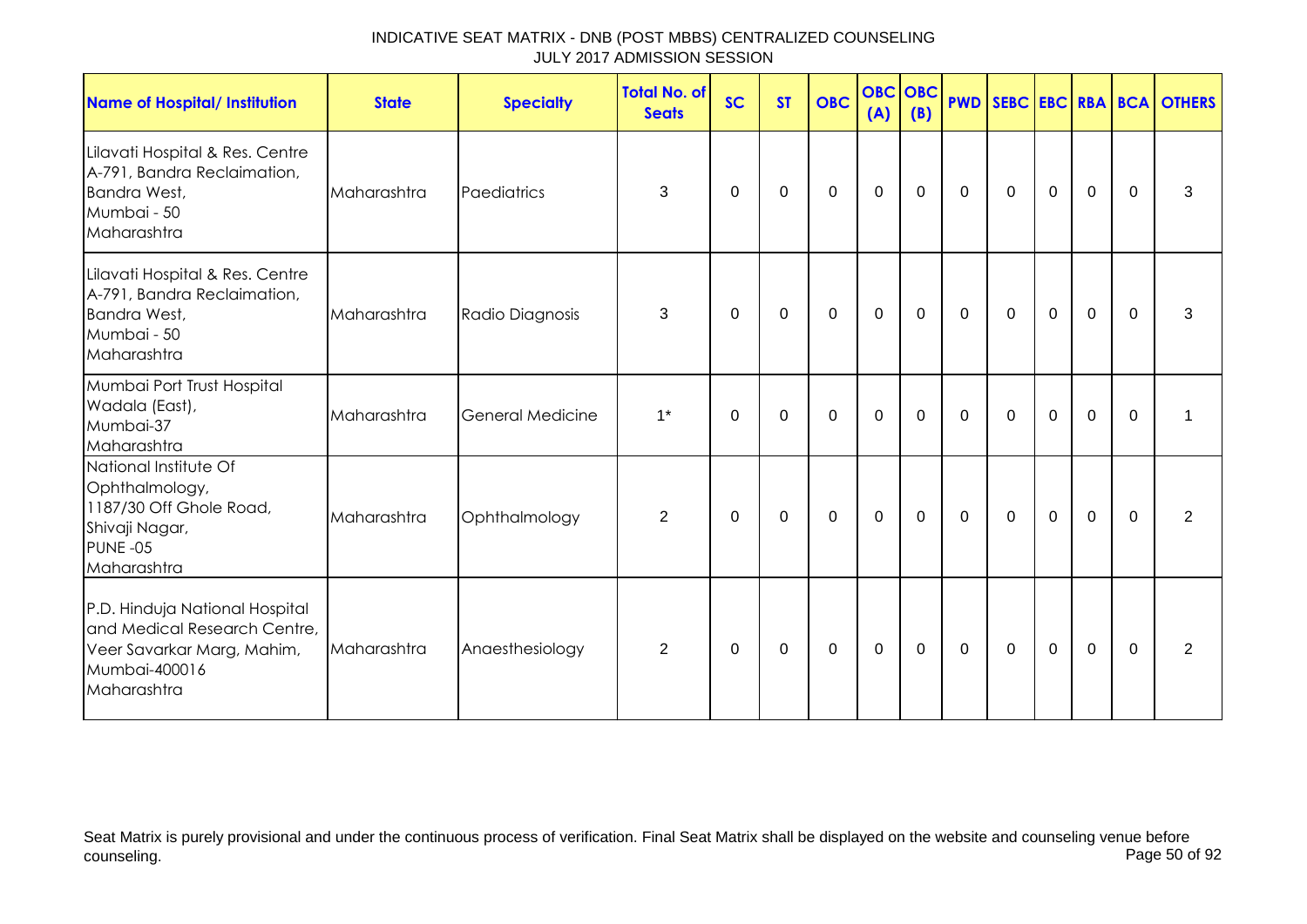| <b>Name of Hospital/ Institution</b>                                                                                         | <b>State</b> | <b>Specialty</b>      | <b>Total No. of</b><br><b>Seats</b> | <b>SC</b>   | <b>ST</b>      | <b>OBC</b>       | <b>OBC</b><br>(A) | <b>OBC</b><br>(B) |              |                |             |             |          | <b>PWD SEBC EBC RBA BCA OTHERS</b> |
|------------------------------------------------------------------------------------------------------------------------------|--------------|-----------------------|-------------------------------------|-------------|----------------|------------------|-------------------|-------------------|--------------|----------------|-------------|-------------|----------|------------------------------------|
| P.D. Hinduja National Hospital<br>and Medical Research Centre,<br>Veer Savarkar Marg, Mahim,<br>Mumbai-400016<br>Maharashtra | Maharashtra  | Emergency<br>Medicine | 3                                   | 0           | 0              | $\pmb{0}$        | $\mathbf 0$       | $\mathbf 0$       | $\mathbf 0$  | $\mathbf 0$    | $\mathbf 0$ | $\mathbf 0$ | $\Omega$ | 3                                  |
| P.D. Hinduja National Hospital<br>and Medical Research Centre,<br>Veer Savarkar Marg, Mahim,<br>Mumbai-400016<br>Maharashtra | Maharashtra  | Ophthalmology         | $\mathbf 1$                         | 0           | 0              | $\boldsymbol{0}$ | $\boldsymbol{0}$  | $\mathbf 0$       | 0            | $\mathbf 0$    | $\mathbf 0$ | $\mathbf 0$ | $\Omega$ |                                    |
| P.D. Hinduja National Hospital<br>and Medical Research Centre,<br>Veer Savarkar Marg, Mahim,<br>Mumbai-400016<br>Maharashtra | Maharashtra  | Orthopedic Surgery    | 2                                   | 0           | 0              | $\mathbf 0$      | $\mathbf 0$       | 0                 | 0            | $\Omega$       | $\mathbf 0$ | $\mathbf 0$ | $\Omega$ | $\overline{2}$                     |
| P.D. Hinduja National Hospital<br>and Medical Research Centre,<br>Veer Savarkar Marg, Mahim,<br>Mumbai-400016<br>Maharashtra | Maharashtra  | Radio Diagnosis       | $\overline{2}$                      | $\mathbf 0$ | $\overline{0}$ | $\mathbf{0}$     | $\mathbf{0}$      | $\mathbf 0$       | $\mathbf 0$  | $\overline{0}$ | $\mathbf 0$ | $\mathbf 0$ | $\Omega$ | 2                                  |
| Poona Hospital & Research<br>Centre<br>27 Sadashivpeth,<br>Pune-30<br>Maharashtra                                            | Maharashtra  | Anaesthesiology       | $2^*$                               | $\Omega$    | 0              | $\pmb{0}$        | $\pmb{0}$         | $\mathbf 0$       | $\mathbf{0}$ | $\mathbf 0$    | $\mathbf 0$ | $\pmb{0}$   | $\Omega$ | $\overline{2}$                     |

Seat Matrix is purely provisional and under the continuous process of verification. Final Seat Matrix shall be displayed on the website and counseling venue before<br>Page 51 of 92 counseling. Page 51 of 92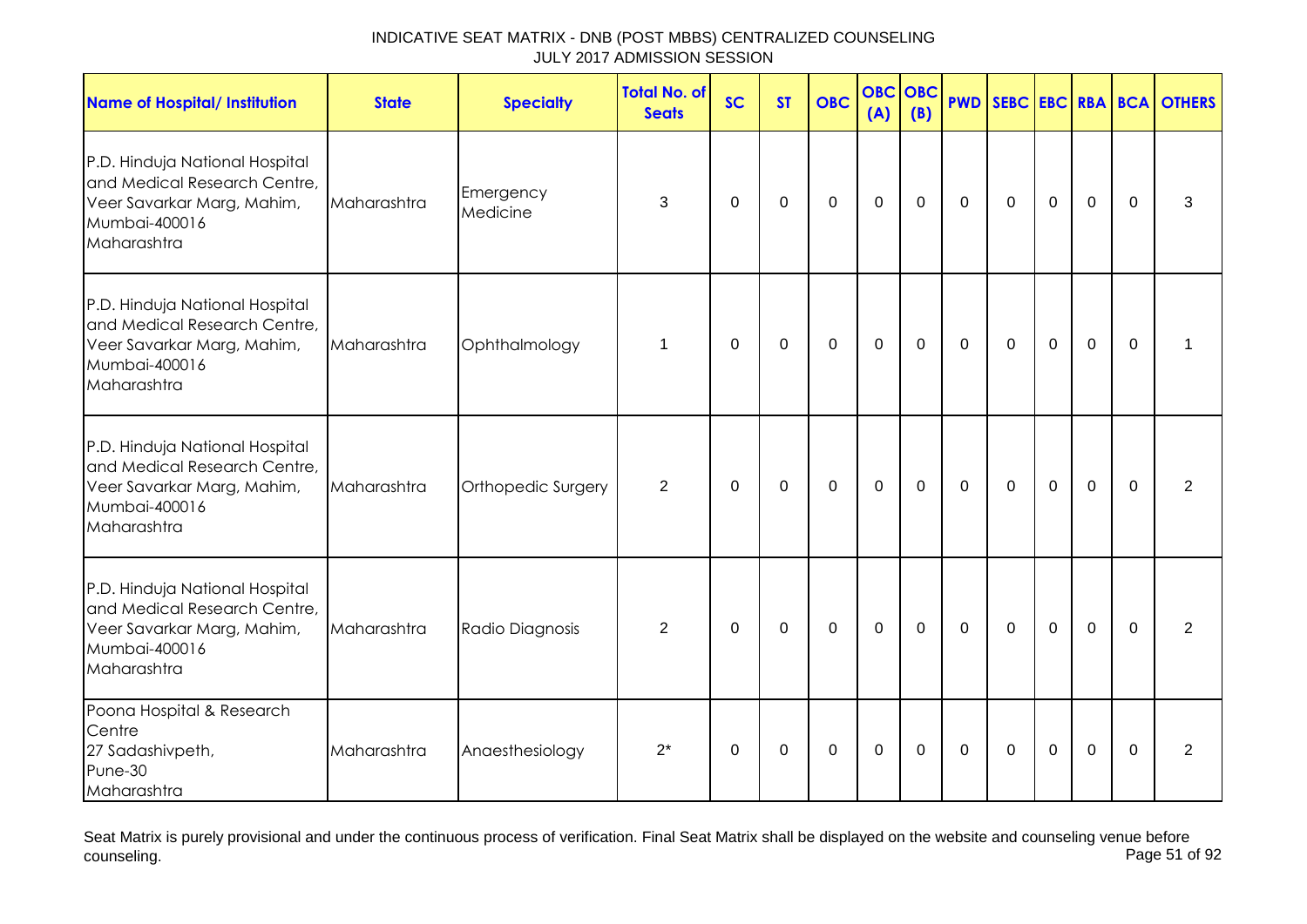| <b>Name of Hospital/ Institution</b>                                                                      | <b>State</b> | <b>Specialty</b>             | <b>Total No. of</b><br><b>Seats</b> | <b>SC</b>      | <b>ST</b>    | <b>OBC</b>       | <b>OBC OBC</b><br>(A) | (B)         |                |                |                  |                |             | <b>PWD SEBC EBC RBA BCA OTHERS</b> |
|-----------------------------------------------------------------------------------------------------------|--------------|------------------------------|-------------------------------------|----------------|--------------|------------------|-----------------------|-------------|----------------|----------------|------------------|----------------|-------------|------------------------------------|
| Poona Hospital & Research<br>Centre<br>27 Sadashivpeth,<br>Pune-30<br>Maharashtra                         | Maharashtra  | <b>General Medicine</b>      | 4                                   | $\overline{0}$ | $\mathbf 0$  | $\mathbf 0$      | $\pmb{0}$             | $\mathbf 0$ | $\mathbf 0$    | $\mathbf 0$    | $\mathbf 0$      | $\mathbf 0$    | $\mathbf 0$ | 4                                  |
| Poona Hospital & Research<br>Centre<br>27 Sadashivpeth,<br>Pune-30<br>Maharashtra                         | Maharashtra  | <b>General Surgery</b>       | 3                                   | $\Omega$       | $\Omega$     | $\mathbf 0$      | $\mathbf 0$           | $\mathbf 0$ | $\mathbf 0$    | $\mathbf 0$    | $\mathbf 0$      | $\overline{0}$ | $\mathbf 0$ | 3                                  |
| Prince Aly Khan Hospital<br>Aga Hall, Nesbit Road,<br>Mazagaon,<br>Mumbai-400010<br>Maharashtra           | Maharashtra  | Pathology                    | $2^*$                               | $\mathbf 0$    | $\mathbf 0$  | $\mathbf 0$      | $\mathbf 0$           | $\mathbf 0$ | $\overline{0}$ | $\mathbf 0$    | $\mathbf 0$      | $\mathbf 0$    | $\mathbf 0$ | $\overline{2}$                     |
| Rajarshee Chhatrapati Shahu<br>Maharaj<br>Govt. Med. College,<br>Dasara Chowk,<br>Kolhapur<br>Maharashtra | Maharashtra  | Obstetrics and<br>Gynecology | $\overline{2}$                      | 0              | $\mathbf{1}$ | 0                | $\mathbf 0$           | $\mathbf 0$ | $\mathbf 0$    | $\mathbf 0$    | $\mathbf 0$      | $\mathbf 0$    | $\Omega$    | 1                                  |
| <b>Ruby Hall Clinic</b><br>(Grant Medical Foundation)<br>40 Sassoon Road<br>Pune -411001<br>Maharashtra   | Maharashtra  | <b>General Medicine</b>      | 4                                   | $\Omega$       | $\Omega$     | $\mathbf 0$      | $\mathbf{0}$          | $\mathbf 0$ | $\mathbf 0$    | $\overline{0}$ | $\overline{0}$   | $\overline{0}$ | $\Omega$    | 4                                  |
| <b>Ruby Hall Clinic</b><br>(Grant Medical Foundation)<br>40 Sassoon Road<br>Pune -411001<br>Maharashtra   | Maharashtra  | <b>General Surgery</b>       | 1                                   | 0              | $\mathsf 0$  | $\boldsymbol{0}$ | $\pmb{0}$             | $\mathbf 0$ | $\mathbf 0$    | $\mathbf 0$    | $\boldsymbol{0}$ | $\mathbf 0$    | $\mathbf 0$ | 1                                  |

Seat Matrix is purely provisional and under the continuous process of verification. Final Seat Matrix shall be displayed on the website and counseling venue before<br>Page 52 of 92 counseling. Page 52 of 92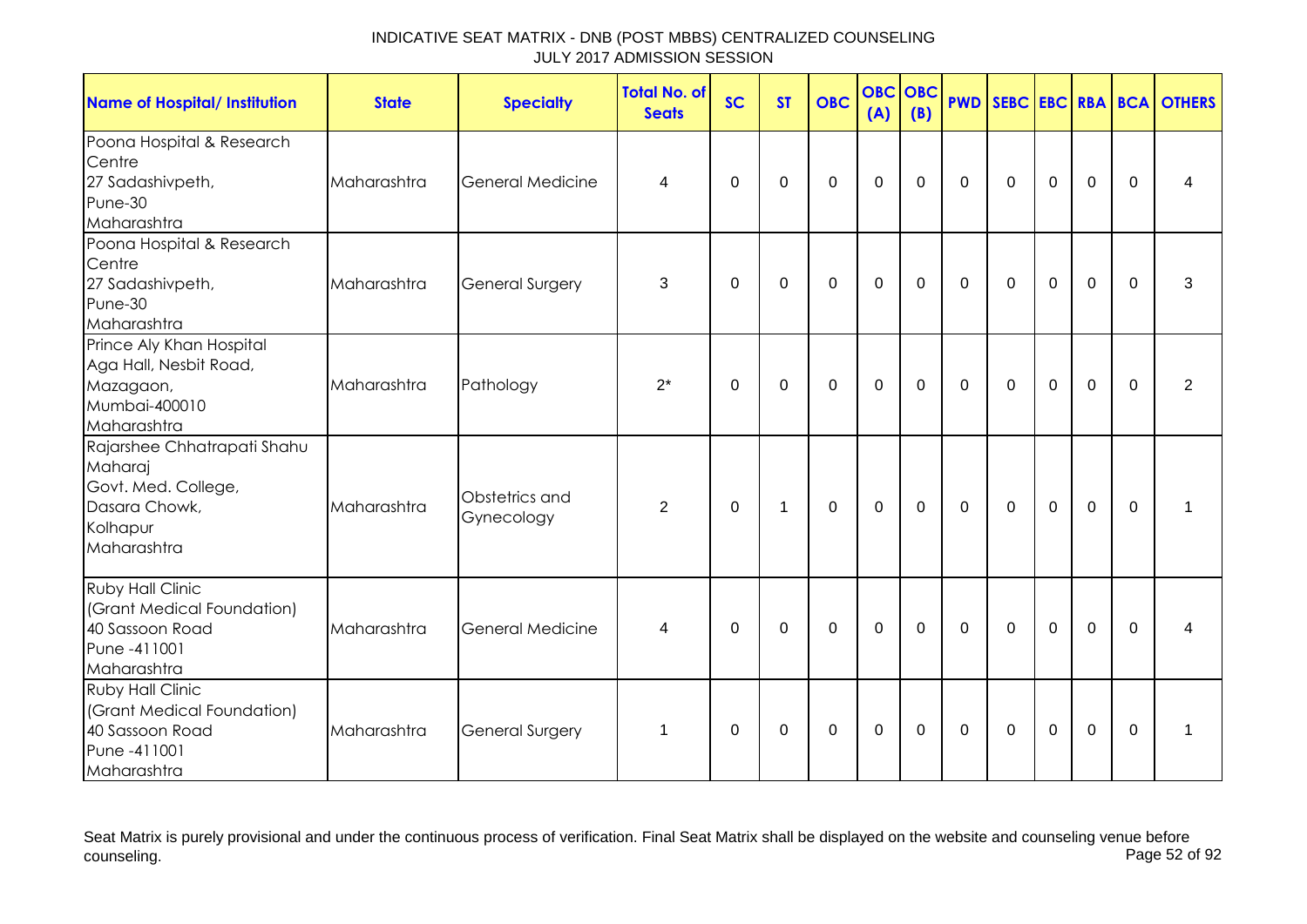| <b>Name of Hospital/ Institution</b>                                                                                                                                | <b>State</b> | <b>Specialty</b>        | <b>Total No. of</b><br><b>Seats</b> | <b>SC</b> | <b>ST</b> | <b>OBC</b>  | <b>OBC OBC</b><br>(A) | (B)            |                |             |                |              |          | <b>PWD SEBC EBC RBA BCA OTHERS</b> |
|---------------------------------------------------------------------------------------------------------------------------------------------------------------------|--------------|-------------------------|-------------------------------------|-----------|-----------|-------------|-----------------------|----------------|----------------|-------------|----------------|--------------|----------|------------------------------------|
| Sahyadri Speciality Hospital<br>30-C, Erandwane,<br>Karve Road,<br>Pune -411004<br>Maharashtra                                                                      | Maharashtra  | Anaesthesiology         | $\overline{c}$                      | $\Omega$  | $\Omega$  | $\mathbf 0$ | $\mathbf 0$           | $\mathbf 0$    | $\mathbf 0$    | $\mathbf 0$ | $\mathbf 0$    | $\mathbf 0$  | $\Omega$ | $\overline{2}$                     |
| Sahyadri Speciality Hospital<br>30-C, Erandwane,<br>Karve Road,<br>Pune -411004<br>Maharashtra                                                                      | Maharashtra  | Radio Diagnosis         | $\overline{2}$                      | $\Omega$  | $\Omega$  | 0           | $\mathbf 0$           | 0              | $\mathbf 0$    | 0           | $\mathbf 0$    | $\mathbf 0$  | $\Omega$ | $\overline{2}$                     |
| Saifee Hospital<br>Post Box 3771, 15/17,<br>Maharshi Karve Marg,<br>Mumbai - 400004<br>Maharashtra                                                                  | Maharashtra  | Anaesthesiology         | 1                                   | $\Omega$  | $\Omega$  | $\Omega$    | $\mathbf 0$           | $\Omega$       | $\mathbf 0$    | $\mathbf 0$ | $\overline{0}$ | $\mathbf 0$  | $\Omega$ | 1                                  |
| Seth Nandlal Dhoot Hospital<br>Marathwada Medical Res.<br>& Rural Development Instt.,<br>A-1, MIDC, Chikalthana,<br>Jalna Road,<br>Aurangabad-431210<br>Maharashtra | Maharashtra  | <b>General Surgery</b>  | $\mathbf 1$                         | $\Omega$  | $\Omega$  | $\mathbf 0$ | $\mathbf{0}$          | $\overline{0}$ | $\overline{0}$ | $\mathbf 0$ | $\mathbf 0$    | $\mathbf{0}$ | $\Omega$ | 1                                  |
| Seven Hills Health Care<br>Marol Maroshi Road,<br>Andheri (E)<br>Mumbai- 400059                                                                                     | Maharashtra  | <b>General Medicine</b> | $\overline{2}$                      | $\Omega$  | $\Omega$  | $\Omega$    | $\mathbf 0$           | $\Omega$       | $\Omega$       | $\mathbf 0$ | $\Omega$       | $\mathbf 0$  | $\Omega$ | 2                                  |
| Sir Hurkisondas Nurrotumdas<br><b>Hospital and Research Centre</b><br>Raja Rammohan Roy Road,<br>Mumbai - 04<br>Maharashtra                                         | Maharashtra  | <b>General Surgery</b>  | $\mathbf 1$                         | $\Omega$  | 0         | $\mathbf 0$ | $\mathbf 0$           | $\mathbf 0$    | $\mathbf 0$    | $\mathbf 0$ | $\mathbf 0$    | $\mathbf 0$  | $\Omega$ | 1                                  |

Seat Matrix is purely provisional and under the continuous process of verification. Final Seat Matrix shall be displayed on the website and counseling venue before<br>Page 53 of 92 counseling. Page 53 of 92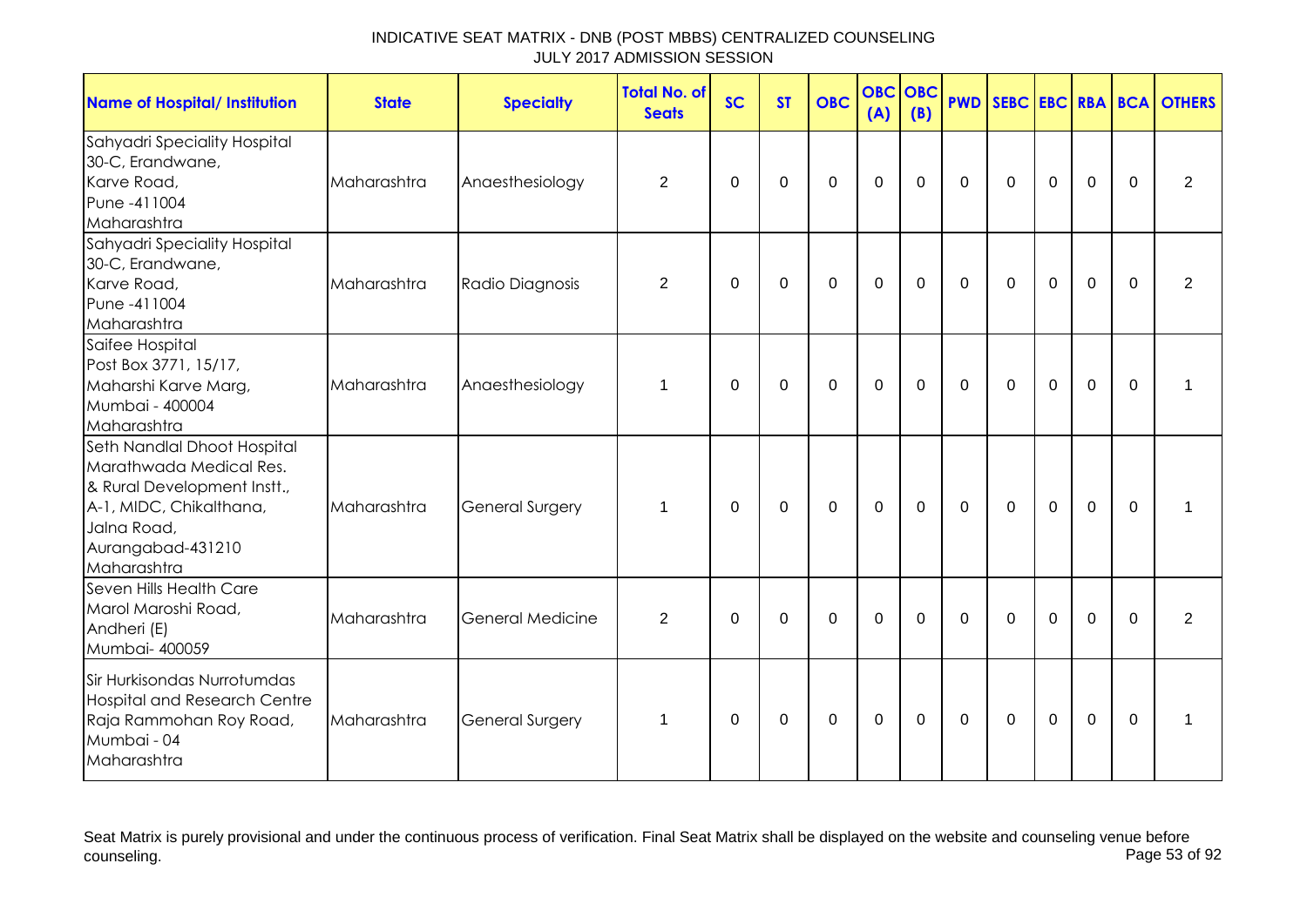| <b>Name of Hospital/ Institution</b>                                                                                                                                    | <b>State</b> | <b>Specialty</b>        | <b>Total No. of</b><br><b>Seats</b> | <b>SC</b>   | <b>ST</b>   | <b>OBC</b>  | <b>OBC</b><br>(A) | <b>OBC</b><br>(B) |             |             |             |             |              | <b>PWD SEBC EBC RBA BCA OTHERS</b> |
|-------------------------------------------------------------------------------------------------------------------------------------------------------------------------|--------------|-------------------------|-------------------------------------|-------------|-------------|-------------|-------------------|-------------------|-------------|-------------|-------------|-------------|--------------|------------------------------------|
| Sir Hurkisondas Nurrotumdas<br><b>Hospital and Research Centre</b><br>Raja Rammohan Roy Road,<br>Mumbai - 04<br>Maharashtra                                             | Maharashtra  | Pathology               | 1                                   | 0           | 0           | $\pmb{0}$   | $\mathbf 0$       | $\mathbf 0$       | $\mathbf 0$ | 0           | $\mathbf 0$ | $\mathbf 0$ | $\mathbf{0}$ | 1                                  |
| Suraj Eye Institute<br>559, New Colony,<br>Nagpur-440001<br>Maharashtra                                                                                                 | Maharashtra  | Ophthalmology           | 1                                   | $\Omega$    | 0           | $\mathbf 0$ | $\mathbf 0$       | $\Omega$          | $\Omega$    | $\Omega$    | $\mathbf 0$ | $\mathbf 0$ | $\mathbf{0}$ | 1                                  |
| Surya Children's Medicare<br>(Formerly Surya Children's<br>Hospital)<br>Junction of S V Road &<br>Dattatray Road,<br>Santacruz (West),<br>Mumbai- 400054<br>Maharashtra | Maharashtra  | Paediatrics             | 2                                   | 0           | $\mathbf 0$ | $\mathbf 0$ | $\mathbf 0$       | $\mathbf 0$       | $\mathbf 0$ | $\mathbf 0$ | $\mathbf 0$ | $\mathbf 0$ | $\mathbf{0}$ | $\overline{2}$                     |
| <b>Wanless Hospital</b><br>Sangli Distt.,<br>Miraj-416410<br>Maharashtra                                                                                                | Maharashtra  | <b>General Medicine</b> | $\overline{2}$                      | $\mathbf 0$ | $\mathbf 0$ | $\mathbf 0$ | $\mathbf 0$       | $\mathbf 0$       | $\mathbf 0$ | $\mathbf 0$ | $\mathbf 0$ | $\mathbf 0$ | $\mathbf 0$  | $\overline{2}$                     |
| <b>Wanless Hospital</b><br>Sangli Distt.,<br>Miraj-416410<br>Maharashtra                                                                                                | Maharashtra  | <b>General Surgery</b>  | $\overline{2}$                      | 0           | $\mathbf 0$ | $\mathbf 0$ | $\mathbf 0$       | $\mathbf 0$       | $\mathbf 0$ | $\mathbf 0$ | $\mathbf 0$ | $\mathbf 0$ | $\Omega$     | $\overline{2}$                     |
| Shija Hospitals & Res. Instiute<br>Langol,<br>Imphal - 795004<br>Manipur                                                                                                | Manipur      | Anaesthesiology         | $1^*$                               | $\Omega$    | $\Omega$    | $\mathbf 0$ | $\mathbf 0$       | $\Omega$          | $\Omega$    | $\Omega$    | $\Omega$    | $\Omega$    | $\Omega$     | 1                                  |

Seat Matrix is purely provisional and under the continuous process of verification. Final Seat Matrix shall be displayed on the website and counseling venue before<br>Page 54 of 92 counseling. Page 54 of 92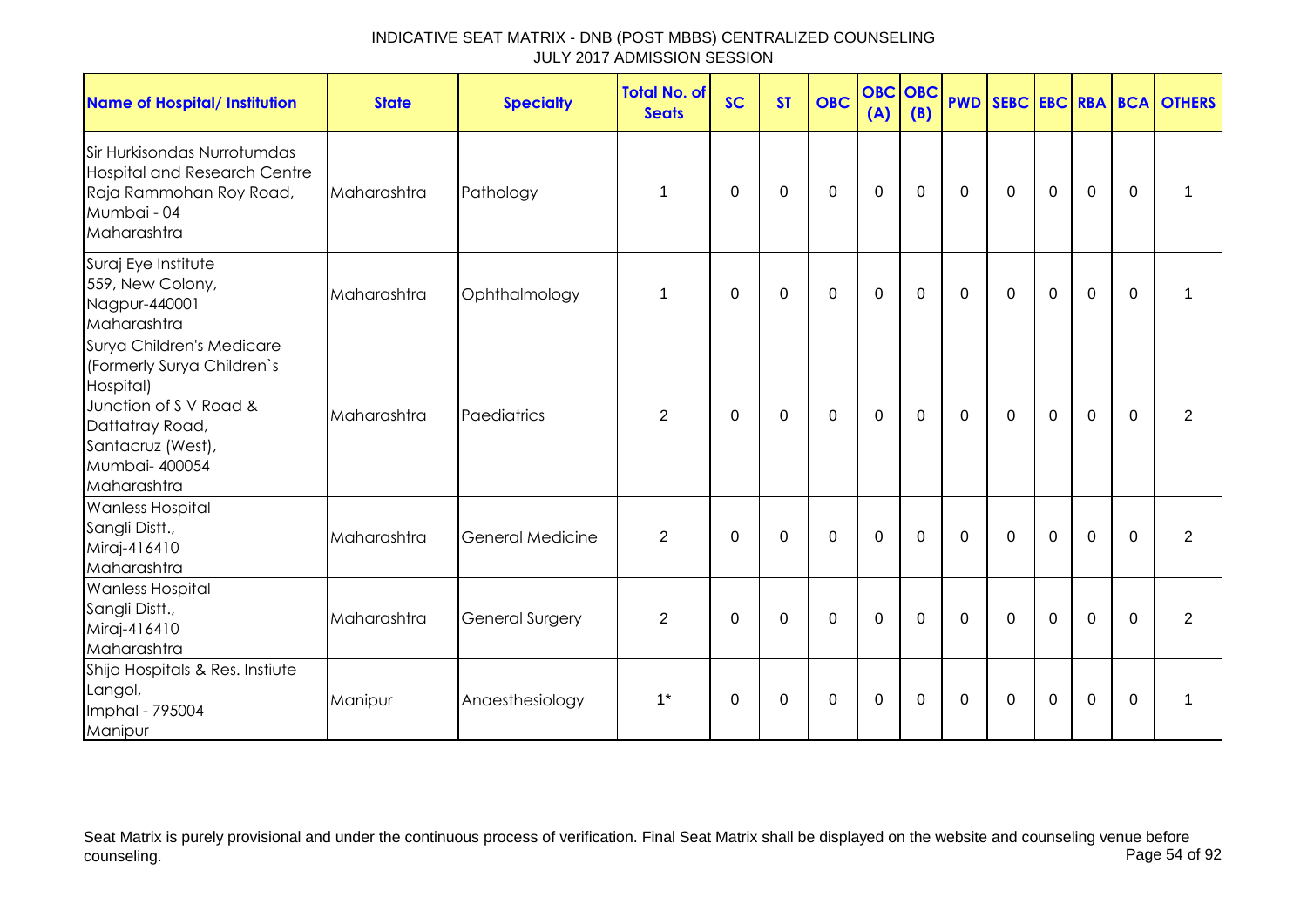| <b>Name of Hospital/ Institution</b>                                                            | <b>State</b> | <b>Specialty</b>       | <b>Total No. of</b><br><b>Seats</b> | <b>SC</b>   | <b>ST</b>      | <b>OBC</b>  | <b>OBC</b> OBC<br>(A) | (B)         | <b>PWD</b>  |              |             |             |             | SEBC EBC RBA BCA OTHERS |
|-------------------------------------------------------------------------------------------------|--------------|------------------------|-------------------------------------|-------------|----------------|-------------|-----------------------|-------------|-------------|--------------|-------------|-------------|-------------|-------------------------|
| Shija Hospitals & Res. Instiute<br>Langol,<br>Imphal - 795004<br>Manipur                        | Manipur      | <b>General Surgery</b> | 2                                   | 0           | 0              | $\mathbf 0$ | $\mathbf 0$           | $\Omega$    | $\Omega$    | $\mathbf{0}$ | $\Omega$    | $\mathbf 0$ | $\Omega$    | 2                       |
| Nazareth Hospital<br>Laitumkhrah,<br>Shillong-793003<br>Meghalaya                               | Meghalaya    | General Medicine       | 1                                   | $\Omega$    | $\Omega$       | $\Omega$    | $\Omega$              | $\Omega$    | $\Omega$    | $\mathbf{0}$ | $\Omega$    | $\mathbf 0$ | $\Omega$    | 1                       |
| Nazareth Hospital<br>Laitumkhrah,<br>Shillong- 793003<br>Meghalaya                              | Meghalaya    | <b>General Surgery</b> | $\overline{2}$                      | $\mathbf 0$ | $\overline{0}$ | $\mathbf 0$ | $\mathbf 0$           | $\mathbf 0$ | $\mathbf 0$ | $\mathbf 0$  | $\mathbf 0$ | $\mathbf 0$ | $\mathbf 0$ | 2                       |
| Nazareth Hospital<br>Laitumkhrah,<br>Shillong- 793003<br>Meghalaya                              | Meghalaya    | Paediatrics            | $1^*$                               | $\mathbf 0$ | $\mathbf 0$    | $\mathbf 0$ | $\mathbf 0$           | 0           | $\mathbf 0$ | $\mathbf 0$  | $\mathbf 0$ | $\mathbf 0$ | $\mathbf 0$ | 1                       |
| Christian Institute of Health<br>Sciences & Research<br>4th Mile Dimapur<br>Nagaland-797115     | Nagaland     | General Medicine       | $\overline{2}$                      | $\Omega$    | $\Omega$       | $\mathbf 0$ | $\mathbf 0$           | $\mathbf 0$ | $\mathbf 0$ | $\mathbf 0$  | $\mathbf 0$ | $\mathbf 0$ | $\mathbf 0$ | $\overline{2}$          |
| Christian Institute of Health<br>Sciences & Research<br>4th Mile Dimapur<br>Nagaland-797115     | Nagaland     | <b>General Surgery</b> | $\overline{2}$                      | $\mathbf 0$ | $\overline{0}$ | $\mathbf 0$ | $\mathbf 0$           | $\mathbf 0$ | $\mathbf 0$ | $\mathbf 0$  | $\mathbf 0$ | $\mathbf 0$ | $\mathbf 0$ | $\overline{2}$          |
| Apollo Hospital<br>Plot No. 251<br>Sainik School Road<br>Unit-15, Bhubaneshwar<br>Orissa-751005 | Orissa       | Orthopedic Surgery     | $\overline{2}$                      | $\Omega$    | 0              | 0           | $\mathbf 0$           | $\Omega$    | $\Omega$    | $\mathbf{0}$ | 0           | $\mathbf 0$ | $\Omega$    | $\overline{2}$          |

Seat Matrix is purely provisional and under the continuous process of verification. Final Seat Matrix shall be displayed on the website and counseling venue before<br>Page 55 of 92 counseling. Page 55 of 92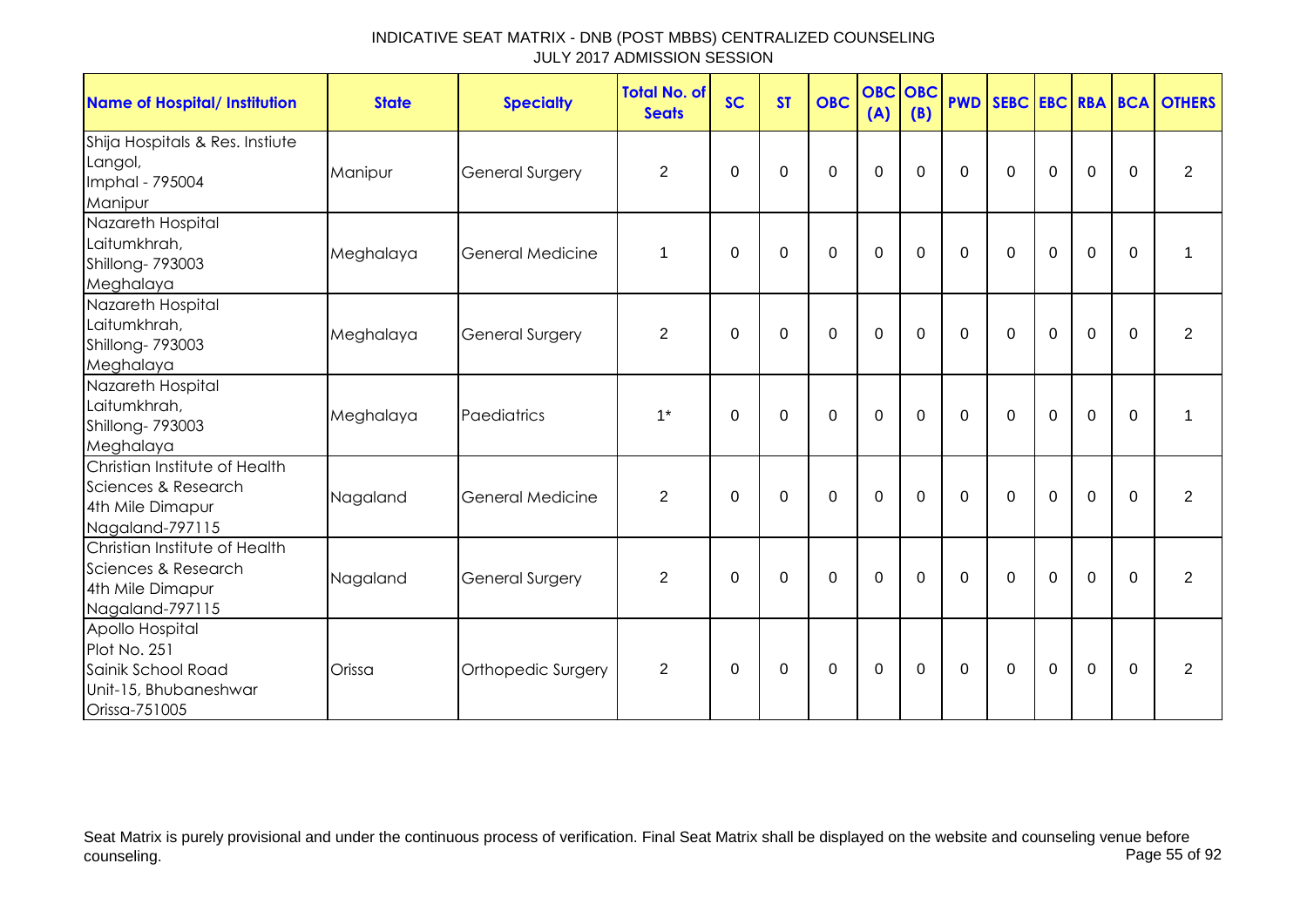| <b>Name of Hospital/ Institution</b>                                                                                                                  | <b>State</b> | <b>Specialty</b>             | <b>Total No. of</b><br><b>Seats</b> | <b>SC</b>      | <b>ST</b>   | <b>OBC</b>   | <b>OBC</b><br>(A) | <b>OBC</b><br>(B) |                |              |                |                |          | <b>PWD SEBC EBC RBA BCA OTHERS</b> |
|-------------------------------------------------------------------------------------------------------------------------------------------------------|--------------|------------------------------|-------------------------------------|----------------|-------------|--------------|-------------------|-------------------|----------------|--------------|----------------|----------------|----------|------------------------------------|
| Apollo Hospital<br>Plot No. 251<br>Sainik School Road<br>Unit-15, Bhubaneshwar<br>Orissa-751005                                                       | Orissa       | Pathology                    | 1                                   | $\Omega$       | $\mathbf 0$ | $\mathbf 0$  | $\overline{0}$    | $\mathbf 0$       | $\overline{0}$ | $\Omega$     | $\overline{0}$ | $\overline{0}$ | $\Omega$ | 1                                  |
| Apollo Hospital<br>Plot No. 251<br>Sainik School Road<br>Unit-15, Bhubaneshwar<br>Orissa-751005                                                       | Orissa       | Radio Diagnosis              | 1                                   | $\mathbf 0$    | $\mathbf 0$ | $\mathbf 0$  | $\mathbf{0}$      | $\mathbf 0$       | $\mathbf 0$    | $\mathbf 0$  | $\overline{0}$ | $\overline{0}$ | $\Omega$ | 1                                  |
| Dr. Agarwal's Eye Hospital<br><b>BBC Tower, Link Road Square,</b><br>Madhupatna, (Opp. To<br>Madhupatna Police Station),<br>Cuttack- 753010<br>Orissa | Orissa       | Ophthalmology                | 2                                   | $\Omega$       | $\mathbf 0$ | $\mathbf 0$  | $\mathbf 0$       | $\mathbf 0$       | $\mathbf 0$    | $\mathbf 0$  | $\mathbf 0$    | $\mathbf 0$    | $\Omega$ | $\overline{2}$                     |
| Ispat General Hospital<br>Rourkela Steel Plant,<br>ROURKELA - 769005<br>Orissa                                                                        | Orissa       | Anaesthesiology              | 3                                   | $\mathbf 1$    | $\mathbf 0$ | $\mathbf 1$  | $\boldsymbol{0}$  | 0                 | $\mathbf 0$    | 0            | $\mathbf 0$    | $\mathbf 0$    | $\Omega$ | 1                                  |
| Ispat General Hospital<br>Rourkela Steel Plant,<br>ROURKELA - 769005<br>Orissa                                                                        | Orissa       | <b>General Medicine</b>      | 3                                   | 1              | $\mathbf 0$ | $\mathbf{1}$ | $\mathbf 0$       | $\mathbf 0$       | $\mathbf 0$    | $\mathbf{0}$ | $\overline{0}$ | $\overline{0}$ | $\Omega$ | 1                                  |
| <b>Ispat General Hospital</b><br>Rourkela Steel Plant,<br><b>ROURKELA - 769005</b><br>Orissa                                                          | Orissa       | Obstetrics and<br>Gynecology | 2                                   | $\overline{1}$ | $\Omega$    | $\mathbf 0$  | $\mathbf 0$       | $\mathbf 0$       | $\overline{0}$ | $\mathbf 0$  | $\overline{0}$ | $\mathbf 0$    | $\Omega$ | $\mathbf{1}$                       |
| Ispat General Hospital<br>Rourkela Steel Plant,<br>ROURKELA - 769005<br>Orissa                                                                        | Orissa       | Paediatrics                  | $\overline{2}$                      | $\Omega$       | $\Omega$    | -1           | $\mathbf{0}$      | $\Omega$          | $\mathbf{0}$   | $\Omega$     | $\Omega$       | $\overline{0}$ | $\Omega$ | 1                                  |

Seat Matrix is purely provisional and under the continuous process of verification. Final Seat Matrix shall be displayed on the website and counseling venue before<br>Page 56 of 92 counseling. Page 56 of 92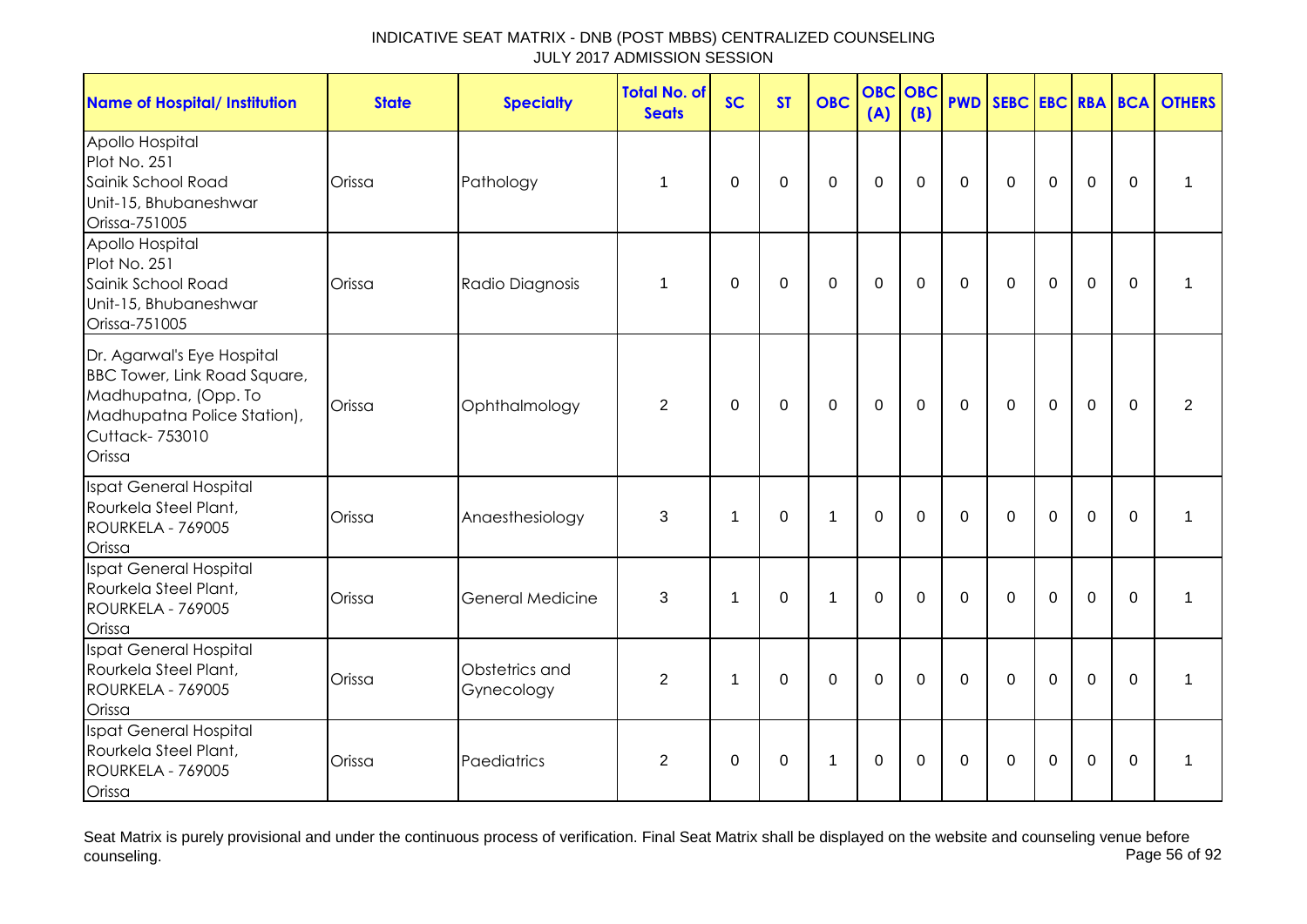| <b>Name of Hospital/ Institution</b>                                                                                              | <b>State</b> | <b>Specialty</b>                               | <b>Total No. of</b><br><b>Seats</b> | <b>SC</b>   | <b>ST</b>   | <b>OBC</b>  | <b>OBC OBC</b><br>(A) | (B)         |          |              |             |                |          | <b>PWD SEBC EBC RBA BCA OTHERS</b> |
|-----------------------------------------------------------------------------------------------------------------------------------|--------------|------------------------------------------------|-------------------------------------|-------------|-------------|-------------|-----------------------|-------------|----------|--------------|-------------|----------------|----------|------------------------------------|
| Ispat General Hospital<br>Rourkela Steel Plant,<br>ROURKELA - 769005<br>Orissa                                                    | Orissa       | Pathology                                      | 1                                   | $\Omega$    | 1           | $\Omega$    | $\Omega$              | $\Omega$    | $\Omega$ | $\Omega$     | $\Omega$    | $\Omega$       | $\Omega$ | $\Omega$                           |
| Swami Vivekanand National<br>Institute of Rehabilitation Trg &<br>Res.<br>Olatpur, PO Bairoi, Distt.-<br>Cuttack-754010<br>Orissa | Orissa       | <b>Physical Medicine</b><br>and Rehabilitation | 1                                   | $\Omega$    | $\Omega$    | 1           | $\mathbf 0$           | $\Omega$    | $\Omega$ | $\mathbf{0}$ | 0           | $\overline{0}$ | $\Omega$ | $\Omega$                           |
| Indira Gandhi Govt, General<br>Hospital & PG Institute<br>PONDICHERRY - 605001<br>Pondicherry                                     | Pondicherry  | Anaesthesiology                                | $\overline{2}$                      | $\Omega$    | $\Omega$    | $\mathbf 0$ | $\mathbf 0$           | $\Omega$    | $\Omega$ | $\Omega$     | $\mathbf 0$ | $\mathbf 0$    | $\Omega$ | $\overline{2}$                     |
| Indira Gandhi Govt. General<br>Hospital & PG Institute<br>PONDICHERRY - 605001<br>Pondicherry                                     | Pondicherry  | <b>Family Medicine</b>                         | 1                                   | $\Omega$    | $\Omega$    | $\mathbf 0$ | $\mathbf 0$           | $\Omega$    | $\Omega$ | $\Omega$     | $\mathbf 0$ | $\mathbf 0$    | $\Omega$ | 1                                  |
| Indira Gandhi Govt. General<br>Hospital & PG Institute<br>PONDICHERRY - 605001<br>Pondicherry                                     | Pondicherry  | <b>General Medicine</b>                        | 3                                   | $\mathbf 0$ | $\mathbf 0$ | $\mathbf 0$ | $\mathbf 0$           | $\mathbf 0$ | $\Omega$ | $\mathbf 0$  | $\mathbf 0$ | $\mathbf 0$    | $\Omega$ | 3                                  |
| Indira Gandhi Govt. General<br>Hospital & PG Institute<br>PONDICHERRY - 605001<br>Pondicherry                                     | Pondicherry  | General Surgery                                | 3                                   | $\Omega$    | 0           | $\Omega$    | $\mathbf 0$           | $\Omega$    | $\Omega$ | $\Omega$     | $\Omega$    | $\Omega$       | $\Omega$ | 3                                  |
| Indira Gandhi Govt. General<br>Hospital & PG Institute<br>PONDICHERRY - 605001<br>Pondicherry                                     | Pondicherry  | Radio Diagnosis                                | $2^*$                               | $\Omega$    | $\Omega$    | 0           | $\mathbf 0$           | $\Omega$    | $\Omega$ | $\Omega$     | $\Omega$    | $\mathbf 0$    | $\Omega$ | $\overline{2}$                     |

Seat Matrix is purely provisional and under the continuous process of verification. Final Seat Matrix shall be displayed on the website and counseling venue before<br>Page 57 of 92 counseling. Page 57 of 92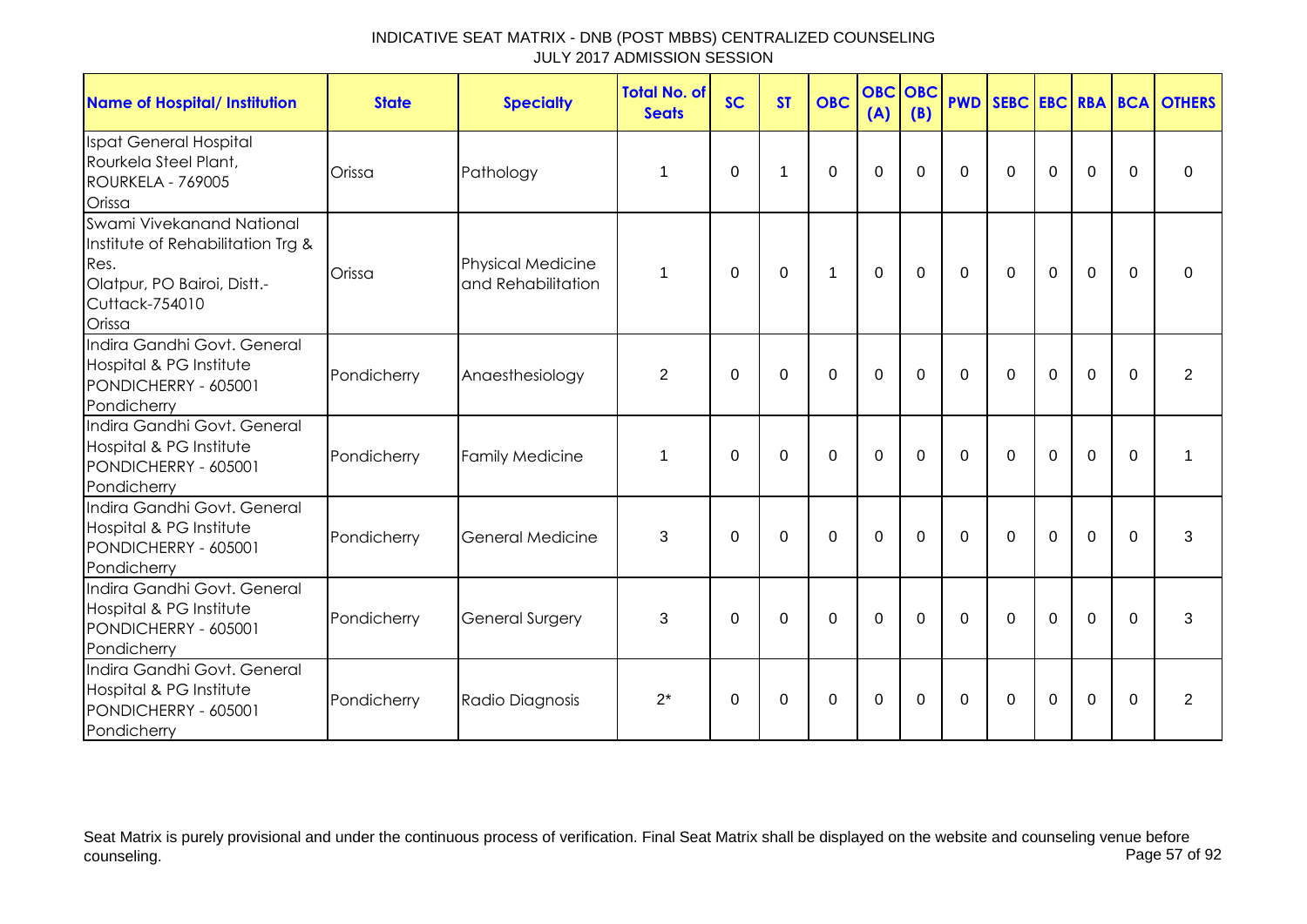| <b>Name of Hospital/ Institution</b>                                                                                                                | <b>State</b> | <b>Specialty</b>             | <b>Total No. of</b><br><b>Seats</b> | <b>SC</b>   | <b>ST</b>   | <b>OBC</b>     | <b>OBC</b><br>(A) | <b>OBC</b><br>(B) | <b>PWD</b>     | SEBC EBC RBA BCA |                |                |             | <b>OTHERS</b>  |
|-----------------------------------------------------------------------------------------------------------------------------------------------------|--------------|------------------------------|-------------------------------------|-------------|-------------|----------------|-------------------|-------------------|----------------|------------------|----------------|----------------|-------------|----------------|
| Rajiv Gandhi Government<br>Women and Children Hospital,<br>(Formerly Indira Gandhi.<br>General Hospital)<br>Ellapillaichavady,<br>Puducherry-605011 | Pondicherry  | Obstetrics and<br>Gynecology | 5                                   | $\mathbf 0$ | $\mathbf 0$ | $\mathbf 0$    | $\overline{0}$    | $\mathbf 0$       | $\mathbf 0$    | $\Omega$         | $\overline{0}$ | 0              | $\Omega$    | 5              |
| Amandeep Hospital<br>G.T.Road, Model Town,<br>Amritsar<br>Punjab                                                                                    | Punjab       | Orthopedic Surgery           | 1                                   | $\Omega$    | $\Omega$    | $\Omega$       | $\mathbf 0$       | $\Omega$          | $\Omega$       | $\Omega$         | $\Omega$       | $\Omega$       | $\Omega$    | $\mathbf{1}$   |
| Dr. Hardas Singh Orthopaedics<br><b>Hospital &amp; Super Specialty</b><br><b>Research Centre</b><br>Amritsar<br>Punjab                              | Punjab       | Orthopedic Surgery           | 2                                   | $\mathbf 0$ | $\mathbf 0$ | $\overline{0}$ | $\mathbf{0}$      | $\mathbf 0$       | $\overline{0}$ | $\Omega$         | $\overline{0}$ | $\overline{0}$ | $\Omega$    | $\overline{2}$ |
| Fortis Hospital<br>Sector-62, Phase-VIII,<br>Mohali-160062<br>Punjab                                                                                | Punjab       | Anaesthesiology              | $2^*$                               | $\mathbf 0$ | $\mathbf 0$ | $\mathbf 0$    | $\mathbf 0$       | 0                 | $\mathbf 0$    | $\mathbf 0$      | $\mathbf 0$    | 0              | $\mathbf 0$ | $\overline{2}$ |
| Fortis Hospital<br>Sector-62, Phase-VIII,<br>Mohali-160062<br>Punjab                                                                                | Punjab       | Emergency<br>Medicine        | $\overline{2}$                      | $\mathbf 0$ | $\mathbf 0$ | $\mathbf 0$    | $\mathbf{0}$      | $\mathbf 0$       | $\mathbf 0$    | $\mathbf 0$      | $\overline{0}$ | $\overline{0}$ | $\Omega$    | $\overline{2}$ |
| Fortis Hospital<br>Sector-62, Phase-VIII,<br>Mohali-160062<br>Punjab                                                                                | Punjab       | Orthopedic Surgery           | 1                                   | $\Omega$    | $\Omega$    | $\Omega$       | $\Omega$          | $\Omega$          | $\Omega$       | $\Omega$         | $\Omega$       | $\Omega$       | $\Omega$    | $\mathbf 1$    |
| Fortis Hospital<br>Sector-62, Phase-VIII,<br>Mohali-160062<br>Punjab                                                                                | Punjab       | Radio Diagnosis              | 1                                   | 0           | 0           | 0              | 0                 | 0                 | 0              | $\Omega$         | 0              | 0              | $\Omega$    | 1              |

Seat Matrix is purely provisional and under the continuous process of verification. Final Seat Matrix shall be displayed on the website and counseling venue before<br>Page 58 of 92 counseling. Page 58 of 92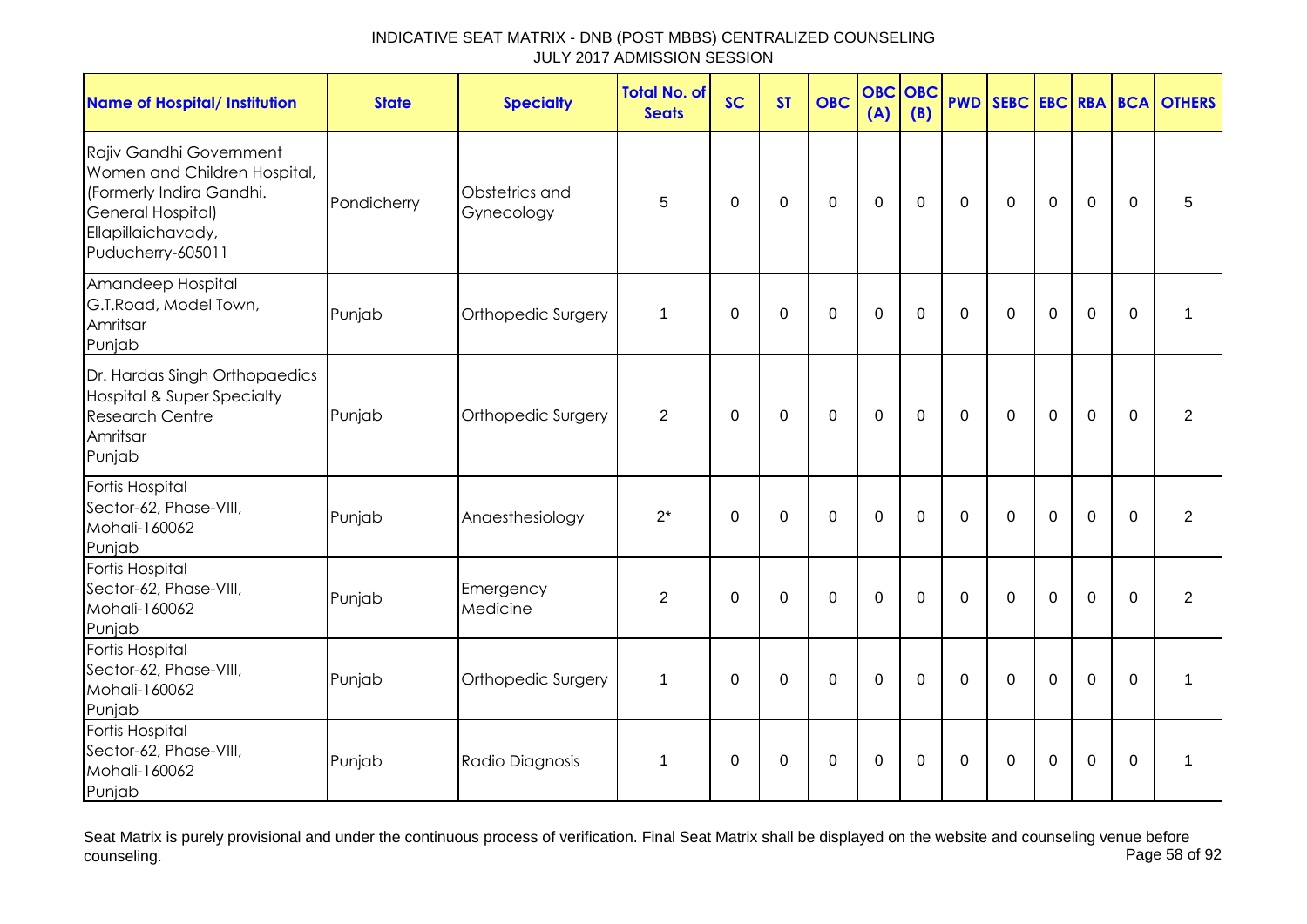| <b>Name of Hospital/ Institution</b>                                                                                                     | <b>State</b> | <b>Specialty</b>             | <b>Total No. of</b><br><b>Seats</b> | <b>SC</b> | <b>ST</b> | <b>OBC</b>       | <b>OBC</b><br>(A) | OBC<br>(B)  |              |              |                |                |          | <b>PWD SEBC EBC RBA BCA OTHERS</b> |
|------------------------------------------------------------------------------------------------------------------------------------------|--------------|------------------------------|-------------------------------------|-----------|-----------|------------------|-------------------|-------------|--------------|--------------|----------------|----------------|----------|------------------------------------|
| Lord Mahavir Civil Hospital<br>Old Jail Road, Ludhiana<br>Punjab                                                                         | Punjab       | Obstetrics and<br>Gynecology | $\overline{c}$                      | -1        | 0         | 0                | 0                 | 0           | $\Omega$     | $\mathbf{0}$ | $\Omega$       | 0              | $\Omega$ | 1                                  |
| Max Super Specialty Hospital<br>A Unit of Hometrail Estate Pvt<br>Ltd.<br>Civil Hospital Premises<br>Phase - VI, Mohali-160055<br>Punjab | Punjab       | <b>General Surgery</b>       | $\mathbf 1$                         | $\Omega$  | $\Omega$  | $\mathbf 0$      | $\mathbf 0$       | $\Omega$    | $\mathbf{0}$ | $\mathbf{0}$ | $\overline{0}$ | $\overline{0}$ | $\Omega$ |                                    |
| Max Super Specialty Hospital<br>A Unit of Hometrail Estate Pvt<br>Ltd.<br>Civil Hospital Premises<br>Phase - VI, Mohali-160055<br>Punjab | Punjab       | Radio Diagnosis              | $\overline{2}$                      | 0         | 0         | $\boldsymbol{0}$ | $\pmb{0}$         | $\mathbf 0$ | 0            | 0            | $\mathbf 0$    | $\mathbf 0$    | $\Omega$ | $\overline{2}$                     |
| Satguru Pratap Singh Apollo<br>Hospital<br>Sherpur Chowk,<br>Ludhiana -141003<br>Punjab                                                  | Punjab       | <b>General Medicine</b>      | 2                                   | $\Omega$  | 0         | $\mathbf 0$      | $\mathbf 0$       | $\Omega$    | $\Omega$     | $\Omega$     | $\overline{0}$ | $\overline{0}$ | $\Omega$ | $\overline{2}$                     |
| Satguru Pratap Singh Apollo<br>Hospital<br>Sherpur Chowk,<br>Ludhiana -141003<br>Punjab                                                  | Punjab       | Orthopedic Surgery           | $\mathbf 1$                         | 0         | 0         | 0                | 0                 | 0           | 0            | 0            | $\mathbf 0$    | 0              | $\Omega$ |                                    |
| Anand Hospital & Eye Centre<br>21, Bharat Mata Lane<br>Jamnalal Bajaj Marg<br>C-Scheme, Jaipur-302 001<br>Rajasthan                      | Rajasthan    | Ophthalmology                | $\overline{2}$                      | 0         | 0         | 0                | $\mathbf 0$       | 0           | 0            | $\mathbf{0}$ | $\mathbf 0$    | $\mathbf 0$    | $\Omega$ | $\overline{2}$                     |

Seat Matrix is purely provisional and under the continuous process of verification. Final Seat Matrix shall be displayed on the website and counseling venue before<br>Page 59 of 92 counseling. Page 59 of 92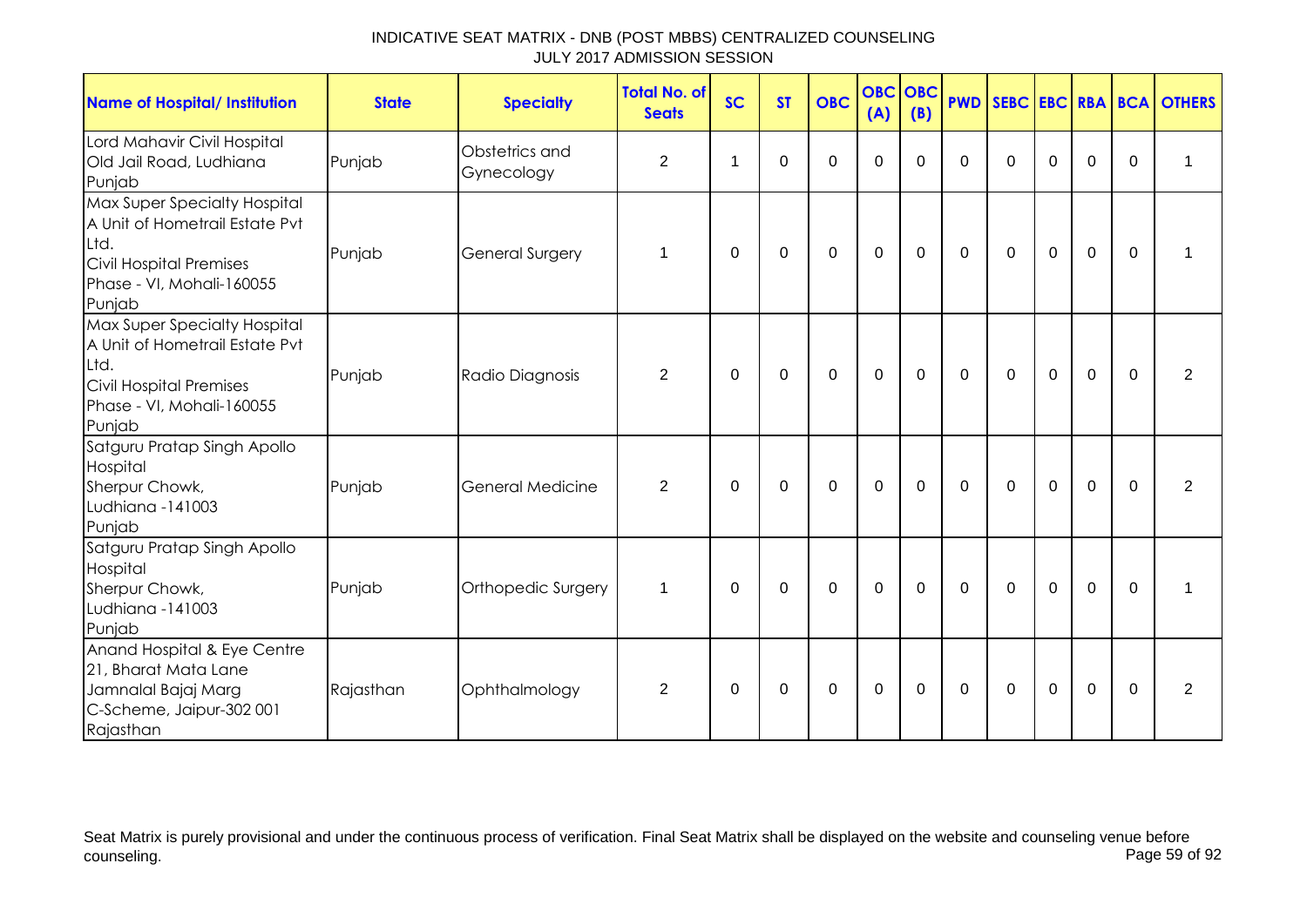| INDICATIVE SEAT MATRIX - DNB (POST MBBS) CENTRALIZED COUNSELING |  |
|-----------------------------------------------------------------|--|
| JULY 2017 ADMISSION SESSION                                     |  |

| <b>Name of Hospital/ Institution</b>                                                                                                                      | <b>State</b> | <b>Specialty</b>             | <b>Total No. of</b><br><b>Seats</b> | <b>SC</b>        | <b>ST</b>   | <b>OBC</b>  | <b>OBC OBC</b><br>(A) | (B)         |             |             |             |             |                | <b>PWD SEBC EBC RBA BCA OTHERS</b> |
|-----------------------------------------------------------------------------------------------------------------------------------------------------------|--------------|------------------------------|-------------------------------------|------------------|-------------|-------------|-----------------------|-------------|-------------|-------------|-------------|-------------|----------------|------------------------------------|
| Govt. R. D. B. P. Jaipuria<br>Hospital (Attached with RUHS<br>College of Medical Sciences),<br>Milap Nagar, Tonk Road,<br>Jaipur, Rajasthan-302018        | Rajasthan    | <b>Family Medicine</b>       | $\overline{2}$                      | $\boldsymbol{0}$ | 0           | $\mathbf 0$ | $\mathbf 0$           | $\mathbf 0$ | $\mathbf 0$ | $\mathbf 0$ | $\mathbf 0$ | $\mathbf 0$ | $\mathbf 0$    | $1(UR)+1$<br>(Women                |
| Govt. R. D. B. P. Jaipuria<br>Hospital (Attached with RUHS<br>College of Medical Sciences),<br>Milap Nagar, Tonk Road,<br>Jaipur, Rajasthan-302018        | Rajasthan    | <b>General Medicine</b>      | $\overline{2}$                      | 0                | 0           | $\Omega$    | $\mathbf 0$           | $\Omega$    | $\Omega$    | $\Omega$    | 0           | $\mathbf 0$ | $\Omega$       | $1(UR)+1$<br>(Women                |
| Govt. R. D. B. P. Jaipuria<br><b>Hospital (Attached with RUHS</b><br>College of Medical Sciences),<br>Milap Nagar, Tonk Road,<br>Jaipur, Rajasthan-302018 | Rajasthan    | General Surgery              | $\overline{2}$                      | 0                | 0           | $\mathbf 0$ | $\mathbf 0$           | $\Omega$    | $\Omega$    | $\mathbf 0$ | $\mathbf 0$ | $\mathbf 0$ | $\overline{0}$ | $1(UR)+1$<br>(Women                |
| Govt. R. D. B. P. Jaipuria<br>Hospital (Attached with RUHS<br>College of Medical Sciences),<br>Milap Nagar, Tonk Road,<br>Jaipur, Rajasthan-302018        | Rajasthan    | Obstetrics and<br>Gynecology | $\overline{2}$                      | $\Omega$         | $\Omega$    | $\Omega$    | $\mathbf 0$           | $\Omega$    | $\Omega$    | $\Omega$    | $\mathbf 0$ | $\mathbf 0$ | $\Omega$       | $1(UR)+1$<br>(Women                |
| Govt. R. D. B. P. Jaipuria<br><b>Hospital (Attached with RUHS</b><br>College of Medical Sciences),<br>Milap Nagar, Tonk Road,<br>Jaipur, Rajasthan-302018 | Rajasthan    | Orthopedic Surgery           | $\overline{2}$                      | $\boldsymbol{0}$ | $\mathbf 0$ | $\mathbf 0$ | $\mathbf 0$           | $\mathbf 0$ | $\mathbf 0$ | $\mathbf 0$ | $\pmb{0}$   | $\mathbf 0$ | $\mathbf 0$    | $1(UR)+1$<br>(Women                |

Seat Matrix is purely provisional and under the continuous process of verification. Final Seat Matrix shall be displayed on the website and counseling venue before counseling. Page 60 of 92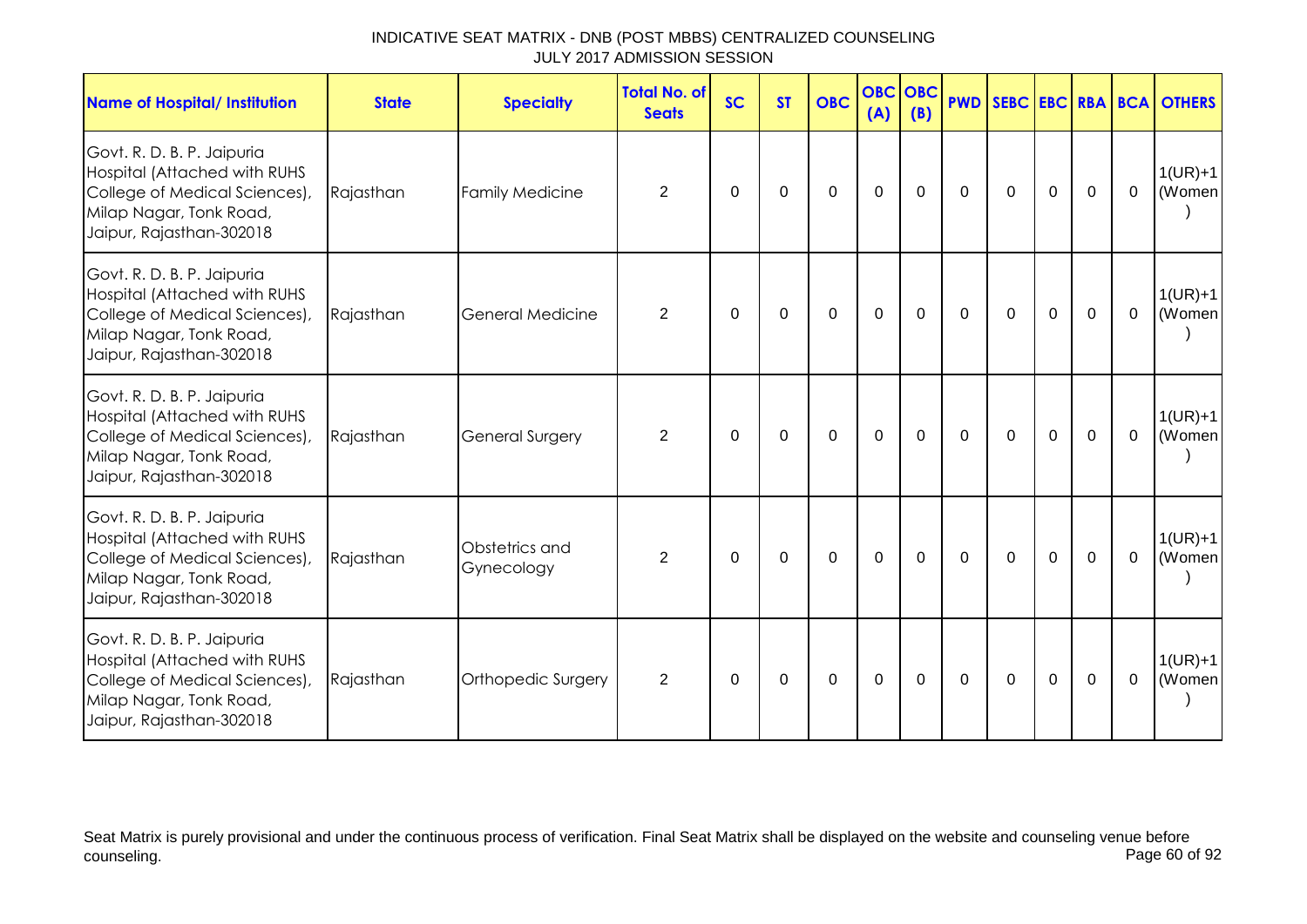| <b>Name of Hospital/ Institution</b>                                                                           | <b>State</b> | <b>Specialty</b>                                      | <b>Total No. of</b><br><b>Seats</b> | <b>SC</b> | <b>ST</b> | <b>OBC</b>  | <b>OBC OBC</b><br>(A) | (B)         |                |             |                |             |          | <b>PWD SEBC EBC RBA BCA OTHERS</b> |
|----------------------------------------------------------------------------------------------------------------|--------------|-------------------------------------------------------|-------------------------------------|-----------|-----------|-------------|-----------------------|-------------|----------------|-------------|----------------|-------------|----------|------------------------------------|
| Kothari Medical & Research<br>Centre<br>Bangla Nagar, NH15,<br>Jaiselmer Road,<br>Bikaner-3347001<br>Rajasthan | Rajasthan    | <b>General Surgery</b>                                | 1                                   | 0         | 0         | $\mathbf 0$ | $\mathbf 0$           | 0           | $\mathbf 0$    | $\mathbf 0$ | $\mathbf 0$    | $\mathbf 0$ | $\Omega$ | 1                                  |
| Narayana Multispeciality<br>Hospital<br>Sec-28, Rana Sanga Marg,<br>Pratap Nagar,<br>Jaipur-302033             | Rajasthan    | Cardio Thoracic<br>Surgery (Direct 6<br>Years Course) | 2                                   | $\Omega$  | $\Omega$  | $\mathbf 0$ | $\mathbf 0$           | $\mathbf 0$ | $\mathbf 0$    | $\mathbf 0$ | $\overline{0}$ | $\mathbf 0$ | $\Omega$ | 2                                  |
| Santokba Durlabhji Memorial<br>Hospital<br>Bhawani Singh Marg,<br>JAIPUR - 302015<br>Rajasthan                 | Rajasthan    | Immunohematolog<br>v and Transfusion<br>Medicine      | 1                                   | $\Omega$  | 0         | 0           | $\mathbf 0$           | 0           | $\mathbf 0$    | $\mathbf 0$ | $\mathbf 0$    | $\mathbf 0$ | $\Omega$ | 1                                  |
| Santokba Durlabhji Memorial<br>Hospital<br>Bhawani Singh Marg,<br>JAIPUR - 302015<br>Rajasthan                 | Rajasthan    | Orthopedic Surgery                                    | $2^*$                               | $\Omega$  | $\Omega$  | $\mathbf 0$ | $\mathbf 0$           | $\mathbf 0$ | $\mathbf 0$    | $\mathbf 0$ | $\overline{0}$ | $\mathbf 0$ | $\Omega$ | 2                                  |
| Santokbha Durlabji Memorial<br>Hospital<br>Bhawani Singh Marg,<br>JAIPUR - 15<br>Rajasthan                     | Rajasthan    | Anaesthesiology                                       | 1                                   | $\Omega$  | $\Omega$  | $\Omega$    | $\mathbf 0$           | $\mathbf 0$ | $\mathbf 0$    | $\mathbf 0$ | $\overline{0}$ | $\mathbf 0$ | $\Omega$ | 1                                  |
| Santokbha Durlabji Memorial<br>Hospital<br>Bhawani Singh Marg,<br>JAIPUR - 15<br>Rajasthan                     | Rajasthan    | <b>General Medicine</b>                               | 1                                   | $\Omega$  | $\Omega$  | $\mathbf 0$ | $\mathbf 0$           | $\mathbf 0$ | $\overline{0}$ | $\mathbf 0$ | $\overline{0}$ | $\mathbf 0$ | $\Omega$ | 1                                  |

Seat Matrix is purely provisional and under the continuous process of verification. Final Seat Matrix shall be displayed on the website and counseling venue before<br>Page 61 of 92 counseling. Page 61 of 92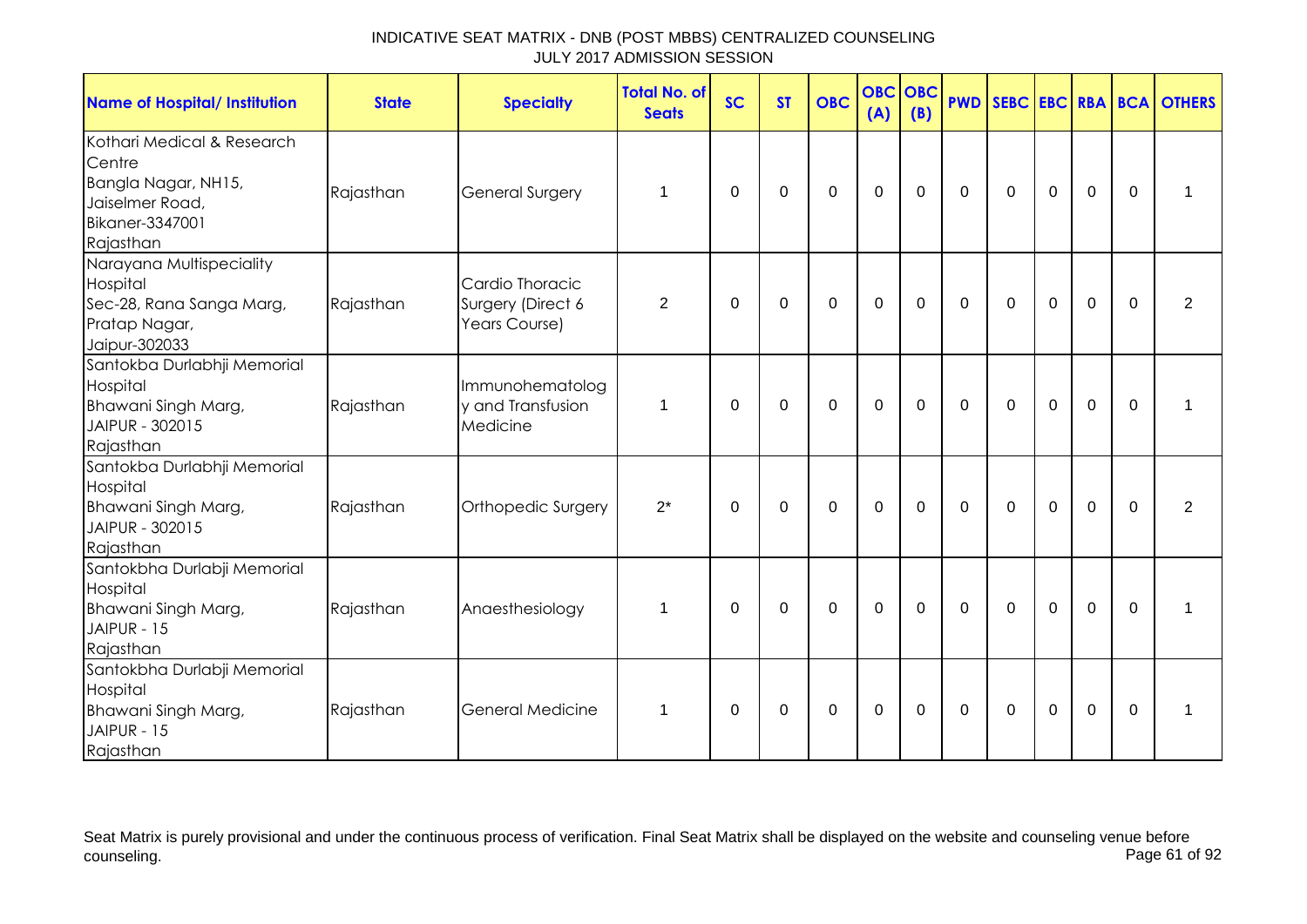| <b>Name of Hospital/ Institution</b>                                                                           | <b>State</b>      | <b>Specialty</b>       | <b>Total No. of</b><br><b>Seats</b> | <b>SC</b> | <b>ST</b>   | <b>OBC</b>  | (A)         | <b>OBC OBC</b><br>(B) |             |             |             |                |              | <b>PWD SEBC EBC RBA BCA OTHERS</b> |
|----------------------------------------------------------------------------------------------------------------|-------------------|------------------------|-------------------------------------|-----------|-------------|-------------|-------------|-----------------------|-------------|-------------|-------------|----------------|--------------|------------------------------------|
| Santokbha Durlabji Memorial<br>Hospital<br>Bhawani Singh Marg,<br>JAIPUR - 15<br>Rajasthan                     | Rajasthan         | <b>General Surgery</b> | 1                                   | 0         | $\mathbf 0$ | $\pmb{0}$   | $\pmb{0}$   | $\mathbf 0$           | $\mathbf 0$ | $\mathbf 0$ | $\mathbf 0$ | $\mathsf 0$    | $\mathbf 0$  | $\mathbf{1}$                       |
| Sikkim-Manipal Instt. of Medical<br>Sciences<br>5th Mile, Tadong,<br>Sikkim-737102<br><b>GANGTOK</b><br>Sikkim | Sikkim            | <b>General Surgery</b> | $\mathbf 1$                         | $\Omega$  | $\mathbf 0$ | $\mathbf 0$ | $\mathbf 0$ | $\mathbf 0$           | $\mathbf 0$ | $\mathbf 0$ | $\mathbf 0$ | 0              | $\mathbf 0$  | $\mathbf{1}$                       |
| Apollo Hospital<br>21 Greams lane,<br>Off Greams Rd,<br>Chennai - 06<br>Tamil Nadu                             | Tamil Nadu        | Anaesthesiology        | $\overline{2}$                      | 0         | 0           | $\mathbf 0$ | $\mathbf 0$ | $\mathbf 0$           | $\mathbf 0$ | $\mathbf 0$ | $\mathbf 0$ | 0              | 0            | $\overline{2}$                     |
| Apollo Hospital<br>21 Greams lane,<br>Off Greams Rd,<br>Chennai - 06<br>Tamil Nadu                             | <b>Tamil Nadu</b> | Emergency<br>Medicine  | $\overline{2}$                      | $\Omega$  | $\mathbf 0$ | $\mathbf 0$ | $\mathbf 0$ | $\mathbf 0$           | $\mathbf 0$ | $\mathbf 0$ | $\mathbf 0$ | $\overline{0}$ | $\mathbf 0$  | $\overline{2}$                     |
| Apollo Hospital<br>21 Greams lane,<br>Off Greams Rd,<br>Chennai - 06<br>Tamil Nadu                             | Tamil Nadu        | <b>ENT</b>             | 1                                   | $\Omega$  | 0           | $\mathbf 0$ | $\mathbf 0$ | $\mathbf 0$           | $\mathbf 0$ | $\mathbf 0$ | $\mathbf 0$ | 0              | $\mathbf{0}$ | 1                                  |
| Apollo Hospital<br>21 Greams lane,<br>Off Greams Rd,<br>Chennai - 06<br>Tamil Nadu                             | Tamil Nadu        | Orthopedic Surgery     | $\overline{2}$                      | $\Omega$  | $\mathbf 0$ | $\mathbf 0$ | $\mathbf 0$ | $\mathbf 0$           | $\mathbf 0$ | $\mathbf 0$ | $\mathbf 0$ | 0              | $\mathbf 0$  | $\overline{2}$                     |

Seat Matrix is purely provisional and under the continuous process of verification. Final Seat Matrix shall be displayed on the website and counseling venue before<br>Page 62 of 92 counseling. Page 62 of 92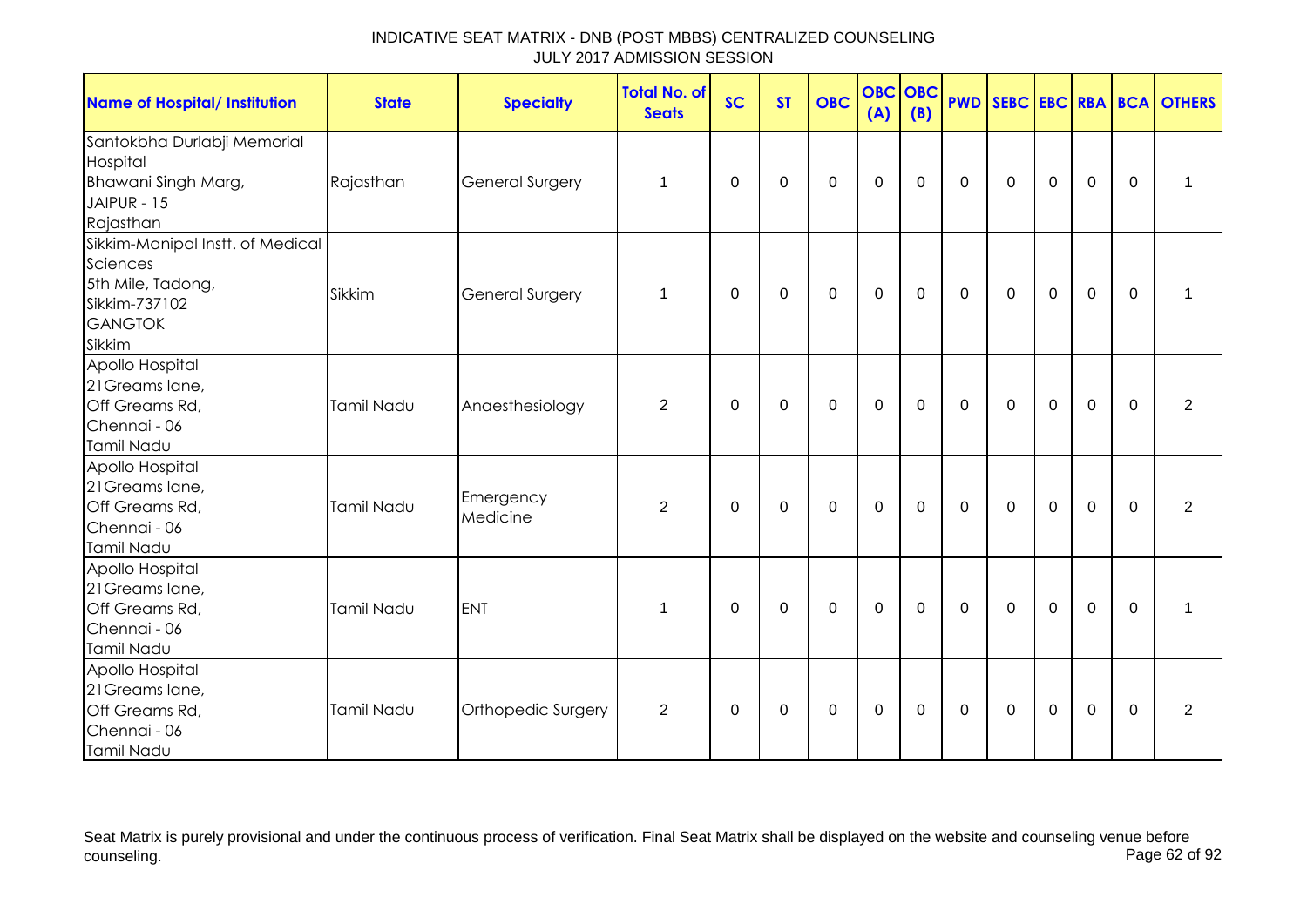| <b>Name of Hospital/ Institution</b>                                                                  | <b>State</b>      | <b>Specialty</b>            | <b>Total No. of</b><br><b>Seats</b> | <b>SC</b> | <b>ST</b> | <b>OBC</b>  | <b>OBC OBC</b><br>(A) | (B)         |             |              |                |                |             | <b>PWD SEBC EBC RBA BCA OTHERS</b> |
|-------------------------------------------------------------------------------------------------------|-------------------|-----------------------------|-------------------------------------|-----------|-----------|-------------|-----------------------|-------------|-------------|--------------|----------------|----------------|-------------|------------------------------------|
| Apollo Hospital<br>21 Greams lane,<br>Off Greams Rd,<br>Chennai - 06<br>Tamil Nadu                    | Tamil Nadu        | Pathology                   | $\overline{2}$                      | 0         | 0         | $\mathbf 0$ | $\mathbf 0$           | $\mathbf 0$ | $\mathbf 0$ | $\mathbf 0$  | $\mathbf 0$    | $\mathbf 0$    | $\mathbf 0$ | $\overline{2}$                     |
| Apollo Hospital<br>21 Greams lane,<br>Off Greams Rd,<br>Chennai - 06<br>Tamil Nadu                    | Tamil Nadu        | Radio Diagnosis             | 3                                   | 0         | 0         | $\mathbf 0$ | $\mathbf 0$           | $\mathbf 0$ | $\mathbf 0$ | $\mathbf 0$  | $\mathbf 0$    | $\mathbf 0$    | $\mathbf 0$ | 3                                  |
| Apollo Hospital<br>21 Greams lane,<br>Off Greams Rd,<br>Chennai - 06<br>Tamil Nadu                    | Tamil Nadu        | <b>Respiratory Diseases</b> | $\overline{2}$                      | $\Omega$  | $\Omega$  | $\Omega$    | $\mathbf 0$           | 0           | $\mathbf 0$ | $\mathbf 0$  | $\mathbf 0$    | $\mathbf 0$    | $\Omega$    | $\overline{2}$                     |
| Apollo Super Specialty Hospital<br>Lake View Road, K K Nagar,<br>MADURAI-28<br>Tamil Nadu             | Tamil Nadu        | Anaesthesiology             | 2                                   | $\Omega$  | $\Omega$  | $\Omega$    | $\mathbf 0$           | $\Omega$    | $\mathbf 0$ | $\mathbf{0}$ | $\overline{0}$ | $\mathbf 0$    | $\Omega$    | 2                                  |
| Apollo Super Specialty Hospital<br>Lake View Road, K K Nagar,<br>MADURAI-28<br>Tamil Nadu             | <b>Tamil Nadu</b> | Emergency<br>Medicine       | $2^*$                               | $\Omega$  | 0         | $\mathbf 0$ | $\mathbf 0$           | $\mathbf 0$ | $\mathbf 0$ | $\mathbf 0$  | $\mathbf 0$    | $\overline{0}$ | $\Omega$    | 2                                  |
| Aravind Eye Hospital & PG<br>Instt.of Ophthalmology<br>Peryakulam Road,<br><b>THENI</b><br>Tamil Nadu | Tamil Nadu        | Ophthalmology               | $2^*$                               | $\Omega$  | $\Omega$  | $\mathbf 0$ | $\mathbf 0$           | $\Omega$    | $\mathbf 0$ | $\Omega$     | $\mathbf 0$    | $\mathbf 0$    | $\Omega$    | 2                                  |

Seat Matrix is purely provisional and under the continuous process of verification. Final Seat Matrix shall be displayed on the website and counseling venue before<br>Page 63 of 92 counseling. Page 63 of 92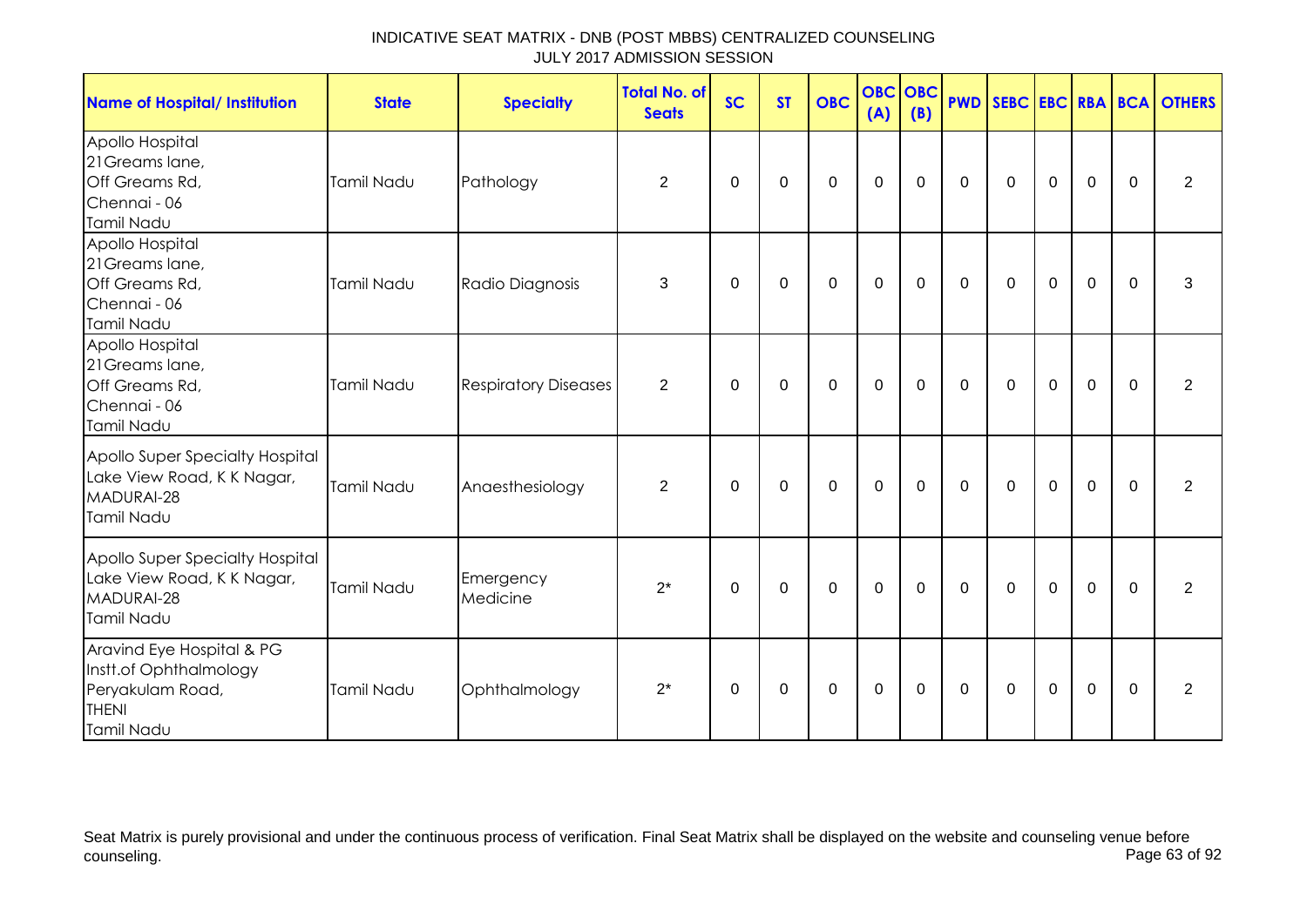| <b>Name of Hospital/ Institution</b>                                                                                    | <b>State</b>      | <b>Specialty</b>             | <b>Total No. of</b><br><b>Seats</b> | <b>SC</b>   | <b>ST</b>   | <b>OBC</b>     | <b>OBC</b><br>(A) | OBC<br>(B)  | <b>PWD</b>  |             |                |                |             | <b>SEBC EBC RBA BCA OTHERS</b> |
|-------------------------------------------------------------------------------------------------------------------------|-------------------|------------------------------|-------------------------------------|-------------|-------------|----------------|-------------------|-------------|-------------|-------------|----------------|----------------|-------------|--------------------------------|
| Aravind Eye Hospital & PG<br>Instt.of Ophthalmology<br>S N High Road,<br>TIRUNELVELI - 627001<br>Tamil Nadu             | Tamil Nadu        | Ophthalmology                | 6                                   | 0           | 0           | $\mathbf 0$    | $\mathbf 0$       | 0           | $\Omega$    | $\Omega$    | $\mathbf 0$    | $\mathbf 0$    | $\Omega$    | 6                              |
| Aravind Eye Hospital<br>64, Sankari Main Road, Opp. To<br>Kaliamman Temple,<br>Nethimedu,<br>Salem-636002<br>Tamil Nadu | Tamil Nadu        | Ophthalmology                | $\overline{2}$                      | $\mathbf 0$ | $\mathbf 0$ | $\overline{0}$ | $\mathbf{0}$      | $\mathbf 0$ | $\mathbf 0$ | $\mathbf 0$ | $\overline{0}$ | $\overline{0}$ | $\Omega$    | $\overline{2}$                 |
| C.S.I. Kalyani General Hospital<br>15, Radhakrishnan Road,<br>Mylapore,<br>Chennai - 600004<br>Tamil Nadu               | <b>Tamil Nadu</b> | <b>General Medicine</b>      | 1                                   | 0           | $\mathbf 0$ | $\mathbf 0$    | $\mathbf 0$       | $\mathbf 0$ | $\mathbf 0$ | $\mathbf 0$ | $\mathbf 0$    | $\mathbf 0$    | $\mathbf 0$ |                                |
| C.S.I. Kalyani General Hospital<br>15, Radhakrishnan Road,<br>Mylapore,<br>Chennai - 600004<br>Tamil Nadu               | <b>Tamil Nadu</b> | Obstetrics and<br>Gynecology | $\overline{2}$                      | $\mathbf 0$ | $\mathbf 0$ | $\mathbf 0$    | $\mathbf 0$       | $\mathbf 0$ | $\mathbf 0$ | $\mathbf 0$ | $\mathbf 0$    | $\mathbf 0$    | $\mathbf 0$ | $\overline{2}$                 |
| C.S.I. Kalyani General Hospital<br>15, Radhakrishnan Road,<br>Mylapore,<br>Chennai - 600004<br>Tamil Nadu               | Tamil Nadu        | Paediatrics                  | $\mathbf 1$                         | 0           | 0           | $\mathbf 0$    | $\mathbf 0$       | $\mathbf 0$ | $\Omega$    | $\Omega$    | $\mathbf 0$    | $\Omega$       | $\Omega$    | 1                              |
| Christian Fellowship Hospital<br>Oddanchatram<br>DINDIGUL DIST - 624619<br>Tamil Nadu                                   | <b>Tamil Nadu</b> | <b>General Medicine</b>      | 2                                   | $\Omega$    | $\mathbf 0$ | $\mathbf 0$    | $\mathbf 0$       | $\Omega$    | $\mathbf 0$ | $\Omega$    | $\mathbf 0$    | $\overline{0}$ | $\mathbf 0$ | 2                              |

Seat Matrix is purely provisional and under the continuous process of verification. Final Seat Matrix shall be displayed on the website and counseling venue before<br>Page 64 of 92 counseling. Page 64 of 92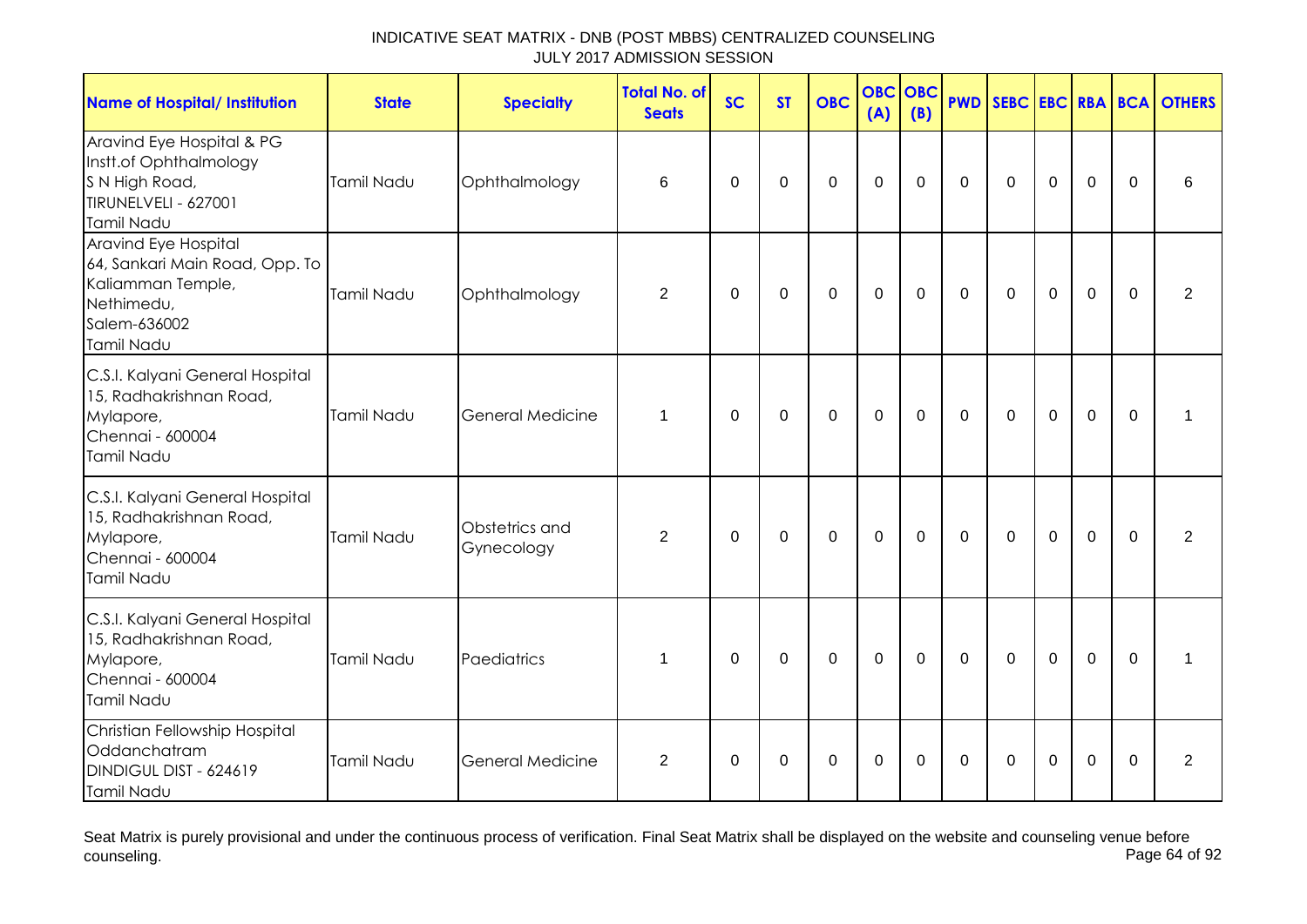| <b>Name of Hospital/ Institution</b>                                                                                                                        | <b>State</b>      | <b>Specialty</b>       | <b>Total No. of</b><br><b>Seats</b> | <b>SC</b>   | <b>ST</b>   | <b>OBC</b> | <b>OBC</b><br>(A) | <b>OBC</b><br>(B) | <b>PWD</b>  |             |                  |                |             | SEBC EBC RBA BCA OTHERS |
|-------------------------------------------------------------------------------------------------------------------------------------------------------------|-------------------|------------------------|-------------------------------------|-------------|-------------|------------|-------------------|-------------------|-------------|-------------|------------------|----------------|-------------|-------------------------|
| Devadoss Multi Speciality<br>Hospital,<br>Door No. 75/1,<br>Surveyor Colony,<br>Alagar Kovil Main Road,<br>Madurai: 625007<br>Tamil Nadu                    | Tamil Nadu        | Orthopedic Surgery     | $\mathbf 1$                         | $\mathbf 0$ | $\mathbf 0$ | $\pmb{0}$  | $\pmb{0}$         | $\mathbf 0$       | $\mathbf 0$ | $\mathbf 0$ | $\boldsymbol{0}$ | $\mathbf 0$    | 0           |                         |
| Dr. Agarwal's Eye Hospital &<br>Eye Research Centre<br>19 Cathedral Road<br>CHENNAI - 86<br>Tamil Nadu                                                      | Tamil Nadu        | Ophthalmology          | 2                                   | 0           | 0           | $\pmb{0}$  | $\boldsymbol{0}$  | 0                 | 0           | 0           | $\mathbf 0$      | $\mathbf 0$    | $\Omega$    | $\overline{2}$          |
| Dr. Jeyasekharan Hospital &<br>Nursing Home<br>K P Road,<br>NAGERCOIL-629003<br>Tamil Nadu                                                                  | <b>Tamil Nadu</b> | <b>General Surgery</b> | $\overline{2}$                      | $\Omega$    | 0           | 0          | $\mathbf 0$       | 0                 | $\Omega$    | $\Omega$    | $\mathbf 0$      | $\overline{0}$ | $\Omega$    | $\overline{2}$          |
| Dr. Rangarajan Memorial<br>hospital<br>(Sundaram Medical<br>Foundation)<br>4th Avenue, Santhi Colony,<br>Anna Nagar,<br><b>CHENNAI-600040</b><br>Tamil Nadu | <b>Tamil Nadu</b> | Emergency<br>Medicine  | 2                                   | $\mathbf 0$ | $\pmb{0}$   | $\pmb{0}$  | $\mathbf 0$       | $\mathbf 0$       | $\mathbf 0$ | $\mathbf 0$ | $\mathbf 0$      | $\mathbf 0$    | $\mathbf 0$ | $\overline{2}$          |
| Dr. Rangarajan Memorial<br>hospital<br>(Sundaram Medical<br>Foundation)<br>4th Avenue, Santhi Colony,<br>Anna Nagar,<br><b>CHENNAI-600040</b><br>Tamil Nadu | Tamil Nadu        | <b>ENT</b>             | $\mathbf 1$                         | 0           | 0           | 0          | $\mathbf 0$       | 0                 | 0           | $\Omega$    | $\mathbf 0$      | $\mathbf 0$    | $\Omega$    | 1                       |

Seat Matrix is purely provisional and under the continuous process of verification. Final Seat Matrix shall be displayed on the website and counseling venue before<br>Page 65 of 92 counseling. Page 65 of 92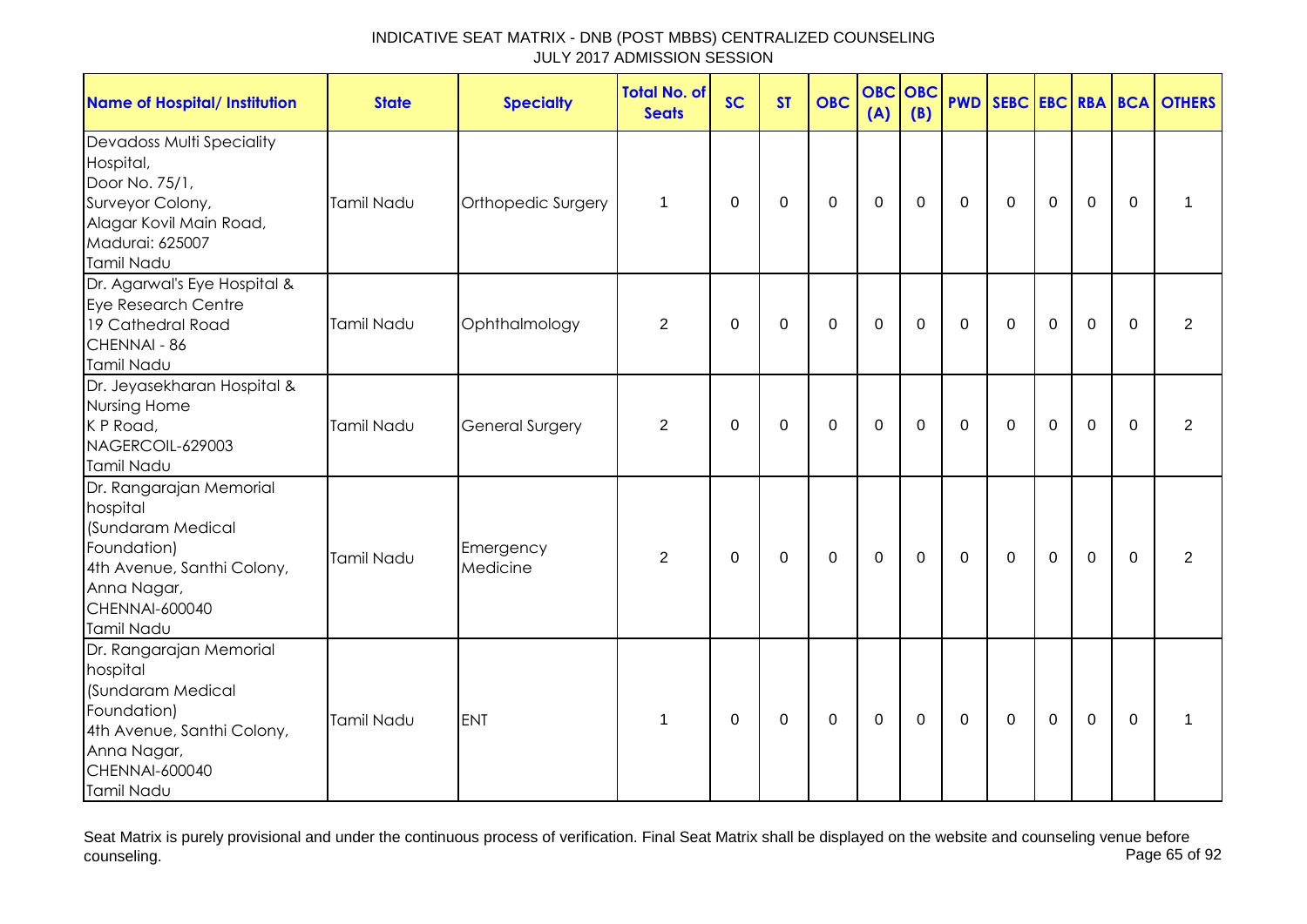| <b>Name of Hospital/ Institution</b>                                                                            | <b>State</b>      | <b>Specialty</b>        | <b>Total No. of</b><br><b>Seats</b> | <b>SC</b> | <b>ST</b> | <b>OBC</b>  | <b>OBC OBC</b><br>(A) | (B)            |                |              |             |                |          | <b>PWD SEBC EBC RBA BCA OTHERS</b> |
|-----------------------------------------------------------------------------------------------------------------|-------------------|-------------------------|-------------------------------------|-----------|-----------|-------------|-----------------------|----------------|----------------|--------------|-------------|----------------|----------|------------------------------------|
| K.G. Hospital & PG Medical<br>Institute<br>No.5, Arts College Rd,<br>COIMBATORE-18<br>Tamil Nadu                | Tamil Nadu        | Anaesthesiology         | $2^*$                               | 0         | 0         | $\Omega$    | $\Omega$              | 0              | $\Omega$       | $\mathbf{0}$ | $\Omega$    | $\Omega$       | $\Omega$ | 2                                  |
| K.G. Hospital & PG Medical<br>Institute<br>No.5, Arts College Rd,<br>COIMBATORE-18<br>Tamil Nadu                | Tamil Nadu        | <b>Family Medicine</b>  | $\mathbf 1$                         | $\Omega$  | 0         | $\mathbf 0$ | $\mathbf 0$           | $\mathbf 0$    | $\mathbf 0$    | $\mathbf 0$  | $\mathbf 0$ | $\mathbf 0$    | $\Omega$ |                                    |
| K.G. Hospital & PG Medical<br>Institute<br>No.5, Arts College Rd,<br>COIMBATORE-18<br>Tamil Nadu                | Tamil Nadu        | <b>General Surgery</b>  | $\overline{2}$                      | $\Omega$  | $\Omega$  | $\mathbf 0$ | $\mathbf 0$           | $\overline{0}$ | $\mathbf 0$    | $\mathbf 0$  | $\mathbf 0$ | $\overline{0}$ | $\Omega$ | $\overline{2}$                     |
| Kanchi Kamakoti Childs Trust<br>Hospital<br>12A, Nageswara Road,<br>Nungambakkam,<br>CHENNAI - 34<br>Tamil Nadu | <b>Tamil Nadu</b> | Paediatrics             | $\overline{7}$                      | $\Omega$  | 0         | 0           | $\mathbf 0$           | $\overline{0}$ | $\overline{0}$ | $\mathbf 0$  | $\mathbf 0$ | $\mathbf 0$    | $\Omega$ | $\overline{7}$                     |
| Kauvery Hospital<br>No. 199, Luz Church Road,<br>Mylapore, Chennai- 600004<br>Tamil Nadu                        | Tamil Nadu        | Anaesthesiology         | $\mathbf 1$                         | $\Omega$  | $\Omega$  | $\Omega$    | $\mathbf 0$           | $\Omega$       | $\mathbf 0$    | $\mathbf{0}$ | $\mathbf 0$ | $\Omega$       | $\Omega$ | $\mathbf{1}$                       |
| Kauvery Hospital<br>No. 199, Luz Church Road,<br>Mylapore, Chennai- 600004<br>Tamil Nadu                        | Tamil Nadu        | <b>General Medicine</b> | $\mathbf 1$                         | $\Omega$  | $\Omega$  | 0           | $\mathbf 0$           | 0              | $\Omega$       | 0            | $\mathbf 0$ | $\mathbf 0$    | $\Omega$ | $\mathbf{1}$                       |

Seat Matrix is purely provisional and under the continuous process of verification. Final Seat Matrix shall be displayed on the website and counseling venue before<br>Page 66 of 92 counseling. Page 66 of 92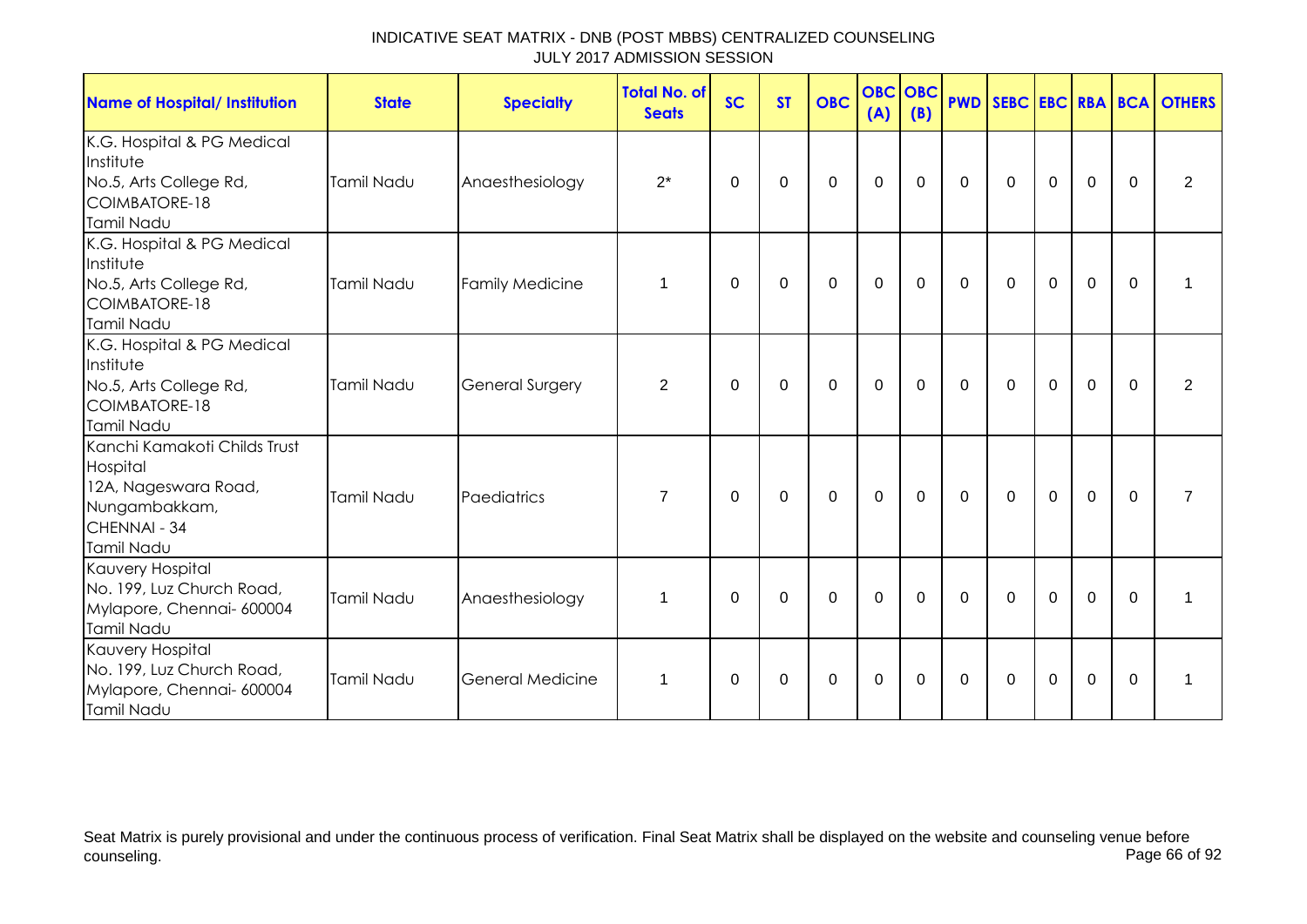| <b>Name of Hospital/ Institution</b>                                                                                            | <b>State</b>      | <b>Specialty</b>        | <b>Total No. of</b><br><b>Seats</b> | <b>SC</b> | <b>ST</b> | <b>OBC</b>  | <b>OBC</b> OBC<br>(A) | (B)         |             |             |              |             |              | <b>PWD SEBC EBC RBA BCA OTHERS</b> |
|---------------------------------------------------------------------------------------------------------------------------------|-------------------|-------------------------|-------------------------------------|-----------|-----------|-------------|-----------------------|-------------|-------------|-------------|--------------|-------------|--------------|------------------------------------|
| Kaveri Medical Centre &<br>Hospital<br>No. 1 K C Road, Tennur,<br>Trichy 17<br>Tamil Nadu                                       | Tamil Nadu        | <b>General Medicine</b> | 1                                   | 0         | 0         | $\mathbf 0$ | $\mathbf 0$           | $\mathbf 0$ | $\mathbf 0$ | $\mathbf 0$ | $\mathbf 0$  | $\pmb{0}$   | 0            | 1                                  |
| <b>KMC Specialty Hospital,</b><br>No. 6, Royal Road,<br>Cantonment,<br>Trichy-620001<br>Tamil Nadu                              | <b>Tamil Nadu</b> | Paediatrics             | 1                                   | 0         | 0         | 0           | $\mathbf 0$           | 0           | 0           | $\mathbf 0$ | $\mathbf 0$  | $\mathbf 0$ | $\Omega$     | 1                                  |
| Krishnakumar Orthopedic<br>Hospital,<br>K.K.Nagar,<br>Chunkankadai Post,<br>NAGERCOIL<br>Tamil Nadu                             | <b>Tamil Nadu</b> | Orthopedic Surgery      | 1                                   | 0         | 0         | $\mathbf 0$ | $\mathbf 0$           | $\mathbf 0$ | $\mathbf 0$ | $\mathbf 0$ | $\mathbf{0}$ | $\mathbf 0$ | $\mathbf{0}$ |                                    |
| Lotus Eye Hospital<br>SF No. 770/12,<br>Avanashi Road,<br>Civil Aerodrome Post,<br>Peelamedu,<br>Combatore-641014<br>Tamil Nadu | Tamil Nadu        | Ophthalmology           | 1                                   | 0         | 0         | $\mathbf 0$ | $\mathbf 0$           | $\mathbf 0$ | $\mathbf 0$ | $\mathbf 0$ | $\mathbf 0$  | $\mathbf 0$ | $\mathbf{0}$ | $\mathbf 1$                        |
| M. N. Eye Hospital<br>781, TH Road,<br>Opp. Thondiarpet Police<br>Station,<br>CHENNAI-600021<br>Tamil Nadu                      | Tamil Nadu        | Ophthalmology           | 1                                   | 0         | 0         | 0           | $\mathbf 0$           | 0           | $\mathbf 0$ | $\mathbf 0$ | $\mathbf 0$  | $\mathbf 0$ | 0            | 1                                  |

Seat Matrix is purely provisional and under the continuous process of verification. Final Seat Matrix shall be displayed on the website and counseling venue before<br>Page 67 of 92 counseling. Page 67 of 92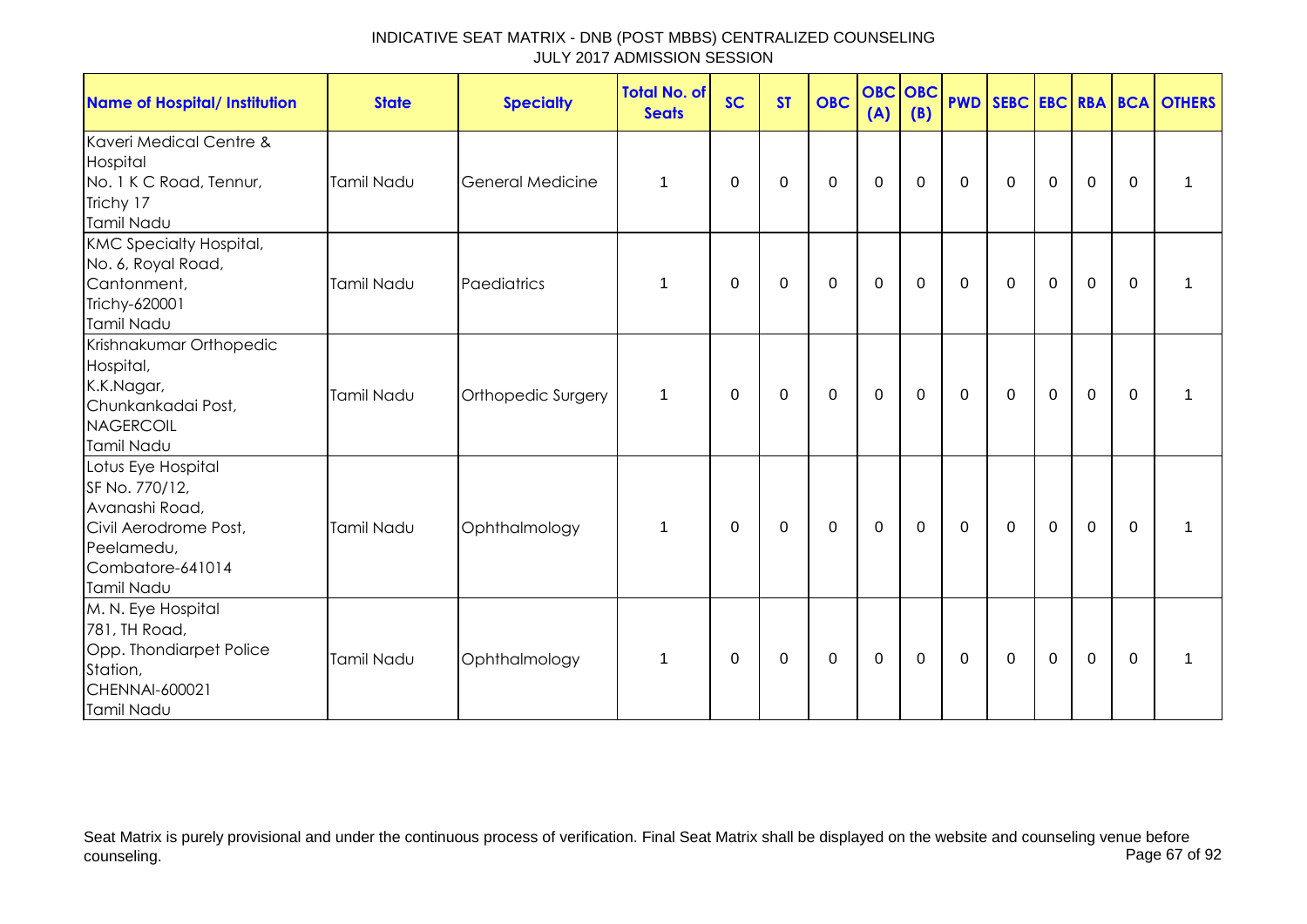| <b>Name of Hospital/ Institution</b>                                                                      | <b>State</b>      | <b>Specialty</b>                                      | Total No. of<br><b>Seats</b> | <b>SC</b> | <b>ST</b>   | <b>OBC</b>  | <b>OBC OBC</b><br>(A) | (B)         |             |             |             |             |             | <b>PWD SEBC EBC RBA BCA OTHERS</b> |
|-----------------------------------------------------------------------------------------------------------|-------------------|-------------------------------------------------------|------------------------------|-----------|-------------|-------------|-----------------------|-------------|-------------|-------------|-------------|-------------|-------------|------------------------------------|
| M.I.O.T. Hospital<br>4/112, Mt-Poonamallee Rd,<br>Manapakkam,<br>CHENNAI-89<br>Tamil Nadu                 | <b>Tamil Nadu</b> | Cardio Thoracic<br>Surgery (Direct 6<br>Years Course) | 2                            | $\Omega$  | $\mathbf 0$ | $\mathbf 0$ | $\mathbf 0$           | $\mathbf 0$ | $\Omega$    | $\mathbf 0$ | $\mathbf 0$ | $\mathbf 0$ | $\Omega$    | 2                                  |
| Masonic Medical Centre for<br>Children<br>232, Race Course,<br>Coimbatore-6410018<br>Tamil Nadu           | Tamil Nadu        | Paediatrics                                           | $\overline{2}$               | 0         | 0           | $\mathbf 0$ | $\mathbf 0$           | 0           | $\mathbf 0$ | $\mathbf 0$ | $\mathbf 0$ | $\mathbf 0$ | 0           | 2                                  |
| Meenakshi Mission Hosp. & Res.<br>Centre<br>Lake Area, Melur Road,<br>MADURAI-625107<br>Tamil Nadu        | Tamil Nadu        | Anaesthesiology                                       | 3                            | 0         | $\mathbf 0$ | $\mathbf 0$ | $\mathbf 0$           | $\mathbf 0$ | $\mathbf 0$ | $\mathbf 0$ | $\mathbf 0$ | $\mathbf 0$ | $\mathbf 0$ | 3                                  |
| Meenakshi Mission Hosp. & Res.<br>Centre<br>Lake Area, Melur Road,<br>MADURAI-625107<br>Tamil Nadu        | Tamil Nadu        | Obstetrics and<br>Gynecology                          | $\overline{2}$               | $\Omega$  | 0           | $\mathbf 0$ | $\mathbf 0$           | $\mathbf 0$ | $\Omega$    | $\mathbf 0$ | $\mathbf 0$ | $\mathbf 0$ | $\Omega$    | $\overline{2}$                     |
| Meenakshi Mission Hosp. & Res.<br>Centre<br>Lake Area, Melur Road,<br><b>MADURAI-625107</b><br>Tamil Nadu | Tamil Nadu        | Orthopedic Surgery                                    | 2                            | 0         | 0           | $\mathbf 0$ | $\mathbf 0$           | $\mathbf 0$ | $\mathbf 0$ | $\mathbf 0$ | $\mathbf 0$ | $\mathbf 0$ | 0           | 2                                  |
| Meenakshi Mission Hosp. & Res.<br>Centre<br>Lake Area, Melur Road,<br><b>MADURAI-625107</b><br>Tamil Nadu | Tamil Nadu        | Radio Diagnosis                                       | 2                            | 0         | 0           | 0           | $\mathbf 0$           | 0           | $\mathbf 0$ | 0           | $\mathbf 0$ | $\mathbf 0$ | $\mathbf 0$ | 2                                  |

Seat Matrix is purely provisional and under the continuous process of verification. Final Seat Matrix shall be displayed on the website and counseling venue before<br>Page 68 of 92 counseling. Page 68 of 92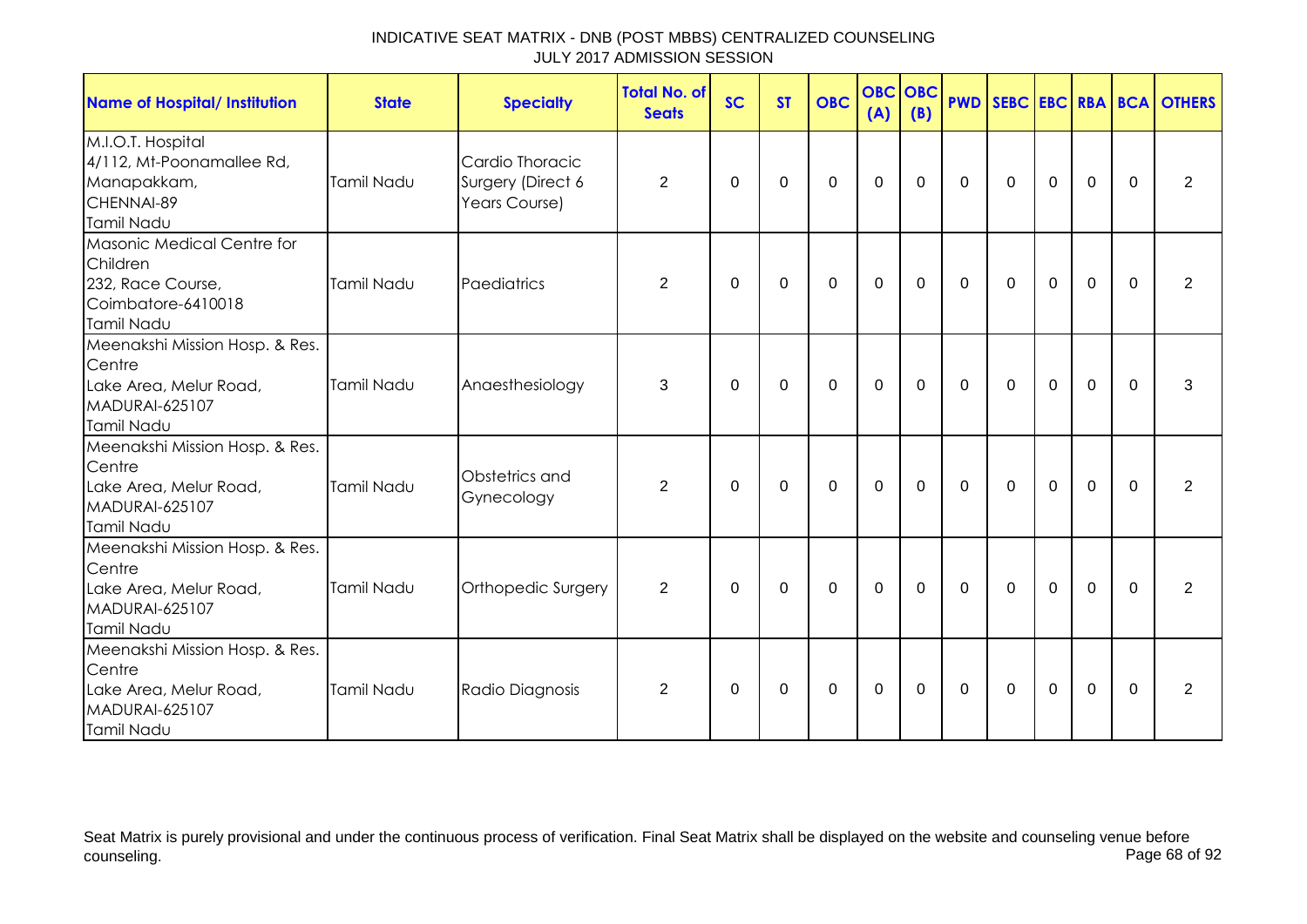| INDICATIVE SEAT MATRIX - DNB (POST MBBS) CENTRALIZED COUNSELING |  |
|-----------------------------------------------------------------|--|
| JULY 2017 ADMISSION SESSION                                     |  |

| <b>Name of Hospital/ Institution</b>                                                                                                                 | <b>State</b>      | <b>Specialty</b>             | <b>Total No. of</b><br><b>Seats</b> | <b>SC</b>   | <b>ST</b>   | <b>OBC</b>  | <b>OBC</b><br>(A) | <b>OBC</b><br>(B) |              |             |             |                |             | <b>PWD SEBC EBC RBA BCA OTHERS</b> |
|------------------------------------------------------------------------------------------------------------------------------------------------------|-------------------|------------------------------|-------------------------------------|-------------|-------------|-------------|-------------------|-------------------|--------------|-------------|-------------|----------------|-------------|------------------------------------|
| Mehta Children's Hospital<br>(Formerly Known as Dr. Mehta's<br>Hospital)<br>2, McNichols Road,<br>3rd Lane, Chetpet,<br>Chennai-600031<br>Tamil Nadu | Tamil Nadu        | Obstetrics and<br>Gynecology | $\mathbf 1$                         | 0           | 0           | $\mathbf 0$ | $\mathbf 0$       | 0                 | $\mathbf{0}$ | $\Omega$    | $\mathbf 0$ | $\mathbf 0$    | $\Omega$    | 1                                  |
| Rajah Muthiah Medical<br>College<br>Annamalai University<br>Annamalainagar- 608002<br>Tamil Nadu                                                     | Tamil Nadu        | Emergency<br>Medicine        | 1                                   | $\mathbf 0$ | $\mathbf 0$ | $\mathbf 0$ | $\mathbf 0$       | $\mathbf 0$       | $\mathbf 0$  | $\mathbf 0$ | $\mathbf 0$ | $\mathbf 0$    | $\mathbf 0$ | 1                                  |
| Rajan Eye Care Hospital<br>No.5 Vidyodaya East,<br>2nd Street, T. Nagar,<br>CHENNAI-17<br>Tamil Nadu                                                 | Tamil Nadu        | Ophthalmology                | $\overline{2}$                      | $\mathbf 0$ | $\mathbf 0$ | $\mathbf 0$ | $\mathbf 0$       | 0                 | $\mathbf 0$  | $\mathbf 0$ | $\mathbf 0$ | $\overline{0}$ | $\mathbf 0$ | $\overline{2}$                     |
| S. K. S. Hospital<br>No. 23, SKS Hospital Road,<br>Alagapuram,<br>SALEM - 636004<br>Tamil Nadu                                                       | Tamil Nadu        | Anaesthesiology              | $\mathbf 1$                         | $\Omega$    | $\mathbf 0$ | $\mathbf 0$ | $\mathbf 0$       | $\mathbf 0$       | $\mathbf 0$  | $\mathbf 0$ | $\mathbf 0$ | $\overline{0}$ | $\Omega$    | 1                                  |
| S. K. S. Hospital<br>No. 23, SKS Hospital Road,<br>Alagapuram,<br>SALEM - 636004<br>Tamil Nadu                                                       | <b>Tamil Nadu</b> | General Medicine             | 2                                   | $\mathbf 0$ | $\mathbf 0$ | $\mathbf 0$ | $\mathbf 0$       | $\mathbf 0$       | $\Omega$     | $\Omega$    | $\Omega$    | $\Omega$       | $\Omega$    | 2                                  |
| Shanmuga Hospital & Salem<br>Cancer Institute,<br>24, Saradha College Road,<br>Salem-636007<br>Tamil Nadu                                            | Tamil Nadu        | <b>General Surgery</b>       | 2                                   | 0           | 0           | $\mathbf 0$ | $\mathbf 0$       | 0                 | 0            | 0           | $\mathbf 0$ | $\mathbf 0$    | $\Omega$    | $\overline{2}$                     |

Seat Matrix is purely provisional and under the continuous process of verification. Final Seat Matrix shall be displayed on the website and counseling venue before counseling. Page 69 of 92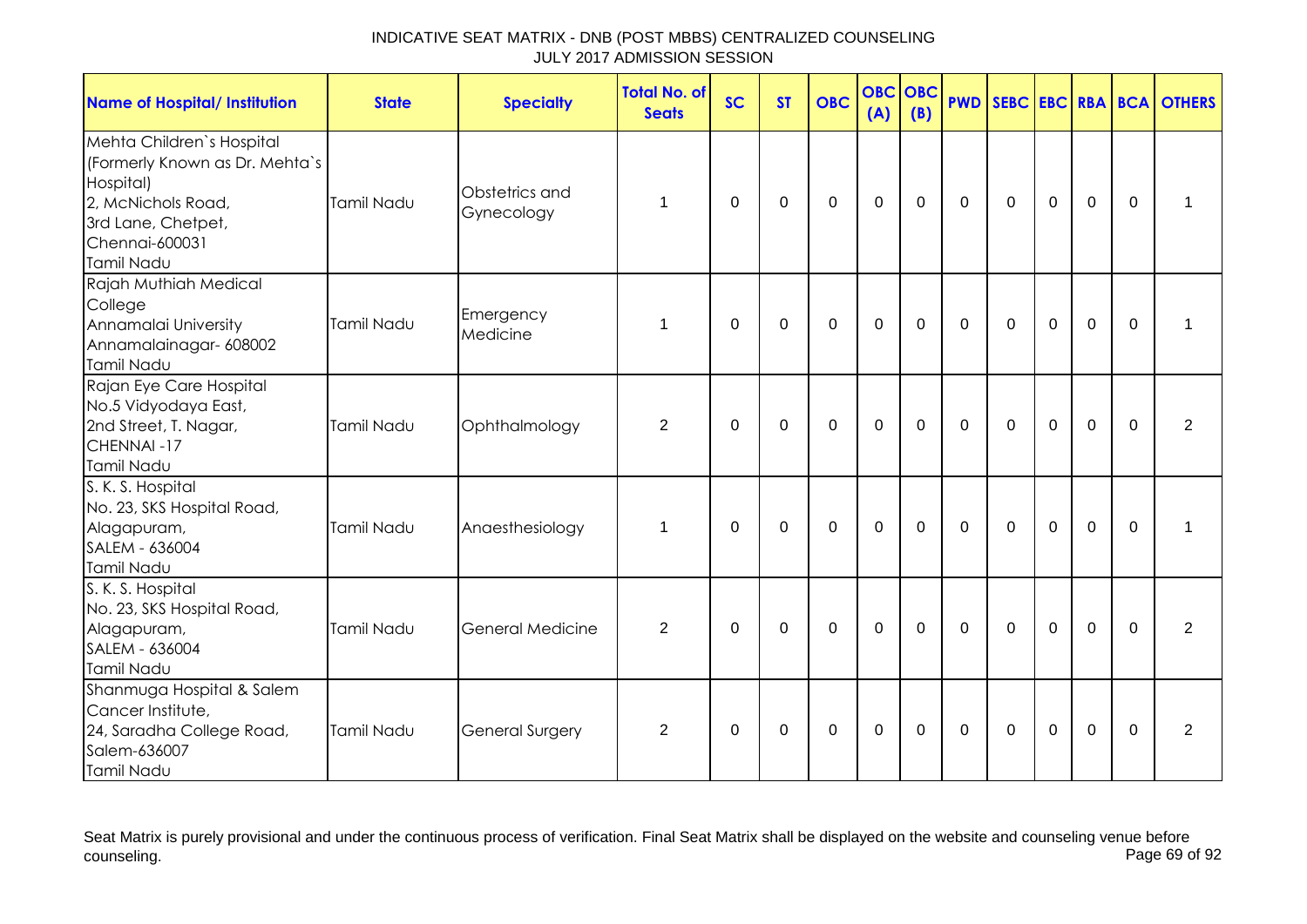| <b>Name of Hospital/ Institution</b>                                                                                    | <b>State</b>      | <b>Specialty</b>             | <b>Total No. of</b><br><b>Seats</b> | <b>SC</b> | <b>ST</b>   | <b>OBC</b>     | <b>OBC</b><br>(A) | <b>OBC</b><br>(B) | <b>PWD</b>     |              |             |                |             | <b>SEBC EBC RBA BCA OTHERS</b> |
|-------------------------------------------------------------------------------------------------------------------------|-------------------|------------------------------|-------------------------------------|-----------|-------------|----------------|-------------------|-------------------|----------------|--------------|-------------|----------------|-------------|--------------------------------|
| Shri Kanchi Kamakoti Medical<br><b>Trust Hospital</b><br>Shivanandapuram, Sathy<br>Road,<br>COIMBATORE-35<br>Tamil Nadu | <b>Tamil Nadu</b> | Ophthalmology                | 4                                   | 0         | $\mathbf 0$ | $\mathbf 0$    | $\mathbf 0$       | $\mathbf 0$       | $\mathbf 0$    | $\mathbf 0$  | $\mathbf 0$ | $\mathbf 0$    | $\mathbf 0$ | 4                              |
| Southern Railway HQ Hospital<br>Aynavaram, Perumbur,<br>CHENNAI-23<br>Tamil Nadu                                        | Tamil Nadu        | <b>ENT</b>                   | 1                                   | $\Omega$  | 0           | $\mathbf 0$    | $\mathbf 0$       | 0                 | $\mathbf 0$    | $\mathbf 0$  | $\mathbf 0$ | $\mathbf 0$    | $\mathbf 0$ | 1                              |
| Southern Railway HQ Hospital<br>Aynavaram, Perumbur,<br>CHENNAI-23<br><b>Tamil Nadu</b>                                 | Tamil Nadu        | Orthopedic Surgery           | 2                                   | $\Omega$  | $\Omega$    | $\mathbf 1$    | $\mathbf 0$       | 0                 | $\mathbf{0}$   | $\mathbf{0}$ | $\mathbf 0$ | $\overline{0}$ | $\Omega$    | 1                              |
| Sri Ramakrishna Hospital<br>395 Sarojini Naidu Rd,<br>Sidhapudur,<br>COIMBATORE-44<br>Tamil Nadu                        | <b>Tamil Nadu</b> | <b>General Surgery</b>       | 3                                   | $\Omega$  | $\mathbf 0$ | $\mathbf 0$    | $\mathbf 0$       | $\mathbf 0$       | $\overline{0}$ | $\mathbf 0$  | $\mathbf 0$ | $\mathbf 0$    | $\mathbf 0$ | 3                              |
| St. Isabel's Hospital<br>49, Oliver Road, Mylapore,<br>Chennai-600004<br><b>Tamil Nadu</b>                              | Tamil Nadu        | Obstetrics and<br>Gynecology | 1                                   | $\Omega$  | $\mathbf 0$ | $\overline{0}$ | $\mathbf{0}$      | $\mathbf 0$       | $\mathbf 0$    | $\mathbf 0$  | $\mathbf 0$ | $\overline{0}$ | $\Omega$    | 1                              |
| St. Isabel's Hospital<br>49, Oliver Road, Mylapore,<br>Chennai-600004<br>Tamil Nadu                                     | Tamil Nadu        | Paediatrics                  | $\overline{2}$                      | 0         | $\mathbf 0$ | $\mathbf 0$    | $\mathbf 0$       | $\mathbf 0$       | $\mathbf 0$    | $\mathbf 0$  | $\mathbf 0$ | $\mathbf 0$    | $\mathbf 0$ | $\overline{2}$                 |

Seat Matrix is purely provisional and under the continuous process of verification. Final Seat Matrix shall be displayed on the website and counseling venue before<br>Page 70 of 92 counseling. Page 70 of 92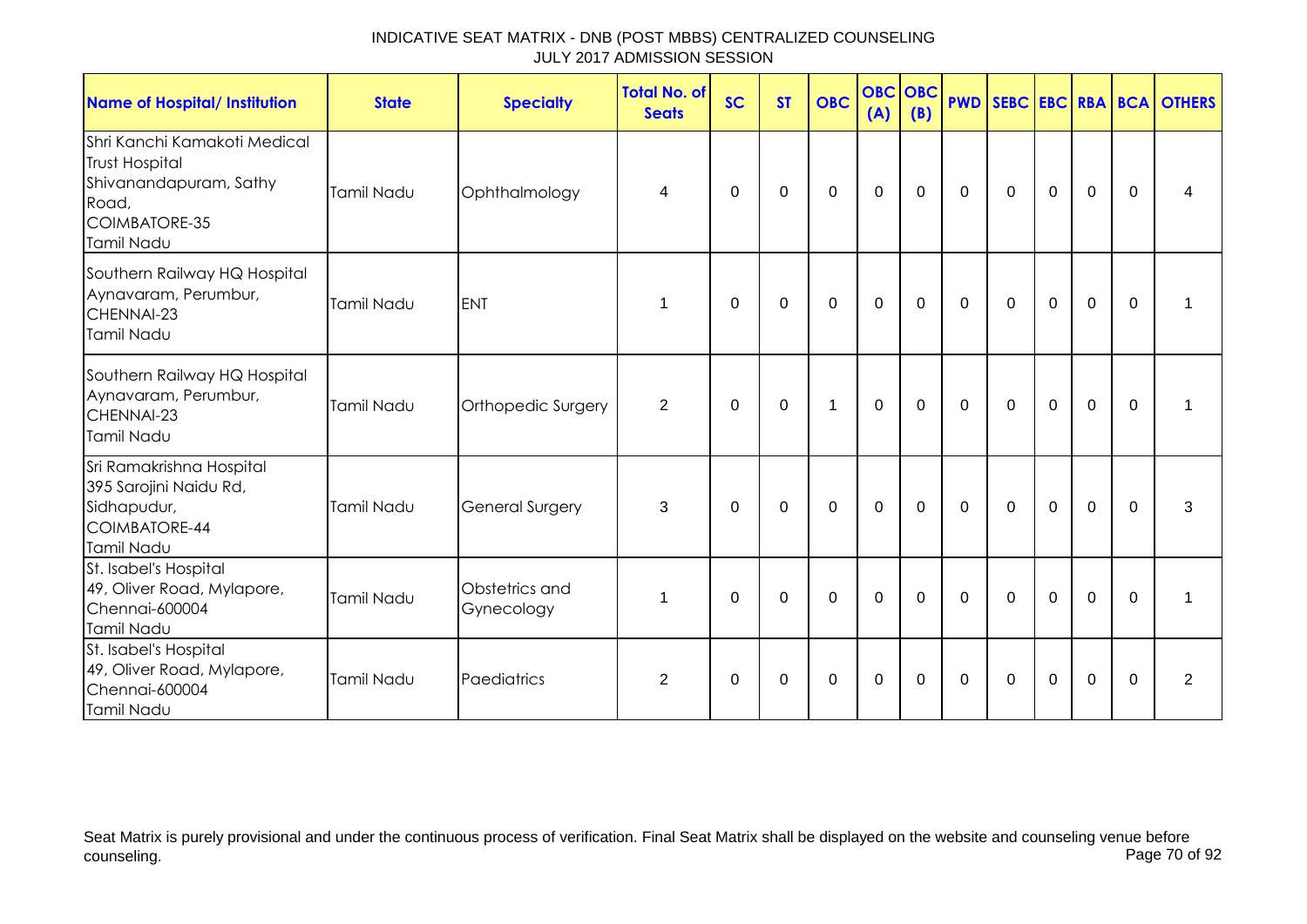| <b>Name of Hospital/ Institution</b>                                                                                                | <b>State</b> | <b>Specialty</b>                             | <b>Total No. of</b><br><b>Seats</b> | <b>SC</b>   | <b>ST</b>   | <b>OBC</b>  | <b>OBC</b><br>(A) | OBC<br>(B)  |              |              |                |                |             | <b>PWD SEBC EBC RBA BCA OTHERS</b> |
|-------------------------------------------------------------------------------------------------------------------------------------|--------------|----------------------------------------------|-------------------------------------|-------------|-------------|-------------|-------------------|-------------|--------------|--------------|----------------|----------------|-------------|------------------------------------|
| Vijaya Hospital<br>180 NSK Road,<br>Vadapalani,<br>CHENNAI-26<br>Tamil Nadu                                                         | Tamil Nadu   | <b>General Medicine</b>                      | $\overline{2}$                      | 0           | 0           | $\mathbf 0$ | $\mathbf 0$       | $\mathbf 0$ | $\mathbf 0$  | $\mathbf 0$  | $\mathbf 0$    | $\mathbf 0$    | $\mathbf 0$ | $\overline{2}$                     |
| Vijaya Hospital<br>180 NSK Road,<br>Vadapalani,<br>CHENNAI-26<br>Tamil Nadu                                                         | Tamil Nadu   | Paediatrics                                  | 1                                   | 0           | 0           | $\mathbf 0$ | $\mathbf 0$       | 0           | $\mathbf 0$  | $\mathbf 0$  | $\mathbf 0$    | $\mathbf 0$    | $\mathbf 0$ | 1                                  |
| Apollo Hospital<br>Room No. 306, Office of the<br>Director of Medical Education<br>Jubilee Hills,<br>Hyderabad-500033,<br>Telangana | Telangana    | <b>General Surgery</b>                       | 3                                   | $\mathbf 0$ | $\mathbf 0$ | $\mathbf 0$ | $\mathbf 0$       | $\mathbf 0$ | $\mathbf 0$  | $\mathbf 0$  | $\overline{0}$ | $\overline{0}$ | $\Omega$    | 3                                  |
| Apollo Hospital<br>Room No. 306, Office of the<br>Director of Medical Education<br>Jubilee Hills,<br>Hyderabad-500033,<br>Telangana | Telangana    | Neuro Surgery<br>(Direct 6 Years)<br>Course) | $\overline{2}$                      | 0           | $\mathbf 0$ | $\mathbf 0$ | $\mathbf 0$       | $\mathbf 0$ | $\mathbf 0$  | $\mathbf 0$  | $\mathbf 0$    | $\mathbf 0$    | $\mathbf 0$ | 2                                  |
| Apollo Hospital<br>Room No. 306, Office of the<br>Director of Medical Education<br>Jubilee Hills,<br>Hyderabad-500033,<br>Telangana | Telangana    | Orthopedic Surgery                           | 2                                   | $\Omega$    | 0           | 0           | $\mathbf 0$       | 0           | $\mathbf{0}$ | $\mathbf{0}$ | $\Omega$       | $\mathbf 0$    | $\Omega$    | 2                                  |

Seat Matrix is purely provisional and under the continuous process of verification. Final Seat Matrix shall be displayed on the website and counseling venue before<br>Page 71 of 92 counseling. Page 71 of 92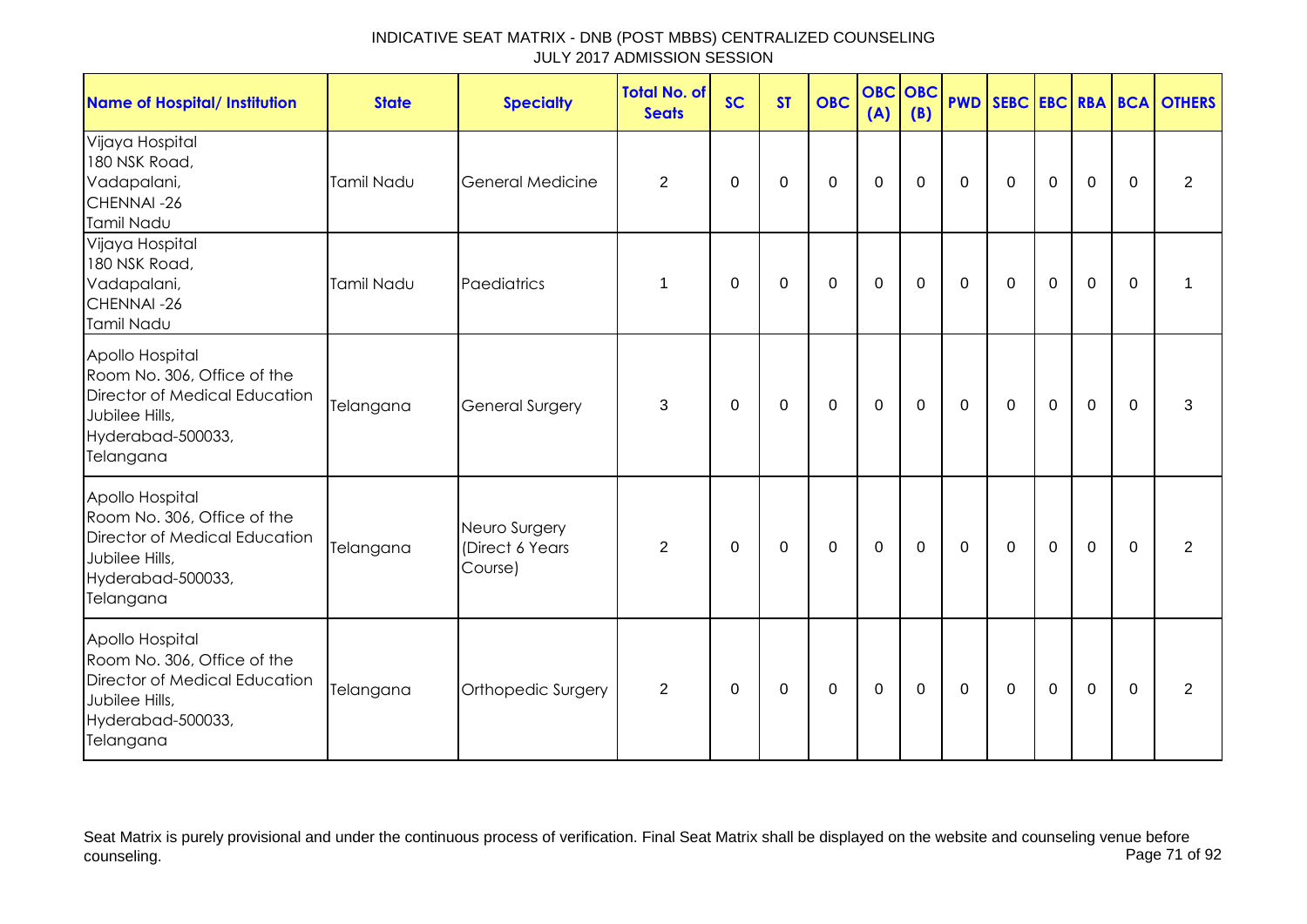| <b>Name of Hospital/ Institution</b>                                                                                                | <b>State</b> | <b>Specialty</b>             | <b>Total No. of</b><br><b>Seats</b> | <b>SC</b>   | <b>ST</b>   | <b>OBC</b>     | <b>OBC</b><br>(A) | <b>OBC</b><br>(B) |              |              |                |                |             | <b>PWD SEBC EBC RBA BCA OTHERS</b> |
|-------------------------------------------------------------------------------------------------------------------------------------|--------------|------------------------------|-------------------------------------|-------------|-------------|----------------|-------------------|-------------------|--------------|--------------|----------------|----------------|-------------|------------------------------------|
| Apollo Hospital<br>Room No. 306, Office of the<br>Director of Medical Education<br>Jubilee Hills,<br>Hyderabad-500033,<br>Telangana | Telangana    | Pathology                    | $2^*$                               | 0           | 0           | $\mathbf 0$    | $\mathbf 0$       | 0                 | $\mathbf 0$  | $\mathbf 0$  | $\mathbf 0$    | $\mathbf 0$    | $\Omega$    | 2                                  |
| Apollo Hospital<br>Room No. 306, Office of the<br>Director of Medical Education<br>Jubilee Hills,<br>Hyderabad-500033,<br>Telangana | Telangana    | Radio Therapy                | $1^*$                               | $\Omega$    | 0           | $\mathbf 0$    | $\mathbf 0$       | 0                 | $\mathbf{0}$ | $\mathbf{0}$ | $\mathbf 0$    | $\overline{0}$ | $\Omega$    |                                    |
| Care Hospital<br>Exhibition Road, Nampally,<br>Hyderabad,<br>Telangana                                                              | Telangana    | Radio Diagnosis              | 1                                   | $\Omega$    | $\mathbf 0$ | $\mathbf 0$    | $\mathbf 0$       | $\Omega$          | $\Omega$     | $\Omega$     | $\mathbf 0$    | $\overline{0}$ | $\Omega$    | 1                                  |
| Care Hospital<br>Road No. 1, Banjara Hills,<br>Hyderabad - 34<br>Telangana                                                          | Telangana    | <b>ENT</b>                   | $1^*$                               | $\mathbf 0$ | $\mathbf 0$ | $\overline{0}$ | $\mathbf 0$       | $\mathbf 0$       | $\mathbf 0$  | $\mathbf 0$  | $\overline{0}$ | $\overline{0}$ | $\mathbf 0$ | 1                                  |
| Care Hospital<br>Road No. 1, Banjara Hills,<br>Hyderabad - 34<br>Telangana                                                          | Telangana    | <b>General Medicine</b>      | 1                                   | $\mathbf 0$ | $\mathbf 0$ | $\mathbf 0$    | $\mathbf 0$       | $\mathbf 0$       | $\mathbf 0$  | $\mathbf 0$  | $\mathbf 0$    | $\overline{0}$ | $\Omega$    | 1                                  |
| Care Hospital<br>Road No. 1, Banjara Hills,<br>Hyderabad - 34<br>Telangana                                                          | Telangana    | Obstetrics and<br>Gynecology | $2^*$                               | 0           | 0           | $\mathbf 0$    | $\boldsymbol{0}$  | 0                 | 0            | 0            | $\mathbf 0$    | $\mathbf 0$    | $\Omega$    | $\overline{2}$                     |

Seat Matrix is purely provisional and under the continuous process of verification. Final Seat Matrix shall be displayed on the website and counseling venue before<br>Page 72 of 92 counseling. Page 72 of 92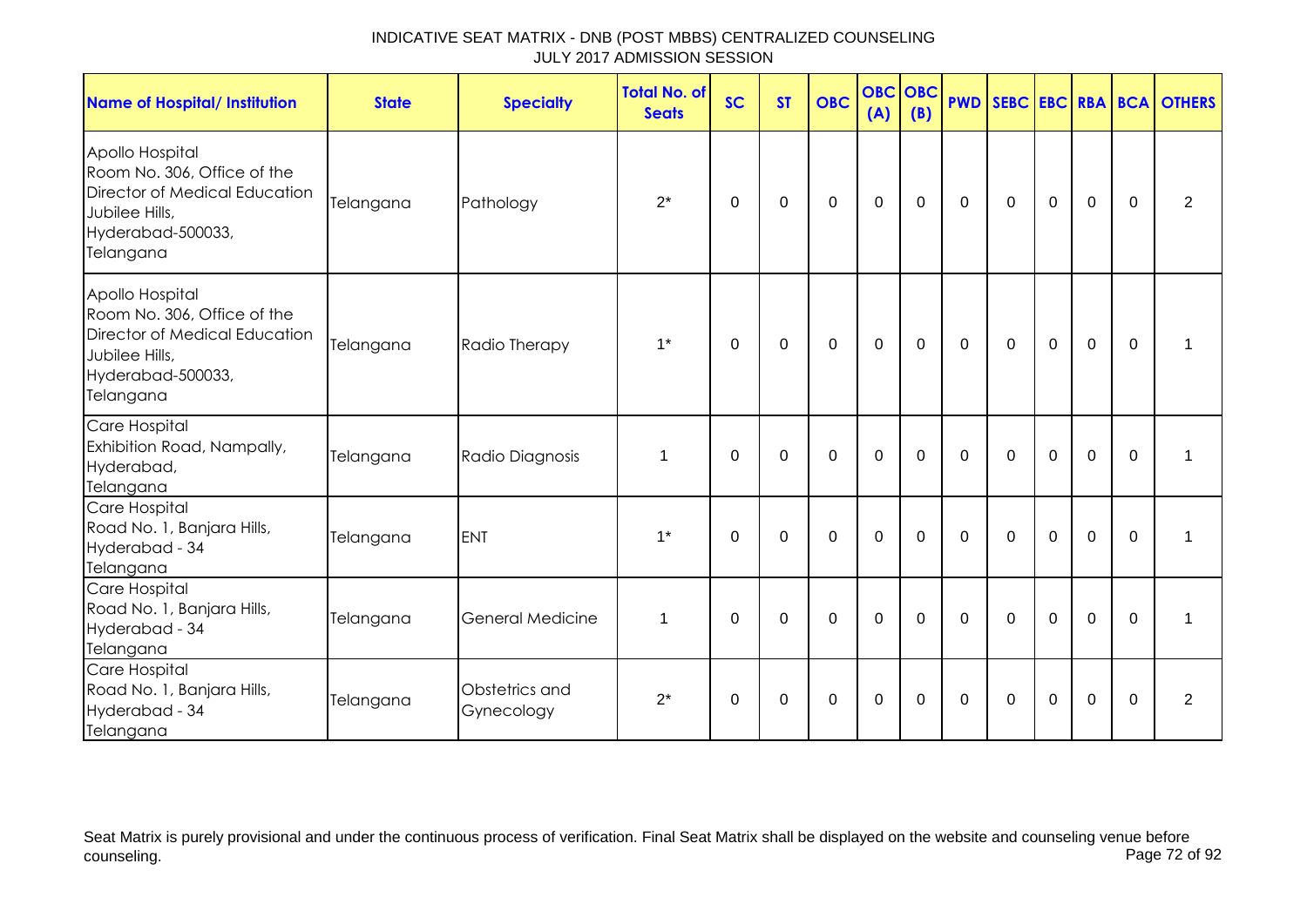| <b>Name of Hospital/ Institution</b>                                                                      | <b>State</b> | <b>Specialty</b>             | <b>Total No. of</b><br><b>Seats</b> | <b>SC</b> | <b>ST</b>   | <b>OBC</b>     | <b>OBC</b><br>(A) | <b>OBC</b><br>(B) |              |             |                |                |          | <b>PWD SEBC EBC RBA BCA OTHERS</b> |
|-----------------------------------------------------------------------------------------------------------|--------------|------------------------------|-------------------------------------|-----------|-------------|----------------|-------------------|-------------------|--------------|-------------|----------------|----------------|----------|------------------------------------|
| Durgabai Deshmukh Hospital<br>Mahila Sabha Bldg.,<br>Univ. Road,<br>Hyderabad-44<br>Telangana             | Telangana    | <b>General Medicine</b>      | 1                                   | $\Omega$  | $\mathbf 0$ | $\mathbf 0$    | $\mathbf 0$       | $\mathbf 0$       | $\mathbf 0$  | $\mathbf 0$ | $\overline{0}$ | $\overline{0}$ | $\Omega$ | 1                                  |
| Durgabai Deshmukh Hospital<br>Mahila Sabha Bldg.,<br>Univ. Road,<br>Hyderabad-44<br>Telangana             | Telangana    | Paediatrics                  | 1                                   | $\Omega$  | $\mathbf 0$ | $\mathbf 0$    | $\overline{0}$    | $\mathbf 0$       | $\mathbf 0$  | $\mathbf 0$ | $\overline{0}$ | $\overline{0}$ | $\Omega$ | 1                                  |
| Fehmicare Hospital<br>8-3-229/37 A, Tahirvilla,<br>Yousufguda Checkpost,<br>Hyderabad-500045<br>Telangana | Telangana    | Obstetrics and<br>Gynecology | 1                                   | $\Omega$  | $\Omega$    | $\Omega$       | $\Omega$          | $\Omega$          | $\Omega$     | $\Omega$    | $\Omega$       | $\Omega$       | $\Omega$ | 1                                  |
| Fernandez Hospital<br>4-1-1230, Bogulkunta,<br>Hyderabad - 01<br>Telangana                                | Telangana    | Obstetrics and<br>Gynecology | $4^*$                               | $\Omega$  | $\Omega$    | $\Omega$       | $\overline{0}$    | $\mathbf 0$       | $\Omega$     | $\Omega$    | $\Omega$       | $\Omega$       | $\Omega$ | 4                                  |
| <b>Global Hospital</b><br>$6 - 1 - 1070$ ,<br>Lakdi-Ka-Pool,<br>Hyderabad-4<br>Telangana                  | Telangana    | Microbiology                 | 1                                   | $\Omega$  | $\mathbf 0$ | $\overline{0}$ | $\mathbf 0$       | $\mathbf 0$       | $\mathbf 0$  | $\mathbf 0$ | $\overline{0}$ | $\overline{0}$ | $\Omega$ | 1                                  |
| Government District Hospital<br>King Koti, Hyderabad - 500001<br>Telangana                                | Telangana    | Anaesthesiology              | 1                                   | $\Omega$  | $\Omega$    | $\mathbf 0$    | $\mathbf 0$       | $\mathbf 0$       | $\mathbf 0$  | $\mathbf 0$ | $\overline{0}$ | $\overline{0}$ | $\Omega$ | 1                                  |
| Government District Hospital<br>King Koti, Hyderabad - 500001<br>Telangana                                | Telangana    | <b>General Medicine</b>      | 2                                   | $\Omega$  | $\Omega$    | 1(wo)<br>men)  | $\Omega$          | $\Omega$          | $\mathbf{0}$ | $\Omega$    | $\overline{0}$ | $\Omega$       | $\Omega$ | $\mathbf 1$                        |

Seat Matrix is purely provisional and under the continuous process of verification. Final Seat Matrix shall be displayed on the website and counseling venue before<br>Page 73 of 92 counseling. Page 73 of 92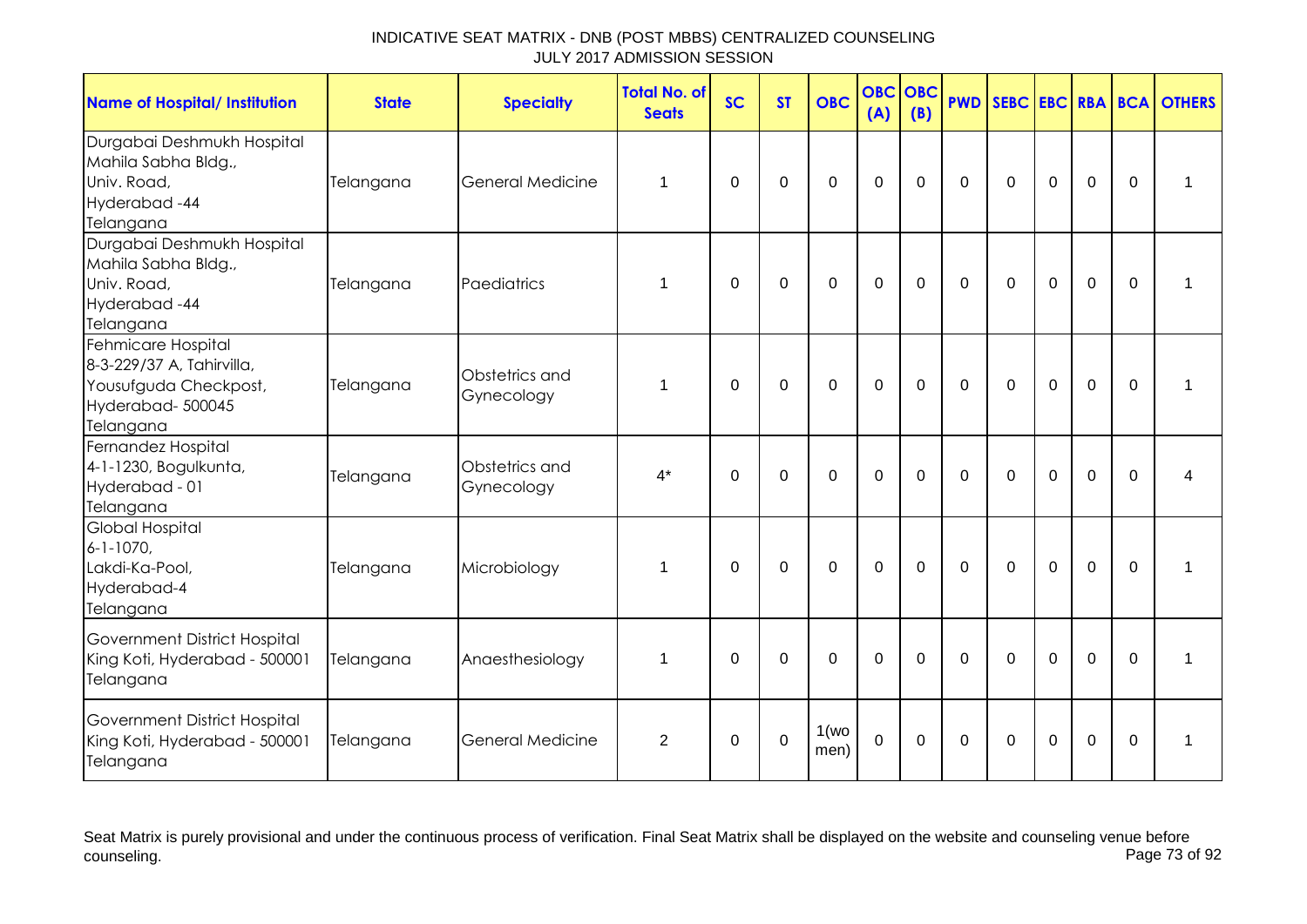| <b>Name of Hospital/ Institution</b>                                                                  | <b>State</b> | <b>Specialty</b>             | <b>Total No. of</b><br><b>Seats</b> | <b>SC</b>      | <b>ST</b>                  | <b>OBC</b>     | <b>OBC</b><br>(A) | <b>OBC</b><br>(B) | <b>PWD</b> | SEBC EBC RBA BCA |             |                |                   | <b>OTHERS</b>  |
|-------------------------------------------------------------------------------------------------------|--------------|------------------------------|-------------------------------------|----------------|----------------------------|----------------|-------------------|-------------------|------------|------------------|-------------|----------------|-------------------|----------------|
| Government District Hospital<br>King Koti, Hyderabad - 500001<br>Telangana                            | Telangana    | General Surgery              | 1                                   | 0              | $\Omega$                   | $\overline{0}$ | $\Omega$          | $\Omega$          | $\Omega$   | $\Omega$         | $\mathbf 0$ | $\mathbf 0$    | 0                 | 1              |
| <b>Government Medical College</b><br>Khaleelwadi, Nizamabad,<br>Telangana                             | Telangana    | Anaesthesiology              | 3                                   | $\overline{1}$ | $\Omega$                   | $\overline{0}$ | $\mathbf 0$       | $\mathbf 0$       | $\Omega$   | $\Omega$         | $\Omega$    | $\mathbf 0$    | 1(W)<br>ome<br>n) | 1              |
| Government Medical College<br>Khaleelwadi, Nizamabad,<br>Telangana                                    | Telangana    | <b>General Medicine</b>      | 4                                   | $\overline{1}$ | 1(W <sub>O</sub> )<br>men) | $\overline{0}$ | $\mathbf 0$       | $\Omega$          | $\Omega$   | $\Omega$         | $\mathbf 0$ | $\overline{0}$ | $\Omega$          | $\overline{2}$ |
| <b>Government Medical College</b><br>Khaleelwadi, Nizamabad,<br>Telangana                             | Telangana    | <b>General Surgery</b>       | $\overline{2}$                      | $\Omega$       | $\Omega$                   | $\Omega$       | $\Omega$          | $\Omega$          | $\Omega$   | $\Omega$         | $\mathbf 0$ | $\mathbf 0$    | 1(W)<br>ome<br>n) | 1              |
| Government Medical College<br>Khaleelwadi, Nizamabad,<br>Telangana                                    | Telangana    | Obstetrics and<br>Gynecology | 3                                   | $\overline{1}$ | $\Omega$                   | $\overline{0}$ | $\mathbf 0$       | $\Omega$          | $\Omega$   | $\mathbf 0$      | $\Omega$    | $\mathbf 0$    | 1(W)<br>ome<br>n) | 1              |
| Government Medical College<br>Khaleelwadi, Nizamabad,<br>Telangana                                    | Telangana    | Paediatrics                  | 1                                   | $\Omega$       | $\Omega$                   | $\mathbf 0$    | $\mathbf 0$       | $\Omega$          | $\Omega$   | $\Omega$         | 0           | $\overline{0}$ | $\Omega$          | 1              |
| Indo-American Cancer<br>Institute & Research Centre<br>Road No.14, Banjara Hills,<br>Hyderabad-500034 | Telangana    | Pathology                    | 1                                   | $\Omega$       | 0                          | $\Omega$       | $\mathbf 0$       | $\Omega$          | $\Omega$   | $\Omega$         | $\Omega$    | $\mathbf 0$    | $\Omega$          | 1              |
| Kamineni Hospital<br>L. B. Nagar,<br>Hyderabad-500068<br>Telangana                                    | Telangana    | Anaesthesiology              | $\mathbf 1$                         | $\Omega$       | $\Omega$                   | $\Omega$       | 0                 | $\Omega$          | $\Omega$   | $\Omega$         | $\mathbf 0$ | 0              | $\Omega$          | $\mathbf 1$    |

Seat Matrix is purely provisional and under the continuous process of verification. Final Seat Matrix shall be displayed on the website and counseling venue before<br>Page 74 of 92 counseling. Page 74 of 92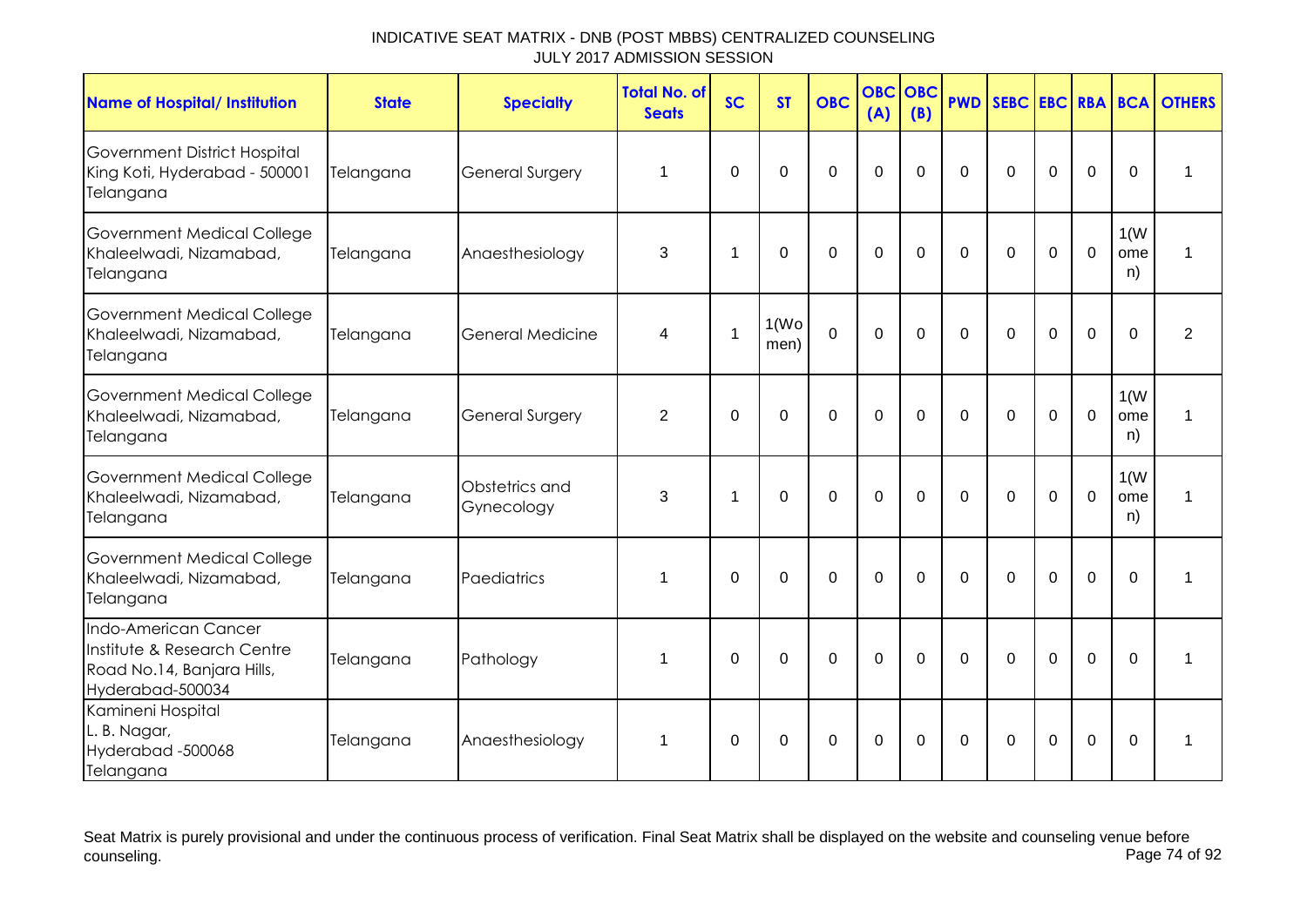| Name of Hospital/ Institution                                                                              | <b>State</b> | <b>Specialty</b>       | <b>Total No. of</b><br><b>Seats</b> | <b>SC</b>   | <b>ST</b>   | <b>OBC</b>  | (A)              | <b>OBC OBC</b><br>(B) |             |                |             |             |              | <b>PWD SEBC EBC RBA BCA OTHERS</b> |
|------------------------------------------------------------------------------------------------------------|--------------|------------------------|-------------------------------------|-------------|-------------|-------------|------------------|-----------------------|-------------|----------------|-------------|-------------|--------------|------------------------------------|
| Kamineni Hospital<br>L. B. Nagar,<br>Hyderabad -500068<br>Telangana                                        | Telangana    | Emergency<br>Medicine  | 1                                   | $\Omega$    | 0           | $\mathbf 0$ | 0                | 0                     | $\Omega$    | $\Omega$       | 0           | $\mathbf 0$ | $\mathbf{0}$ | 1                                  |
| Kamineni Hospital<br>L. B. Nagar,<br>Hyderabad -500068<br>Telangana                                        | Telangana    | <b>Family Medicine</b> | $4^*$                               | $\Omega$    | 0           | $\mathbf 0$ | $\mathbf 0$      | $\Omega$              | $\Omega$    | $\Omega$       | $\Omega$    | $\Omega$    | $\Omega$     | 4                                  |
| Krishna Institute of Medical<br>Sciences<br>1-8-31/1, Minister Road,<br>Secunderabad - 500003<br>Telangana | Telangana    | Microbiology           | 1                                   | 0           | $\mathbf 0$ | $\mathbf 0$ | $\mathbf 0$      | $\mathbf 0$           | $\mathbf 0$ | $\mathbf 0$    | $\mathbf 0$ | $\mathbf 0$ | $\mathbf 0$  | 1                                  |
| Krishna Institute of Medical<br>Sciences<br>1-8-31/1, Minister Road,<br>Secunderabad - 500003<br>Telangana | Telangana    | Orthopedic Surgery     | $\overline{2}$                      | 0           | 0           | $\mathbf 0$ | $\mathbf 0$      | $\mathbf 0$           | $\mathbf 0$ | $\overline{0}$ | $\mathbf 0$ | $\mathbf 0$ | $\Omega$     | $\overline{2}$                     |
| Krishna Institute of Medical<br>Sciences<br>1-8-31/1, Minister Road,<br>Secunderabad - 500003<br>Telangana | Telangana    | Pathology              | 1                                   | $\Omega$    | $\Omega$    | $\mathbf 0$ | $\mathbf 0$      | $\mathbf 0$           | $\Omega$    | $\Omega$       | $\mathbf 0$ | $\mathbf 0$ | $\Omega$     | 1                                  |
| Lotus Children's Hospital,<br>6-2-29, Lakdi Ka Pul,<br>Hyderabad -500004<br>Telangana                      | Telangana    | Paediatrics            | 2                                   | $\mathbf 0$ | $\pmb{0}$   | $\mathsf 0$ | $\boldsymbol{0}$ | $\mathbf 0$           | 0           | 0              | $\mathbf 0$ | $\mathbf 0$ | 0            | $\overline{2}$                     |

Seat Matrix is purely provisional and under the continuous process of verification. Final Seat Matrix shall be displayed on the website and counseling venue before<br>Page 75 of 92 counseling. Page 75 of 92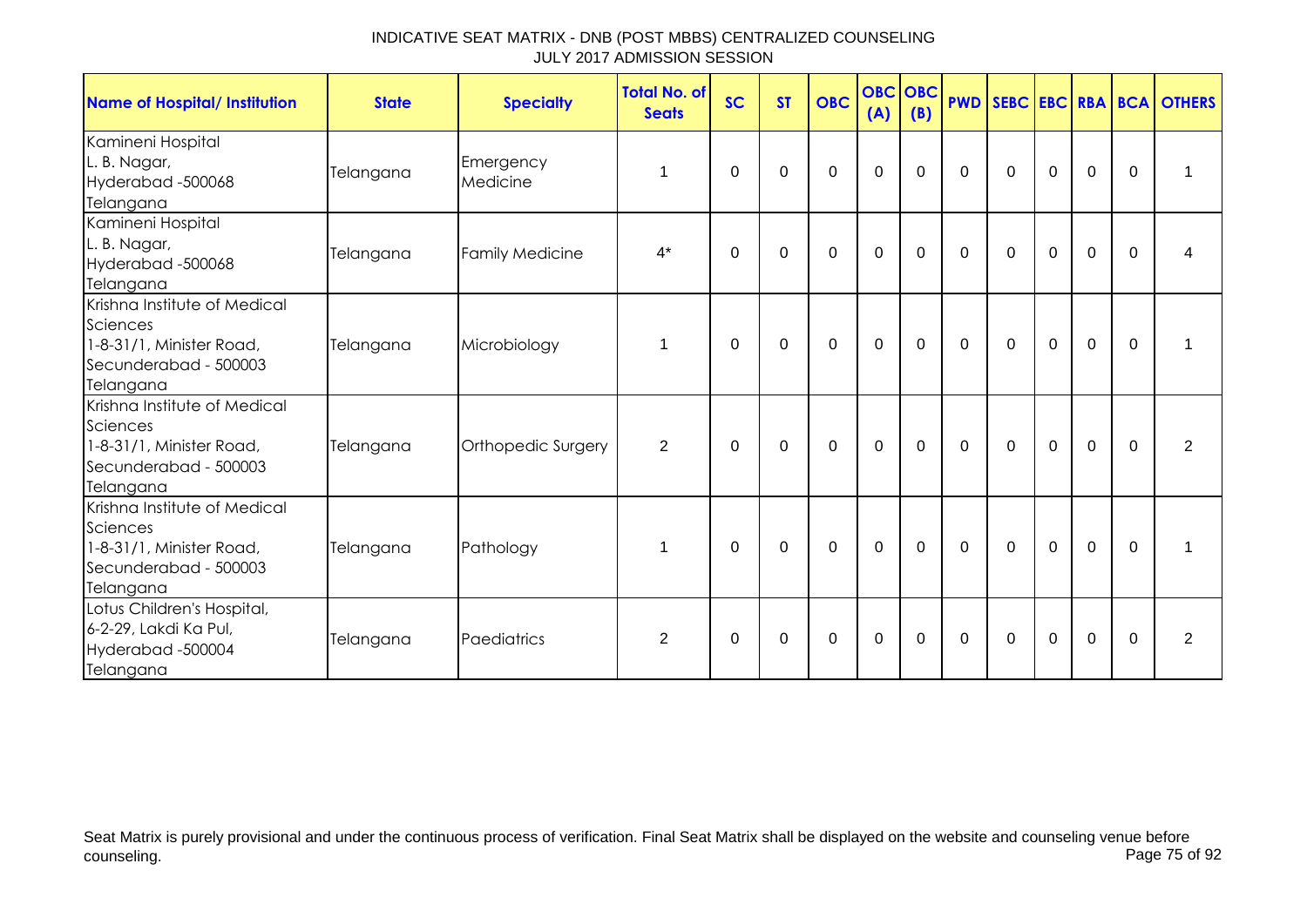| <b>Name of Hospital/ Institution</b>                                                                                                                                                                                                                      | <b>State</b> | <b>Specialty</b>            | <b>Total No. of</b><br><b>Seats</b> | <b>SC</b>   | <b>ST</b>   | <b>OBC</b>  | <b>OBC</b><br>(A) | <b>OBC</b><br>(B) |             |              |             |                |          | <b>PWD SEBC EBC RBA BCA OTHERS</b> |
|-----------------------------------------------------------------------------------------------------------------------------------------------------------------------------------------------------------------------------------------------------------|--------------|-----------------------------|-------------------------------------|-------------|-------------|-------------|-------------------|-------------------|-------------|--------------|-------------|----------------|----------|------------------------------------|
| <b>MAA ENT Hospital</b><br>(Formerly Vasavi ENT Institute)<br>6-1-91, 2nd Floor,<br>Opp. Meera Talkies,<br>Lakdi Ka Pool,<br>Hyderabad - 500004<br>Telangana                                                                                              | Telangana    | <b>ENT</b>                  | $1^*$                               | $\Omega$    | $\mathbf 0$ | $\mathbf 0$ | $\mathbf 0$       | 0                 | $\Omega$    | $\mathbf{0}$ | $\mathbf 0$ | $\mathbf 0$    | $\Omega$ |                                    |
| Malla Reddy Narayana<br><b>Multispecialty Hospital</b><br>(Previously know as Narayana<br>Hrudayalaya Malla Reddy<br>Hospital)<br>A unit of Narayana<br>Hrudayalaya Pvt. Ltd.<br>#1-1-216, Suraram X Road,<br>Jeedimetla<br>Hyderabad-500055<br>Telangana | Telangana    | Anaesthesiology             | $\overline{2}$                      | 0           | 0           | 0           | $\mathbf 0$       | 0                 | $\Omega$    | $\mathbf{0}$ | $\mathbf 0$ | $\mathbf 0$    | $\Omega$ | $\overline{2}$                     |
| Nizam's Institute of Medical<br>Sciences<br>Punjagutta, Hyderabad-82<br>Telangana                                                                                                                                                                         | Telangana    | <b>Respiratory Diseases</b> | $\mathbf 1$                         | $\Omega$    | 0           | $\mathbf 0$ | $\mathbf 0$       | 0                 | $\Omega$    | $\mathbf 0$  | $\mathbf 0$ | $\mathbf 0$    | $\Omega$ | 1                                  |
| Omega Hospitals,<br>Road No. 12, Banjara Hills,<br>Hyderabad-500034,<br>Telangana                                                                                                                                                                         | Telangana    | Radio Therapy               | 1                                   | $\mathbf 0$ | $\pmb{0}$   | $\mathbf 0$ | $\pmb{0}$         | $\mathbf 0$       | $\mathbf 0$ | $\mathbf 0$  | $\mathbf 0$ | $\overline{0}$ | $\Omega$ | 1                                  |
| Princess Durru Shevar Children's<br>and General Hospital<br>Purana Haveli,<br>Hyderabad - 2<br>Telangana                                                                                                                                                  | Telangana    | <b>General Medicine</b>     | $\mathbf 1$                         | $\Omega$    | $\Omega$    | $\mathbf 0$ | $\mathbf 0$       | $\Omega$          | $\Omega$    | $\Omega$     | $\mathbf 0$ | $\overline{0}$ | $\Omega$ |                                    |

Seat Matrix is purely provisional and under the continuous process of verification. Final Seat Matrix shall be displayed on the website and counseling venue before<br>Page 76 of 92 counseling. Page 76 of 92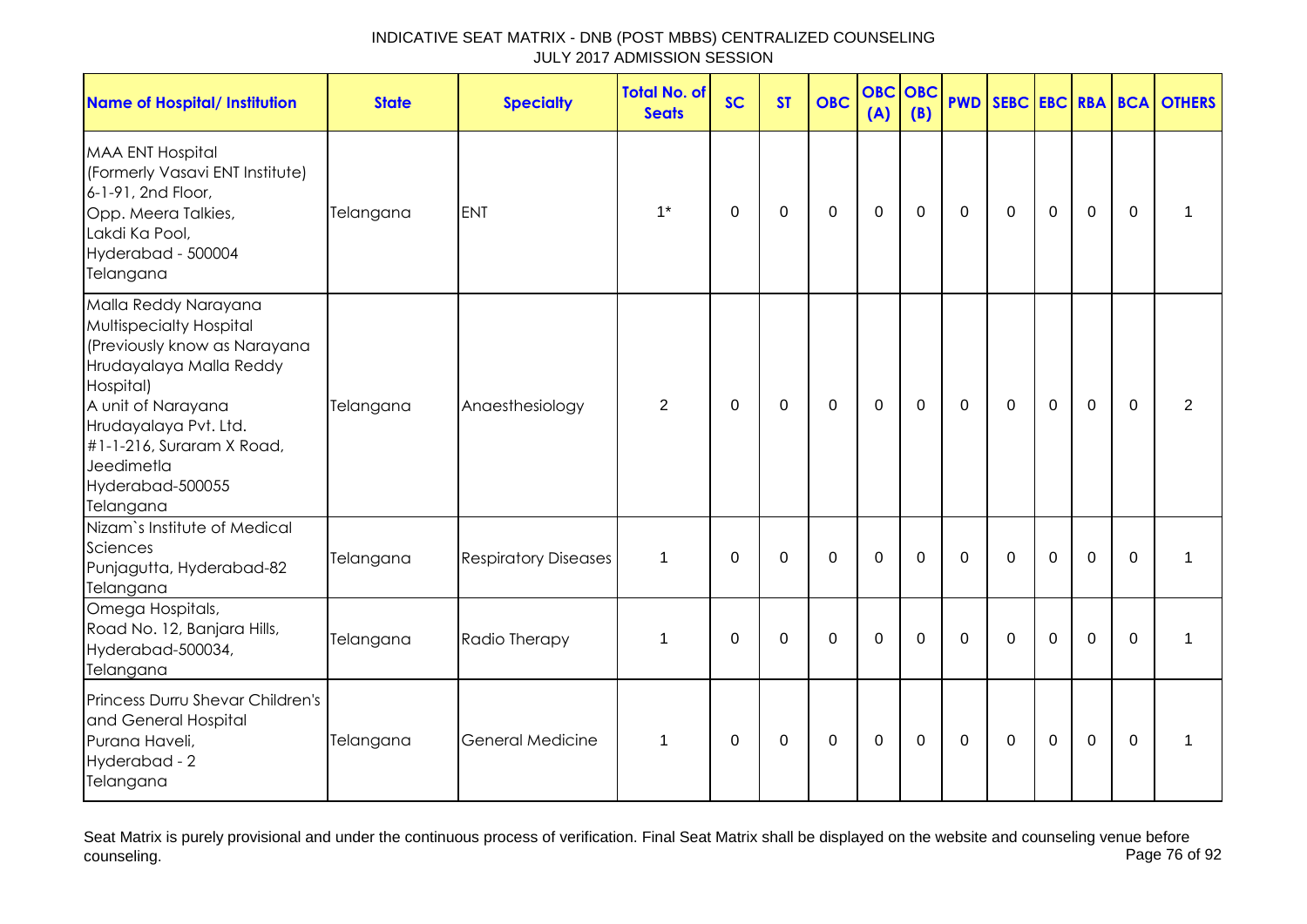| <b>Name of Hospital/ Institution</b>                                                                            | <b>State</b> | <b>Specialty</b>             | <b>Total No. of</b><br><b>Seats</b> | <b>SC</b>   | <b>ST</b>   | <b>OBC</b>  | <b>OBC OBC</b><br>(A) | (B)         |             |             |             |             |             | <b>PWD SEBC EBC RBA BCA OTHERS</b> |
|-----------------------------------------------------------------------------------------------------------------|--------------|------------------------------|-------------------------------------|-------------|-------------|-------------|-----------------------|-------------|-------------|-------------|-------------|-------------|-------------|------------------------------------|
| <b>Princess Durru Shevar Children's</b><br>and General Hospital<br>Purana Haveli,<br>Hyderabad - 2<br>Telangana | Telangana    | Paediatrics                  | $2^*$                               | 0           | $\mathbf 0$ | $\mathbf 0$ | $\mathbf 0$           | $\mathbf 0$ | $\mathbf 0$ | $\mathbf 0$ | $\mathbf 0$ | $\mathbf 0$ | $\mathbf 0$ | $\overline{2}$                     |
| St. Theresa's Hospital,<br>Sanath Nagar,<br>Hyderabad-500018<br>Telangana                                       | Telangana    | <b>General Surgery</b>       | $1^*$                               | 0           | $\mathbf 0$ | $\mathbf 0$ | $\mathbf 0$           | $\mathbf 0$ | $\mathbf 0$ | $\mathbf 0$ | $\mathbf 0$ | $\mathbf 0$ | $\mathbf 0$ | $\mathbf 1$                        |
| St. Theresa's Hospital,<br>Sanath Nagar,<br>Hyderabad-500018<br>Telangana                                       | Telangana    | Obstetrics and<br>Gynecology | $\mathbf{1}$                        | $\Omega$    | $\mathbf 0$ | $\mathbf 0$ | $\mathbf 0$           | $\mathbf 0$ | $\Omega$    | $\mathbf 0$ | $\mathbf 0$ | $\mathbf 0$ | $\Omega$    | $\mathbf 1$                        |
| <b>STAR HOSPITAL</b><br>8-2-596/5, RD. NO-10<br><b>BANJARA HILLS</b><br>HYDERABAD-500 034<br>Telangana          | Telangana    | Anaesthesiology              | $\mathbf 1$                         | $\Omega$    | $\mathbf 0$ | $\mathbf 0$ | $\mathbf 0$           | $\mathbf 0$ | $\mathbf 0$ | $\mathbf 0$ | $\mathbf 0$ | $\mathbf 0$ | $\mathbf 0$ | $\mathbf 1$                        |
| SunShine Hospitals<br>1-7-201 to 205<br>PG Road, Beside Paradise<br>Hotel,<br>Secunderabad-03<br>Telangana      | Telangana    | Anaesthesiology              | $2^*$                               | 0           | $\pmb{0}$   | $\mathbf 0$ | $\mathbf 0$           | $\mathbf 0$ | $\mathbf 0$ | $\mathbf 0$ | $\mathbf 0$ | $\mathbf 0$ | $\mathbf 0$ | $\overline{2}$                     |
| SunShine Hospitals<br>1-7-201 to 205<br>PG Road, Beside Paradise<br>Hotel,<br>Secunderabad-03<br>Telangana      | Telangana    | <b>General Medicine</b>      | $\overline{2}$                      | $\mathbf 0$ | $\mathbf 0$ | $\mathbf 0$ | $\mathbf 0$           | $\mathbf 0$ | $\mathbf 0$ | $\mathbf 0$ | $\mathbf 0$ | $\mathbf 0$ | $\Omega$    | $\overline{2}$                     |

Seat Matrix is purely provisional and under the continuous process of verification. Final Seat Matrix shall be displayed on the website and counseling venue before<br>Page 77 of 92 counseling. Page 77 of 92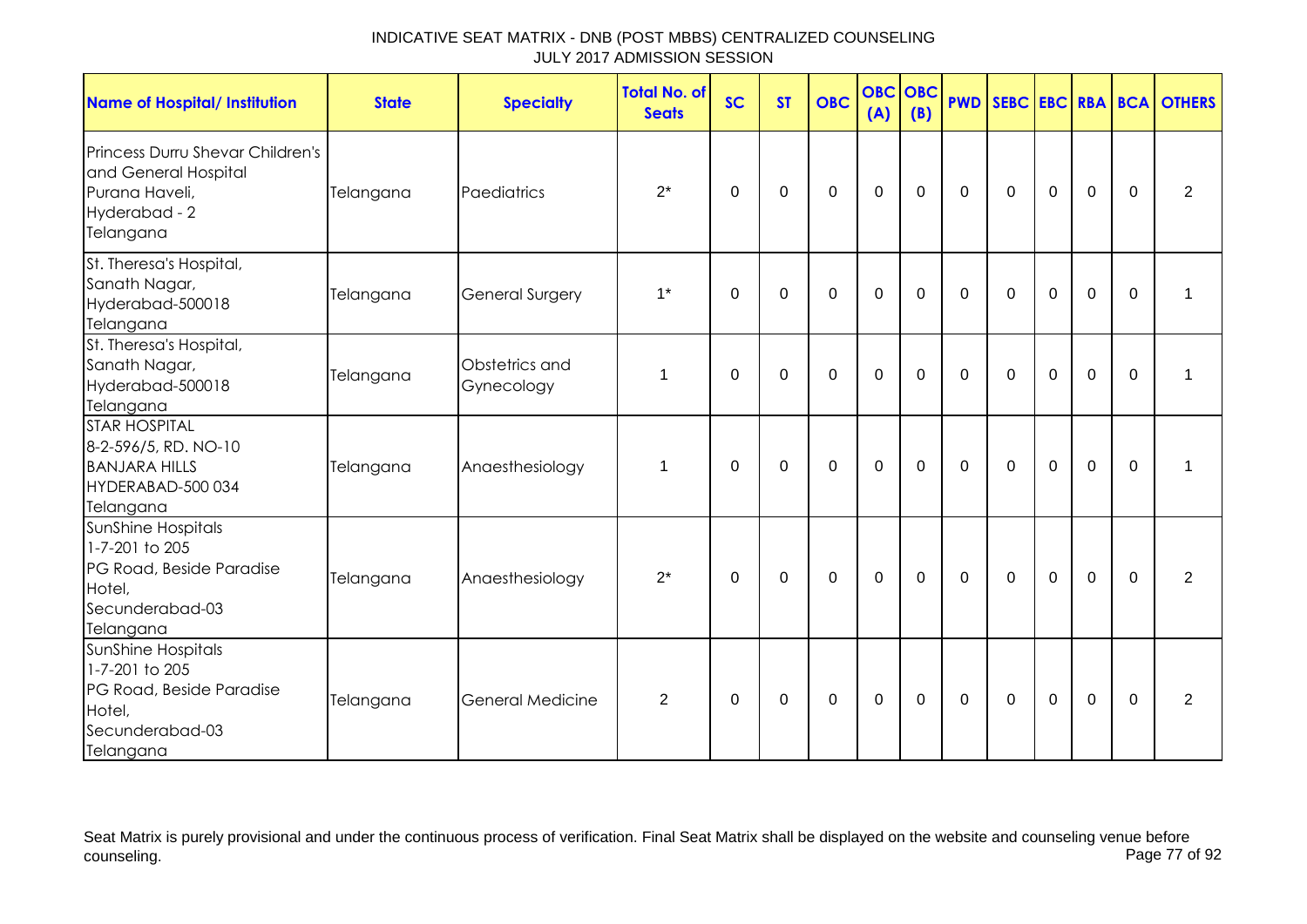| <b>Name of Hospital/ Institution</b>                                                                       | <b>State</b> | <b>Specialty</b>      | Total No. of<br><b>Seats</b> | <b>SC</b>   | <b>ST</b>   | <b>OBC</b>  | <b>OBC</b><br>(A) | OBC<br>(B)  | <b>PWD</b>   |             |             |             |             | SEBC EBC RBA BCA OTHERS |
|------------------------------------------------------------------------------------------------------------|--------------|-----------------------|------------------------------|-------------|-------------|-------------|-------------------|-------------|--------------|-------------|-------------|-------------|-------------|-------------------------|
| SunShine Hospitals<br>1-7-201 to 205<br>PG Road, Beside Paradise<br>Hotel,<br>Secunderabad-03<br>Telangana | Telangana    | Orthopedic Surgery    | $2^*$                        | $\Omega$    | 0           | $\mathbf 0$ | $\mathbf 0$       | 0           | $\mathbf{0}$ | $\mathbf 0$ | $\mathbf 0$ | $\mathbf 0$ | $\Omega$    | 2                       |
| Yashoda Hospital<br>Behind Hari Hara Kala Bhawan,<br>S.P. Road, Secunderabad - 3<br>Telangana              | Telangana    | Radio Diagnosis       | 1                            | $\Omega$    | 0           | $\mathbf 0$ | $\mathbf 0$       | $\mathbf 0$ | $\mathbf 0$  | $\mathbf 0$ | $\mathbf 0$ | $\mathbf 0$ | $\mathbf 0$ |                         |
| Yashoda Hospital<br>Behind Hari Hara Kala Bhawan,<br>S.P. Road, Secunderabad -<br>500003<br>Telangana      | Telangana    | Biochemistry          | 1                            | 0           | 0           | 0           | $\mathbf 0$       | 0           | 0            | 0           | $\mathbf 0$ | $\mathbf 0$ | $\Omega$    |                         |
| Yashoda Hospital<br>Behind Hari Hara Kala Bhawan,<br>S.P. Road, Secunderabad -<br>500003<br>Telangana      | Telangana    | Emergency<br>Medicine | 3                            | $\mathbf 0$ | $\pmb{0}$   | $\pmb{0}$   | $\boldsymbol{0}$  | $\mathbf 0$ | $\mathbf 0$  | $\mathbf 0$ | $\mathbf 0$ | $\mathbf 0$ | $\mathbf 0$ | 3                       |
| Yashoda Hospital<br>Behind Hari Hara Kala Bhawan,<br>S.P. Road, Secunderabad -<br>500003<br>Telangana      | Telangana    | <b>ENT</b>            | $1^*$                        | $\mathbf 0$ | $\mathbf 0$ | $\mathbf 0$ | $\mathbf 0$       | $\mathbf 0$ | $\mathbf 0$  | $\mathbf 0$ | $\mathbf 0$ | $\mathbf 0$ | 0           |                         |

Seat Matrix is purely provisional and under the continuous process of verification. Final Seat Matrix shall be displayed on the website and counseling venue before<br>Page 78 of 92 counseling. Page 78 of 92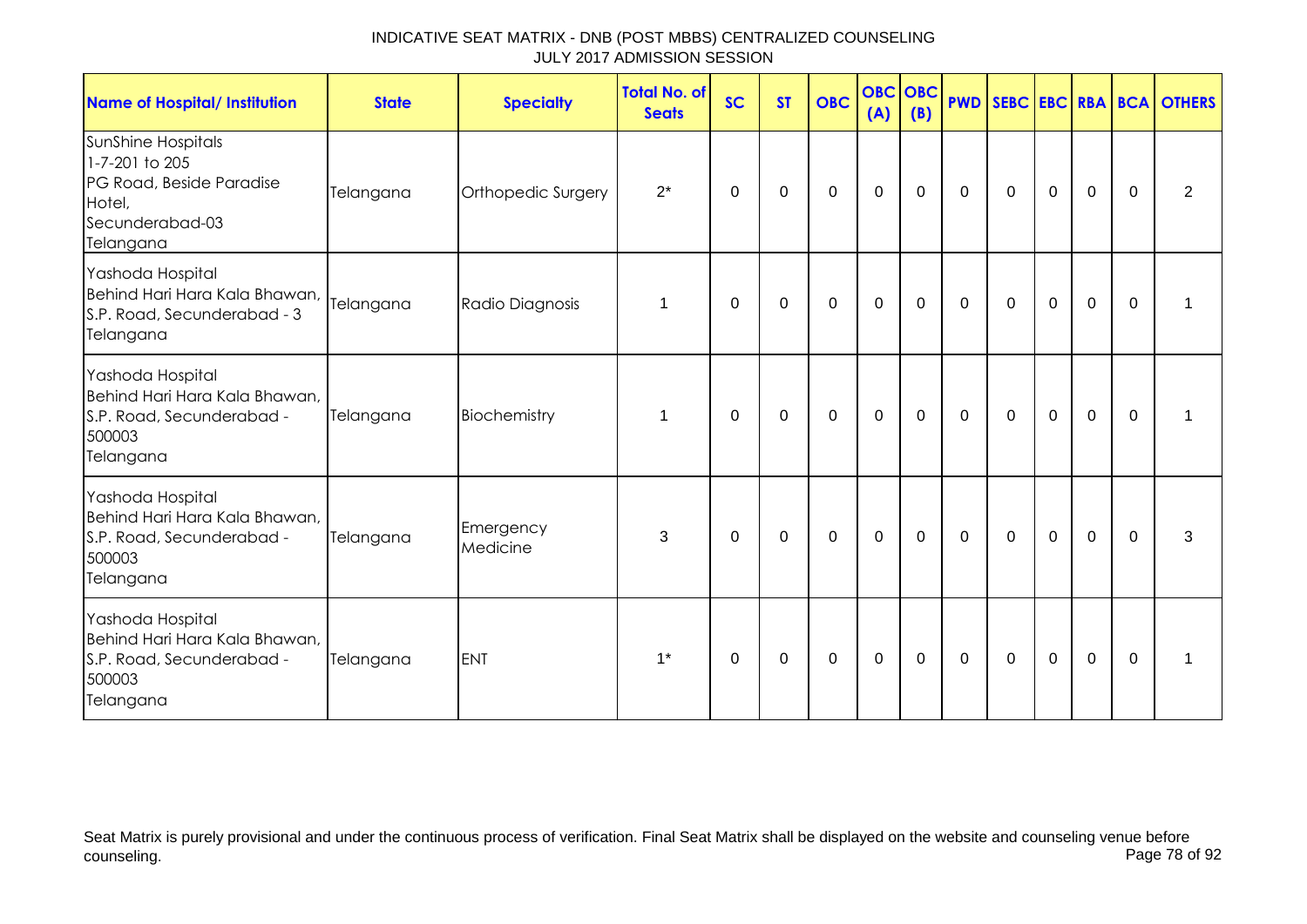| <b>Name of Hospital/ Institution</b>                                                                  | <b>State</b> | <b>Specialty</b>        | <b>Total No. of</b><br><b>Seats</b> | <b>SC</b> | <b>ST</b> | <b>OBC</b>  | <b>OBC OBC</b><br>(A) | (B)         | <b>PWD</b>  |              |             |                |             | SEBC EBC RBA BCA OTHERS |
|-------------------------------------------------------------------------------------------------------|--------------|-------------------------|-------------------------------------|-----------|-----------|-------------|-----------------------|-------------|-------------|--------------|-------------|----------------|-------------|-------------------------|
| Yashoda Hospital<br>Behind Hari Hara Kala Bhawan,<br>S.P. Road, Secunderabad -<br>500003<br>Telangana | Telangana    | Microbiology            | 1                                   | 0         | 0         | $\mathbf 0$ | $\mathbf 0$           | $\mathbf 0$ | $\mathbf 0$ | $\mathbf 0$  | $\pmb{0}$   | $\mathbf 0$    | $\Omega$    | 1                       |
| Yashoda Super Speciality<br>Hospital<br>Nalgonda X Road, Malakpet,<br>Hyderabad-36<br>Telangana       | Telangana    | Anaesthesiology         | 1                                   | $\Omega$  | 0         | $\mathbf 0$ | $\mathbf 0$           | $\mathbf 0$ | $\mathbf 0$ | $\mathbf 0$  | $\mathbf 0$ | $\overline{0}$ | $\mathbf 0$ | 1                       |
| Yashoda Super Speciality<br>Hospital<br>Nalgonda X Road, Malakpet,<br>Hyderabad-500036<br>Telangana   | Telangana    | Emergency<br>Medicine   | $\overline{2}$                      | $\Omega$  | 0         | 0           | $\mathbf 0$           | 0           | $\Omega$    | $\mathbf{0}$ | $\mathbf 0$ | 0              | $\Omega$    | 2                       |
| Yashoda Super Speciality<br>Hospital<br>Nalgonda X Road, Malakpet,<br>Hyderabad-500036<br>Telangana   | Telangana    | <b>General Medicine</b> | 2                                   | $\Omega$  | 0         | 0           | 0                     | $\Omega$    | $\Omega$    | $\Omega$     | 0           | 0              | $\Omega$    | 2                       |
| Yashoda Super Speciality<br>Hospital<br>Nalgonda X Road, Malakpet,<br>Hyderabad-500036<br>Telangana   | Telangana    | Radio Diagnosis         | $\overline{2}$                      | $\Omega$  | 0         | $\mathbf 0$ | $\mathbf 0$           | $\mathbf 0$ | $\Omega$    | $\mathbf 0$  | $\mathbf 0$ | $\mathbf 0$    | $\Omega$    | $\overline{2}$          |

Seat Matrix is purely provisional and under the continuous process of verification. Final Seat Matrix shall be displayed on the website and counseling venue before<br>Page 79 of 92 counseling. Page 79 of 92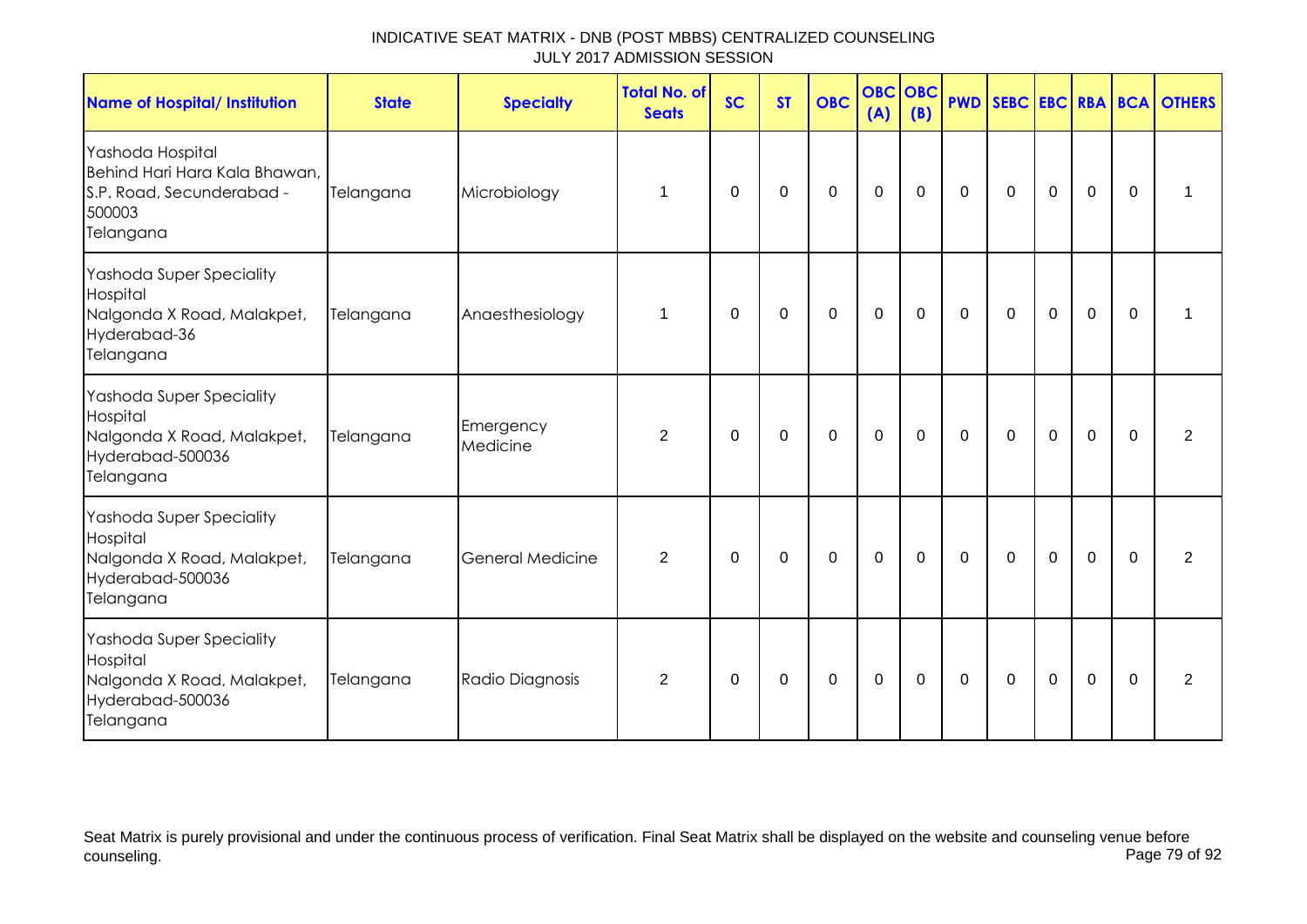| <b>Name of Hospital/ Institution</b>                                                                              | <b>State</b>         | <b>Specialty</b>            | <b>Total No. of</b><br><b>Seats</b> | <b>SC</b>   | <b>ST</b>   | <b>OBC</b>  | <b>OBC</b> OBC<br>(A) | (B)         |             |              |                |                |             | <b>PWD SEBC EBC RBA BCA OTHERS</b> |
|-------------------------------------------------------------------------------------------------------------------|----------------------|-----------------------------|-------------------------------------|-------------|-------------|-------------|-----------------------|-------------|-------------|--------------|----------------|----------------|-------------|------------------------------------|
| Yashoda Super Speciality<br>Hospital<br>Nalgonda X Road, Malakpet,<br>Hyderabad-500036<br>Telangana               | Telangana            | <b>Respiratory Diseases</b> | 1                                   | 0           | 0           | $\pmb{0}$   | $\mathbf 0$           | 0           | $\mathbf 0$ | $\mathbf 0$  | $\mathbf 0$    | $\mathbf 0$    | $\Omega$    |                                    |
| Dr. Ram Manohar Lohia<br><b>Combined Hospital</b><br>Lucknow<br><b>Uttar Pradesh</b>                              | Uttar Pradesh        | <b>General Medicine</b>     | 1                                   | $\mathbf 0$ | 0           | $\mathbf 1$ | $\mathbf 0$           | 0           | 0           | 0            | $\mathbf 0$    | $\mathbf 0$    | $\Omega$    | 0                                  |
| Dr. Ram Manohar Lohia<br><b>Combined Hospital</b><br>Vibhutikhand, Gomtinagar,<br>Lucknow<br><b>Uttar Pradesh</b> | <b>Uttar Pradesh</b> | Anaesthesiology             | 1                                   | $\Omega$    | $\Omega$    | $\mathbf 0$ | $\mathbf 0$           | $\mathbf 0$ | $\mathbf 0$ | $\mathbf 0$  | $\overline{0}$ | 0              | $\Omega$    |                                    |
| Fortis Hospital<br>B-22, Sector-62,<br>Noida - 201301<br><b>Uttar Pradesh</b>                                     | <b>Uttar Pradesh</b> | Anaesthesiology             | $\mathbf 1$                         | $\Omega$    | $\mathbf 0$ | $\mathbf 0$ | $\mathbf 0$           | $\mathbf 0$ | $\mathbf 0$ | $\mathbf 0$  | $\mathbf 0$    | $\overline{0}$ | $\mathbf 0$ | 1                                  |
| <b>Fortis Hospital</b><br>B-22, Sector-62,<br>Noida - 201301<br><b>Uttar Pradesh</b>                              | <b>Uttar Pradesh</b> | Emergency<br>Medicine       | 3                                   | $\Omega$    | $\mathbf 0$ | $\mathbf 0$ | $\mathbf 0$           | $\mathbf 0$ | $\mathbf 0$ | $\mathbf 0$  | $\overline{0}$ | $\mathbf 0$    | $\mathbf 0$ | 3                                  |
| ICare Eye Hospital & Post<br>Graduate Institute<br>E3A Sector 26<br>NOIDA-201301<br><b>Uttar Pradesh</b>          | <b>Uttar Pradesh</b> | Ophthalmology               | $\overline{2}$                      | 0           | 0           | $\mathbf 0$ | $\mathbf 0$           | 0           | $\mathbf 0$ | $\mathbf{0}$ | $\mathbf 0$    | $\mathbf 0$    | $\Omega$    | 2                                  |

Seat Matrix is purely provisional and under the continuous process of verification. Final Seat Matrix shall be displayed on the website and counseling venue before<br>Page 80 of 92 counseling. Page 80 of 92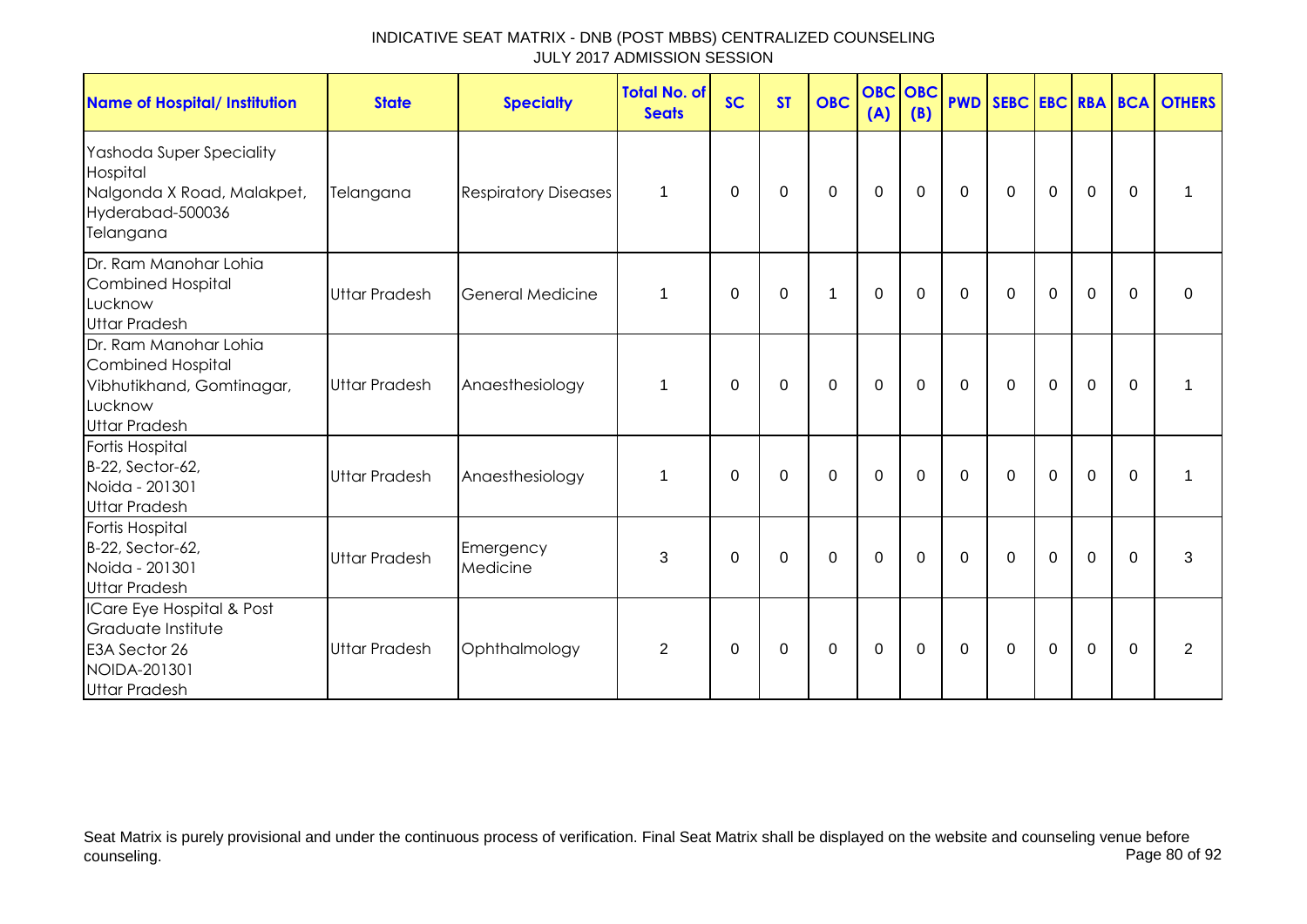| <b>Name of Hospital/ Institution</b>                                                                                                              | <b>State</b>         | <b>Specialty</b>        | <b>Total No. of</b><br><b>Seats</b> | <b>SC</b> | <b>ST</b> | <b>OBC</b>  | <b>OBC OBC</b><br>(A) | (B)         |             |              |             |             |              | <b>PWD SEBC EBC RBA BCA OTHERS</b> |
|---------------------------------------------------------------------------------------------------------------------------------------------------|----------------------|-------------------------|-------------------------------------|-----------|-----------|-------------|-----------------------|-------------|-------------|--------------|-------------|-------------|--------------|------------------------------------|
| K K Hospital<br>87/88, Nabibullah RD,<br>River Bank Colony,<br>Opp. SSP Office,<br>Daliganj,<br>Lucknow - 226007<br><b>Uttar Pradesh</b>          | <b>Uttar Pradesh</b> | <b>General Surgery</b>  | 1                                   | 0         | 0         | 0           | $\mathbf 0$           | $\mathbf 0$ | $\mathbf 0$ | $\mathbf 0$  | $\mathbf 0$ | $\mathbf 0$ | $\mathbf{0}$ | 1                                  |
| L.N. Mishra N.E. Rly Hospital,<br>GORAKPUR-273012<br><b>Uttar Pradesh</b>                                                                         | <b>Uttar Pradesh</b> | General Medicine        | $1^*$                               | $\Omega$  | $\Omega$  | $\Omega$    | $\mathbf 0$           | $\Omega$    | $\Omega$    | $\Omega$     | $\Omega$    | $\Omega$    | $\Omega$     | $\mathbf 1$                        |
| Max Super Specialty Hospital<br>(Formerly Pushpanjali Crosslay<br>Hospital),<br>W-3, Sector-1,<br>Vaishali,<br>NCR-201012<br><b>Uttar Pradesh</b> | <b>Uttar Pradesh</b> | Anaesthesiology         | 2                                   | $\Omega$  | $\Omega$  | 0           | $\mathbf 0$           | $\mathbf 0$ | $\mathbf 0$ | $\mathbf 0$  | $\mathbf 0$ | $\mathbf 0$ | $\mathbf{0}$ | $\overline{2}$                     |
| Max Super Specialty Hospital<br>(Formerly Pushpanjali Crosslay<br>Hospital),<br>W-3, Sector-1,<br>Vaishali,<br>NCR-201012<br><b>Uttar Pradesh</b> | <b>Uttar Pradesh</b> | <b>General Medicine</b> | 4                                   | 0         | 0         | $\mathbf 0$ | $\mathbf 0$           | $\mathbf 0$ | $\mathbf 0$ | $\mathbf 0$  | $\mathbf 0$ | $\mathbf 0$ | $\mathbf{0}$ | 4                                  |
| Max Super Specialty Hospital<br>(Formerly Pushpanjali Crosslay<br>Hospital),<br>W-3, Sector-1,<br>Vaishali,<br>NCR-201012<br><b>Uttar Pradesh</b> | <b>Uttar Pradesh</b> | <b>General Surgery</b>  | $2^*$                               | $\Omega$  | 0         | 0           | 0                     | $\Omega$    | $\Omega$    | $\mathbf{0}$ | 0           | $\mathbf 0$ | $\Omega$     | $\overline{2}$                     |

Seat Matrix is purely provisional and under the continuous process of verification. Final Seat Matrix shall be displayed on the website and counseling venue before<br>Page 81 of 92 counseling. Page 81 of 92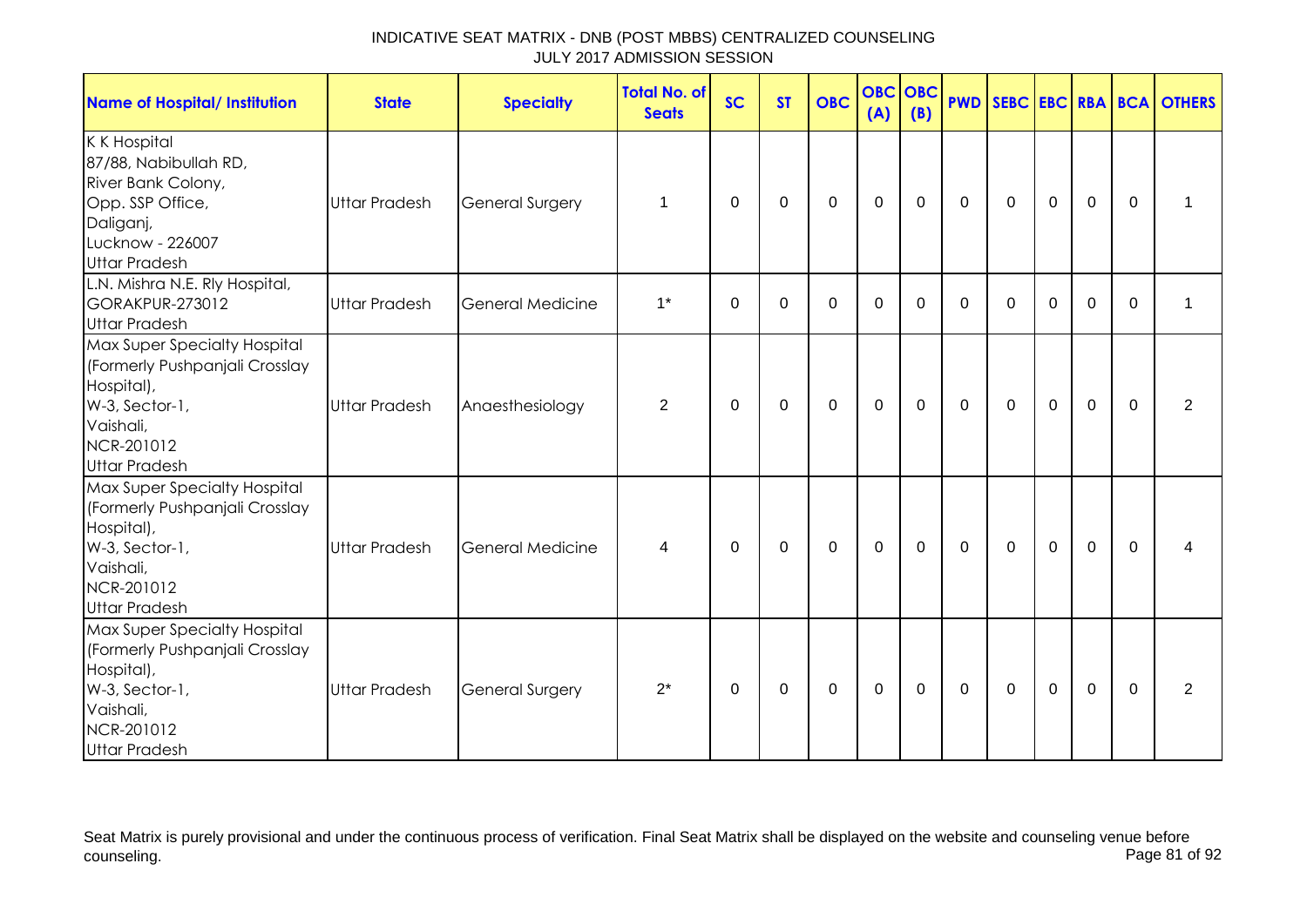| <b>Name of Hospital/ Institution</b>                                                                                                              | <b>State</b>         | <b>Specialty</b>       | <b>Total No. of</b><br><b>Seats</b> | <b>SC</b>   | <b>ST</b>   | <b>OBC</b>     | <b>OBC</b><br>(A) | <b>OBC</b><br>(B) |             |             |             |                |              | <b>PWD SEBC EBC RBA BCA OTHERS</b> |
|---------------------------------------------------------------------------------------------------------------------------------------------------|----------------------|------------------------|-------------------------------------|-------------|-------------|----------------|-------------------|-------------------|-------------|-------------|-------------|----------------|--------------|------------------------------------|
| Max Super Specialty Hospital<br>(Formerly Pushpanjali Crosslay<br>Hospital),<br>W-3, Sector-1,<br>Vaishali,<br>NCR-201012<br><b>Uttar Pradesh</b> | <b>Uttar Pradesh</b> | Paediatrics            | $\overline{2}$                      | $\Omega$    | $\Omega$    | $\mathbf 0$    | $\mathbf{0}$      | $\mathbf 0$       | $\mathbf 0$ | $\mathbf 0$ | $\mathbf 0$ | $\mathbf 0$    | $\mathbf{0}$ | $\overline{2}$                     |
| Vivekananda Polyclinic<br>Vivekananda puram,<br>Lucknow - 7<br><b>Uttar Pradesh</b>                                                               | <b>Uttar Pradesh</b> | <b>General Surgery</b> | 1                                   | $\Omega$    | $\Omega$    | $\mathbf 0$    | $\mathbf 0$       | $\mathbf 0$       | $\mathbf 0$ | $\mathbf 0$ | $\mathbf 0$ | $\mathbf 0$    | $\Omega$     | $\mathbf 1$                        |
| Vivekananda Polyclinic<br>Vivekananda puram,<br>Lucknow - 7<br><b>Uttar Pradesh</b>                                                               | <b>Uttar Pradesh</b> | Ophthalmology          | 1                                   | $\Omega$    | $\Omega$    | $\Omega$       | $\mathbf 0$       | $\Omega$          | $\Omega$    | $\Omega$    | $\Omega$    | $\mathbf 0$    | $\Omega$     | $\mathbf 1$                        |
| Vivekananda Polyclinic<br>Vivekananda puram,<br>Lucknow - 7<br><b>Uttar Pradesh</b>                                                               | <b>Uttar Pradesh</b> | Orthopedic Surgery     | $1^*$                               | $\Omega$    | $\mathbf 0$ | $\mathbf 0$    | $\mathbf 0$       | $\mathbf 0$       | $\mathbf 0$ | $\mathbf 0$ | $\mathbf 0$ | $\mathbf 0$    | $\Omega$     | $\mathbf{1}$                       |
| Apollo Gleneagles Hospitals<br>58, Canal Circular Road,<br>Kolkata-700054<br><b>West Bengal</b>                                                   | West Bengal          | Anaesthesiology        | 3                                   | $\mathbf 0$ | $\mathbf 0$ | $\overline{0}$ | $\overline{0}$    | $\mathbf 0$       | $\Omega$    | $\Omega$    | $\Omega$    | $\overline{0}$ | $\Omega$     | 3                                  |
| Apollo Gleneagles Hospitals<br>58, Canal Circular Road,<br>Kolkata-700054<br><b>West Bengal</b>                                                   | West Bengal          | Emergency<br>Medicine  | $\overline{2}$                      | 0           | 0           | $\mathbf 0$    | $\mathbf 0$       | 0                 | $\mathbf 0$ | 0           | $\mathbf 0$ | $\mathbf 0$    | $\Omega$     | $\overline{2}$                     |
| Apollo Gleneagles Hospitals<br>58, Canal Circular Road,<br>Kolkata-700054<br><b>West Bengal</b>                                                   | <b>West Bengal</b>   | <b>ENT</b>             | 2                                   | $\Omega$    | $\mathbf 0$ | $\mathbf 0$    | $\overline{0}$    | $\mathbf 0$       | $\mathbf 0$ | $\mathbf 0$ | $\mathbf 0$ | $\overline{0}$ | $\Omega$     | $\overline{2}$                     |

Seat Matrix is purely provisional and under the continuous process of verification. Final Seat Matrix shall be displayed on the website and counseling venue before<br>Page 82 of 92 counseling. Page 82 of 92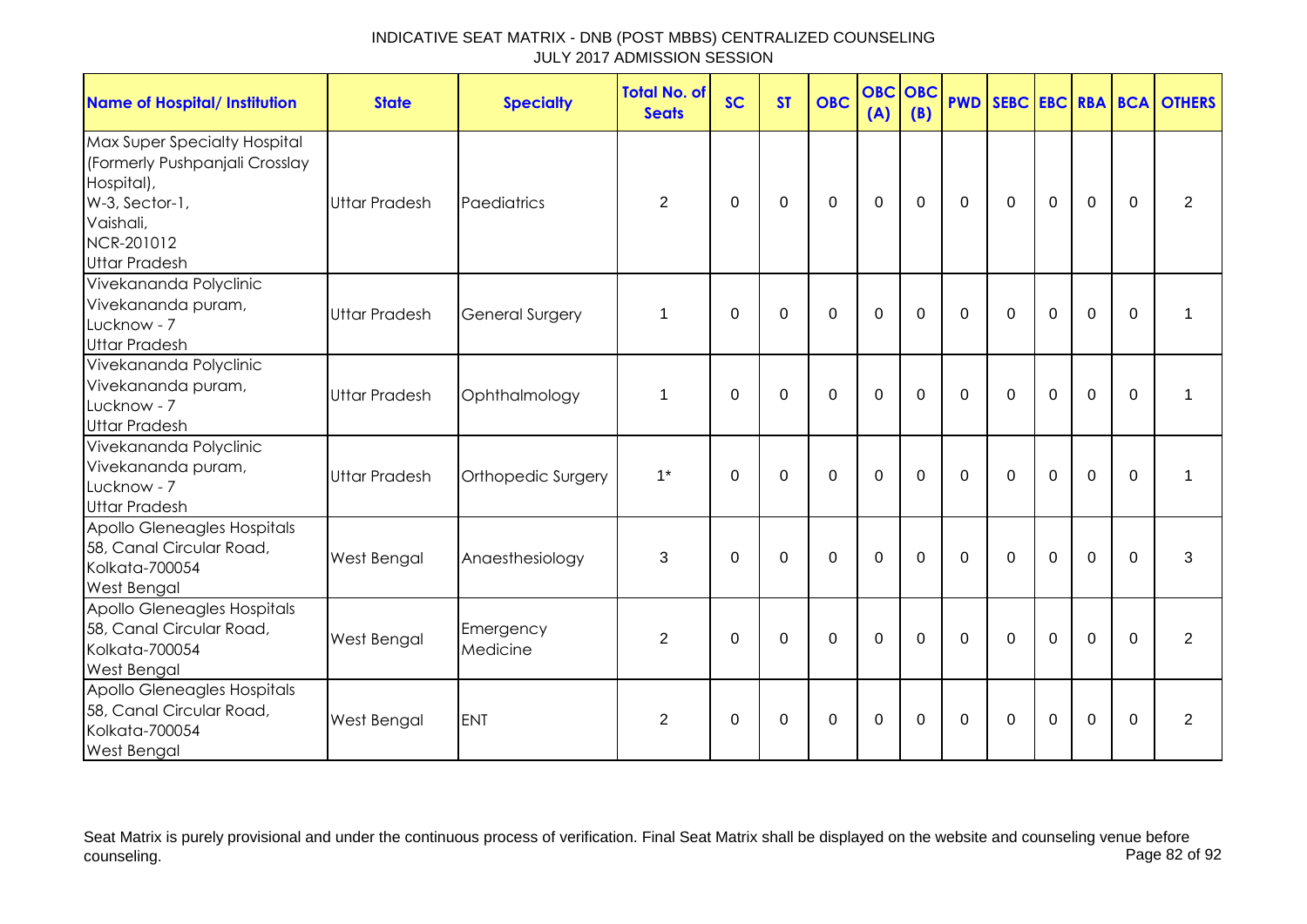| <b>Name of Hospital/ Institution</b>                                                                   | <b>State</b>       | <b>Specialty</b>             | <b>Total No. of</b><br><b>Seats</b> | <b>SC</b> | <b>ST</b> | <b>OBC</b>  | <b>OBC OBC</b><br>(A) | (B)      | <b>PWD</b>  |              |             |             |             | SEBC EBC RBA BCA OTHERS |
|--------------------------------------------------------------------------------------------------------|--------------------|------------------------------|-------------------------------------|-----------|-----------|-------------|-----------------------|----------|-------------|--------------|-------------|-------------|-------------|-------------------------|
| Apollo Gleneagles Hospitals<br>58, Canal Circular Road,<br><b>Kolkata-700054</b><br><b>West Bengal</b> | <b>West Bengal</b> | Paediatrics                  | 3                                   | $\Omega$  | 0         | $\mathbf 0$ | $\mathbf 0$           | $\Omega$ | $\mathbf 0$ | $\mathbf 0$  | $\mathbf 0$ | $\mathbf 0$ | $\Omega$    | 3                       |
| Apollo Gleneagles Hospitals<br>58, Canal Circular Road,<br><b>Kolkata-700054</b><br><b>West Bengal</b> | <b>West Bengal</b> | Radio Therapy                | $2^*$                               | $\Omega$  | $\Omega$  | $\mathbf 0$ | $\mathbf 0$           | $\Omega$ | $\Omega$    | $\mathbf 0$  | $\mathbf 0$ | $\mathbf 0$ | $\Omega$    | $\overline{2}$          |
| <b>Asansol District Hospital</b><br>S B Gorai Road,<br>PO + PS: Asansol- 713301<br>West Bengal         | West Bengal        | Anaesthesiology              | $\mathbf{1}$                        | $\Omega$  | 0         | $\mathbf 0$ | $\overline{1}$        | $\Omega$ | $\Omega$    | $\Omega$     | $\mathbf 0$ | $\mathbf 0$ | $\mathbf 0$ | 0                       |
| <b>Asansol District Hospital</b><br>S B Gorai Road,<br>PO + PS: Asansol- 713301<br>West Bengal         | West Bengal        | General Medicine             | 2                                   | $\Omega$  | $\Omega$  | $\mathbf 0$ | 1                     | $\Omega$ | $\Omega$    | $\mathbf 0$  | $\mathbf 0$ | $\mathbf 0$ | $\Omega$    | 1                       |
| <b>Asansol District Hospital</b><br>S B Gorai Road,<br>PO + PS: Asansol- 713301<br><b>West Bengal</b>  | West Bengal        | <b>General Surgery</b>       | 2                                   | -1        | $\Omega$  | $\Omega$    | $\Omega$              | $\Omega$ | $\Omega$    | $\mathbf{0}$ | $\Omega$    | $\mathbf 0$ | $\Omega$    | 1                       |
| Asansol District Hospital<br>S B Gorai Road,<br>PO + PS: Asansol- 713301<br><b>West Bengal</b>         | West Bengal        | Obstetrics and<br>Gynecology | $\mathbf{1}$                        | 1         | 0         | 0           | 0                     | $\Omega$ | $\Omega$    | $\mathbf{0}$ | $\mathbf 0$ | $\mathbf 0$ | $\Omega$    | 0                       |
| <b>Asansol District Hospital</b><br>S B Gorai Road,<br>PO + PS: Asansol- 713301<br><b>West Bengal</b>  | West Bengal        | Paediatrics                  | 1                                   | 0         |           | $\mathbf 0$ | 0                     | 0        | $\mathbf 0$ | 0            | 0           | $\mathbf 0$ | $\mathbf 0$ | 0                       |

Seat Matrix is purely provisional and under the continuous process of verification. Final Seat Matrix shall be displayed on the website and counseling venue before<br>Page 83 of 92 counseling. Page 83 of 92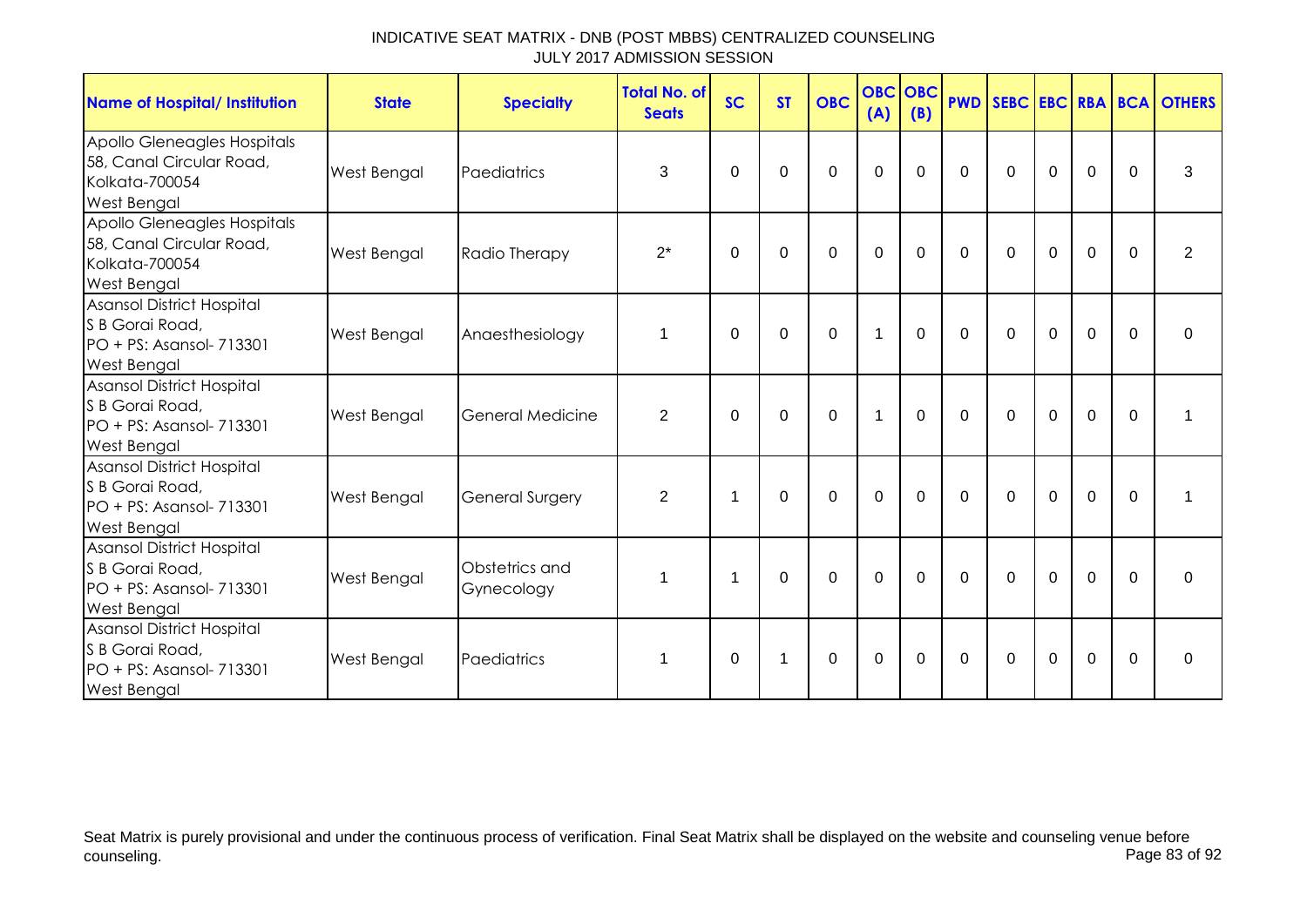| Name of Hospital/ Institution                                                                                           | <b>State</b>       | <b>Specialty</b>  | <b>Total No. of</b><br><b>Seats</b> | <b>SC</b>      | <b>ST</b>   | <b>OBC</b>     | <b>OBC OBC</b><br>(A) | (B)         |                |              |             |                |             | <b>PWD SEBC EBC RBA BCA OTHERS</b> |
|-------------------------------------------------------------------------------------------------------------------------|--------------------|-------------------|-------------------------------------|----------------|-------------|----------------|-----------------------|-------------|----------------|--------------|-------------|----------------|-------------|------------------------------------|
| B.R. Singh Hospital &<br>Centre for Med. Edn & Res.<br>Eastern Railway,<br>Sealdah,<br>KOLKATA-14<br><b>West Bengal</b> | West Bengal        | Ophthalmology     | $\mathbf 1$                         | $\overline{1}$ | 0           | $\mathbf 0$    | $\mathbf 0$           | $\mathbf 0$ | $\mathbf 0$    | $\mathbf{0}$ | $\mathbf 0$ | $\mathbf 0$    | $\mathbf 0$ | 0                                  |
| B.R. Singh Hospital &<br>Centre for Med. Edn & Res.<br>Eastern Railway,<br>Sealdah,<br>KOLKATA-14<br><b>West Bengal</b> | West Bengal        | Paediatrics       | 1                                   | $\overline{1}$ | 0           | 0              | 0                     | $\mathbf 0$ | $\mathbf{0}$   | $\mathbf 0$  | $\mathbf 0$ | $\mathbf 0$    | $\Omega$    | $\Omega$                           |
| B.R. Singh Hospital &<br>Centre for Med. Edn & Res.<br>Eastern Railway,<br>Sealdah,<br>KOLKATA-14<br>West Bengal        | West Bengal        | Pathology         | 1                                   | $\mathbf 0$    | $\mathbf 0$ | $\overline{0}$ | $\mathbf 0$           | $\mathbf 0$ | $\Omega$       | $\Omega$     | $\mathbf 0$ | $\overline{0}$ | $\mathbf 0$ | 1                                  |
| College of Medicine and JNM<br>Hospital<br>P. O.: Kalyani District,<br>Nadia-741235 West Bengal                         | <b>West Bengal</b> | Biochemistry      | $\mathbf 1$                         | $\overline{1}$ | 0           | $\mathbf 0$    | 0                     | $\mathbf 0$ | $\overline{0}$ | $\mathbf 0$  | $\mathbf 0$ | $\mathbf 0$    | $\mathbf 0$ | $\mathbf 0$                        |
| College of Medicine and JNM<br>Hospital<br>P. O.: Kalyani District,<br>Nadia-741235 West Bengal                         | <b>West Bengal</b> | Forensic Medicine | $\overline{2}$                      | $\Omega$       | $\mathbf 0$ | $\Omega$       | $\mathbf 0$           | $\Omega$    | $\Omega$       | $\Omega$     | $\Omega$    | $\mathbf 0$    | $\Omega$    | $\overline{2}$                     |
| College of Medicine and JNM<br>Hospital<br>P. O.: Kalyani District,<br>Nadia-741235 West Bengal                         | <b>West Bengal</b> | Microbiology      | $\overline{2}$                      | $\overline{1}$ | 0           | $\mathbf 0$    | 0                     | 0           | $\Omega$       | 0            | $\mathbf 0$ | $\mathbf 0$    | 0           | 1                                  |

Seat Matrix is purely provisional and under the continuous process of verification. Final Seat Matrix shall be displayed on the website and counseling venue before<br>Page 84 of 92 counseling. Page 84 of 92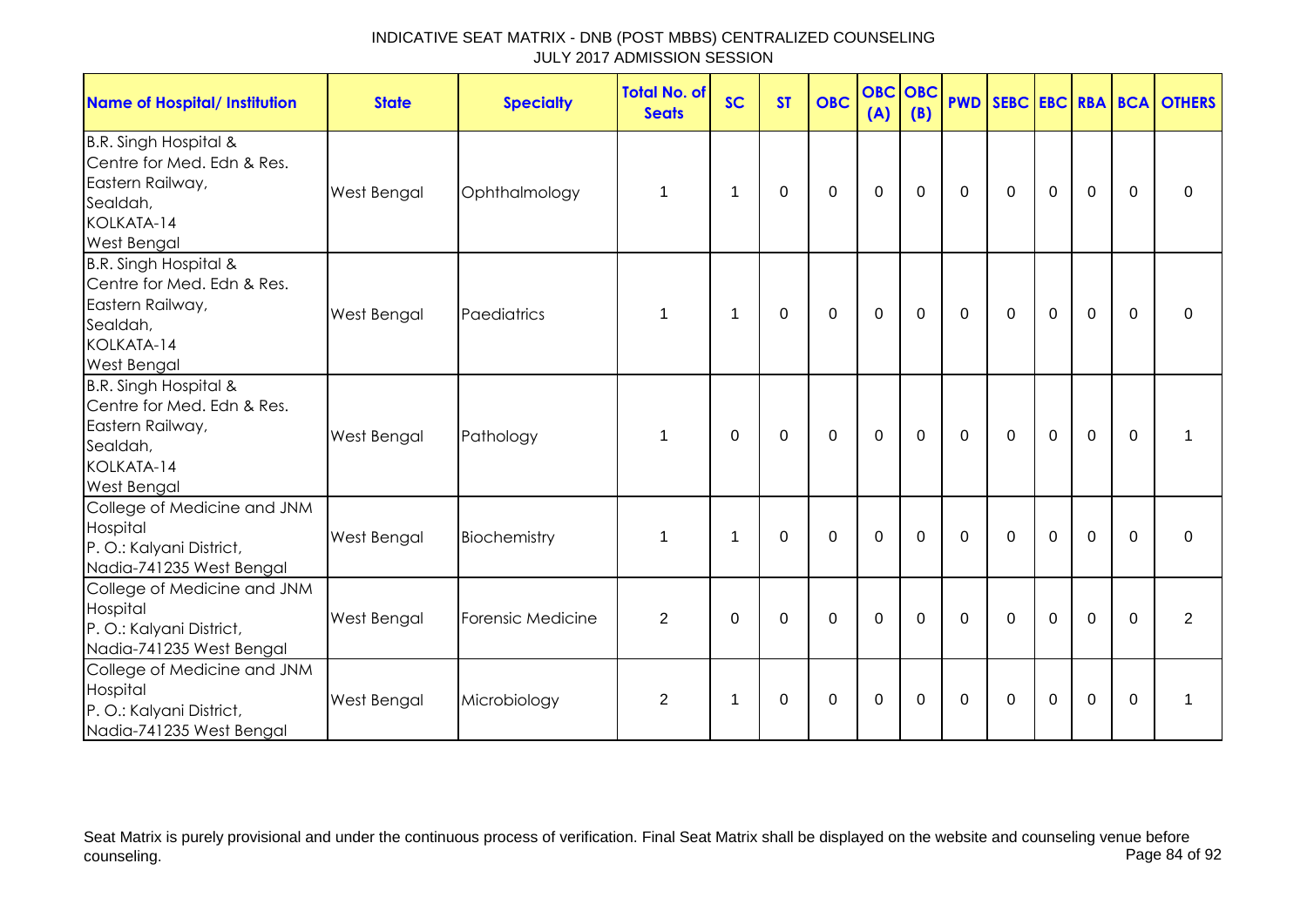| <b>Name of Hospital/ Institution</b>                                                            | <b>State</b>       | <b>Specialty</b>                     | <b>Total No. of</b><br><b>Seats</b> | <b>SC</b>        | <b>ST</b>   | <b>OBC</b>     | <b>OBC</b><br>(A) | OBC<br>(B)   | <b>PWD</b>     | SEBC EBC RBA BCA |             |             |                  | <b>OTHERS</b>  |
|-------------------------------------------------------------------------------------------------|--------------------|--------------------------------------|-------------------------------------|------------------|-------------|----------------|-------------------|--------------|----------------|------------------|-------------|-------------|------------------|----------------|
| College of Medicine and JNM<br>Hospital<br>P.O.: Kalyani District,<br>Nadia-741235 West Bengal  | <b>West Bengal</b> | Pharmacology                         | 1                                   | $\boldsymbol{0}$ | $\Omega$    | $\mathbf 0$    | $\mathbf 0$       | $\Omega$     | $\mathbf 0$    | $\mathbf 0$      | $\mathbf 0$ | $\mathbf 0$ | $\boldsymbol{0}$ | 1              |
| College of Medicine and JNM<br>Hospital<br>P.O.: Kalyani District,<br>Nadia-741235 West Bengal  | <b>West Bengal</b> | Physiology                           | $\overline{2}$                      | $\mathbf 0$      | $\mathbf 0$ | $\mathbf 1$    | $\overline{0}$    | $\Omega$     | $\overline{0}$ | $\Omega$         | $\mathbf 0$ | $\mathbf 0$ | $\mathbf 0$      | 1              |
| College of Medicine and JNM<br>Hospital<br>P. O.: Kalyani District,<br>Nadia-741235 West Bengal | <b>West Bengal</b> | Social and<br>Preventive<br>Medicine | $\overline{2}$                      | 1                | $\Omega$    | 0              | $\mathbf 0$       | $\mathbf{1}$ | $\Omega$       | $\mathbf 0$      | $\mathbf 0$ | $\mathbf 0$ | $\Omega$         | $\mathbf 0$    |
| Deben Mahato (Sadar)<br>Hospital<br>Purulia<br><b>West Bengal</b>                               | West Bengal        | Anaesthesiology                      | 1                                   | $\overline{0}$   | 1           | $\overline{0}$ | $\overline{0}$    | $\Omega$     | $\overline{0}$ | $\mathbf 0$      | $\mathbf 0$ | $\mathbf 0$ | $\Omega$         | $\mathbf 0$    |
| Deben Mahato (Sadar)<br>Hospital<br>Purulia<br><b>West Bengal</b>                               | West Bengal        | General Medicine                     | $\overline{2}$                      | $\mathbf 0$      | $\mathbf 0$ | 0              | $\overline{0}$    | $\mathbf 0$  | $\mathbf 0$    | $\Omega$         | $\mathbf 0$ | $\mathbf 0$ | $\mathbf 0$      | $\overline{2}$ |
| Deben Mahato (Sadar)<br>Hospital<br>Purulia<br><b>West Bengal</b>                               | <b>West Bengal</b> | <b>General Surgery</b>               | $\overline{2}$                      | $\mathbf 0$      | $\Omega$    | 0              | 0                 | $\Omega$     | $\Omega$       | $\Omega$         | $\Omega$    | $\mathbf 0$ | 0                | $\overline{2}$ |
| Deben Mahato (Sadar)<br>Hospital<br>Purulia<br><b>West Bengal</b>                               | West Bengal        | Obstetrics and<br>Gynecology         | $\mathbf 1$                         | $\mathbf 0$      | $\mathbf 0$ | 0              | $\mathbf{0}$      | $\Omega$     | $\mathbf 0$    | $\mathbf 0$      | $\Omega$    | $\mathbf 0$ | $\mathbf 0$      | 1              |
| Deben Mahato (Sadar)<br>Hospital<br>Purulia<br><b>West Bengal</b>                               | West Bengal        | Paediatrics                          | 1                                   | 0                | 0           | 0              | 0                 | $\mathbf{0}$ | $\mathbf 0$    | $\Omega$         | $\mathbf 0$ | 0           | 0                | 1              |

Seat Matrix is purely provisional and under the continuous process of verification. Final Seat Matrix shall be displayed on the website and counseling venue before<br>Page 85 of 92 counseling. Page 85 of 92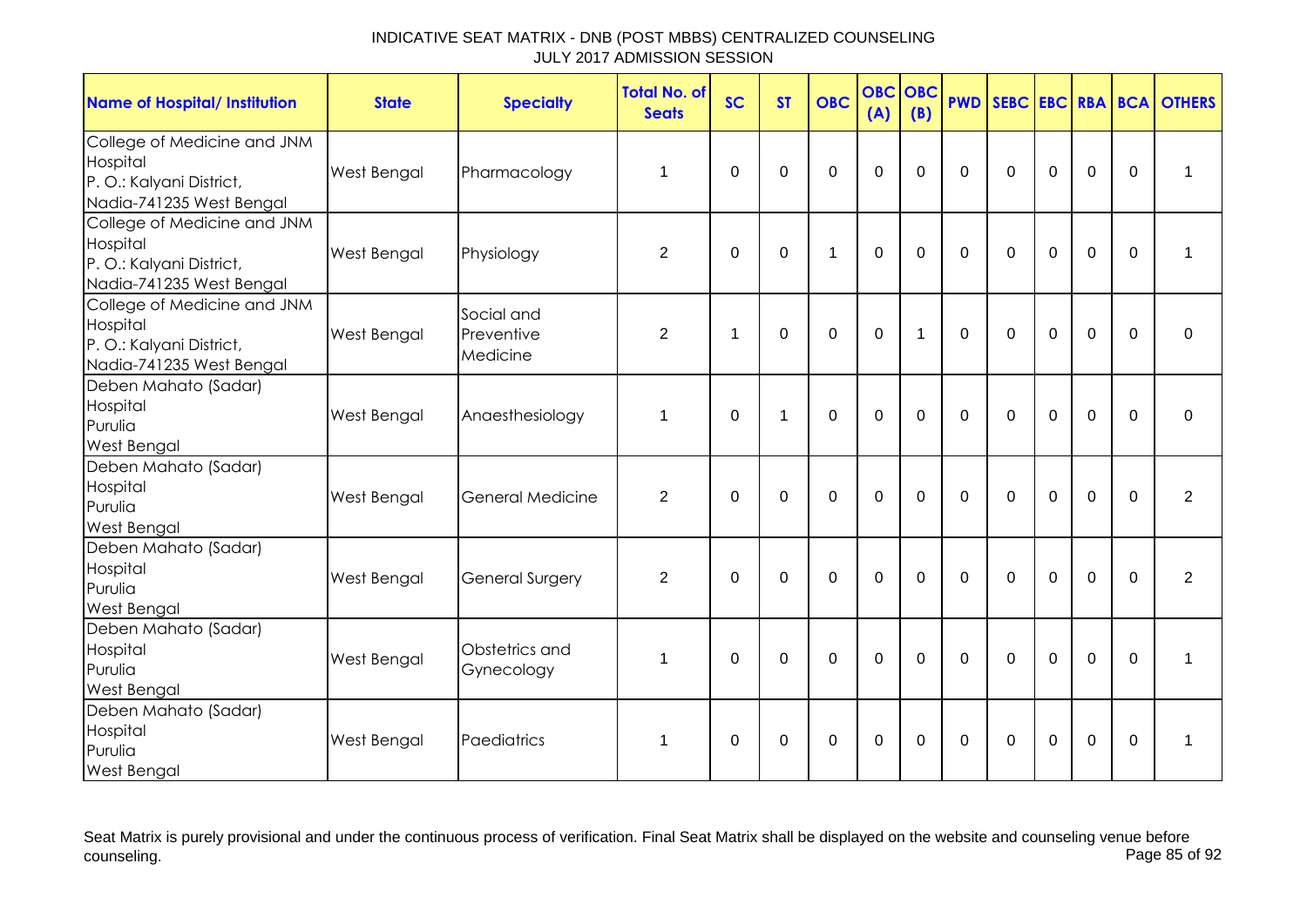| <b>Name of Hospital/ Institution</b>                                                          | <b>State</b>       | <b>Specialty</b>             | <b>Total No. of</b><br><b>Seats</b> | <b>SC</b>   | <b>ST</b>   | <b>OBC</b>   | <b>OBC</b><br>(A) | <b>OBC</b><br>(B) |             |             |                |                |             | <b>PWD SEBC EBC RBA BCA OTHERS</b> |
|-----------------------------------------------------------------------------------------------|--------------------|------------------------------|-------------------------------------|-------------|-------------|--------------|-------------------|-------------------|-------------|-------------|----------------|----------------|-------------|------------------------------------|
| <b>District Hospital</b><br>10, Biplabi Haren Ghosh Sarani,<br>Howrah-1<br><b>West Bengal</b> | <b>West Bengal</b> | Anaesthesiology              | 1                                   | 1           | 0           | $\mathbf 0$  | $\mathbf 0$       | $\mathbf 0$       | $\mathbf 0$ | $\mathbf 0$ | $\mathbf 0$    | $\mathbf 0$    | $\mathbf 0$ | $\mathbf 0$                        |
| <b>District Hospital</b><br>10, Biplabi Haren Ghosh Sarani,<br>Howrah-1<br><b>West Bengal</b> | <b>West Bengal</b> | <b>General Medicine</b>      | 2                                   | $\mathbf 0$ | $\mathbf 0$ | $\mathbf 0$  | $\mathbf 0$       | $\mathbf{1}$      | $\mathbf 0$ | $\mathbf 0$ | $\mathbf 0$    | $\mathbf 0$    | $\mathbf 0$ | 1                                  |
| <b>District Hospital</b><br>10, Biplabi Haren Ghosh Sarani,<br>Howrah-1<br>West Bengal        | <b>West Bengal</b> | <b>General Surgery</b>       | $\overline{2}$                      | 1           | 0           | 0            | $\mathbf 0$       | $\mathbf 0$       | $\mathbf 0$ | $\mathbf 0$ | $\mathbf 0$    | $\overline{0}$ | $\mathbf 0$ | 1                                  |
| <b>District Hospital</b><br>10, Biplabi Haren Ghosh Sarani,<br>Howrah-1<br>West Bengal        | <b>West Bengal</b> | Obstetrics and<br>Gynecology | 1                                   | $\Omega$    | $\Omega$    | $\mathbf{0}$ | $\mathbf 0$       | $\mathbf 0$       | $\mathbf 0$ | $\mathbf 0$ | $\overline{0}$ | $\mathbf 0$    | $\Omega$    | 1                                  |
| <b>District Hospital</b><br>10, Biplabi Haren Ghosh Sarani,<br>Howrah-1<br>West Bengal        | West Bengal        | Paediatrics                  | 1                                   | 0           | 0           | $\mathbf 0$  | $\mathbf{1}$      | $\mathbf 0$       | $\mathbf 0$ | $\mathbf 0$ | $\mathbf 0$    | $\mathbf 0$    | $\Omega$    | 0                                  |
| <b>District Hospital</b><br>5, D L Roy Road,<br>Krishnagar,<br>Nadia-741101<br>West Bengal    | West Bengal        | Anaesthesiology              | 1                                   | $\Omega$    | $\Omega$    | $\mathbf 0$  | $\mathbf 0$       | $\Omega$          | $\mathbf 0$ | $\mathbf 0$ | $\overline{0}$ | $\mathbf 0$    | $\Omega$    | 1                                  |

Seat Matrix is purely provisional and under the continuous process of verification. Final Seat Matrix shall be displayed on the website and counseling venue before<br>Page 86 of 92 counseling. Page 86 of 92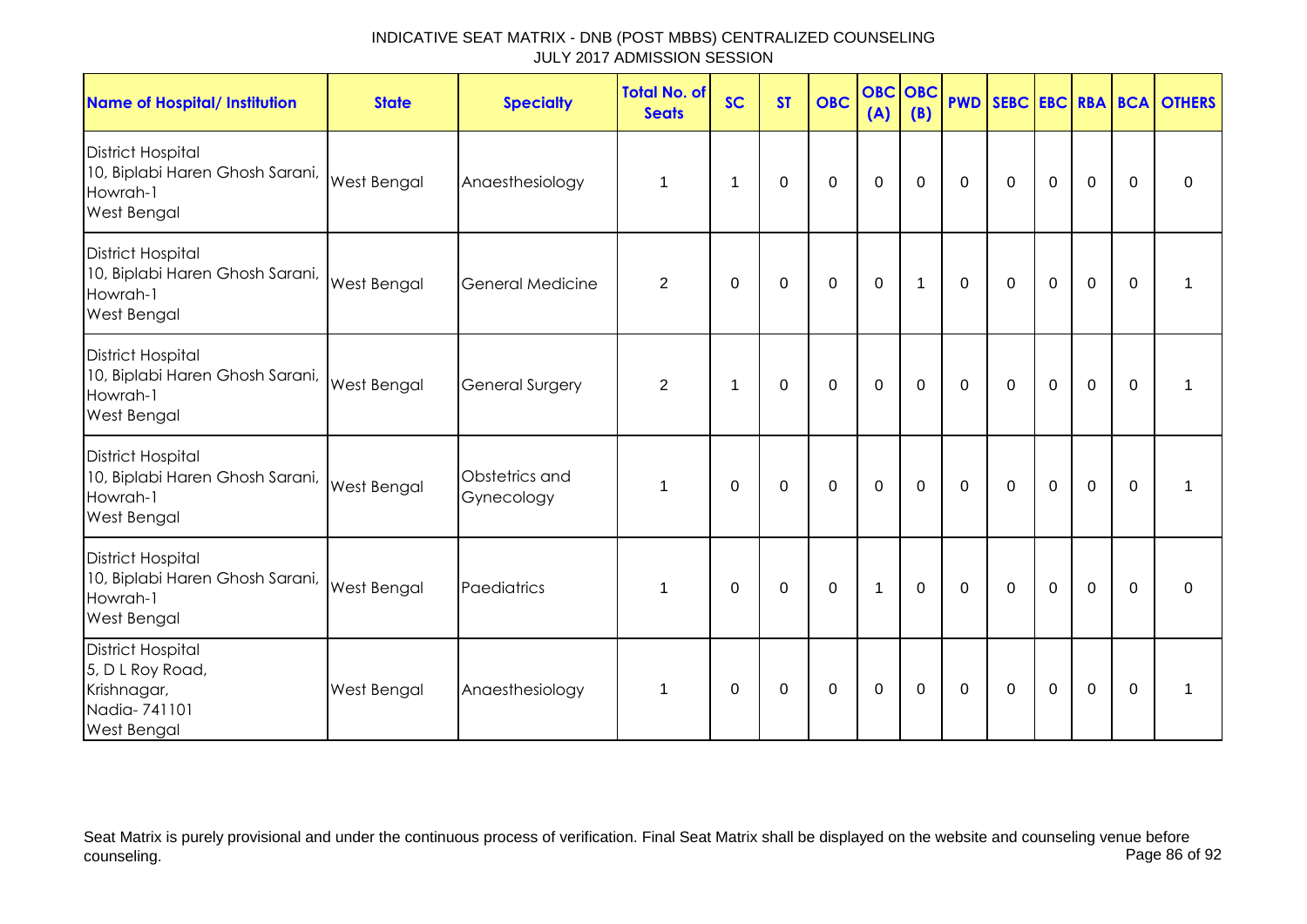| <b>Name of Hospital/ Institution</b>                                                                                                 | <b>State</b> | <b>Specialty</b>             | <b>Total No. of</b><br><b>Seats</b> | <b>SC</b>      | <b>ST</b>   | <b>OBC</b>     | <b>OBC</b><br>(A) | <b>OBC</b><br>(B) |             |             |             |                |             | <b>PWD SEBC EBC RBA BCA OTHERS</b> |
|--------------------------------------------------------------------------------------------------------------------------------------|--------------|------------------------------|-------------------------------------|----------------|-------------|----------------|-------------------|-------------------|-------------|-------------|-------------|----------------|-------------|------------------------------------|
| <b>District Hospital</b><br>5, D L Roy Road,<br>Krishnagar,<br>Nadia-741101<br><b>West Bengal</b>                                    | West Bengal  | General Medicine             | $\overline{2}$                      | $\overline{1}$ | $\mathbf 0$ | $\mathbf 0$    | $\mathbf 0$       | $\mathbf 0$       | $\mathbf 0$ | $\mathbf 0$ | $\mathbf 0$ | $\mathbf 0$    | $\mathbf 0$ | 1                                  |
| <b>District Hospital</b><br>5, D L Roy Road,<br>Krishnagar,<br>Nadia-741101<br><b>West Bengal</b>                                    | West Bengal  | <b>General Surgery</b>       | $\overline{2}$                      | 0              | $\mathbf 0$ | $\pmb{0}$      | $\mathbf{1}$      | $\mathbf 0$       | $\mathbf 0$ | $\mathbf 0$ | $\mathbf 0$ | $\mathbf 0$    | $\mathbf 0$ | 1                                  |
| <b>District Hospital</b><br>5, D L Roy Road,<br>Krishnagar,<br>Nadia-741101<br><b>West Bengal</b>                                    | West Bengal  | Obstetrics and<br>Gynecology | 1                                   | $\overline{1}$ | $\mathbf 0$ | $\mathbf 0$    | $\mathbf 0$       | $\mathbf 0$       | $\mathbf 0$ | $\mathbf 0$ | $\mathbf 0$ | $\overline{0}$ | $\mathbf 0$ | $\mathbf 0$                        |
| <b>District Hospital</b><br>5, D L Roy Road,<br>Krishnagar,<br>Nadia-741101<br>West Bengal                                           | West Bengal  | Paediatrics                  | $\mathbf 1$                         | 0              | 0           | $\mathbf 0$    | $\mathbf 0$       | 0                 | $\mathbf 0$ | $\mathbf 0$ | $\mathbf 0$ | $\mathbf 0$    | $\mathbf 0$ | 1                                  |
| District Hospital,<br>Jalpaiguri-735101,<br>West Bengal                                                                              | West Bengal  | <b>General Surgery</b>       | $\overline{2}$                      | $\mathbf 1$    | $\mathbf 0$ | $\overline{0}$ | $\mathbf{0}$      | $\mathbf 1$       | $\Omega$    | $\Omega$    | $\Omega$    | $\Omega$       | $\Omega$    | $\mathbf 0$                        |
| District Hospital,<br>Jalpaiguri-735101,<br>West Bengal                                                                              | West Bengal  | Obstetrics and<br>Gynecology | $\overline{2}$                      | $\Omega$       | 0           | $\mathbf 0$    | $\mathbf 0$       | 0                 | $\Omega$    | $\Omega$    | $\Omega$    | $\Omega$       | $\Omega$    | $\overline{2}$                     |
| Dr. B C Roy Post Graduate<br>Institute of Paediatric Sciences<br>111, Narkeldanga Main Road,<br>Kolkata-700054<br><b>West Bengal</b> | West Bengal  | Paediatrics                  | $4^*$                               | $\mathbf 1$    | $\mathbf 0$ | $\mathbf{1}$   | $\mathbf 0$       | $\mathbf 0$       | $\mathbf 0$ | $\mathbf 0$ | $\pmb{0}$   | $\mathbf 0$    | $\mathbf 0$ | 2                                  |

Seat Matrix is purely provisional and under the continuous process of verification. Final Seat Matrix shall be displayed on the website and counseling venue before<br>Page 87 of 92 counseling. Page 87 of 92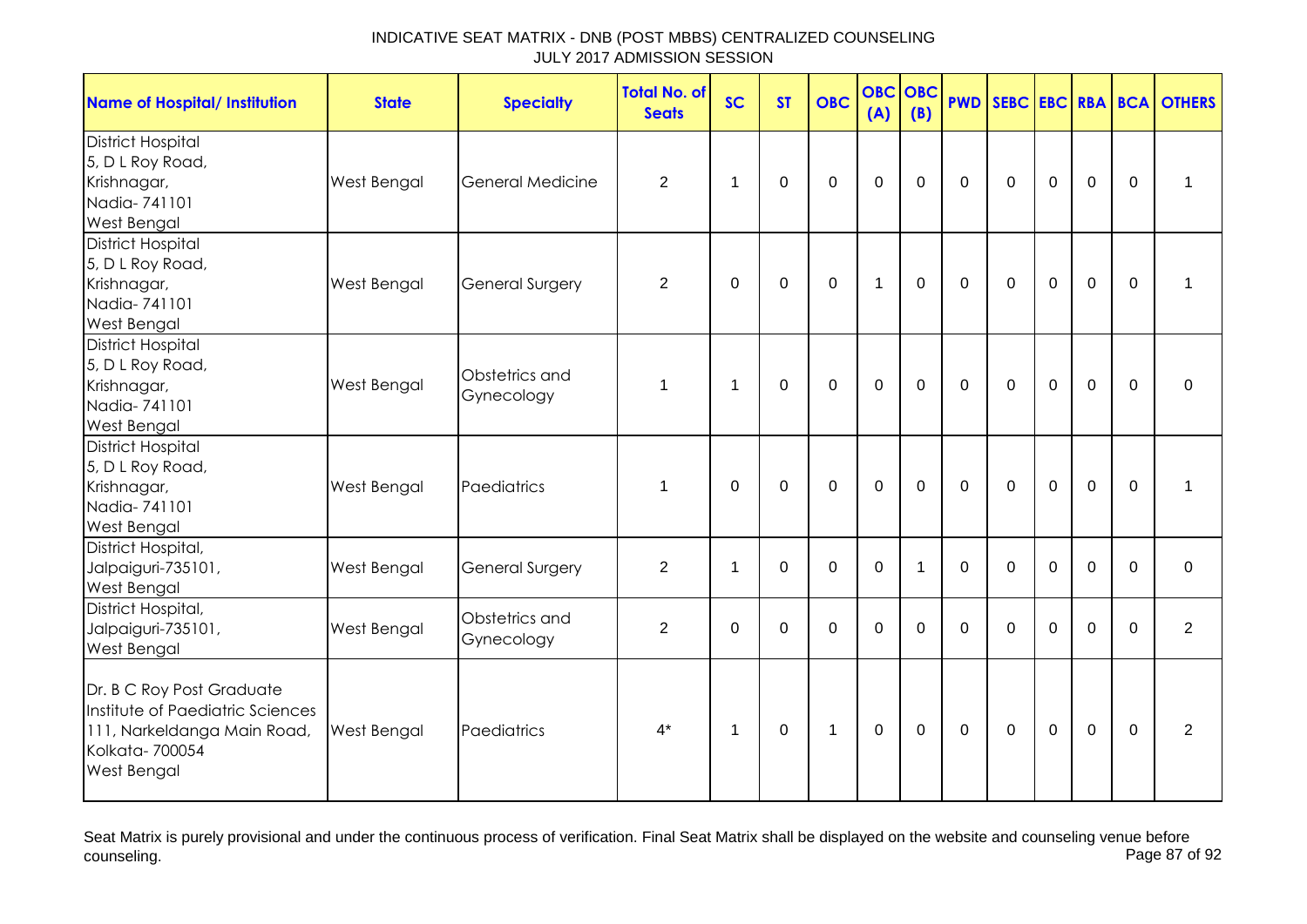| <b>Name of Hospital/ Institution</b>                                                                   | <b>State</b>       | <b>Specialty</b>             | <b>Total No. of</b><br><b>Seats</b> | <b>SC</b>      | <b>ST</b>   | <b>OBC</b>     | <b>OBC</b><br>(A) | <b>OBC</b><br>(B) | <b>PWD</b>   |              |                |                |          | <b>SEBC EBC RBA BCA OTHERS</b> |
|--------------------------------------------------------------------------------------------------------|--------------------|------------------------------|-------------------------------------|----------------|-------------|----------------|-------------------|-------------------|--------------|--------------|----------------|----------------|----------|--------------------------------|
| Durgapur Steel Plant Hospital<br>Durgapur,<br><b>West Bengal</b>                                       | West Bengal        | Anaesthesiology              | 1                                   | $\Omega$       | $\Omega$    | 0              | $\mathbf 0$       | $\Omega$          | $\Omega$     | $\Omega$     | $\Omega$       | $\overline{0}$ | $\Omega$ | 1                              |
| Durgapur Steel Plant Hospital<br>Durgapur,<br><b>West Bengal</b>                                       | West Bengal        | Paediatrics                  | 1                                   | $\mathbf 0$    | $\mathbf 0$ | 0              | $\mathbf 0$       | $\Omega$          | $\Omega$     | $\Omega$     | $\Omega$       | $\mathbf 0$    | $\Omega$ | 1                              |
| Fortis Hospital<br>730, Anandapur, EM Bypass<br>Road,<br>Kolkata-700107<br><b>West Bengal</b>          | West Bengal        | Emergency<br>Medicine        | 1                                   | $\Omega$       | 0           | $\mathbf 0$    | $\mathbf 0$       | 0                 | $\mathbf{0}$ | $\Omega$     | $\mathbf 0$    | $\mathbf 0$    | $\Omega$ | 1                              |
| Fortis Hospitals Limited<br>730, Anandapur, EM Bypass<br>Road,<br>Kolkata-700107<br><b>West Bengal</b> | <b>West Bengal</b> | <b>Respiratory Diseases</b>  | $\mathbf 1$                         | $\Omega$       | $\Omega$    | $\mathbf 0$    | $\mathbf 0$       | $\overline{0}$    | $\Omega$     | $\Omega$     | $\mathbf 0$    | $\overline{0}$ | $\Omega$ | 1                              |
| Imambara District Hospital,<br>Akhan Bazar Road,<br>Hooghly- 712101<br><b>West Bengal</b>              | West Bengal        | Anaesthesiology              | 1                                   | $\mathbf 0$    | $\mathbf 0$ | $\mathbf{0}$   | $\overline{0}$    | $\overline{0}$    | $\Omega$     | $\Omega$     | $\overline{0}$ | $\overline{0}$ | $\Omega$ | 1                              |
| Imambara District Hospital,<br>Akhan Bazar Road,<br>Hooghly- 712101<br><b>West Bengal</b>              | <b>West Bengal</b> | <b>General Medicine</b>      | 2                                   | $\overline{1}$ | $\Omega$    | $\overline{0}$ | $\mathbf 0$       | $\Omega$          | $\Omega$     | $\Omega$     | $\mathbf 0$    | $\overline{0}$ | $\Omega$ |                                |
| Imambara District Hospital,<br>Akhan Bazar Road,<br>Hooghly- 712101<br><b>West Bengal</b>              | West Bengal        | <b>General Surgery</b>       | 2                                   | $\Omega$       | $\mathbf 0$ | $\mathbf 0$    | $\mathbf 0$       | $\mathbf 1$       | $\Omega$     | $\mathbf{0}$ | $\mathbf 0$    | $\mathbf 0$    | $\Omega$ | $\mathbf{1}$                   |
| Imambara District Hospital,<br>Akhan Bazar Road,<br>Hooghly- 712101<br><b>West Bengal</b>              | West Bengal        | Obstetrics and<br>Gynecology | $\mathbf 1$                         | $\Omega$       | $\mathbf 0$ | $\mathbf 0$    | $\mathbf 0$       | 1                 | $\Omega$     | $\Omega$     | $\Omega$       | 0              | $\Omega$ | $\mathbf 0$                    |

Seat Matrix is purely provisional and under the continuous process of verification. Final Seat Matrix shall be displayed on the website and counseling venue before<br>Page 88 of 92 counseling. Page 88 of 92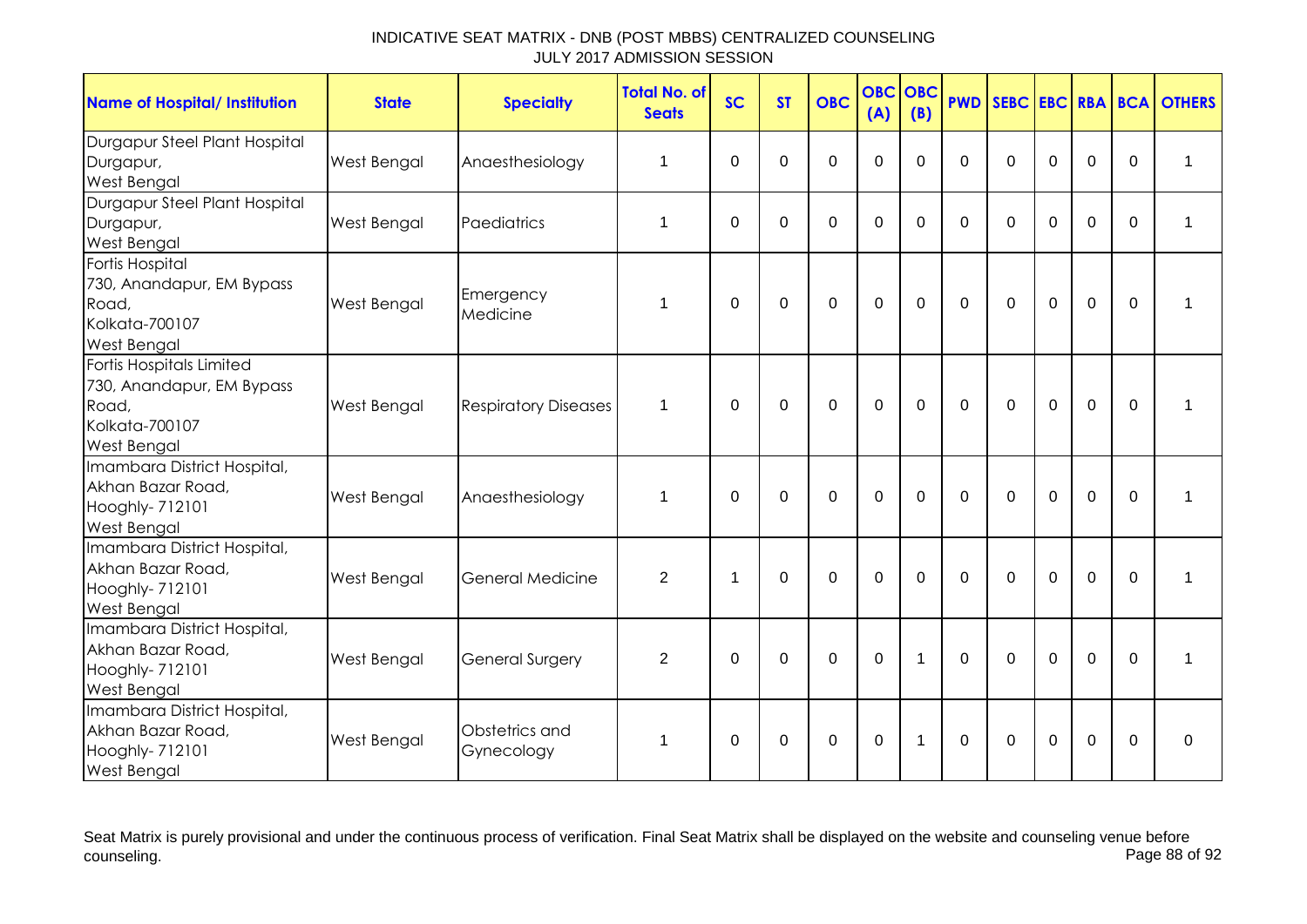| Name of Hospital/ Institution                                                                                             | <b>State</b> | <b>Specialty</b>                               | <b>Total No. of</b><br><b>Seats</b> | <b>SC</b>      | <b>ST</b>   | <b>OBC</b>       | <b>OBC</b> OBC<br>(A) | (B)         |             |             |                |             |                | <b>PWD SEBC EBC RBA BCA OTHERS</b> |
|---------------------------------------------------------------------------------------------------------------------------|--------------|------------------------------------------------|-------------------------------------|----------------|-------------|------------------|-----------------------|-------------|-------------|-------------|----------------|-------------|----------------|------------------------------------|
| Imambara District Hospital,<br>Akhan Bazar Road,<br>Hooghly- 712101<br><b>West Bengal</b>                                 | West Bengal  | Paediatrics                                    | $\mathbf 1$                         | 0              | $\mathbf 0$ | $\mathbf 0$      | $\mathbf 0$           | $\mathbf 0$ | $\mathbf 0$ | $\mathbf 0$ | $\mathbf 0$    | $\mathbf 0$ | $\overline{0}$ | $\mathbf 1$                        |
| National Institute of Locomotor<br>Disabilities (Divyangjan)<br>B.T. Rd, Bund Hoogly,<br>KOLKATA-90<br><b>West Bengal</b> | West Bengal  | <b>Physical Medicine</b><br>and Rehabilitation | $\overline{2}$                      | $\overline{1}$ | $\mathbf 0$ | $\mathbf 0$      | $\mathbf 0$           | $\mathbf 0$ | $\mathbf 0$ | $\mathbf 0$ | $\mathbf 0$    | $\mathbf 0$ | $\overline{0}$ | 1                                  |
| North 24 Parganas District<br>Hospital<br>Barasat Banamalipur, Barasat,<br>Kolkata-124<br><b>West Bengal</b>              | West Bengal  | Anaesthesiology                                | 1                                   | 0              | 0           | $\mathbf 0$      | $\mathbf 0$           | $\mathbf 0$ | $\mathbf 0$ | $\mathbf 0$ | $\mathbf 0$    | $\mathbf 0$ | $\mathbf{0}$   | 1                                  |
| North 24 Parganas District<br>Hospital<br>Barasat Banamalipur, Barasat,<br>Kolkata-124<br>West Bengal                     | West Bengal  | General Medicine                               | $\overline{2}$                      | $\Omega$       | $\mathbf 0$ | $\mathbf 0$      | $\mathbf{1}$          | $\mathbf 0$ | $\mathbf 0$ | $\mathbf 0$ | $\overline{0}$ | $\mathbf 0$ | $\Omega$       | 1                                  |
| North 24 Parganas District<br>Hospital<br>Barasat Banamalipur, Barasat,<br>Kolkata-124<br><b>West Bengal</b>              | West Bengal  | <b>General Surgery</b>                         | $\overline{2}$                      | 1              | 0           | $\boldsymbol{0}$ | $\mathbf 0$           | $\mathbf 0$ | $\mathbf 0$ | $\mathbf 0$ | $\mathbf 0$    | $\mathbf 0$ | 0              | 1                                  |

Seat Matrix is purely provisional and under the continuous process of verification. Final Seat Matrix shall be displayed on the website and counseling venue before<br>Page 89 of 92 counseling. Page 89 of 92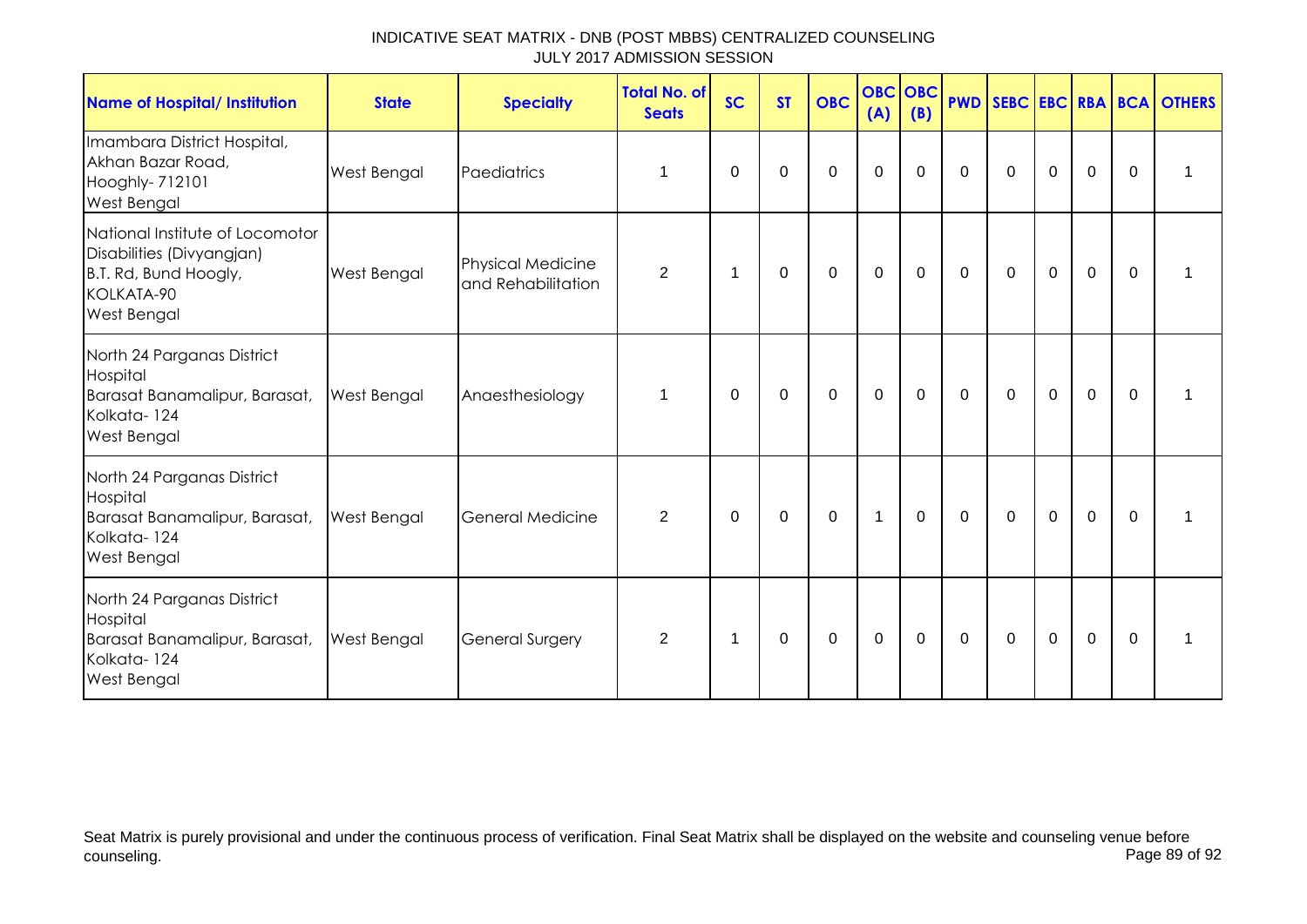| <b>Name of Hospital/ Institution</b>                                                                                          | <b>State</b> | <b>Specialty</b>             | <b>Total No. of</b><br><b>Seats</b> | <b>SC</b>   | <b>ST</b>   | <b>OBC</b>  | <b>OBC</b><br>(A) | <b>OBC</b><br>(B) |             |             |                |                |             | <b>PWD SEBC EBC RBA BCA OTHERS</b> |
|-------------------------------------------------------------------------------------------------------------------------------|--------------|------------------------------|-------------------------------------|-------------|-------------|-------------|-------------------|-------------------|-------------|-------------|----------------|----------------|-------------|------------------------------------|
| North 24 Parganas District<br>Hospital<br>Barasat Banamalipur, Barasat,<br>Kolkata-124<br><b>West Bengal</b>                  | West Bengal  | Obstetrics and<br>Gynecology | 1                                   | $\Omega$    | $\mathbf 0$ | $\mathbf 0$ | $\mathbf 0$       | $\mathbf 0$       | $\Omega$    | $\Omega$    | $\mathbf 0$    | $\mathbf 0$    | $\Omega$    | 1                                  |
| North 24 Parganas District<br>Hospital<br>Barasat Banamalipur, Barasat,<br>Kolkata-124<br>West Bengal                         | West Bengal  | Paediatrics                  | 1                                   | 1           | $\mathbf 0$ | $\mathbf 0$ | $\overline{0}$    | $\mathbf 0$       | $\Omega$    | $\Omega$    | $\overline{0}$ | $\overline{0}$ | $\Omega$    | $\mathbf 0$                        |
| Peerless Hospital and B K Roy<br><b>Research Centre</b><br>360, Panchasayar,<br><b>KOLKATA - 700094</b><br>West Bengal        | West Bengal  | Emergency<br>Medicine        | 2                                   | $\mathbf 0$ | $\mathbf 0$ | $\mathbf 0$ | $\overline{0}$    | $\mathbf 0$       | $\mathbf 0$ | $\Omega$    | $\overline{0}$ | $\overline{0}$ | $\Omega$    | $\overline{2}$                     |
| Peerless Hospital and B K Roy<br><b>Research Centre</b><br>360, Panchasayar,<br><b>KOLKATA - 700094</b><br><b>West Bengal</b> | West Bengal  | <b>General Medicine</b>      | 2                                   | $\Omega$    | $\Omega$    | $\mathbf 0$ | $\mathbf 0$       | $\Omega$          | $\Omega$    | $\Omega$    | $\mathbf 0$    | $\overline{0}$ | $\Omega$    | $\overline{2}$                     |
| Peerless Hospital and B K Roy<br><b>Research Centre</b><br>360, Panchasayar,<br><b>KOLKATA - 700094</b><br>West Bengal        | West Bengal  | <b>General Surgery</b>       | 1                                   | $\Omega$    | $\mathbf 0$ | $\mathbf 0$ | $\mathbf 0$       | $\mathbf 0$       | $\mathbf 0$ | $\mathbf 0$ | $\mathbf 0$    | $\overline{0}$ | $\mathbf 0$ | 1                                  |
| Purba Medinipur District<br>Hospital,<br>Tamluk-721636<br><b>West Bengal</b>                                                  | West Bengal  | Obstetrics and<br>Gynecology | 2                                   | $\Omega$    | $\mathbf 0$ | $\mathbf 0$ | $\overline{0}$    | $\Omega$          | $\Omega$    | $\Omega$    | $\mathbf 0$    | $\overline{0}$ | $\Omega$    | $\overline{2}$                     |

Seat Matrix is purely provisional and under the continuous process of verification. Final Seat Matrix shall be displayed on the website and counseling venue before<br>Page 90 of 92 counseling. Page 90 of 92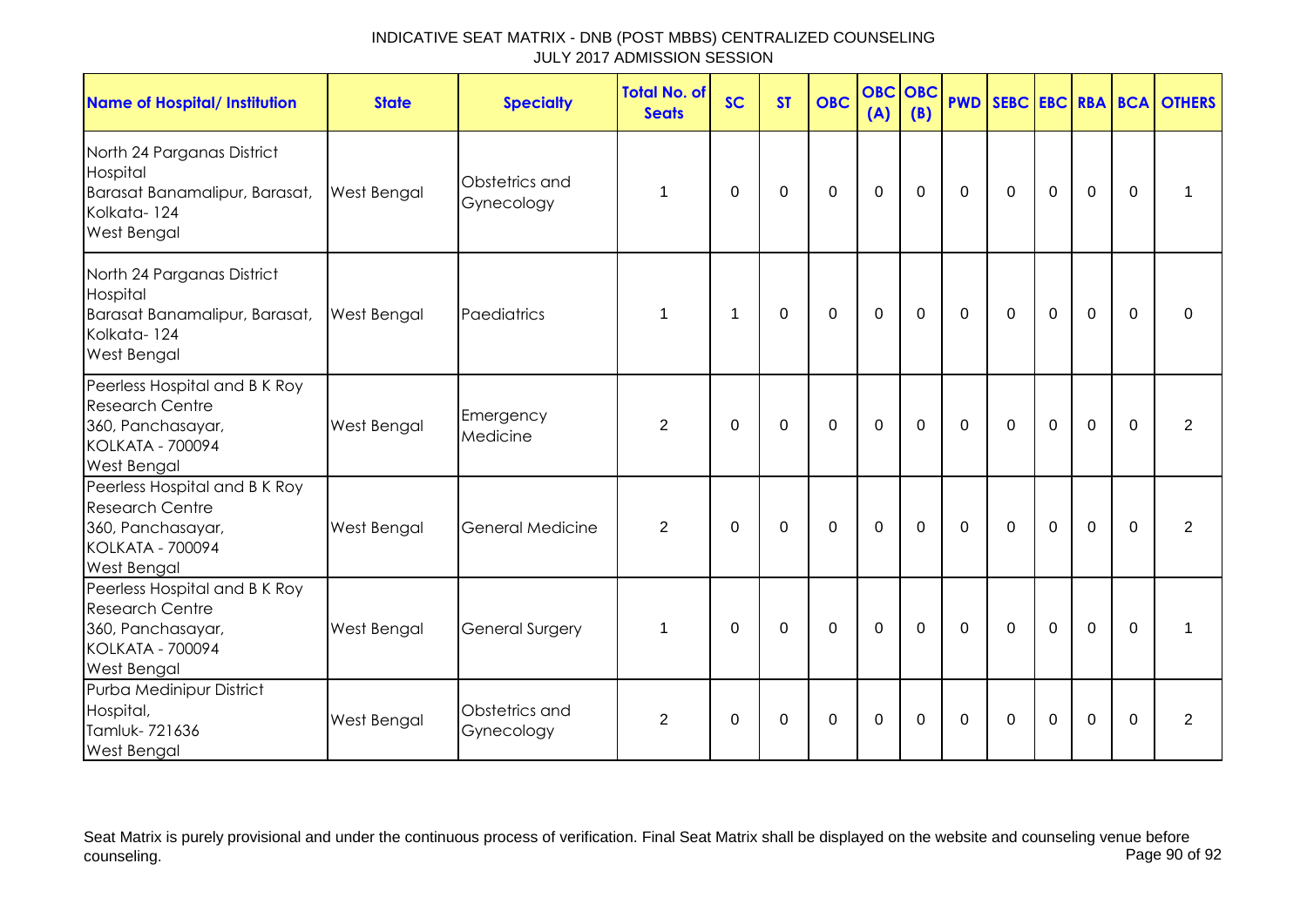| INDICATIVE SEAT MATRIX - DNB (POST MBBS) CENTRALIZED COUNSELING |  |
|-----------------------------------------------------------------|--|
| JULY 2017 ADMISSION SESSION                                     |  |

| <b>Name of Hospital/ Institution</b>                                                                                                                                           | <b>State</b> | <b>Specialty</b>                               | <b>Total No. of</b><br><b>Seats</b> | <b>SC</b> | <b>ST</b> | <b>OBC</b>  | <b>OBC OBC</b><br>(A) | (B)         |             |              |                |             |             | <b>PWD SEBC EBC RBA BCA OTHERS</b> |
|--------------------------------------------------------------------------------------------------------------------------------------------------------------------------------|--------------|------------------------------------------------|-------------------------------------|-----------|-----------|-------------|-----------------------|-------------|-------------|--------------|----------------|-------------|-------------|------------------------------------|
| Rabindranath Tagore<br>International<br>Institute of Cardiac Sciences<br>Premises No.1489, 124,<br>Mukundapur,<br>E M Bypass,<br><b>KOLKATA - 700099</b><br><b>West Bengal</b> | West Bengal  | Anaesthesiology                                | 4                                   | $\Omega$  | $\Omega$  | $\mathbf 0$ | $\mathbf 0$           | $\mathbf 0$ | $\mathbf 0$ | $\Omega$     | $\mathbf 0$    | $\mathbf 0$ | $\Omega$    | 4                                  |
| Rabindranath Tagore<br>International<br>Institute of Cardiac Sciences<br>Premises No.1489, 124,<br>Mukundapur,<br>E M Bypass,<br><b>KOLKATA - 700099</b><br>West Bengal        | West Bengal  | General Medicine                               | $\overline{2}$                      | $\Omega$  | 0         | $\mathbf 0$ | $\mathbf 0$           | $\Omega$    | $\mathbf 0$ | $\mathbf{0}$ | $\overline{0}$ | $\mathbf 0$ | $\Omega$    | 2                                  |
| Sambhu Nath Pandit Hospital<br>11, Lala Lajpat Rai Sarani,<br>Kolkata-20<br>West Bengal                                                                                        | West Bengal  | <b>Physical Medicine</b><br>and Rehabilitation | 1                                   | $\Omega$  | 0         | $\mathbf 0$ | $\mathbf 0$           | $\mathbf 0$ | $\mathbf 0$ | $\mathbf 0$  | $\mathbf 0$    | $\mathbf 0$ | $\mathbf 0$ |                                    |
| Siliguri District Hospital<br>Kachhari Road, Siliguri,<br>Darjeeling-734001                                                                                                    | West Bengal  | Obstetrics and<br>Gynecology                   | 2                                   | 1         | 0         | $\mathbf 0$ | $\mathbf 0$           | 0           | $\Omega$    | 0            | 0              | 0           | $\Omega$    | 1                                  |
| South Eastern Railways Central<br>Hospital<br>11, Garden Reach Road,<br>KOLKATA-43<br><b>West Bengal</b>                                                                       | West Bengal  | <b>General Surgery</b>                         | $\overline{2}$                      | -1        | 0         | 0           | $\mathbf 0$           | 0           | 0           | 0            | 0              | $\mathbf 0$ | $\Omega$    |                                    |

Seat Matrix is purely provisional and under the continuous process of verification. Final Seat Matrix shall be displayed on the website and counseling venue before counseling. Page 91 of 92